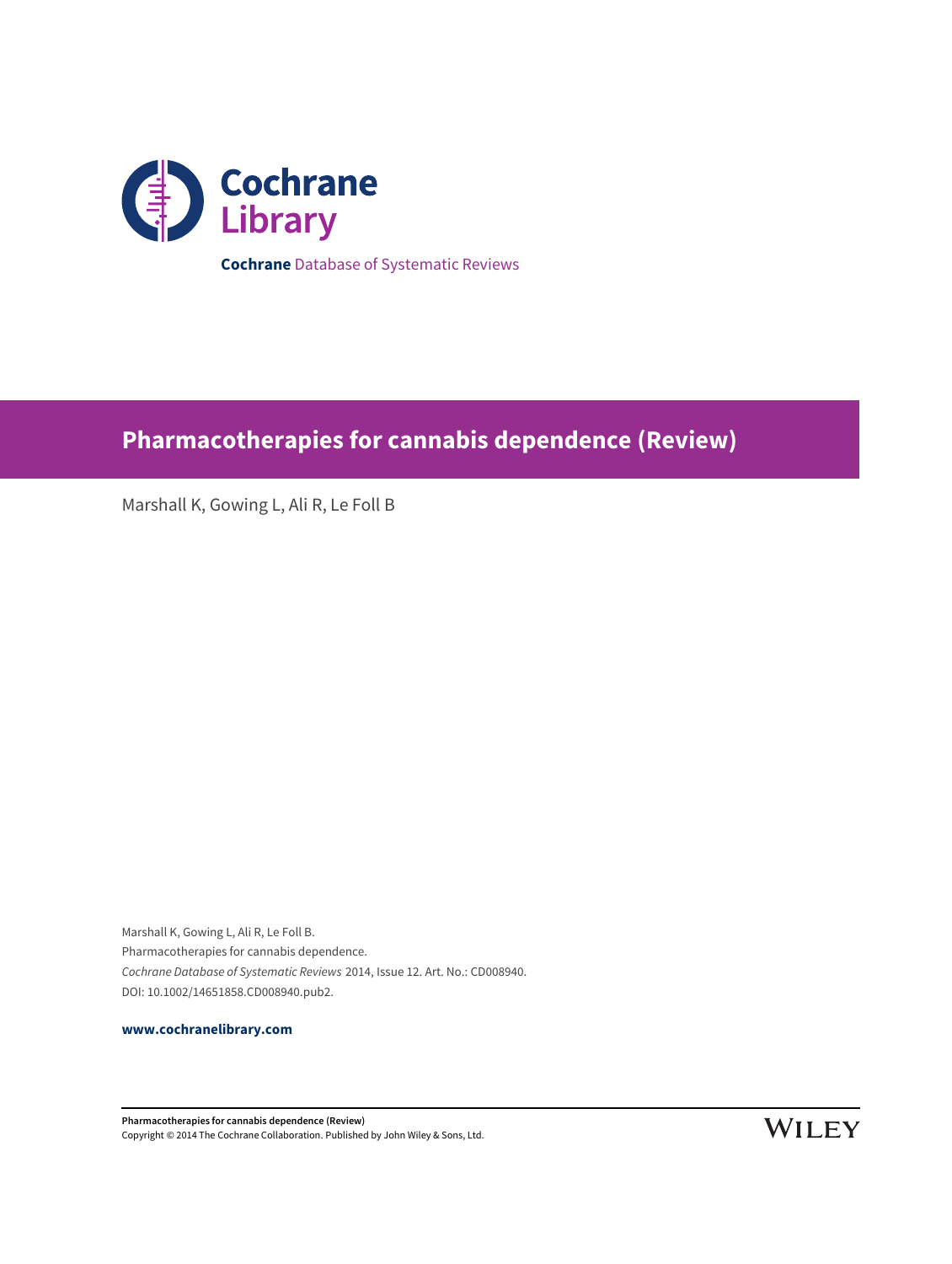# **TABLE OF CONTENTS**

| <b>OBJECTIVES</b><br><u>. In the second contract of the second contract of the second contract of the second contract of the second contract of the second contract of the second contract of the second contract of the second contract of the secon</u> |
|-----------------------------------------------------------------------------------------------------------------------------------------------------------------------------------------------------------------------------------------------------------|
|                                                                                                                                                                                                                                                           |
|                                                                                                                                                                                                                                                           |
| Figure 1.<br>10                                                                                                                                                                                                                                           |
| 12                                                                                                                                                                                                                                                        |
| Figure 3.<br>13                                                                                                                                                                                                                                           |
| 17                                                                                                                                                                                                                                                        |
| <b>DISCUSSION</b><br>a constitution de la constitución de la constitución de la constitución de la constitución de la constitución<br>21                                                                                                                  |
| 2 <sup>3</sup>                                                                                                                                                                                                                                            |
| 23                                                                                                                                                                                                                                                        |
| <b>REFERENCES</b><br>a constitution de la constitution de la constitution de la constitution de la constitution de la constitution<br>24                                                                                                                  |
| 28                                                                                                                                                                                                                                                        |
| 51                                                                                                                                                                                                                                                        |
| Analysis 1.1. Comparison 1 Active medication versus placebo, Outcome 1 Number abstinent at end of treatment.<br>52                                                                                                                                        |
| Analysis 1.2. Comparison 1 Active medication versus placebo, Outcome 2 Number experiencing adverse effects.<br>54                                                                                                                                         |
| Analysis 1.3. Comparison 1 Active medication versus placebo, Outcome 3 Number withdrawn due to adverse effects.<br>55                                                                                                                                     |
| Analysis 1.4. Comparison 1 Active medication versus placebo, Outcome 4 Completion of treatment.<br>57                                                                                                                                                     |
| <b>APPENDICES</b><br>58                                                                                                                                                                                                                                   |
| 63                                                                                                                                                                                                                                                        |
| 63                                                                                                                                                                                                                                                        |
| SOURCES OF SUPPORT<br>63<br>the contract of the contract of the contract of the contract of the contract of the contract of                                                                                                                               |
| 63                                                                                                                                                                                                                                                        |
| <b>INDEX TERMS</b><br>64                                                                                                                                                                                                                                  |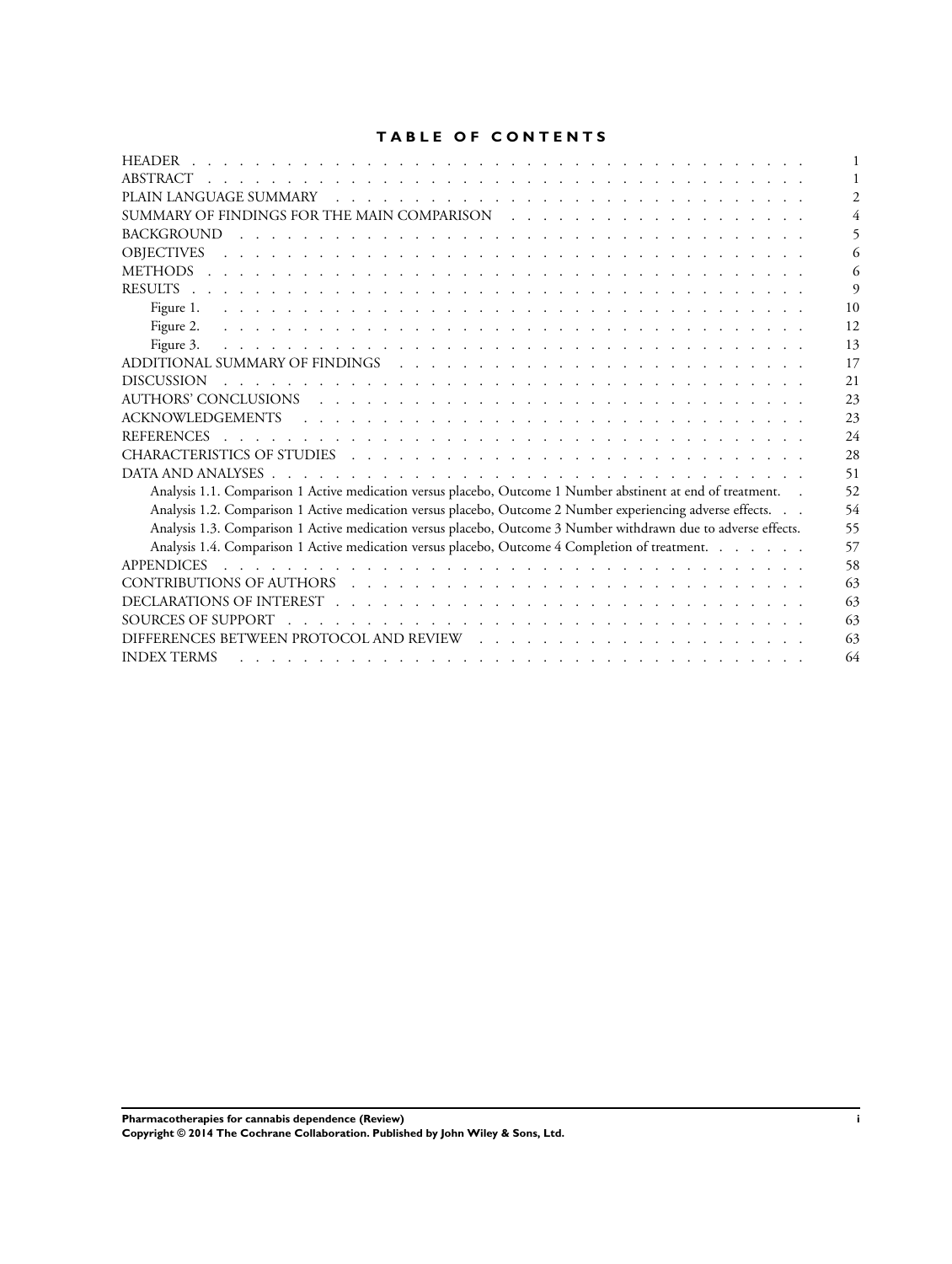**[Intervention Review]**

# **Pharmacotherapies for cannabis dependence**

Kushani Marshall $^1$ , Linda Gowing $^1$ , Robert Ali $^1$ , Bernard Le Foll $^2$ 

<sup>1</sup>Discipline of Pharmacology, University of Adelaide, Adelaide, Australia. <sup>2</sup>Translational Addiction Research Laboratory, Centre for Addiction and Mental Health ; University of Toronto, Toronto, Canada

Contact address: Linda Gowing, Discipline of Pharmacology, University of Adelaide, Adelaide, Australia. [linda.gowing@adelaide.edu.au.](mailto:linda.gowing@adelaide.edu.au)

**Editorial group:** Cochrane Drugs and Alcohol Group. **Publication status and date:** New, published in Issue 12, 2014. **Review content assessed as up-to-date:** 28 May 2014.

**Citation:** Marshall K, Gowing L, Ali R, Le Foll B. Pharmacotherapies for cannabis dependence. *Cochrane Database of Systematic Reviews* 2014, Issue 12. Art. No.: CD008940. DOI: 10.1002/14651858.CD008940.pub2.

Copyright © 2014 The Cochrane Collaboration. Published by John Wiley & Sons, Ltd.

# **A B S T R A C T**

#### **Background**

Cannabis is the most prevalent illicit drug in the world. Demand for treatment of cannabis use disorders is increasing. There are currently no pharmacotherapies approved for treatment of cannabis use disorders.

#### **Objectives**

To assess the effectiveness and safety of pharmacotherapies as compared with each other, placebo or supportive care for reducing symptoms of cannabis withdrawal and promoting cessation or reduction of cannabis use.

#### **Search methods**

We searched the Cochrane Central Register of Controlled Trials (CENTRAL) (to 4 March 2014), MEDLINE (to week 3 February 2014), EMBASE (to 3 March 2014) and PsycINFO (to week 4 February 2014). We also searched reference lists of articles, electronic sources of ongoing trials and conference proceedings, and contacted selected researchers active in the area.

#### **Selection criteria**

Randomised and quasi-randomised controlled trials involving the use of medications to reduce the symptoms and signs of cannabis withdrawal or to promote cessation or reduction of cannabis use, or both, in comparison with other medications, placebo or no medication (supportive care) in participants diagnosed as cannabis dependent or who were likely to be dependent.

#### **Data collection and analysis**

We used standard methodological procedures expected by The Cochrane Collaboration. Two review authors assessed studies for inclusion and extracted data. All review authors confirmed the inclusion decisions and the overall process.

#### **Main results**

We included 14 randomised controlled trials involving 958 participants. For 10 studies the average age was 33 years; two studies targeted young people; and age data were not available for two studies. Approximately 80% of study participants were male. The studies were at low risk of selection, performance, detection and selective outcome reporting bias. Three studies were at risk of attrition bias.

All studies involved comparison of active medication and placebo. The medications included preparations containing tetrahydrocannabinol (THC) (two studies), selective serotonin reuptake inhibitor (SSRI) antidepressants (two studies), mixed action antidepressants (three studies), anticonvulsants and mood stabilisers (three studies), an atypical antidepressant (two studies), an anxiolytic (one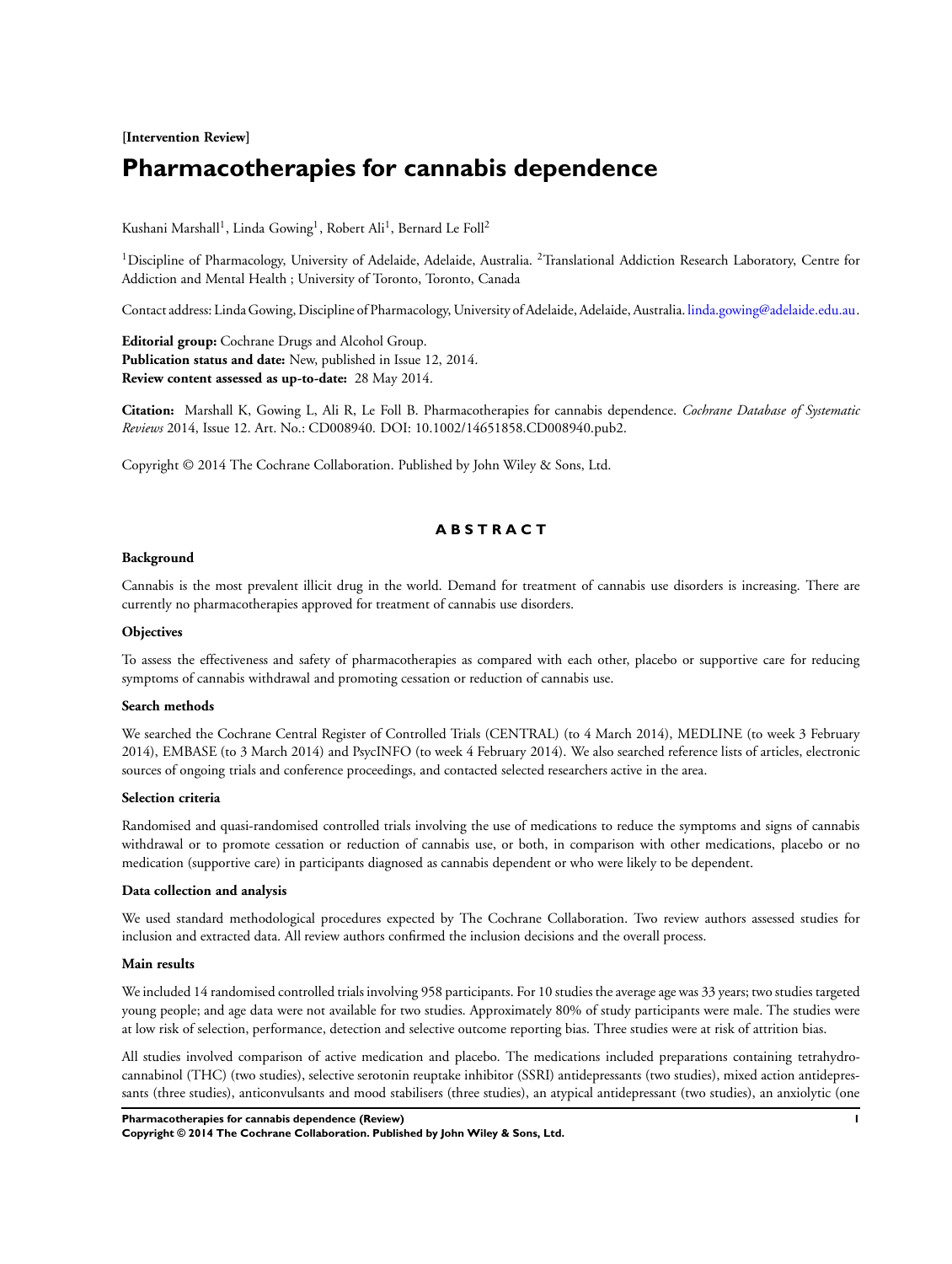study), a norepinephrine reuptake inhibitor (one study) and a glutamatergic modulator (one study). One study examined more than one medication. Diversity in the medications and the outcomes reported limited the extent that analysis was possible. Insufficient data were available to assess the utility of most of the medications to promote cannabis abstinence at the end of treatment.

There was moderate quality evidence that completion of treatment was more likely with preparations containing THC compared to placebo (RR 1.29, 95% CI 1.08 to 1.55; 2 studies, 207 participants,  $P = 0.006$ ). There was some evidence that treatment with preparations containing THC was associated with reduced cannabis withdrawal symptoms and craving, but this latter outcome could not be quantified. For mixed action antidepressants compared with placebo (2 studies, 179 participants) there was very low quality evidence on the likelihood of abstinence from cannabis at the end of follow-up (RR 0.82, 95% CI 0.12 to 5.41), and moderate quality evidence on the likelihood of treatment completion (RR 0.93, 95% CI 0.71 to 1.21). For this same outcome there was very low quality evidence for the effects of SSRI antidepressants (RR 0.82, 95% CI 0.44 to 1.53; 2 studies, 122 participants), anticonvulsants and mood stabilisers (RR 0.78, 95% CI 0.42 to 1.46; 2 studies, 75 participants), and the atypical antidepressant, bupropion (RR 1.06, 95% CI 0.67 to 1.67; 2 studies, 92 participants). Available evidence on gabapentin (anticonvulsant) and N-acetylcysteine (glutamatergic modulator) was insufficient for quantitative estimates of their effectiveness, but these medications may be worth further investigation.

#### **Authors' conclusions**

There is incomplete evidence for all of the pharmacotherapies investigated, and for many of the outcomes the quality was downgraded due to small sample sizes, inconsistency and risk of attrition bias. The quantitative analyses that were possible, combined with general findings of the studies reviewed, indicate that SSRI antidepressants, mixed action antidepressants, atypical antidepressants (bupropion), anxiolytics (buspirone) and norepinephrine reuptake inhibitors (atomoxetine) are probably of little value in the treatment of cannabis dependence. Preparations containing THC are of potential value but, given the limited evidence, this application of THC preparations should be considered still experimental. Further studies should compare different preparations of THC, dose and duration of treatment, adjunct medications and therapies. The evidence base for the anticonvulsant gabapentin and the glutamatergic modulator N-acetylcysteine is weak, but these medications are also worth further investigation.

### **P L A I N L A N G U A G E S U M M A R Y**

#### **Medications for the treatment of cannabis dependence**

#### **Background**

Cannabis is the most common illicit drug in the world. Demand by cannabis users for treatment has been increasing in most regions of the world. Currently there are no medications specifically for the treatment of cannabis use. This review sought to assess the effectiveness and safety of medications for the treatment of cannabis dependence.

#### **Search date**

We searched the scientific literature in February and March 2014.

#### **Study characteristics**

We identified 14 randomised controlled trials (clinical studies where people are allocated at random to one of two or more treatment groups) involving 958 cannabis-dependent participants. Key features of dependent drug use are compulsive use, loss of control over use, and withdrawal symptoms on cessation of drug use. This review included studies where participants were described as dependent or were likely to be dependent based on cannabis use occurring several days a week, or daily.

The average age of participants was 33 years, excluding two studies that targeted young people. Most (80%) study participants were male. Most (10) of the studies were undertaken in the USA, with three occurring in Australia and one in Israel. The studies involved a wide range of medications to reduce the symptoms of cannabis withdrawal and to promote cessation or reduction of cannabis use.

Two studies received study medications from the manufacturing pharmaceutical company but none were funded by pharmaceutical companies.

#### **Key results**

The effects for many of the medicines we evaluated in this review were uncertain. Based on the available evidence, antidepressants, bupropion, buspirone and atomoxetine are probably of little value in the treatment of cannabis dependence. Preparations containing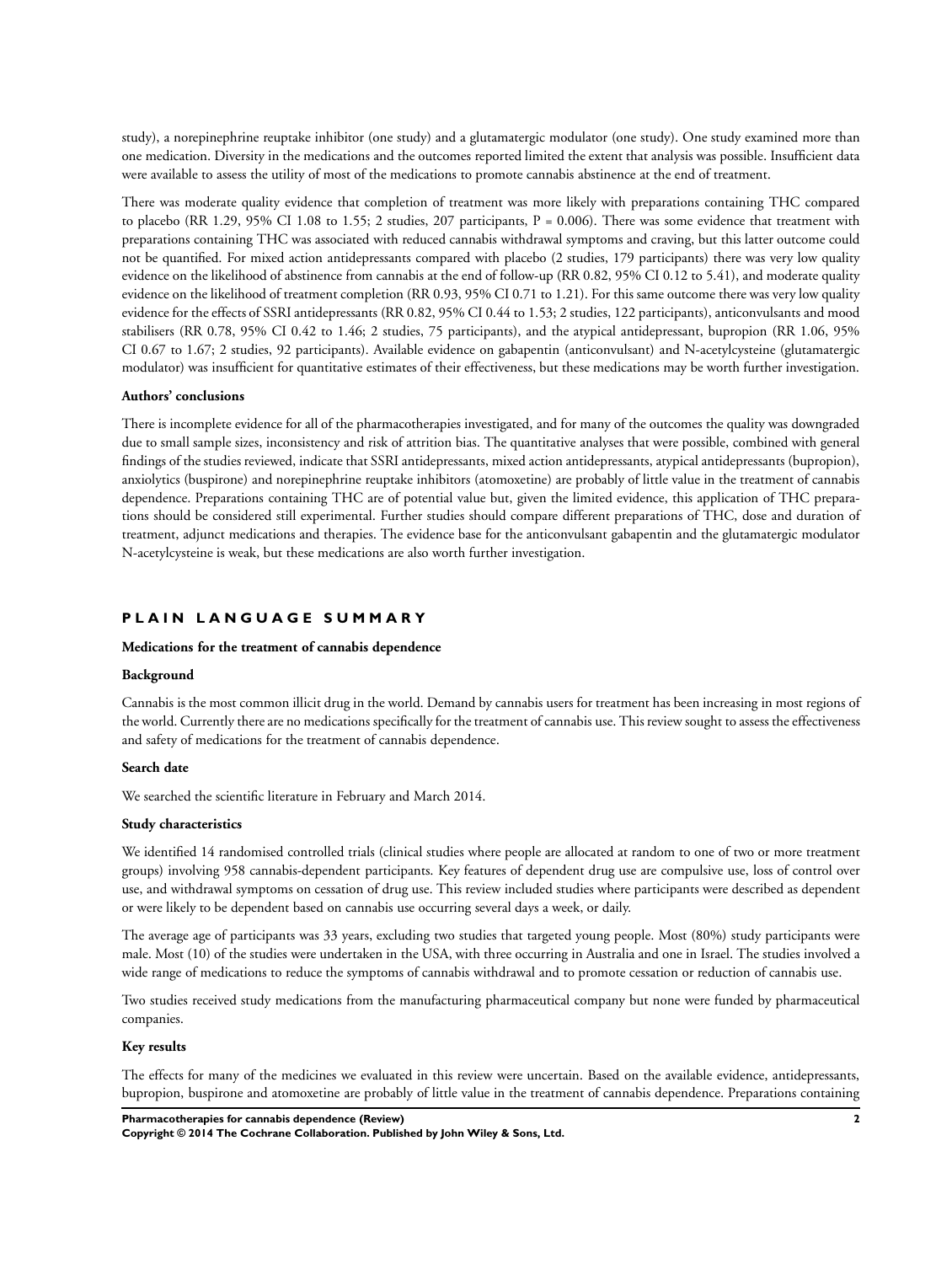tetrahydrocannabinol (THC), the main psychoactive ingredient of cannabis, are of potential value in the treatment of cannabis dependence, but limitations in the evidence are such that this application of THC preparations should be considered still experimental. Available evidence on gabapentin and N-acetylcysteine suggest that these medications may be worth further investigation, but at this time it is not possible to assess their effectiveness.

### **Quality of the evidence**

The quality of the evidence for many of the outcomes in this review was downgraded because each medication was investigated by only one or two studies, each study involved small numbers of participants, there was some inconsistency in the findings, and a risk of bias due to study participants dropping out of treatment.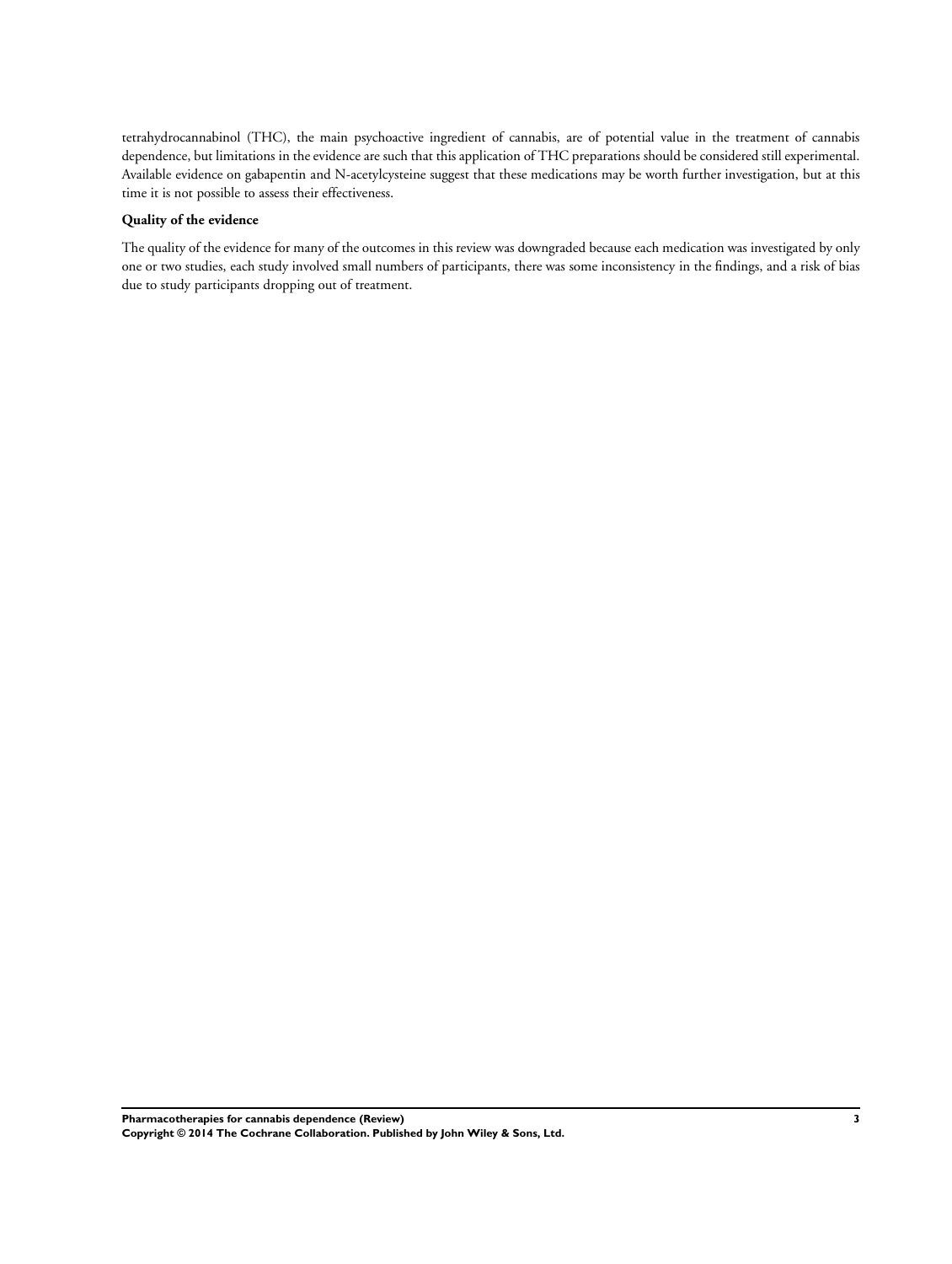# <span id="page-5-0"></span>SUMMARY OF FINDINGS FOR THE MAIN COMPARISON *[\[Explanation\]](http://www.thecochranelibrary.com/view/0/SummaryFindings.html)*

| Active medication compared with placebo          |                                          |                              |                                    |                                 |                                           |                 |
|--------------------------------------------------|------------------------------------------|------------------------------|------------------------------------|---------------------------------|-------------------------------------------|-----------------|
|                                                  |                                          |                              |                                    |                                 |                                           |                 |
| <b>Outcomes</b>                                  | Illustrative comparative risks* (95% CI) |                              | <b>Relative effect</b><br>(95% CI) | No of participants<br>(studies) | <b>Quality of the evidence</b><br>(GRADE) | <b>Comments</b> |
|                                                  | <b>Assumed risk</b>                      | <b>Corresponding risk</b>    |                                    |                                 |                                           |                 |
|                                                  | <b>Control</b>                           | <b>Active Medication</b>     |                                    |                                 |                                           |                 |
| Number abstinent at end Study population         |                                          |                              | <b>RR 0.82</b>                     | 179                             | $\bigoplus$ OOO                           |                 |
| of treatment - mixed ac-<br>tion antidepressants | 250 per 1000                             | 205 per 1000<br>(30 to 1000) | $(0.12 \text{ to } 5.41)$          | (2 studies)                     | very low $1,2$                            |                 |
|                                                  | <b>Moderate</b>                          |                              |                                    |                                 |                                           |                 |
|                                                  | 233 per 1000                             | 191 per 1000<br>(28 to 1000) |                                    |                                 |                                           |                 |

\*The basis for the **assumed risk** (e.g. the median control group risk across studies) is provided in footnotes. The **corresponding risk** (and its 95% confidence interval) is based on the assumed risk in the comparison group and the **relative effect** of the intervention (and its 95% CI). **CI:** Confidence interval; **RR:** Risk ratio

GRADE Working Group grades of evidence

**High quality:** Further research is very unlikely to change our confidence in the estimate of effect.

**Moderate quality:** Further research is likely to have an important impact on our confidence in the estimate of effect and may change the estimate.

Low quality: Further research is very likely to have an important impact on our confidence in the estimate of effect and is likely to change the estimate.

**Very low quality:** We are very uncertain about the estimate.

 $1$  Significant heterogeneity between studies

<sup>2</sup> Studies small  $\left($  < 300 participants in total)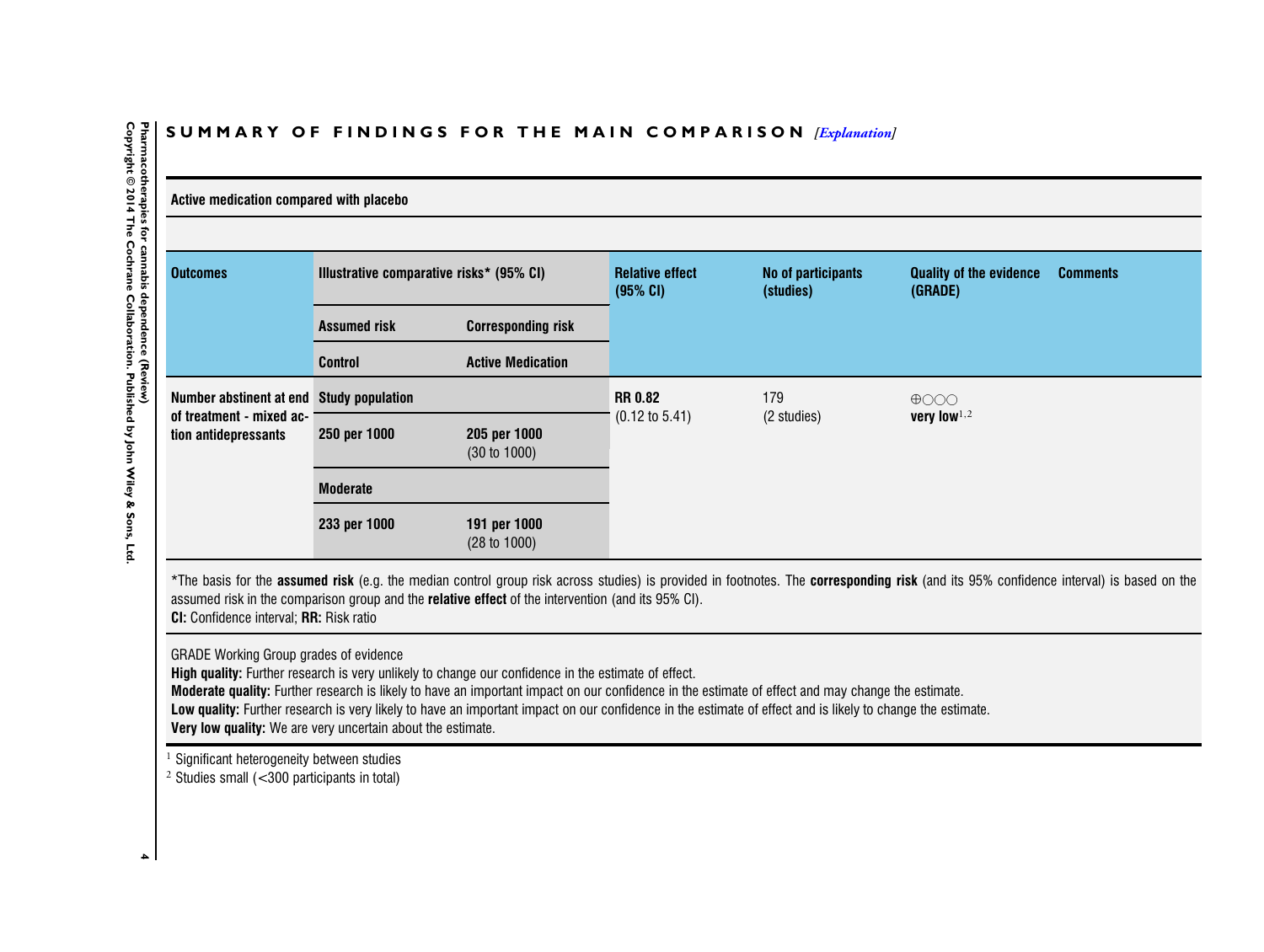# **B A C K G R O U N D**

# **Description of the condition**

Cannabis is the world's most widely produced, seized and consumed illicit drug ([World Drug Report 2013](#page-25-0)).

The main psychoactive compound in all cannabis products is  $\Delta^9$ - tetrahydrocannabinol (THC) [\(EMCDDA Cannabis Drug](#page-25-0) [Profile\)](#page-25-0). The number of cannabis users globally is estimated to range between 2.8% and 5.8% of the world's population [\(World](#page-25-0) [Drug Report 2013\)](#page-25-0). Prevalence rates of cannabis use vary widely between regions, with the highest prevalence rates in Oceania, the Americas and Africa [\(World Drug Report 2013](#page-25-0)). Cannabis use has increased globally, particularly in Asia, since 2009 [\(World](#page-25-0) [Drug Report 2013\)](#page-25-0) and cannabis is identified as the primary drug of concern for substantial proportions of people in treatment for drug use in Africa, Latin America and the Caribbean, and Oceania [\(World Drug Report 2013](#page-25-0)). Cannabis use within some indigenous communities in North America and Australia may be more prevalent than for their non-indigenous counterparts [\(Beauvais 2004;](#page-25-0) [Clough 2004\)](#page-25-0).

Cannabis use causes significant adverse effects ([Budney 2007a](#page-25-0)). The acute effects of short-term cannabis use [\(Volkow 2014](#page-25-0)) include impaired memory ([Solowij 2008](#page-25-0)); impaired motor co-ordination with an associated increased risk of involvement in motor vehicle accidents [\(Hall 2009\)](#page-25-0); altered judgement; and, in high doses, paranoia and psychosis. Long-term or heavy use of cannabis has been associated with: the development of dependence ([Budney](#page-25-0) [2007a\)](#page-25-0), chronic bronchitis, and increased risk of chronic psychosis disorders in persons with a predisposition for development of such disorders ([Volkow 2014](#page-25-0)). When use is commenced early in adolescence, long-term or heavy cannabis use has also been associated with altered brain development, poor educational outcome, cognitive impairment ([Solowij 2008](#page-25-0)), and diminished life satisfaction and achievement ([Gruber 2003](#page-25-0)).

It has been estimated that some 10% of those who have used cannabis at least once will develop cannabis dependence [\(Wagner](#page-25-0) [2002](#page-25-0)). Based on a large epidemiological survey in the USA, it has been estimated that, among those exposed once to cannabis, 7.0% of males and 5.3% of females will develop cannabis dependence at some point in their life, while 47.4% of males and 32.5% of females will develop cannabis use disorders (abuse or dependence) at some point in their life ([Lev-Ran 2013a\)](#page-25-0).

As with other drugs of dependence, the risk of developing dependency is influenced by multiple factors. However, intensive use of cannabis, that is daily or near daily use, is likely to increase the risk of cannabis dependence ([EMCDDA 2004](#page-25-0)). It has been suggested that the earlier initiation of cannabis use ([Copeland 2014\)](#page-25-0), use of more potent forms of cannabis (for example the flowering heads of the female cannabis plant), and the greater use of water-pipes may have led to an increased amount of THC consumption by some

cannabis users and, therefore, possibly greater rates of cannabis dependence [\(Hall 2001\)](#page-25-0).

The use of cannabis has consistently been found to be associated with psychotic symptoms [\(Minozzi 2010](#page-25-0)) and may be associated with the earlier onset of psychotic illness in some people ([Large](#page-25-0) [2011](#page-25-0)). Cannabis use and cannabis use disorders have been associated with a range of mental health disorders, such as anxiety and mood disorders ([Lev-Ran 2013\)](#page-25-0). These associations were particularly pronounced with bipolar disorder, substance use disorders and specific (antisocial, dependant and histrionic) personality disorders ([Lev-Ran 2013](#page-25-0)).

Estimates of the number of cannabis users experiencing withdrawal are variable [\(Agrawal 2008](#page-25-0); [Budney 2006;](#page-25-0) [Chung 2008;](#page-25-0) [Copersino 2006](#page-25-0); [Cornelius 2008;](#page-25-0) [Hasin 2008](#page-25-0)). Evidence regarding factors influencing the severity of cannabis withdrawal remains limited, but there is evidence that the total number of cannabis cigarettes smoked is predictive of the intensity of withdrawal during abstinence from cannabis ([McClure 2012\)](#page-25-0). Smoking behaviour also appears to be a strong predictor for the severity of cannabis dependence ([van der Pol 2014\)](#page-25-0).

General acceptance of a specific cannabis withdrawal syndrome is indicated by the inclusion of diagnostic criteria for cannabis withdrawal in the Fifth edition of the Diagnostic and Statistical Manual of Mental Disorders ([DSM-5\)](#page-25-0). In the DSM-5 cannabis withdrawal is defined by development of three or more of the following signs and symptoms within approximately one week of cessation of heavy and prolonged cannabis use: (1) irritability, anger or aggression; (2) nervousness or anxiety; (3) sleep difficulty; (4) decreased appetite or weight loss; (5) restlessness; (6) depressed mood; (7) at least one of the following physical symptoms causing significant discomfort: stomach pain, shakiness or tremors, sweating, fever, chills or headache ([DSM-5\)](#page-25-0). Onset of symptoms is usually within 24 to 48 hours of abstinence, reaching peak intensity within the first week ([Budney 2007a](#page-25-0)). Symptoms may persist for up three to four weeks [\(Milin 2008](#page-25-0)), although there appears to be significant individual variability. The cannabis withdrawal syndrome is not life threatening, nor is it associated with significant medical or psychiatric consequences [\(Budney 2003](#page-25-0)).

Demand for treatment for cannabis related disorders has generally increased worldwide over the past decade, albeit with significant regional variation. TheWorld Drug Report gives data on treatment demand in terms of the proportion of treatment services provided for the major drugs of dependence. Cannabis related disorders have dominated demand for drug treatment in Africa over the past 10 years with treatment rates consistently over 60%. Demand for cannabis treatment has grown significantly in some regions, more than doubling in Europe and South America and more than trebling in Oceania ([World Drug Report 2013](#page-25-0)). North America as a whole was the only region to see a decrease in the contribution of cannabis to treatment demand [\(World Drug Report 2013](#page-25-0)) but, within the USA, cannabis admissions increased by 32% between 1996 and 2006 ([SAMHSA 2008](#page-25-0)). Increases in the THC content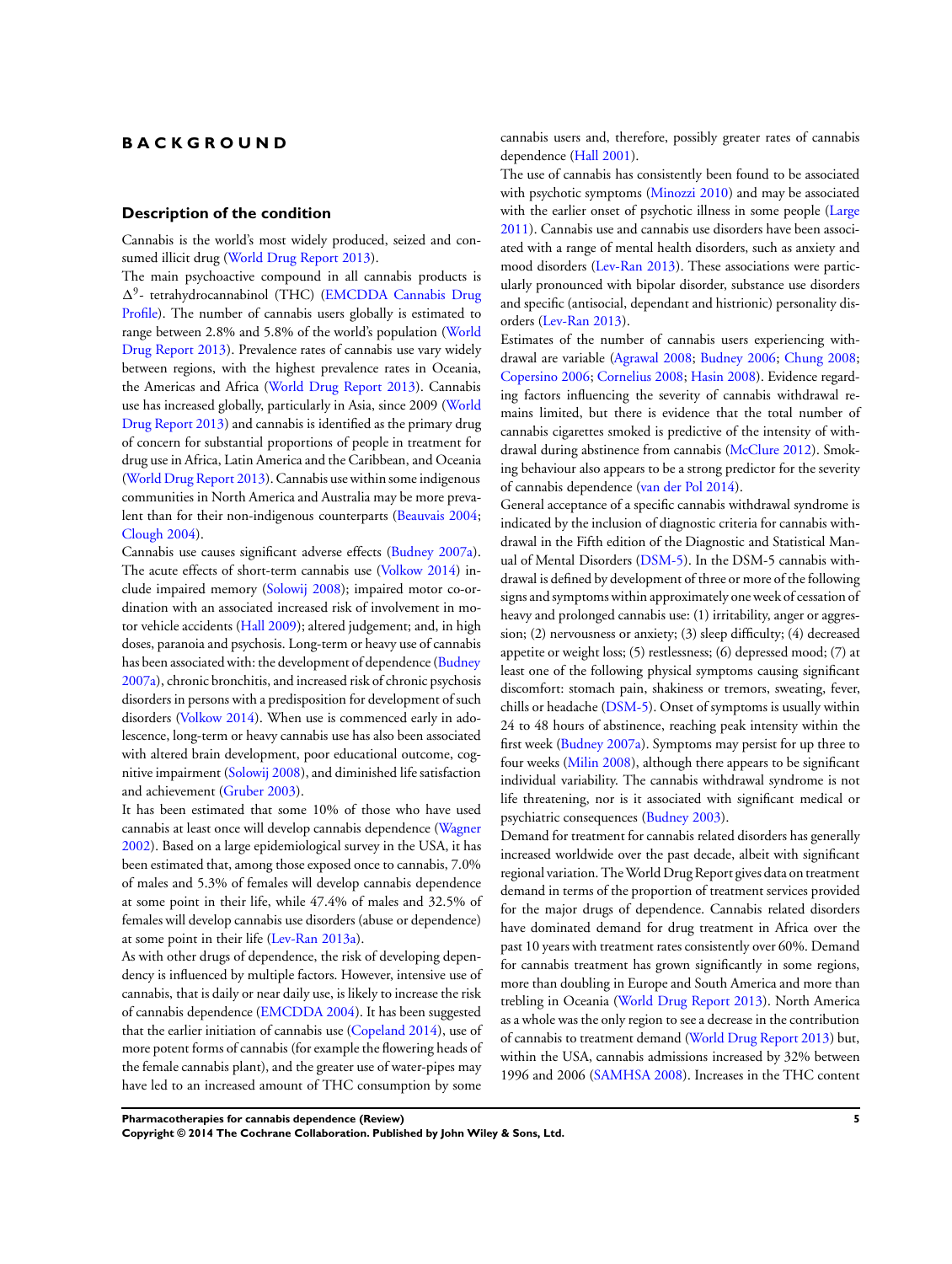of cannabis may be afactor in the increasing demand for treatment. In the USA, THC content, as detected in confiscated samples, has increased from about 3% in the 1980s to 12% in 2012 ( [Volkow 2014](#page-25-0)). Cannabis users adjust their smoking behaviour when smoking stronger cannabis but the adjustment does not fully compensate for the increased strength ([van der Pol 2014](#page-25-0)). Hence, cannabis users would be expected to be exposed to higher doses of THC as a result of the increasing potency of cannabis preparations. Cannabis users who seek treatment typically have a long history of cannabis use disorder and multiple previous attempts to quit [\(Copeland 2014](#page-25-0)).

#### **Description of the intervention**

There are currently no accepted pharmacotherapies for the treatment of cannabis withdrawal or cessation ([Nordstrom 2007](#page-25-0)). The identification and development of medications to fill this gap has become an increasing priority among researchers ([Vandrey 2009](#page-25-0)). However, a number of pharmacotherapies have been proposed as possible experimental interventions to attenuate the symptoms and signs of cannabis withdrawal and to promote cessation.

These medications are diverse in nature, encompassing medications that affect cannabinoid receptor systems (for example preparations of THC), medications that affect dopamine pathways, medications that affect the specific symptoms of cannabis withdrawal or that have been used in managing withdrawal from other substances, and medications that affect mental health conditions, such as depression, that may be factors contributing to cannabis use.

### **How the intervention might work**

The proposed pharmacologic interventions may potentially lessen the symptoms and signs of cannabis withdrawal, including craving. The availability of effective pharmacotherapy for cannabis withdrawal may encourage people who are cannabis dependent to enter treatment, and may increase the rates of completion of withdrawal, cessation of cannabis use and entry into relapse prevention treatment.

It has been reported that the experience of cannabis withdrawal symptoms may be a significant obstacle to the achievement of abstinence by people who are cannabis dependent [\(Budney 2006;](#page-25-0) [Copeland 2001](#page-25-0); [Hart 2005](#page-25-0)). Therefore, the effective treatment of the cannabis withdrawal syndrome may promote cessation of cannabis use and provide a first step towards abstinence and recovery.

### **Why it is important to do this review**

As discussed above, there is increasing recognition that cannabis use and dependence is an important public health issue.

Not all cannabis users will need pharmacotherapies to manage withdrawal or support cessation of their use. However, it is important that effective pharmacotherapies are identified for the treatment of cannabis withdrawal, especially in intensive cannabis users who describe withdrawal symptoms on cessation.

We believe that this is the first systematic review of pharmacotherapies for cannabis dependence, and the first review to focus on studies involving people seeking treatment for cannabis use. As such, this review seeks to establish current knowledge on the effectiveness of medications in the treatment of cannabis dependence.

# **O B J E C T I V E S**

To assess the effectiveness and safety of pharmacotherapies as compared with each other, placebo or no pharmacotherapy (supportive care) for reducing symptoms of cannabis withdrawal and promoting cessation or reduction of cannabis use.

# **M E T H O D S**

#### **Criteria for considering studies for this review**

#### **Types of studies**

Randomised and quasi-randomised controlled trials that provided detailed information on the type and dose of intervention medication used and the characteristics of participants treated.

#### **Types of participants**

We included studies that involved participants diagnosed as cannabis dependent or who were likely to be dependent based on reported dose, duration and frequency of use (daily or multiple days per week).

Studies involving participants dependent on, and withdrawing from, both cannabis and nicotine were included, but studies involving participants dependent on and withdrawing from substances other than cannabis and nicotine were excluded. It was intended to use subgroup analyses to assess the impact of concurrent nicotine and cannabis withdrawal on the effectiveness of pharmacotherapies for cannabis withdrawal, but there were insufficient data for such analyses to be undertaken.

Studies undertaken in either inpatient or outpatient settings were included. Studies undertaken in purely research settings, such as residential research laboratory settings, were excluded. Some of these studies provide insight into the effect of different medications on signs and symptoms of cannabis withdrawal and are considered in the discussion section. However, such studies generally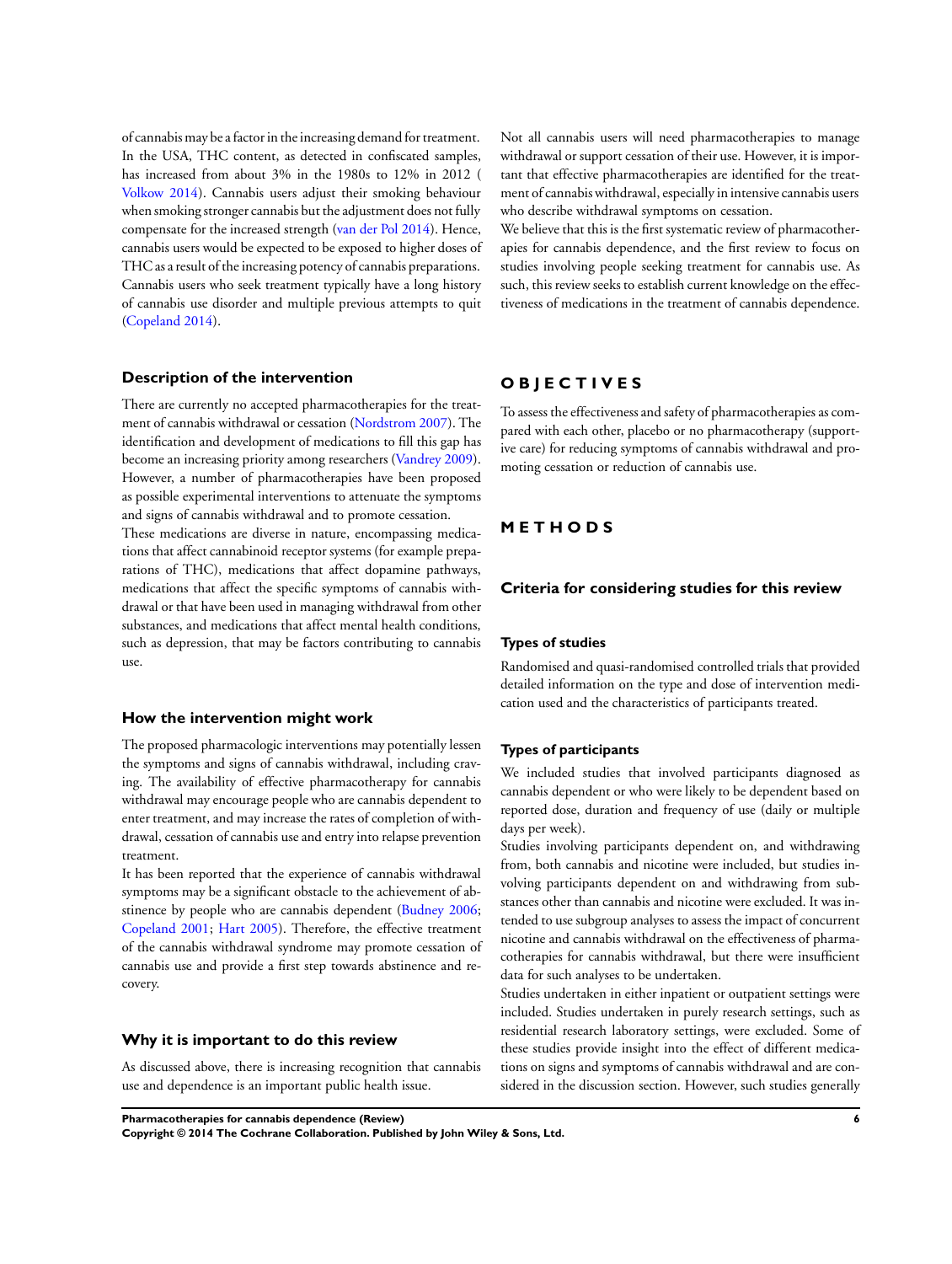involved participants who were not seeking treatment for cannabis use and cessation of cannabis use was not the goal of the interventions provided, and the nature of outcomes assessed were generally different to those expected of treatment interventions. For these reasons such studies were excluded from this review.

#### **Types of interventions**

Experimental interventions involved the administration of medications with the aim of reducing the symptoms and signs of cannabis withdrawal or promoting cessation of cannabis use. Comparison interventions involved the use of different pharmacotherapies, placebo or no pharmacotherapy (supportive care).

#### **Types of outcome measures**

#### **Primary outcomes**

1. Number of participants abstinent from cannabis at the end of treatment as determined by self-report or urine drug screens, or both

2. Intensity of withdrawal as determined by scores on withdrawal scales, the need for symptomatic medications in addition to the experimental intervention or overall assessments by clinicians and participants

3. Nature, incidence and frequency of adverse effects and whether the planned medication regime was modified in response to adverse effects

4. Completion of scheduled treatment

#### **Secondary outcomes**

1. Level of cannabis use at the end of treatment as measured via participant reported level of use or urine drug screens, or both.

2. Number of participants engaged in further treatment following completion of the withdrawal intervention. As discussed in the 'Background' section, treatment of the cannabis withdrawal period may be considered as the first step in treatment, therefore engagement in further relapse prevention treatment may be considered to be a valid outcome of interest.

### **Search methods for identification of studies**

All searches included non-English language literature. No studies were found in languages other than English.

#### **Electronic searches**

We searched: 1. Cochrane Central Register of Controlled Trials (CENTRAL) in *The Cochrane Library* (www.thecochranelibrary.com) to 4 March 2014;

2. MEDLINE (1946 to week 3 February 2014) via Ovid Online;

3. EMBASE (1980 to 3 March 2014) via Ovid Online;

4. PsycINFO (1806 to week 4 February 2014) via Ovid Online.

We developed a search strategy to retrieve references relating to the pharmacologic treatment of cannabis withdrawal. This strategy was adapted to each of the databases listed above.

For details see [Appendix 1;](#page-60-0) [Appendix 2](#page-60-0); [Appendix 3;](#page-60-0) [Appendix 4.](#page-61-0) We also searched some of the main electronic sources of ongoing trials:

- Current Controlled Trials (www.controlled-trials.com/);
- ClinicalTrials.gov;
- Osservatorio Nazionale sulla Sperimentazione Clinica dei
- Medicinali ([https://oss-sper-clin.agenziafarmaco.it/\)](https://oss-sper-clin.agenziafarmaco.it/);
	- Trialsjournal.com.

#### **Searching other resources**

We checked the reference lists of relevant review articles and retrieved studies to identify any further studies of interest that were not retrieved by the electronic search. We contacted selected researchers who are active in the area seeking information about unpublished study reports. We also checked conference proceedings likely to contain trials relevant to the review.

### **Data collection and analysis**

# **Selection of studies**

Two authors (KM and LG) independently assessed the titles and abstracts of records retrieved from the systematic search according to the identified inclusion and exclusion criteria. All authors agreed on the inclusion and exclusion decisions. No attempt was made to blind the authors to the names of the study authors, institutions, journal of publication and results when eligibility criteria were applied.

#### **Data extraction and management**

Two authors (KM and LG) independently extracted key information from the included studies using a data collection form to record information against the outcome measures (abstinence, intensity of withdrawal, adverse effects, completion of treatment, change in cannabis use, and engagement in follow-up treatment). Data were confirmed by consultation with the other review authors. Key findings of studies were summarized descriptively in the first instance and the capacity for quantitative meta-analysis was considered.

Sufficient information was extracted from reports of included studies to enable assessment of the risk of bias.

**Pharmacotherapies for cannabis dependence (Review) 7**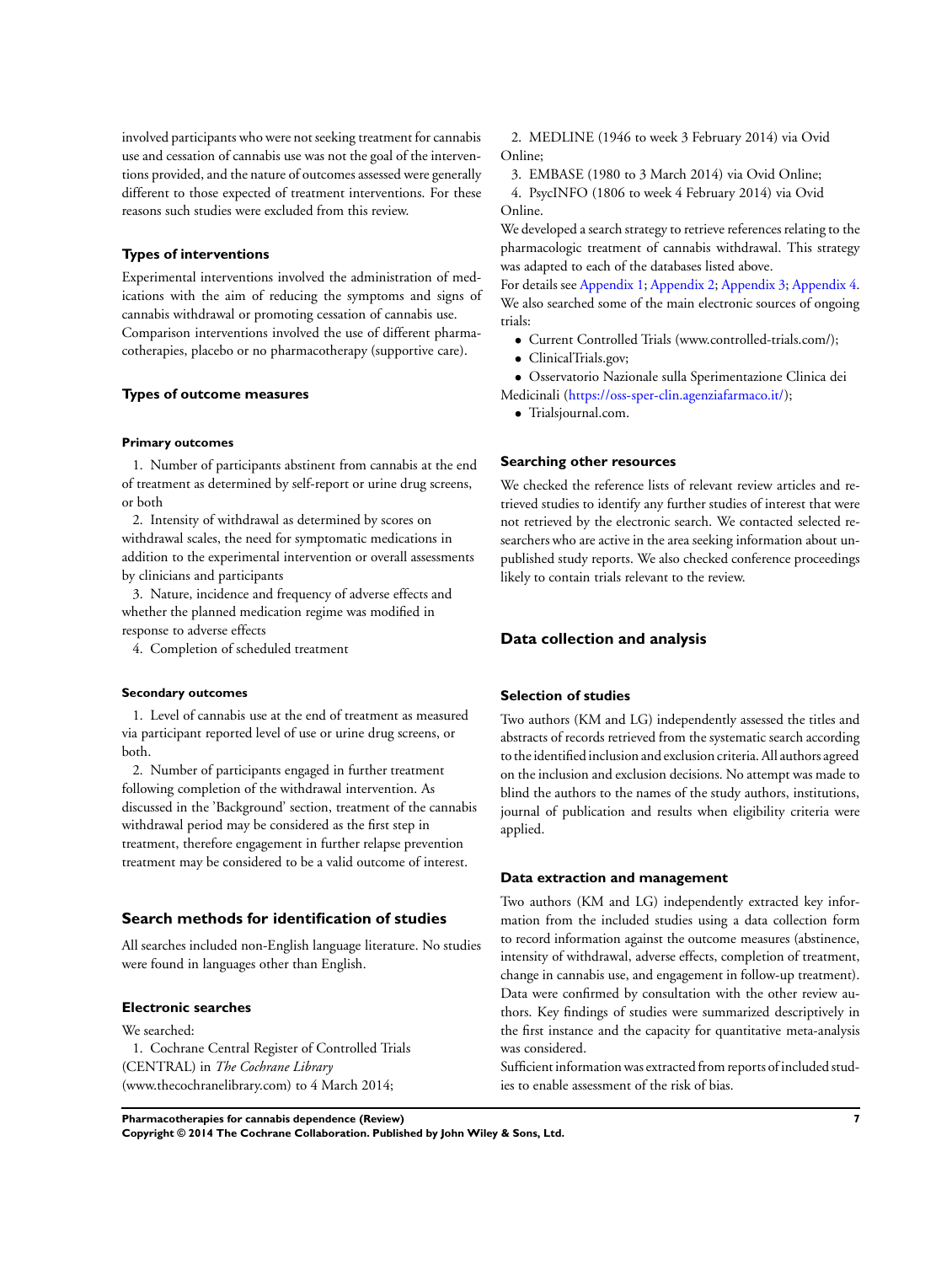### **Assessment of risk of bias in included studies**

The *Cochrane Handbook for Systematic Reviews of Interventions* [\(Higgins 2011](#page-25-0)) recommends the use of a two-part tool to assess the risk of bias in studies included in Cochrane reviews. This tool addresses the specific domains of sequence generation, allocation concealment, blinding, incomplete outcome data, selective outcome reporting and 'other issues'. The first part of the tool involves describing what was reported to have happened in the study. The second part of the tool involves assigning a judgement relating to the risk of bias for that entry, in terms of low, high or unclear risk. Each included study was analysed and described according to these domains. To make these judgements, we used the criteria indicated by the *Cochrane Handbook for Systematic Reviews of Interventions* ([Higgins 2011\)](#page-25-0) and addressed their applicability to the addiction field.

We considered blinding separately for subjective and objective outcomes. Lack of blinding is a source of serious risk of bias for subjective outcomes but is less significant with objective outcomes, such as completion of treatment and duration of treatment. We only considered incomplete outcome datafor the intensity of withdrawal, change in cannabis use, and nature and incidence of adverse effects. Retention in treatment (duration of treatment) and completion of treatment are frequently primary outcome measures in addiction research. See [Appendix 5](#page-61-0) for the detailed description of the criteria used.

Details of the assessments of risk of bias are included in the [Characteristics of included studies.](#page-30-0)

### **Measures of treatment effect**

Where possible, for dichotomous outcomes (for example number completing treatment) we calculated risk ratios (RR) with 95% confidence intervals (CI). No continuous data were obtained but the intention was to express continuous outcomes as a mean difference where there was a a comparable outcome measure (for example time in treatment) or as a standardized mean difference where there was variability in the outcome measure (for example withdrawal assessment scales).

### **Unit of analysis issues**

One study included in the review involved three treatment arms (two different active medications and placebo). The active medications, compared to placebo, were included in separate subgroups and the calculation of overall totals was suppressed thereby avoiding the unit of analysis error of double-counting participants. Where urine drug screens were reported in studies, the unit of analysis was the number of study participants and not the number of tests performed.

#### **Dealing with missing data**

It was intended to attempt to contact original investigators to request missing data. However, this was not undertaken given the limited capacity for meta-analysis. It was also intended to use sensitivity analysis to assess the impact of different approaches to handling missing data but there were insufficient data for this.

#### **Assessment of heterogeneity**

Clinical and methodological heterogeneity was assessed by reviewing the variations between studies in terms of the characteristics of participants included, the interventions and the reported outcomes. Studies were grouped for analyses by the nature of the medication used (experimental intervention). As there was considerable heterogeneity in the types of medications, subgroup but not overall totals were calculated.

We assessed statistical heterogeneity using the Chi<sup>2</sup> test and its P value, by visual inspection of the forest plots. and the  $I^2$  statistic. A P value of the Chi<sup>2</sup> test lower than 0.10 or an  $I^2$  statistic of at least 50% indicated a significant statistical heterogeneity.

# **Data synthesis**

We used Review Manager 5.2 for statistical analyses. In all analyses we used a random-effects model.

#### **Subgroup analysis and investigation of heterogeneity**

This review aimed to consider the following potential sources of heterogeneity through subgroup analyses:

1. patterns of cannabis use and the estimated level of THC intake (as indicated by duration and level of use, number of days of use, number of uses per day (frequency), modality of use or route of administration, age at initiation of use);

2. concurrent tobacco smoking;

3. concurrent psychiatric illness and current treatment for a psychiatric illness;

- 4. the nature of the treatment setting;
- 5. the nature of adjunct treatment.

None of these analyses were possible due to limitations of the studies that met the inclusion criteria.

## **Sensitivity analysis**

We did not use methodological quality as a criterion for inclusion in this review. We intended to assess the impact of methodological quality through sensitivity analysis. This would have involved considering the overall estimate of effect with studies with a high risk of bias included or excluded. Limitations of data reported by the studies that met the inclusion criteria meant that sensitivity analysis was not possible. However, the risk of bias was discussed in presenting the results.

**Pharmacotherapies for cannabis dependence (Review) 8**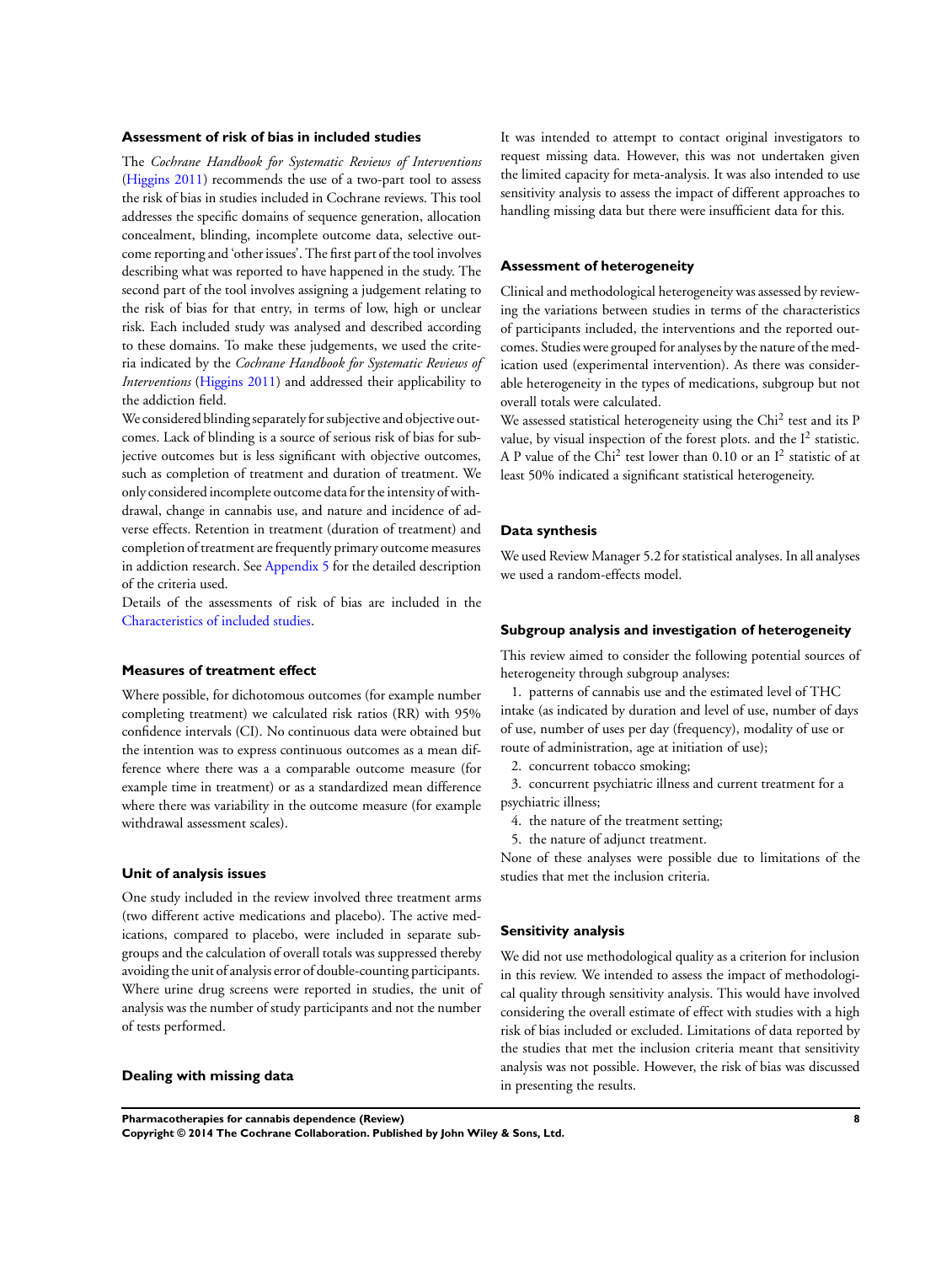# **R E S U L T S**

# **Description of studies**

See [Characteristics of included studies;](#page-30-0) [Characteristics of excluded](#page-49-0) [studies](#page-49-0)

# **Results of the search**

Our search strategy identified 947 unique records from which 52 reports, relating to 45 different studies, were identifited as potentially relevant to this review (see [Figure 1\)](#page-11-0).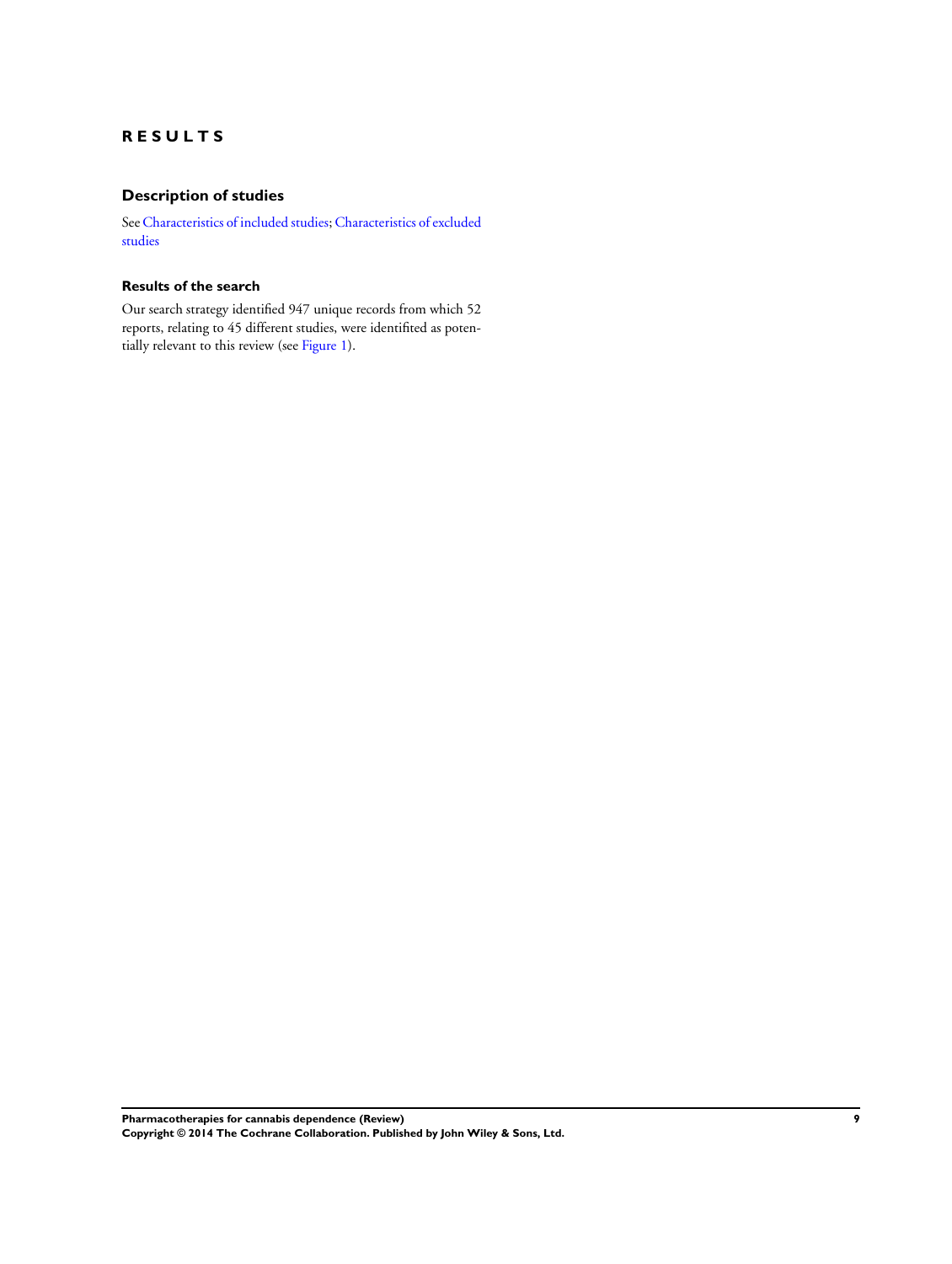<span id="page-11-0"></span>

**Figure 1. Study flow diagram.**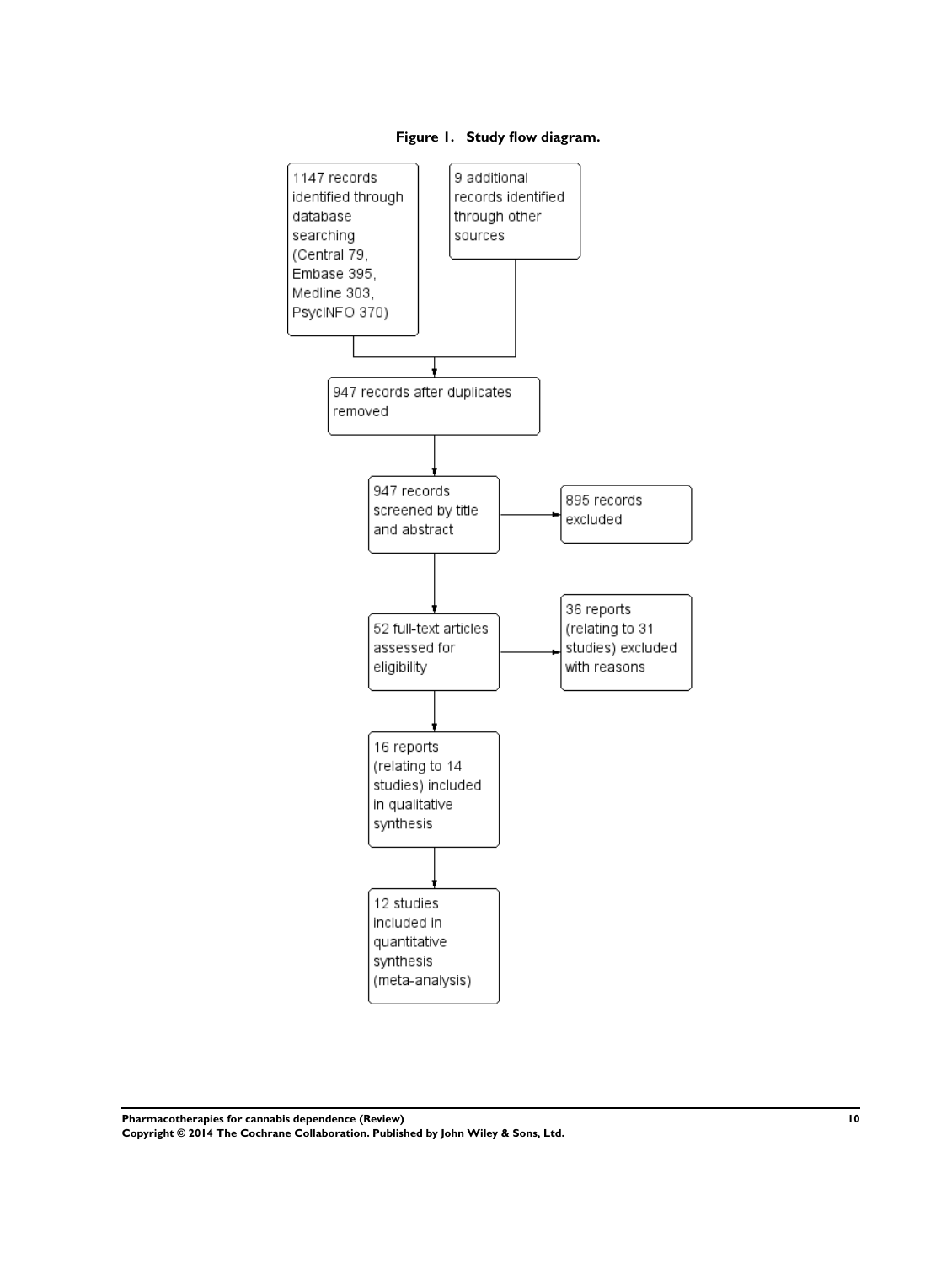#### **Included studies**

Fourteen randomised controlled trials (16 reports) involving 958 participants met the inclusion criteria for this review (see [Characteristics of included studies](#page-30-0)). In total, 500 were treated with active medication and 458 received placebo. In all studies participants were offered some form of psychological therapy in addition to medication (or placebo).

All studies involved a comparison between an active medication and placebo, but the medications investigated by the studies included in this review were diverse. This limited the extent of analysis that was possible.The medications investigated, grouped according to type and mechanism of action, were:

• preparations containing THC, dronabinol [\(Levin 2011\)](#page-25-0) and nabiximols ([Allsop 2014\)](#page-25-0);

• selective serotonin reuptake inhibitor (SSRI)

antidepressants fluoxetine [\(Cornelius 2010\)](#page-25-0), escitalopram [\(Weinstein 2014](#page-25-0));

• mixed action antidepressants (noradrenergic and serotonergic effects), nefazodone [\(Carpenter 2009](#page-25-0)), mirtazapine [\(Frewen 2007\)](#page-25-0), venlafaxine ([Levin 2013\)](#page-25-0);

• anticonvulsant and mood stabilisers divalproex sodium [\(Levin 2004\)](#page-25-0), gabapentin ([Mason 2012\)](#page-25-0), lithium [\(Johnston](#page-25-0) [2012](#page-25-0));

• atypical antidepressant (dopamine reuptake inhibitor and weak norepinephrine reuptake inhibitor) bupropion ([Carpenter](#page-25-0) [2009](#page-25-0); [Penetar 2012\)](#page-25-0);

• anxiolytic (serotonin 5-HT<sub>1A</sub> partial agonist) buspirone [\(McRae-Clark 2009](#page-25-0));

• selective norepinephrine reuptake inhibitor atomoxetine [\(McRae-Clark 2010](#page-25-0));

• a supplement promoting glutamate release and modulating N-methyl-D-aspartate (NMDA) receptor, N-acetylcysteine [\(Gray 2012](#page-25-0)).

All except two of the studies were undertaken in outpatient settings. [Allsop 2014](#page-25-0) and [Johnston 2012](#page-25-0) were primarily studies of cannabis withdrawal, with medication administered in an inpatient (hospital) setting over six to seven days, with follow-up interviews post-discharge.

The majority (10) of the studies were undertaken in the USA, with three studies ([Allsop 2014;](#page-25-0) [Frewen 2007;](#page-25-0) [Johnston 2012](#page-25-0)) in Australia and one study [\(Weinstein 2014](#page-25-0)) in Israel. Twelve studies reported the source of funding as (government) research grants, and the funding source was unclear for two studies ([Frewen 2007;](#page-25-0) [Johnston 2012](#page-25-0)). Two studies [\(Allsop 2014;](#page-25-0) [McRae-Clark 2010](#page-25-0)) used medications provided by the manufacturing company. Primary researchers associated with six studies declared past associations with pharmaceutical companies. Researchers associated with four studies declared no conflict of interest; no declarations were made for the remaining four studies.

Two studies [\(Cornelius 2010;](#page-25-0) [Penetar 2012\)](#page-25-0) included participants with cannabis use disorders as well as cannabis dependence, but the majority of participants met diagnostic criteria for cannabis dependence. In the other studies all participants were cannabis dependent.

For 10 studies, the average age of participants was around 33 years; data on age were not provided for two studies ([Johnston](#page-25-0) [2012](#page-25-0); [Penetar 2012](#page-25-0)). The target population for the remaining two studies [\(Cornelius 2010;](#page-25-0) [Gray 2012](#page-25-0)) was adolescents and young adults. The average age of participants in these studies was 21.1 and 18.9 years, respectively.

Two studies [\(Johnston 2012](#page-25-0); [Penetar 2012\)](#page-25-0) did not provide information on the gender of participants; the majority (73% to 92%) of participants in the other 12 studies were male.

Participants in two studies [\(Cornelius 2010](#page-25-0); [Levin 2013](#page-25-0)) had comorbid depression and cannabis use disorders, and in one study [\(McRae-Clark 2010](#page-25-0)) participants met diagnostic criteria for attention deficit hyperactivity disorder as well as cannabis dependence.

#### **Excluded studies**

Thirty-one studies (36 reports) that were considered potentially relevant to the review and assessed in detail were excluded from the review (see [Figure 1](#page-11-0) and [Characteristics of excluded studies\)](#page-49-0). The reasons for exclusion were: study was exploratory research with participants who were not seeking treatment or participants were not cannabis dependent (14 studies); no treatment comparison (nine studies); cannabis used in combination with other drugs or not the main focus of the treatment intervention (seven studies); no medications (one study); insufficient outcome data (one study). One study was excluded for more than one reason.

#### **Risk of bias in included studies**

For summary results of the judged risk of bias across the included studies for each domain, see [Figure 2](#page-13-0) and [Figure 3](#page-14-0).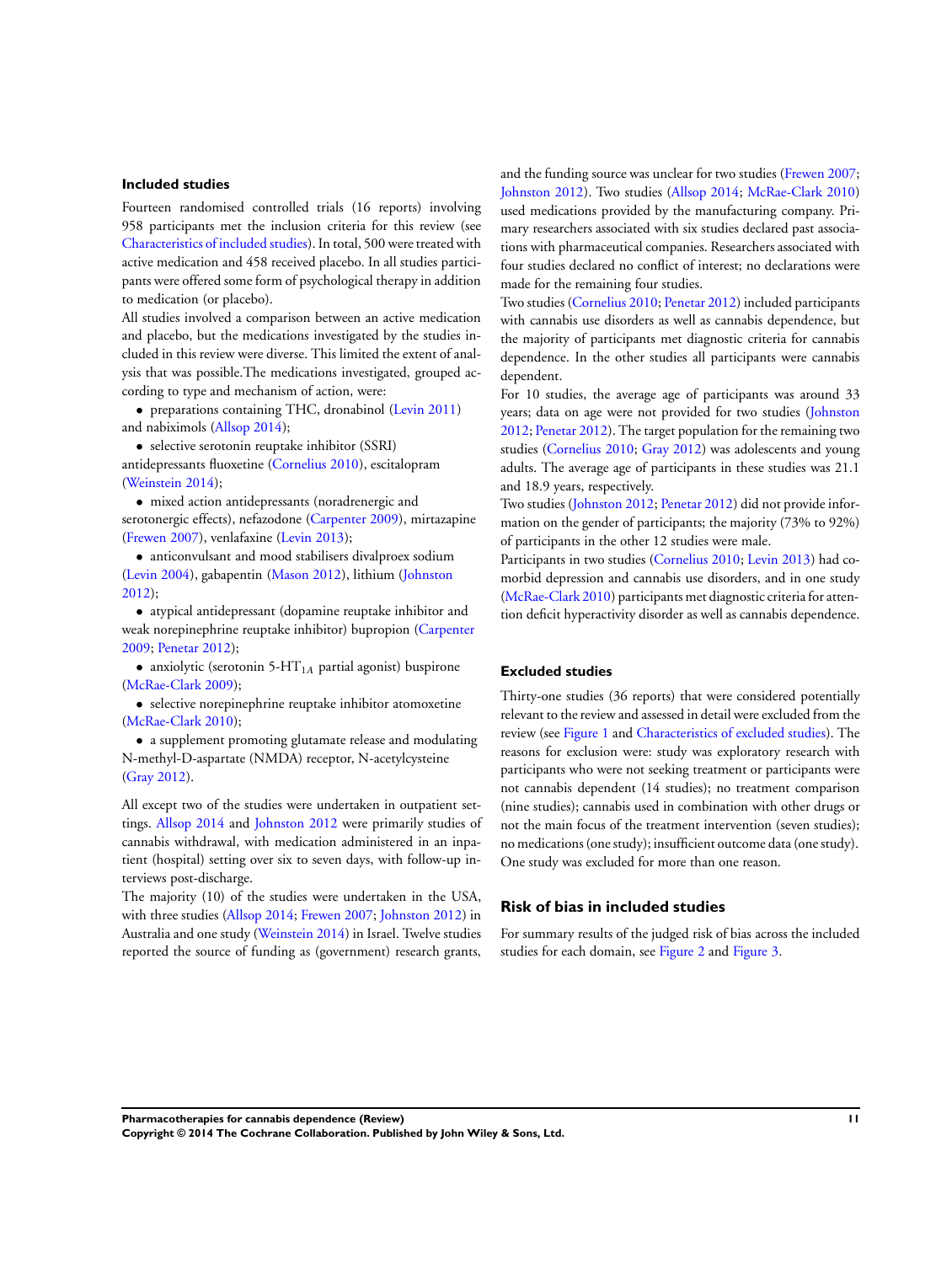

<span id="page-13-0"></span>**Figure 2. Methodological quality summary: review authors' judgements about each methodological quality item for each included study.**

**Pharmacotherapies for cannabis dependence (Review) 12**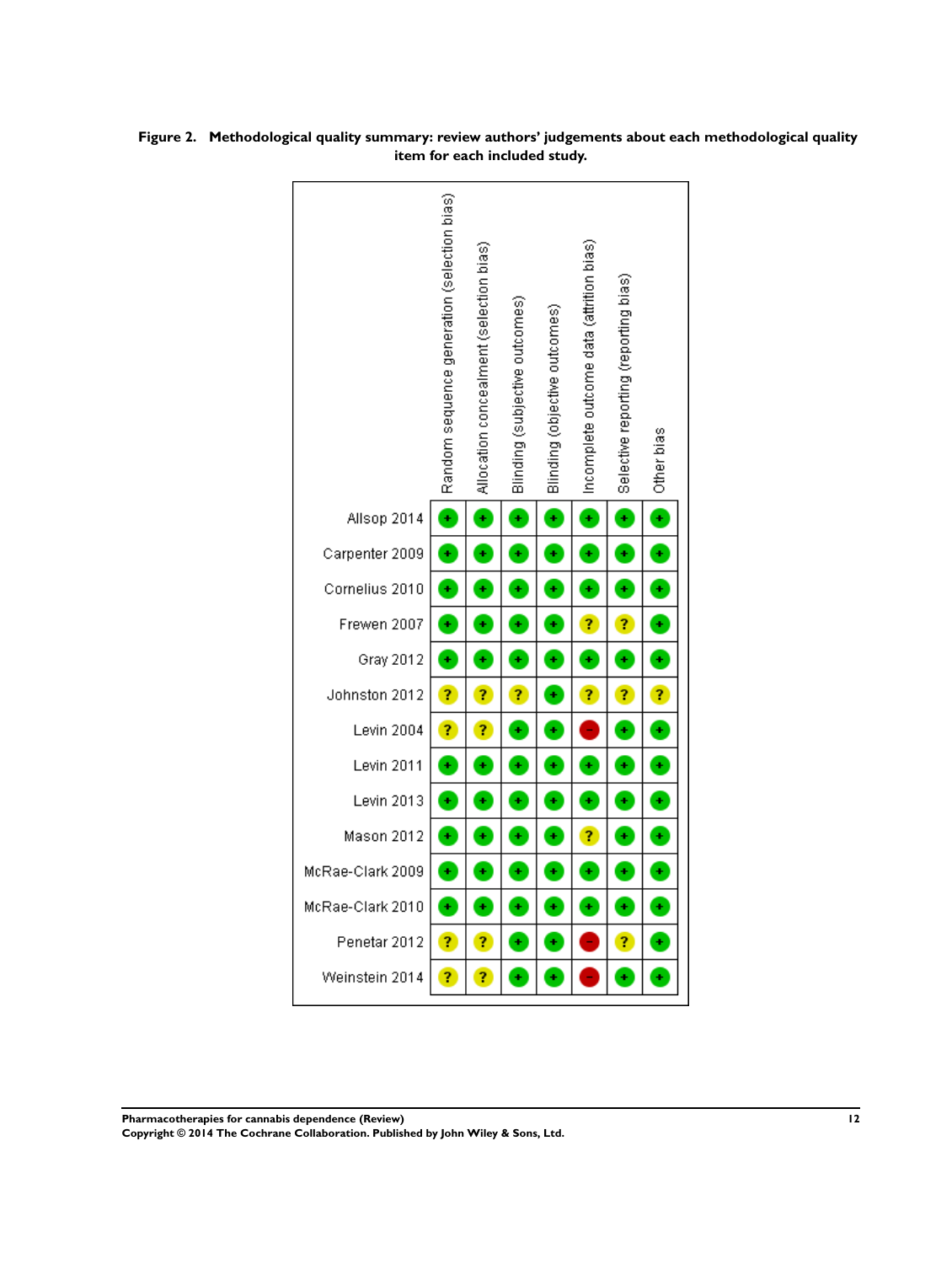<span id="page-14-0"></span>**Figure 3. Methodological quality graph: review authors' judgements about each methodological quality item presented as percentages across all included studies.**



# **Allocation**

For four studies [\(Johnston 2012;](#page-25-0) [Levin 2004](#page-25-0); [Penetar 2012;](#page-25-0) [Weinstein 2014](#page-25-0)) the risk of bias associated with both sequence generation and concealment of allocation was unclear. All four studies were double-blind and random allocation was stated but the methods of sequence generation and group allocation were not reported. The other studies were assessed as having a low risk of allocation bias.

#### **Blinding**

In one study ([Johnston 2012\)](#page-25-0) the risk of bias for subjective outcomes was unclear because the extent of blinding was unclear. Objective outcomes are unlikely to be affected by awareness of group allocation and hence we assessed [Johnston 2012](#page-25-0) as having a low risk of performance and detection bias in relation to objective outcomes.

All other studies were assessed as having a low risk of performance and detection bias for both subjective and objective outcomes.

#### **Incomplete outcome data**

This domain was considered only for the outcomes of intensity of withdrawal, adverse effects and abstinence (or use of cannabis). Completion of treatment was a primary outcome measure for the

**Pharmacotherapies for cannabis dependence (Review) 13**

**Copyright © 2014 The Cochrane Collaboration. Published by John Wiley & Sons, Ltd.**

review. In three studies ([Frewen 2007;](#page-25-0) [Johnston 2012;](#page-25-0) [Mason](#page-25-0) [2012](#page-25-0)) the risk of attrition bias due to incomplete data was unclear, and three studies [\(Levin 2004;](#page-25-0) [Penetar 2012;](#page-25-0) [Weinstein 2014](#page-25-0)) were assessed as being at high risk of attrition bias.

#### **Selective reporting**

[Frewen 2007](#page-25-0) was a secondary analysis of data from a randomised controlled trial and reported some but not all findings from the main study. The full report of the study was not available and hence the risk of reporting bias was unclear. [Johnston 2012](#page-25-0) was reported as conference abstracts only and insufficient information was available to assess the risk of reporting bias. [Penetar 2012](#page-25-0) did not discuss adverse effects making it unclear whether adverse effects were systematically assessed during the study.

#### **Other potential sources of bias**

In [Johnston 2012](#page-25-0) the risk of other sources of bias was unclear; all other studies were assessed as being at low risk of other sources of bias, such as recruitment bias, differential amounts of contact time or performance bias in the treatment groups being compared.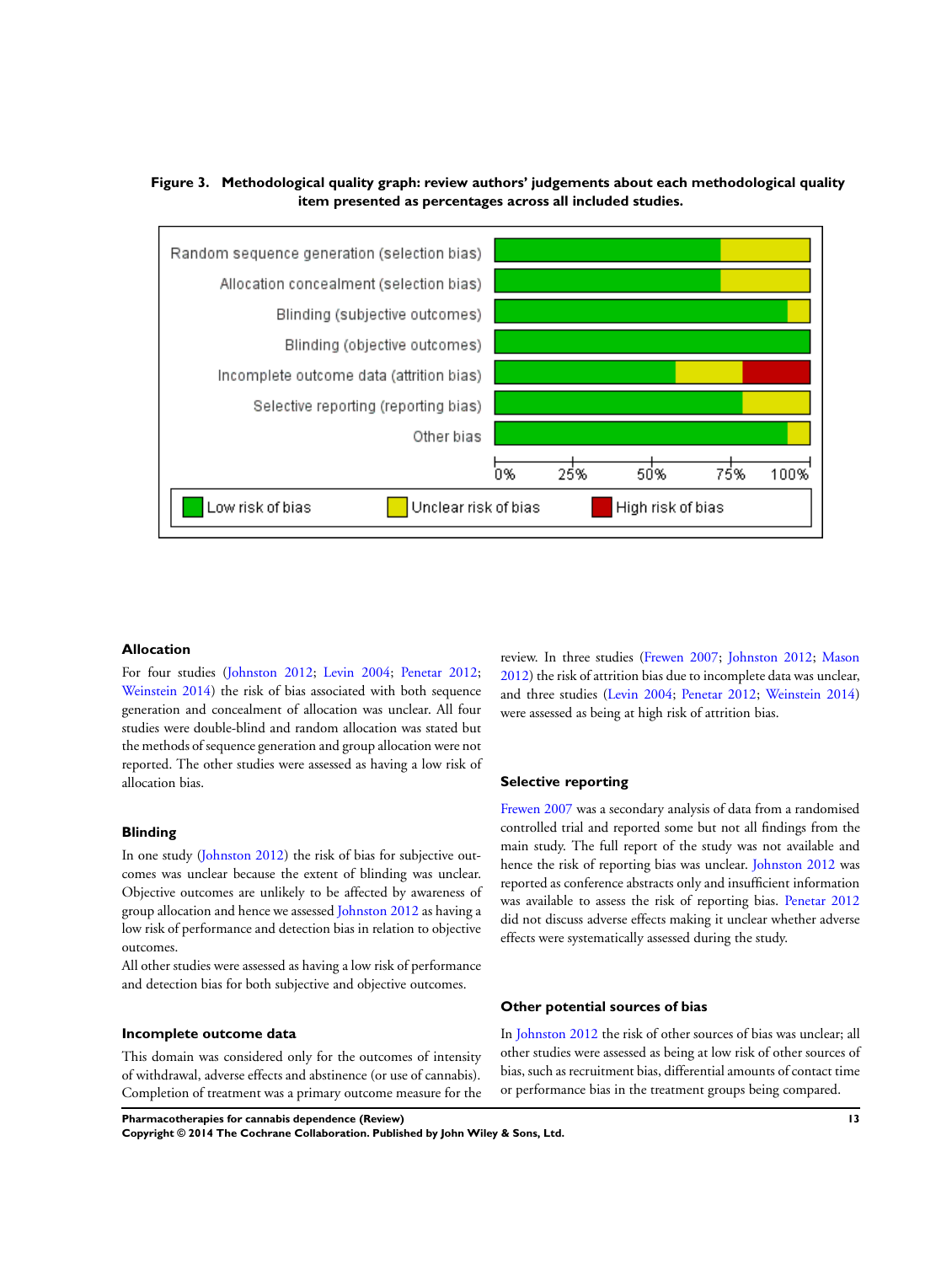## **Effects of interventions**

See: **[Summary of findings for the main comparison](#page-5-0)** [Abstinence](#page-5-0) [at end of treatment](#page-5-0); **[Summary of findings 2](#page-19-0)** [Withdrawal due to](#page-19-0) [adverse effects;](#page-19-0) **[Summary of findings 3](#page-20-0)** [Completion of treatment](#page-20-0) Results are presented for the outcomes identified as relevant to this review and then summarised by medication type. Where metaanalysis was possible, only subgroup totals were calculated because of the diversity of the medications that were investigated. The summary of findings tables include results only from those analyses where more than one study provided data.

#### **Cannabis use**

The only outcome relating to cannabis use for which meta-analysis was possible was the number of participants abstinent at the end of treatment [\(Analysis 1.1\)](#page-54-0). These data were available for only four of the medication subgroups (THC preparations, SSRI antidepressants, mixed action antidepressants and anticonvulsants or mood stabilisers), with mixed action antidepressants being the only medication subgroup for which data were obtained from more than one study. There was no significant difference for any of these subgroups in the likelihood of abstinence from cannabis use at the end of treatment for active medication compared to placebo and, because of the small number of studies providing data and the small size of those studies, the quality of evidence in relation to this outcome was considered very low ([Summary of findings](#page-5-0) [for the main comparison](#page-5-0)).

Both studies using preparations containing THC [\(Allsop 2014;](#page-25-0) [Levin 2011](#page-25-0)) reported a reduction in cannabis use over time but with no significant group differences. [Allsop 2014](#page-25-0) reported that weekly cannabis use decreased by an average 19.02 g/day (82%) from baseline to 28-day follow-up, and [Levin 2011](#page-25-0) reported that the median maximum consecutive days of abstinence was six for the Dronabinol group (interquartile range (IQR) 1 to 13) compared to five for the placebo group (IQR 2 to 16).

In [Weinstein 2014](#page-25-0) there was a tendency towards participants receiving escitalopram being abstinent at the end of treatment compared to those receiving placebo. However, the high rates of dropout from treatment in this study introduced a high risk of bias for this outcome. [Cornelius 2010](#page-25-0) compared fluoxetine with placebo and reported that the count of criteria for cannabis abuse or dependence (mean  $\pm$  SD) at the end of treatment was 3.88 ± 2.51 for those treated with fluoxetine (N = 34) compared to  $3.61 \pm 1.92$  for those receiving placebo (N = 36). There were no significant group by time interactions for cannabis or depression outcomes in this study.

The two studies that reported data on the number of participants abstinent at the end of treatment for mixed action antidepressants compared to placebo had divergent findings (see [Analysis 1.1](#page-54-0)). In [Levin 2013](#page-25-0) significantly fewer participants treated with venlafaxine were abstinent at the end of treatment compared to participants receiving placebo. In contrast, in [Carpenter 2009](#page-25-0) there was

a tendency towards abstinence being more likely with nefazodone compared to placebo. However, there was no significant difference in the severity of dependence rating (mean  $\pm$  SD) at the end of treatment for the nefazodone group  $(2.5 \pm 1.4)$  compared to the placebo group (2.3  $\pm$  1.6). A third study ([Frewen 2007\)](#page-25-0) using a mixed action antidepressant (mirtazapine) did not report data suitable for inclusion in the meta-analysis but stated that mirtazapine had no effect on cannabis use, with less than 20% of participants reporting abstinence at day 56.

In addition to the data on abstinence in [Analysis 1.1](#page-54-0), [Levin 2004](#page-25-0) reported that at the end of treatment (weeks 7 and 8), participants in the divalproex group reported using cannabis on (mean  $\pm$  SD)  $2.75 \pm 3.55$  days/week, compared to  $1.56 \pm 2.34$  days/week for the placebo group, and  $4.88 \pm 7.58$  joints/week compared to 0.99  $\pm$ 1.18 joints/week for the placebo group. The group by time interaction was not statistically significant. For the anticonvulsant and mood stabiliser gabapentin, [Mason 2012](#page-25-0) reported a significant reduction in the grams of cannabis smoked per week, by self-report and urinalysis, and in the days of use per week for gabapentin compared to placebo (these data were not reported in a form suitable for inclusion in meta-analysis). [Johnston 2012](#page-25-0) did not report any data on cannabis use for lithium compared to placebo.

[Carpenter 2009](#page-25-0) reported no difference between the bupropion and placebo groups in terms of the severity of dependence rating (mean  $\pm$  SD) at the completion of treatment (2.7  $\pm$  1.5 for N = 40 receiving bupropion compared to  $2.3 \pm 1.6$  for N = 30 receiving placebo).

In [McRae-Clark 2009,](#page-25-0) those receiving buspirone  $(N = 23)$  had 45.2% days abstinent during the trial compared to 51.4% for the placebo ( $N = 27$ ) group. The amount of cannabis used per day was reduced 91% in the buspirone group and 93% in the placebo group. These differences were not statistically significant.

In [McRae-Clark 2010,](#page-25-0) 13 of 19 in the atomoxetine group compared with 9 of 19 in the placebo group had no days with heavy cannabis use during treatment. The atomoxetine group had 60.1 ± 31.5% days with cannabis use compared to 68.1 ± 31.3% for the placebo group (mean ± SD). The authors concluded that atomoxetine may improve some ADHD symptoms but does not reduce cannabis use.

[Gray 2012](#page-25-0) reported significantly greater likelihood of a negative urine cannabinoid test during treatment for the N-acetyl cysteine group compared to the placebo group (odds ratio 2.4, 95% CI 1.1 to 5.2;  $P = 0.029$ ). However, there was no significant difference in the percentage of days during treatment with cannabis use, by self-report.

#### **Intensity of withdrawal**

Few studies reported data on the intensity of withdrawal, there was variability in the method of assessment of withdrawal, and available data were reported in different ways. As a result, metaanalysis of data on withdrawal intensity was not possible.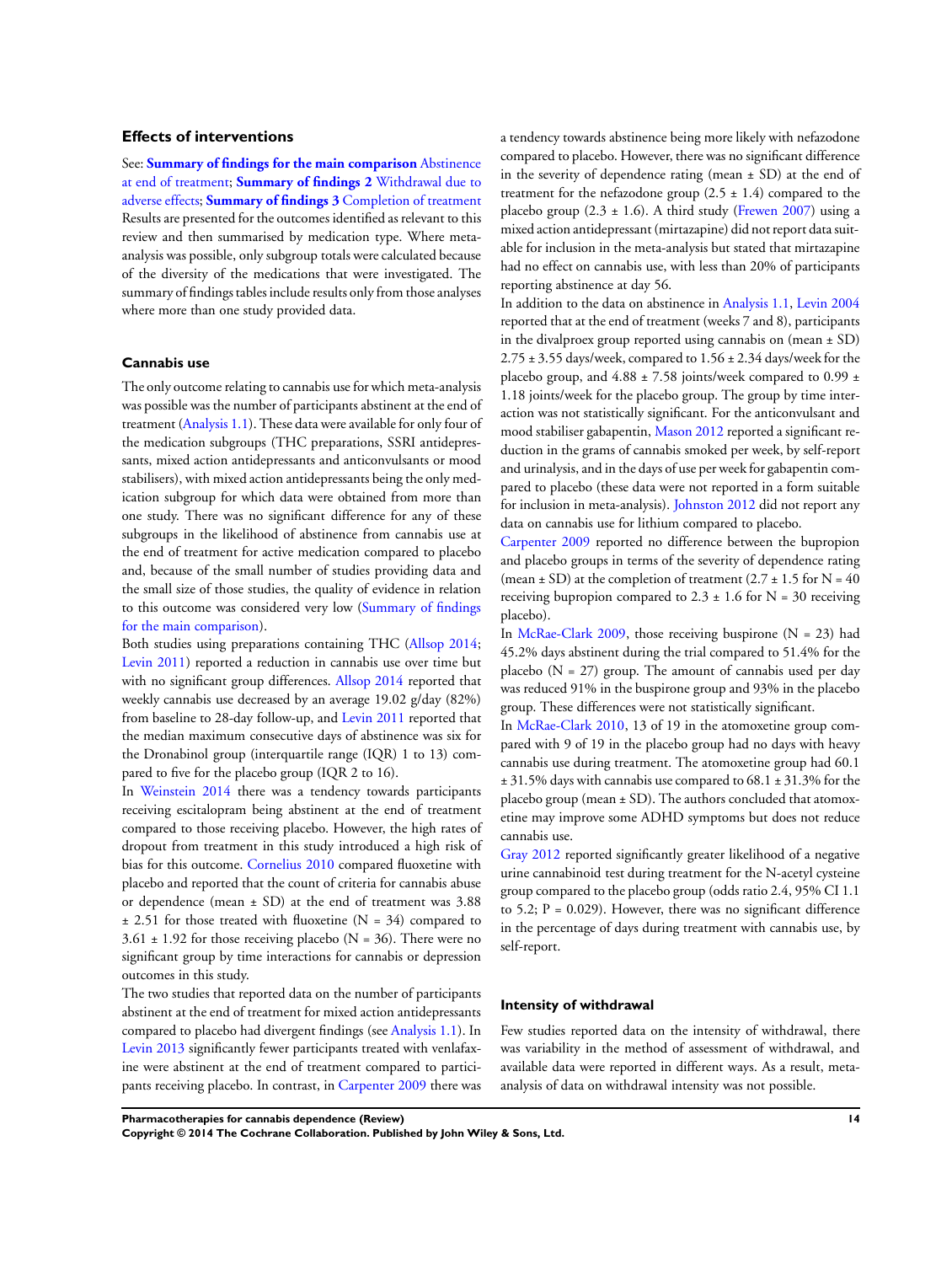The two studies that compared preparations containing THC with placebo found that withdrawal scores decreased over time for both groups but the decrease was greater with the THC preparation than with placebo. [Allsop 2014](#page-25-0) reported that on average it took  $3.1 \pm 3.0$  days for withdrawal scores to fall below baseline with nabiximols ( $N = 27$ ) compared with  $4.9 \pm 3.16$  days for placebo (N  $= 24$ ). Nabiximols reduced the withdrawal score 66% on average from baseline compared to 52% for placebo. The group receiving nabiximols had significantly lower levels of cravings, irritability, anger and aggression. [Levin 2011](#page-25-0) similarly reported a reduction in the withdrawal discomfort scores for both the dronabinol (N  $=$  79) and placebo (N  $=$  77) groups, but found that participants on dronabinol experienced a significantly greater drop in their withdrawal scores over time.

[Frewen 2007](#page-25-0) focused on sleep quality and did not report the full assessment of withdrawal intensity during treatment with the mixed action antidepressant mirtazapine compared to placebo. The number of participants in each group was also not reported. In this study the overall difference in sleep between the mirtazapine and placebo groups over time was not significant. Significant improvements were observed for sleep duration and sleep quality but not for sleep disturbances.

Three studies [\(Johnston 2012;](#page-25-0) [Levin 2004](#page-25-0); [Mason 2012](#page-25-0)) compared an anticonvulsant or mood stabiliser with placebo. [Levin](#page-25-0) [2004](#page-25-0) reported a reduction in craving over time but with no significant group differences between divalproex  $(N = 13)$  and placebo (N = 12). [Mason 2012](#page-25-0) reported significant reductions in acute withdrawal symptoms with gabapentin  $(N = 25)$  compared to placebo ( $N = 25$ ). [Johnston 2012](#page-25-0) reported that lithium ( $N = 19$ ) did not significantly reduce the total scores on the cannabis withdrawal scale relative to placebo ( $N = 19$ ), but did significantly reduce the items loss of appetite, stomach aches and nightmares or strange dreams.

In [Penetar 2012](#page-25-0), following cessation of cannabis (days 8 to 21 of the scheduled treatment protocol), withdrawal discomfort scores increased significantly for the placebo group  $(N = 12)$  but not the bupropion group  $(N = 10)$  based on change from baseline. Craving scores also increased more for the placebo group.

[McRae-Clark 2009](#page-25-0) reported no significant difference between buspirone ( $N = 23$ ) and placebo ( $N = 27$ ) in terms of change in the mean withdrawal checklist score.

[McRae-Clark 2010](#page-25-0) reported no significant difference between atomoxetine  $(N = 19)$  and placebo  $(N = 19)$  in terms of change in marijuana craving score.

# **Adverse effects**

Data on the number of participants experiencing any adverse effects [\(Analysis 1.2\)](#page-55-0) suggested a tendency towards adverse effects being more likely with medication compared to placebo for preparations containing THC, buspirone and atomoxetine, but insufficient data were available to be conclusive. It appeared that the

adverse effects experienced did not result in cessation of treatment [\(Analysis 1.3\)](#page-57-0) and the number of participants withdrawing due to adverse effects was very small. The small number of events and differences between studies resulted in the evidence for this outcome being assessed as very low quality [\(Summary of findings 2](#page-19-0)). [Allsop 2014](#page-25-0) reported that study participants receiving nabiximols (N = 27) on average experienced  $6.96 \pm 11.02$  adverse effects compared with 5.54  $\pm$  6.70 for those receiving placebo (N = 24). This was consistent with the data shown in [Analysis 1.2](#page-55-0) from [Levin](#page-25-0) [2011](#page-25-0), indicating a somewhat higher likelihood of adverse effects with medication containing cannabinoids compared to placebo. No data were reported on adverse effects of SSRI antidepressants in a form that was suitable for inclusion in the meta-analysis, but [Cornelius 2010](#page-25-0) reported no moderate or severe adverse effects with fluoxetine and no participants withdrew from treatment due to adverse effects.

In [Carpenter 2009](#page-25-0), there was no significant difference in the number of participants experiencing adverse effects with nefazodone (a mixed action antidepressant) compared to placebo, but adverse effects were more likely to be moderate or severe with nefazodone. Diarrhoea was reported to be most common with nefazodone, and gastrointestinal upset with placebo.

No data suitable for inclusion in meta-analyses were reported on the adverse effects of anticonvulsants or mood stabilisers. [Levin](#page-25-0) [2004](#page-25-0) noted that medication compliance was low for divalproex, based on blood levels, but it was not clear whether the low rate of compliance was related to adverse effects. For gabapentin compared to placebo, [Mason 2012](#page-25-0) reported no differences between the groups in the type, number and severity of adverse events reported. For lithium compared to placebo, [Johnston 2012](#page-25-0) reported no significant difference in the number or severity of adverse effects.

No data suitable for inclusion in meta-analyses were reported on the adverse effects of bupropion, but [Carpenter 2009](#page-25-0) reported that adverse effects were more likely to be moderate or severe with bupropion compared to placebo. Headaches and nausea were most common with bupropion.

In [McRae-Clark 2009,](#page-25-0) participants receiving buspirone were more likely to experience adverse effects compared to those receiving placebo (RR 1.23, 95% CI 0.99 to 1.53; P = 0.06) ([Analysis](#page-55-0) [1.2](#page-55-0)). Dizziness was reported more frequently with buspirone. Dry mouth, flushing or sweating and cold-like symptoms were also more frequent with buspirone but the difference was not statistically significant. All adverse effects were noted as being mild to moderate in severity.

In [McRae-Clark 2010,](#page-25-0) all adverse effects were reported as mild to moderate in severity. Sexual dysfunction and gastrointestinal side effects were more common with atomoxetine than placebo.

[Gray 2012](#page-25-0) reported no significant adverse events and no significant group differences in the occurrence of adverse events for Nacetylcysteine compared with placebo. One participant in the Nacetylcysteine group discontinued medication due to severe heart-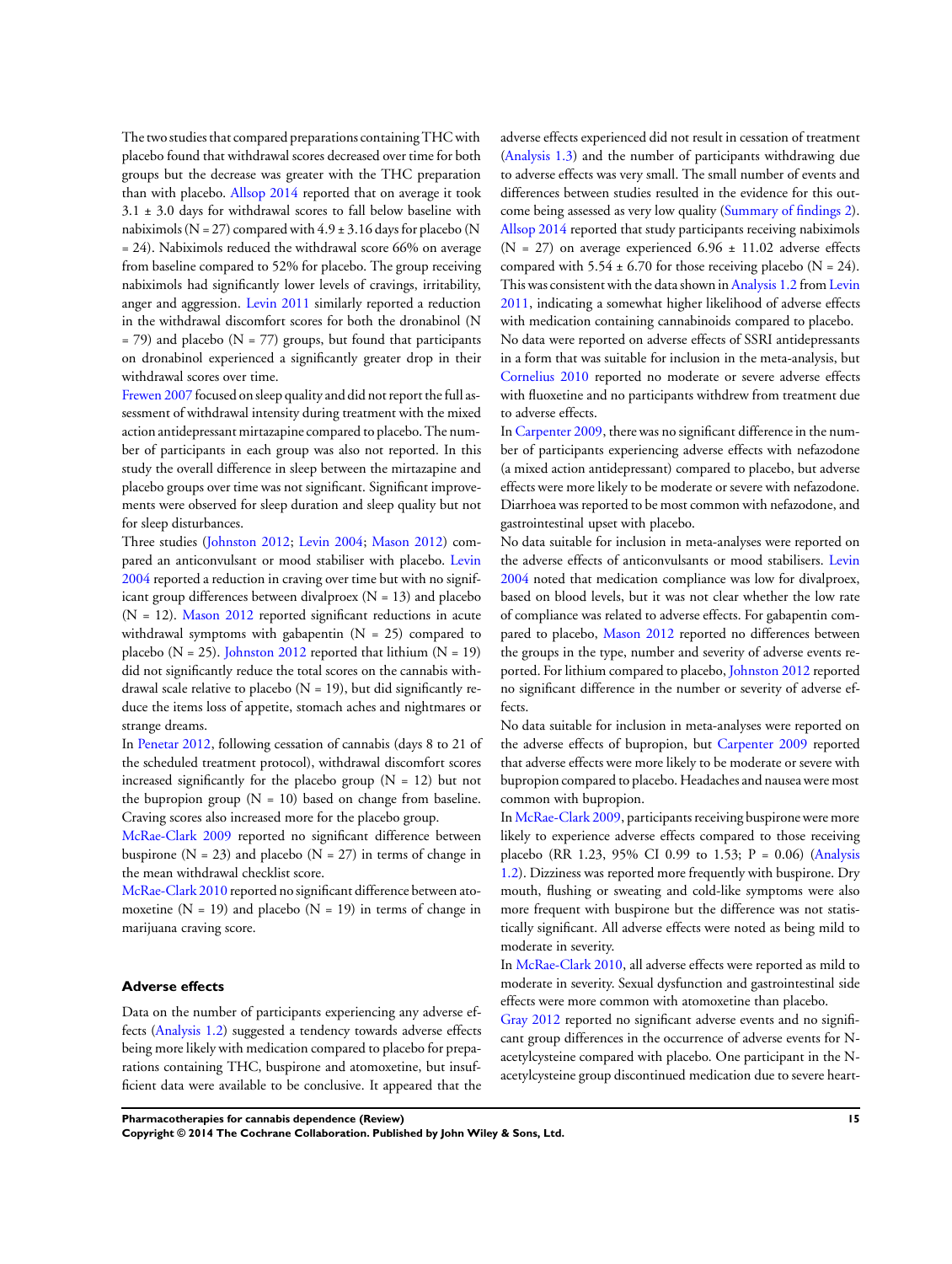burn.

#### **Completion of treatment**

Preparations containing THC were the only medications where completion of the scheduled treatment was more likely with active medication ( $N = 106$ ) compared to placebo ( $N = 101$ ) ( $RR 1.29$ , 95% CI 1.08 to 1.55; P = 0.006) ([Analysis 1.4\)](#page-57-0). The quality of the evidence on completion of treatment was assessed as moderate quality for preparations containing THC and mixed action antidepressants; and very low quality for SSRI antidepressants, anticonvulsants or mood stabilisers, and the atypical antidepressant bupropion [\(Summary of findings 3](#page-20-0)).

[Allsop 2014](#page-25-0) also noted that participants receiving nabiximols remained in treatment for longer than those receiving placebo. [Levin](#page-25-0) [2011](#page-25-0) reported that the group receiving dronabinol attended more therapy sessions  $(8 \pm 3.6)$  than those receiving placebo  $(6.8 \pm 3.8)$ (mean±SD).

[Weinstein 2014](#page-25-0) compared an SSRI antidepressant with placebo and reported a high rate of dropout from the study (50%).

While not statistically significant, there was a tendency in [Mason](#page-25-0) [2012](#page-25-0) for participants receiving gabapentin to be less likely to complete treatment compared to those receiving placebo. Those receiving gabapentin remained in treatment for an average of 46.8 days compared to 48.7 days for those receiving placebo. [Johnston 2012](#page-25-0) reported no significant difference in retention rates for lithium compared to placebo.

#### **Summary of effectiveness by medication type**

#### **(a) Preparations containing THC**

The results of [Allsop 2014](#page-25-0) and [Levin 2011](#page-25-0) showed that preparations containing THC were more effective than placebo in reducing cannabis withdrawal symptoms and cravings. The THC preparations were associated with a somewhat higher likelihood of adverse effects, but these adverse effects were not sufficiently severe to cause withdrawal from treatment. Indeed, preparations containing THC were associated with significantly greater likelihood of completing treatment compared to placebo (RR 1.29, 95% CI 1.08 to 1.55; P = 0.006) [\(Analysis 1.4](#page-57-0)). However, THC preparations were not associated with increased likelihood of abstinence or a greater reduction in cannabis use.

#### **(b) SSRI antidepressants**

Neither of the studies comparing SSRI antidepressants with placebo [\(Cornelius 2010;](#page-25-0) [Weinstein 2014](#page-25-0)) reported data on the intensity of withdrawal. No moderate or severe adverse effects were reported. [Weinstein 2014](#page-25-0) reported a high dropout rate with escitalopram and [Cornelius 2010](#page-25-0) found no significant difference in rates of completion of treatment for fluoxetine compared to

placebo. Both studies reported no significant effect of these medications on cannabis use.

#### **(c) Mixed action antidepressants**

Three studies were included in this subgroup ([Carpenter 2009;](#page-25-0) [Frewen 2007](#page-25-0); [Levin 2013](#page-25-0)). [Carpenter 2009](#page-25-0) found that nefazodone had no significant effect on cannabis withdrawal symptoms. [Frewen 2007](#page-25-0) reported that mirtazapine improved sleep duration and quality but not sleep disturbances. In [Carpenter](#page-25-0) [2009](#page-25-0) there was no significant difference between nefazodone and placebo in the number of participants experiencing adverse effects, but adverse effects were more likely to be moderate or severe with nefazodone. There was no significant difference in rates of completion of treatment for this group of antidepressants compared to placebo. The effect on abstinence varied, with abstinence being significantly less likely with venlafaxine [\(Levin 2013](#page-25-0)) and somewhat more likely with nefazodone [\(Carpenter 2009\)](#page-25-0), while [Frewen 2007](#page-25-0) reported that mirtazapine had no significant effect on cannabis use.

#### **(d) Anticonvulsants and mood stabilisers**

Gabapentin may have ameliorated cannabis withdrawal symptoms ([Mason 2012\)](#page-25-0) but it appeared that divalproex did not [\(Levin 2004\)](#page-25-0), and lithium affected only some symptoms ([Johnston](#page-25-0) [2012](#page-25-0)). Gabapentin ([Mason 2012](#page-25-0)) and lithium [\(Johnston 2012](#page-25-0)) were not associated with adverse effects; information on adverse effects was not reported for divalproex although it was noted that compliance with medication was poor, based on blood levels. Neither medication affected retention in treatment. Gabapentin was associated with reduced cannabis use [\(Mason 2012\)](#page-25-0) but divalproex was not.

### **(e) Atypical antidepressant (bupropion)**

Bupropion had some capacity to reduce cannabis withdrawal and craving [\(Penetar 2012\)](#page-25-0). Adverse effects were more likely with bupropion than with placebo. No data were available on rates of completion of treatment. Bupropion had no effect on cannabis dependence.

### **(f) Anxiolytic (buspirone)**

A single study ([McRae-Clark 2009](#page-25-0)) found buspirone to have no effect on cannabis withdrawal symptoms or cannabis use. Adverse effects were more likely with buspirone than with placebo; there were no data on rates of completion of treatment.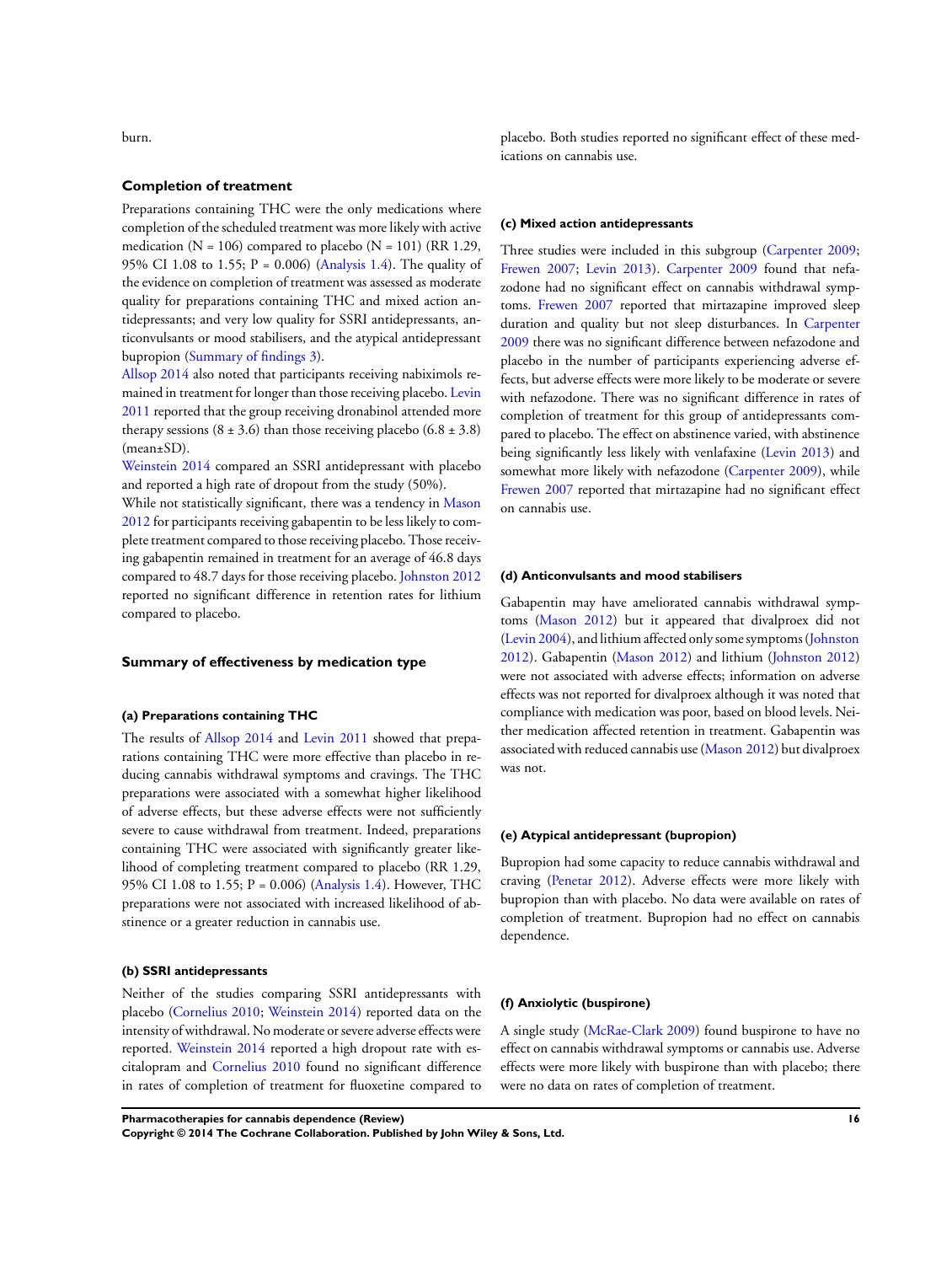# **(g) Norepinephrine reuptake inhibitor (atomoxetine)**

A single study [\(McRae-Clark 2010\)](#page-25-0) found atomoxetine to have no effect on cannabis withdrawal symptoms, craving or cannabis use. Adverse effects were more likely with atomoxetine; there were no data on rates of completion of treatment.

#### **(h) Glutamatergic modulator (N-acetylcysteine)**

A single study [\(Gray 2012\)](#page-25-0) found that the likelihood of negative urine tests for cannabis during treatment was greater with Nacetylcysteine than with placebo, but these data were not reported against the number of participants. Furthermore, there was no significant difference in self-reported cannabis use. No data were reported on the intensity of withdrawal symptoms or rates of completion of treatment. There was no significant difference between N-acetylcysteine and placebo in terms of adverse effects.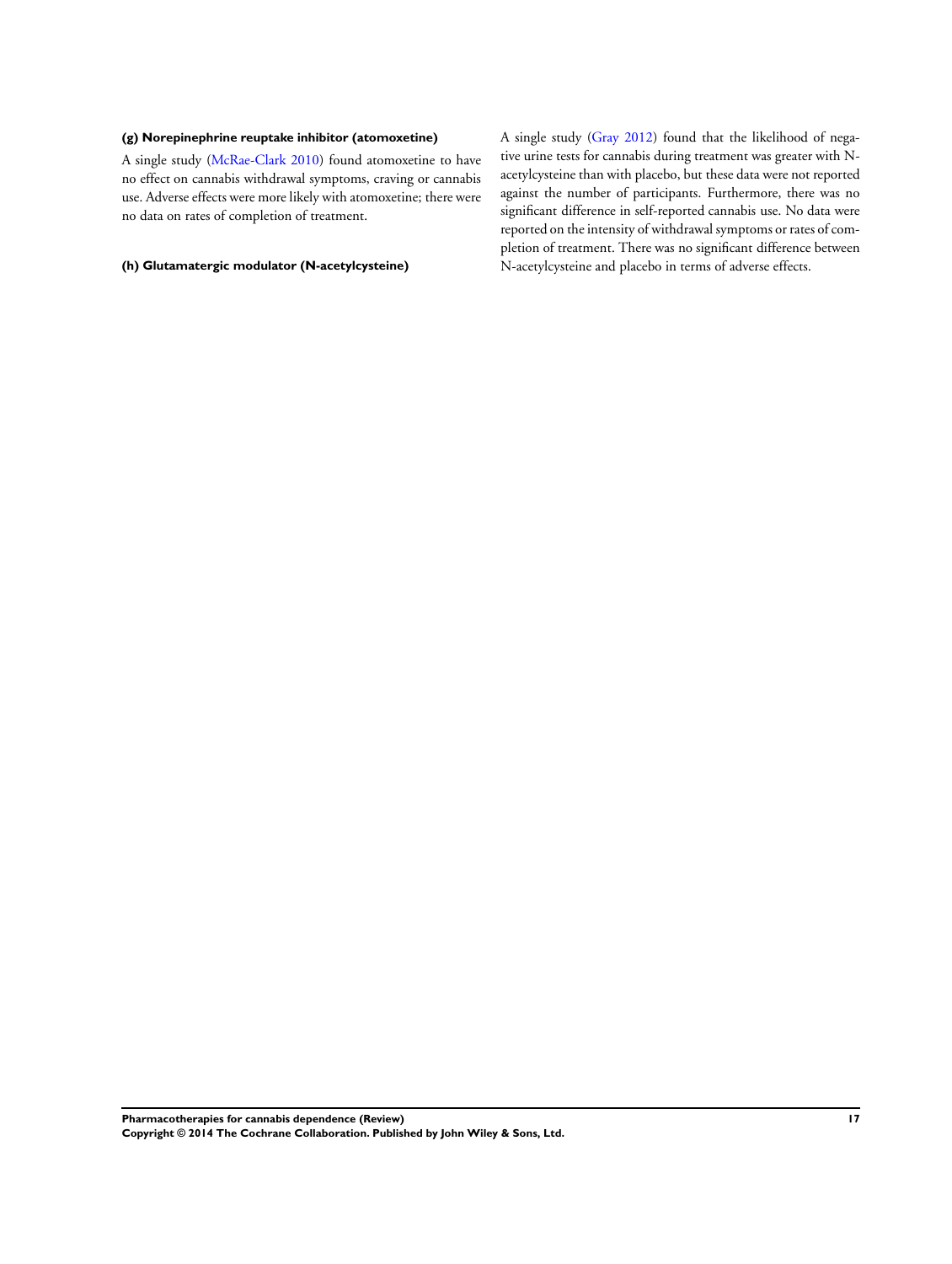# <span id="page-19-0"></span>ADDITIONAL SUMMARY OF FINDINGS *[\[Explanation\]](http://www.thecochranelibrary.com/view/0/SummaryFindings.html)*

| Active medication compared with placebo                               |                                                        |                           |                                    |                                 |                                           |                 |
|-----------------------------------------------------------------------|--------------------------------------------------------|---------------------------|------------------------------------|---------------------------------|-------------------------------------------|-----------------|
|                                                                       |                                                        |                           |                                    |                                 |                                           |                 |
| <b>Outcomes</b>                                                       | Illustrative comparative risks* (95% CI)               |                           | <b>Relative effect</b><br>(95% CI) | No of participants<br>(studies) | <b>Quality of the evidence</b><br>(GRADE) | <b>Comments</b> |
|                                                                       | <b>Assumed risk</b>                                    | <b>Corresponding risk</b> |                                    |                                 |                                           |                 |
|                                                                       | <b>Control</b>                                         | <b>Active Medication</b>  |                                    |                                 |                                           |                 |
| Number withdrawn due Study population                                 |                                                        |                           | <b>RR 1.44</b>                     | 179<br>(2 studies)              | $\bigoplus$ OOO<br>very $low1,2$          |                 |
| to adverse effects -<br>mixed action antide- 11 per 1000<br>pressants | $(0.11 \text{ to } 18.9)$<br>16 per 1000<br>(1 to 205) |                           |                                    |                                 |                                           |                 |
|                                                                       | <b>Moderate</b>                                        |                           |                                    |                                 |                                           |                 |
|                                                                       | 13 per 1000                                            | 19 per 1000<br>(1 to 246) |                                    |                                 |                                           |                 |

\*The basis for the **assumed risk** (e.g. the median control group risk across studies) is provided in footnotes. The **corresponding risk** (and its 95% confidence interval) is based on the assumed risk in the comparison group and the **relative effect** of the intervention (and its 95% CI). **CI:** Confidence interval; **RR:** Risk ratio

GRADE Working Group grades of evidence

**High quality:** Further research is very unlikely to change our confidence in the estimate of effect.

**Moderate quality:** Further research is likely to have an important impact on our confidence in the estimate of effect and may change the estimate.

Low **quality:** Further research is very likely to have an important impact on our confidence in the estimate of effect and is likely to change the estimate.

**Very low quality:** We are very uncertain about the estimate.

 $1$  Studies differ in direction of effect without significant heterogeneity

 $2$  Very few events and small group sizes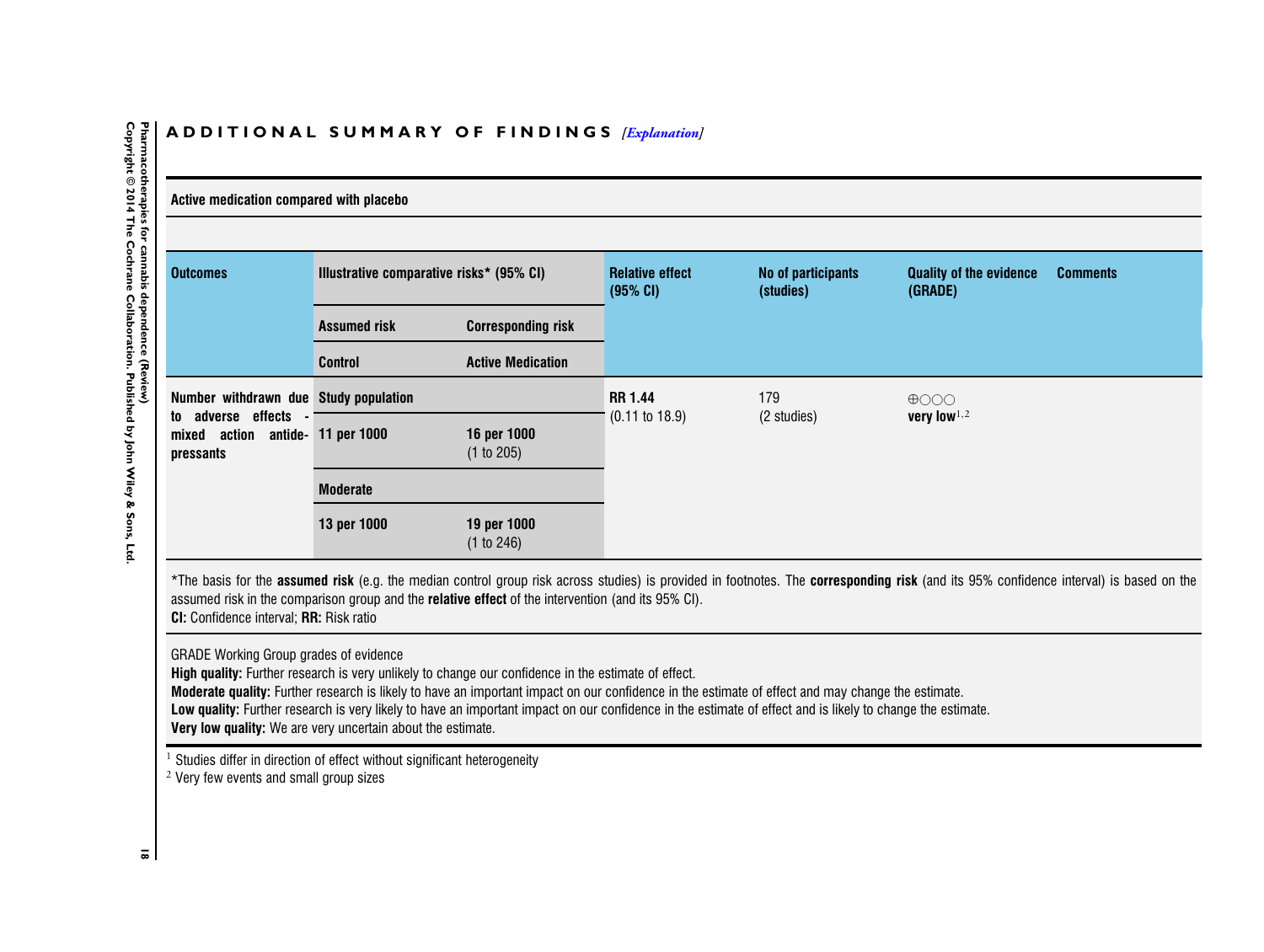| Active medication compared with placebo         |                                          |                               |                                    |                                 |                                           |                 |
|-------------------------------------------------|------------------------------------------|-------------------------------|------------------------------------|---------------------------------|-------------------------------------------|-----------------|
| <b>Outcomes</b>                                 | Illustrative comparative risks* (95% CI) |                               | <b>Relative effect</b><br>(95% CI) | No of participants<br>(studies) | <b>Quality of the evidence</b><br>(GRADE) | <b>Comments</b> |
|                                                 | <b>Assumed risk</b>                      | <b>Corresponding risk</b>     |                                    |                                 |                                           |                 |
|                                                 | <b>Control</b>                           | <b>Active Medication</b>      |                                    |                                 |                                           |                 |
| <b>Completion of treatment</b>                  | <b>Study population</b>                  |                               | <b>RR 1.29</b>                     | 207                             | $\oplus \oplus \oplus \bigcirc$           |                 |
| - THC preparations                              | 614 per 1000                             | 792 per 1000<br>(663 to 951)  | $(1.08 \text{ to } 1.55)$          | (2 studies)                     | moderate <sup>2</sup>                     |                 |
|                                                 | <b>Moderate</b>                          |                               |                                    |                                 |                                           |                 |
|                                                 | 618 per 1000                             | 797 per 1000<br>(667 to 958)  |                                    |                                 |                                           |                 |
| <b>Completion of treatment Study population</b> |                                          |                               | <b>RR 0.93</b>                     | 169                             | $\oplus \oplus \oplus \bigcirc$           |                 |
| - mixed action antide-<br>pressants             | 573 per 1000                             | 533 per 1000<br>(407 to 694)  | $(0.71 \text{ to } 1.21)$          | (2 studies)                     | moderate <sup>2</sup>                     |                 |
|                                                 | <b>Moderate</b>                          |                               |                                    |                                 |                                           |                 |
|                                                 | 551 per 1000                             | 512 per 1000<br>(391 to 667)  |                                    |                                 |                                           |                 |
| <b>Completion of treatment Study population</b> |                                          |                               | <b>RR 0.82</b>                     | 122                             | $\bigoplus$ 000                           |                 |
| - SSRI antidepressants                          | 790 per 1000                             | 648 per 1000<br>(348 to 1000) | $(0.44 \text{ to } 1.53)$          | (2 studies)                     | very $low1,2,3$                           |                 |
|                                                 | <b>Moderate</b>                          |                               |                                    |                                 |                                           |                 |

<span id="page-20-0"></span>Pharmacotherapies for cannabis dependence (Review)<br>Copyright © 2014 The Cochrane Collaboration. Published by John Wiley & Sons, Ltd. **Copyright © 2014 The Cochrane Collaboration. Published by J ohn Wiley & Sons, Ltd.**

**19**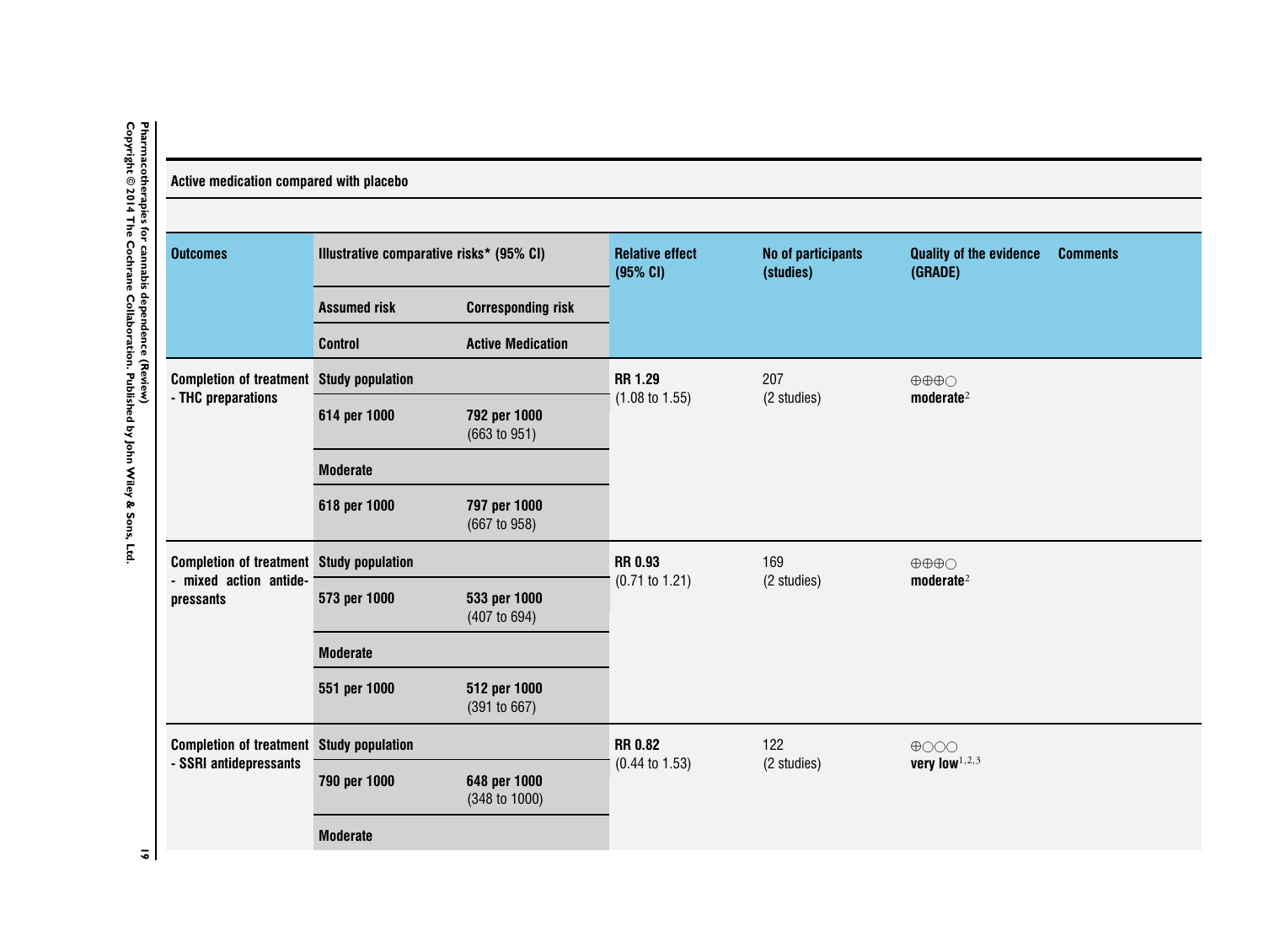|                                                                                             | 766 per 1000    | 628 per 1000<br>$(337 \text{ to } 1000)$ |                           |             |                                   |  |
|---------------------------------------------------------------------------------------------|-----------------|------------------------------------------|---------------------------|-------------|-----------------------------------|--|
| <b>Completion of treatment Study population</b><br>anticonvulsant<br>and<br>mood stabiliser |                 |                                          | <b>RR 0.78</b>            | 75          | $\bigoplus$ $\bigcirc$ $\bigcirc$ |  |
|                                                                                             | 405 per 1000    | 316 per 1000<br>$(170 \text{ to } 592)$  | $(0.42 \text{ to } 1.46)$ | (2 studies) | very low $^{2,3}$                 |  |
|                                                                                             | <b>Moderate</b> |                                          |                           |             |                                   |  |
|                                                                                             | 387 per 1000    | 302 per 1000<br>$(163 \text{ to } 565)$  |                           |             |                                   |  |
| <b>Completion of treatment Study population</b>                                             |                 |                                          | <b>RR 1.06</b>            | 92          | $\bigoplus$ $\bigcirc$ $\bigcirc$ |  |
| - atypical antidepressant<br>(bupropion)                                                    | 429 per 1000    | 454 per 1000<br>$(287 \text{ to } 716)$  | $(0.67 \text{ to } 1.67)$ | (2 studies) | very low $^{2,3}$                 |  |
|                                                                                             | <b>Moderate</b> |                                          |                           |             |                                   |  |
|                                                                                             | 400 per 1000    | 424 per 1000<br>$(268 \text{ to } 668)$  |                           |             |                                   |  |

GRADE Working Group grades of evidence

**High quality:** Further research is very unlikely to change our confidence in the estimate of effect.

**Moderate quality:** Further research is likely to have an important impact on our confidence in the estimate of effect and may change the estimate.

Low quality: Further research is very likely to have an important impact on our confidence in the estimate of effect and is likely to change the estimate. **Very low quality:** We are very uncertain about the estimate.

 $1$  Significant heterogeneity between studies

 $2$  Studies small (<300 participants in total)

 $3$  One study at risk of attrition bias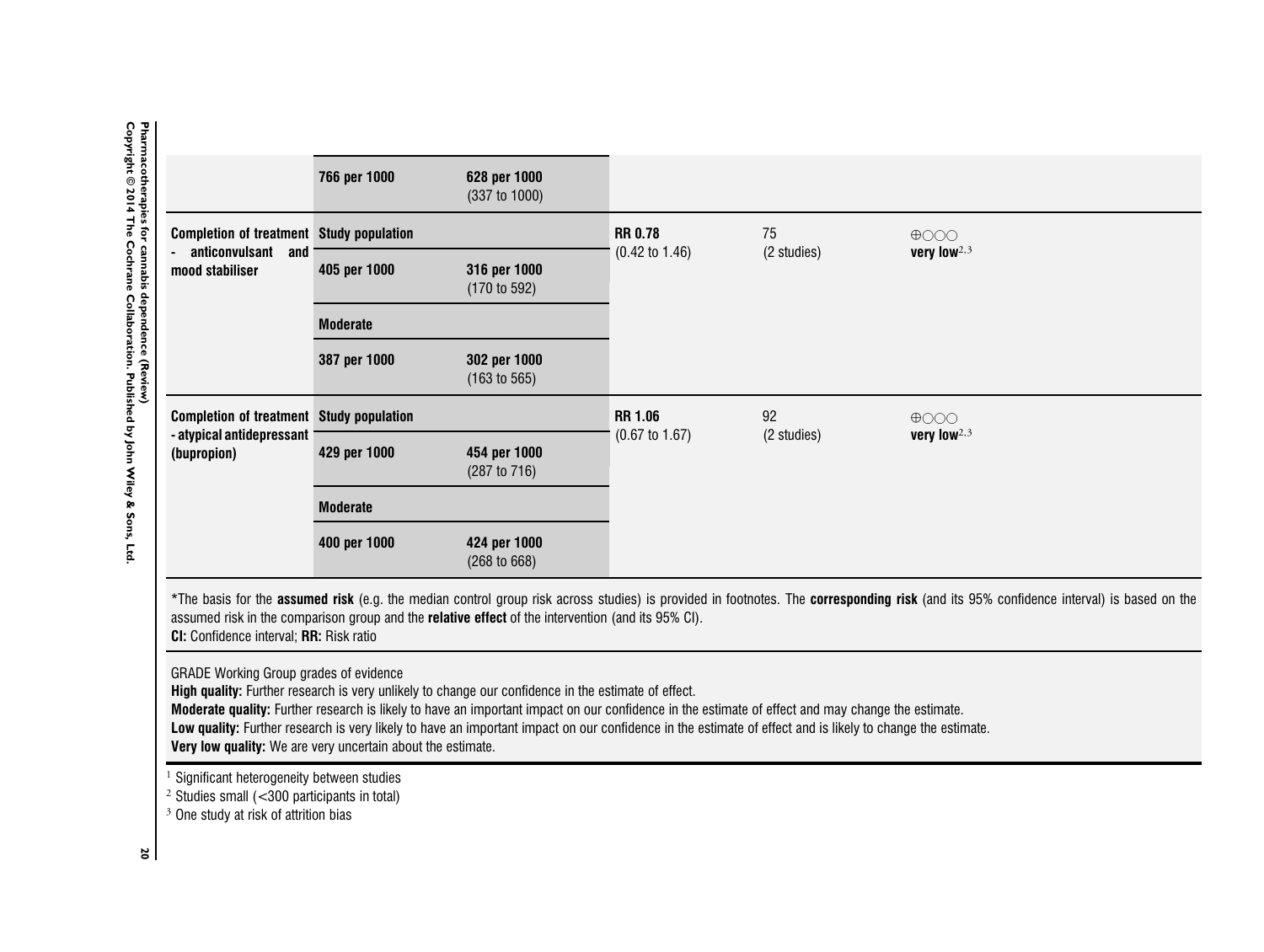# **D I S C U S S I O N**

#### **Summary of main results**

The medications considered by the studies that met the inclusion criteria for this review were diverse in nature. This and variability in the nature of data reported limited the extent of meta-analysis that was possible. In particular, limitations in data on intensity of withdrawal prevented any meta-analysis for this outcome. Obtaining consistent assessments of withdrawal is difficult in the context of clinical treatment, particular when undertaken in outpatient settings. For this reason, the discussion below incorporates some consideration of the findings from studies undertaken in controlled laboratory conditions that provide information on the capacity of the different medications to reduce cannabis withdrawal.

The quality of evidence available for assessment of effectiveness against the defined outcomes was generally very low (see [Summary](#page-5-0) [of findings for the main comparison,](#page-5-0) [Summary of findings 2\)](#page-19-0) other than for completion of treatment (preparations containing THC and mixed action antidepressants only) where the quality of the evidence was assessed as moderate ([Summary of findings 3\)](#page-20-0).

This section summarises the main results and considers information from studies that were excluded from this review so as to form a more complete view of the effectiveness of medications for the treatment of cannabis dependence.

#### **(a) Preparations containing THC**

Preparations containing THC are effective in suppressing cannabis withdrawal symptoms and craving, and are associated with better retention in treatment than placebo, but are not associated with reductions in cannabis use at least in the relatively short time frames of the studies included in this review ([Allsop 2014](#page-25-0); [Levin](#page-25-0) [2011](#page-25-0)). The capacity of preparations containing THC to reduce withdrawal discomfort and craving with minimal adverse effects is supported by case reports ([Levin 2008](#page-25-0); [Vandrey 2013](#page-25-0)) and laboratory studies ([Budney 2007;](#page-25-0) [Haney 2004\)](#page-25-0). The use of medications such as lofexidine [\(Haney 2008](#page-25-0)) and zolpidem [\(Haney](#page-25-0) [2013a\)](#page-25-0) as adjuncts may enhance the effectiveness of THC preparations in attenuating cannabis withdrawal and improving sleep. Effectiveness may also depend on the nature of the cannabinoid preparation used. Nabilone, a synthetic analogue of THC with higher bioavailability than dronabinol, has been used by Haney and colleagues in recent laboratory studies ([Haney 2013](#page-25-0); [Haney](#page-25-0) [2013a\)](#page-25-0); nabiximols, used by [Allsop 2014](#page-25-0), is an extract of cannabis containing THC and cannabidiol (another cannabinoid thought to be of therapeutic importance) in a controlled ratio. While the available information indicates that preparations containing THC have considerable potential for the treatment of cannabis dependence, further research is needed to determine the relative effectiveness of different preparations, the value of adjunct medications

and therapies, as well as the appropriate duration of treatment before drawing conclusions on the therapeutic value of preparations containing THC.

#### **(b) SSRI antidepressants**

In a study of fluoxetine for the treatment of alcohol dependence and comorbid depression, [Cornelius 1999](#page-25-0) identified a subgroup of study participants who were cannabis users. In this subgroup, fluoxetine treatment was associated with decreased cannabis use relative to placebo. This study provided part of the rationale for the randomised controlled trial comparing fluoxetine and placebo for the treatment of cannabis use disorder and comorbid depression in the adolescents included in this review ([Cornelius 2010](#page-25-0)). In [Cornelius 2010](#page-25-0) there was no significant difference between fluoxetine and placebo in the effect on cannabis related symptoms, and depressive symptoms improved in both groups. Similarly, [Weinstein 2014](#page-25-0) found little value for the SSRI escitalopram in the treatment of cannabis dependence. However, these medications may still be of value for the treatment of depression in cannabis users ([Findling 2009](#page-25-0)).

#### **(c) Mixed action antidepressants**

The studies that were included in this review found that the mixed action antidepressants nefazodone [\(Carpenter 2009](#page-25-0)), mirtazapine [\(Frewen 2007\)](#page-25-0) and venlafaxine [\(Levin 2013](#page-25-0)) are of little value in the treatment of cannabis dependence. In a laboratory study, [Haney 2003a](#page-25-0) found that nefazodone decreased some cannabis withdrawal symptoms (anxiety, muscle pain) but that participants still reported substantial discomfort (irritability, feeling miserable, sleep quality), and also concluded that nefazodone has limited potential in the treatment of cannabis dependence. Similarly, a laboratory study of mirtazapine ([Haney 2010](#page-25-0)) found that mirtazapine improved sleep during abstinence and increased food intake but had no effect on withdrawal symptoms and did not decrease cannabis relapse in the laboratory model. As with SSRI antidepressants, the mixed action antidepressants may be of value in the treatment of depressive symptoms with comorbid substance use disorder but appear to have little value specifically for the treatment of cannabis dependence.

#### **(d) Anticonvulsants and mood stabilisers**

Gabapentin [\(Mason 2012](#page-25-0)), but not divalproex ([Levin 2004\)](#page-25-0), has some capacity to ameliorate cannabis withdrawal symptoms and promote reduction in cannabis use compared to placebo. In a laboratory study divalproex was found to worsen mood and cognitive performance during cannabis withdrawal (associated with the smoking of placebo rather than active cannabis cigarettes) supporting the finding that divalproex is not helpful in the management of cannabis withdrawal. Preliminary studies suggested potential therapeutic value for lithium, particularly with comorbid bipolar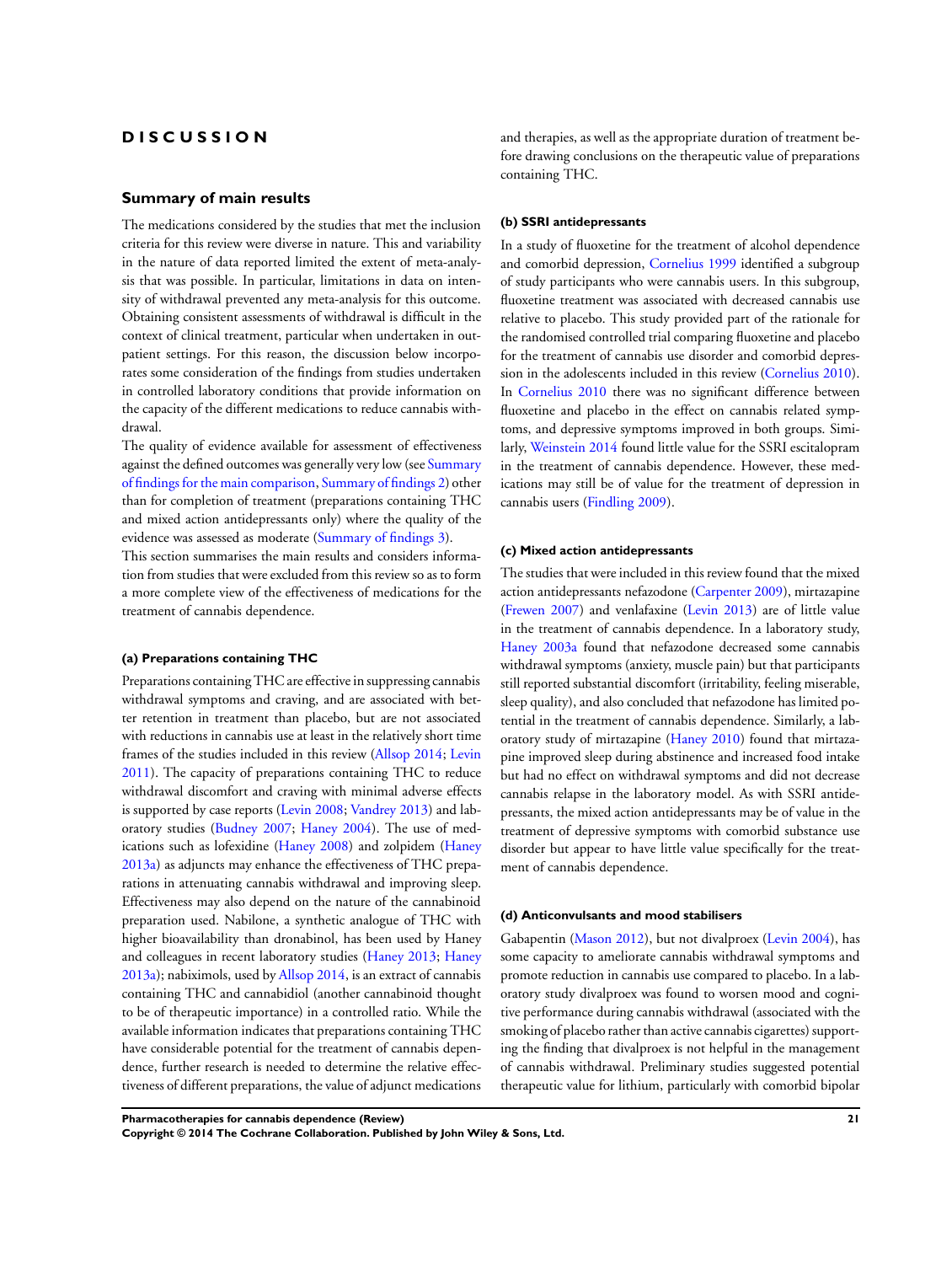disorder [\(Geller 1998](#page-25-0)), but a subsequent randomised controlled trial that was included in this review found that lithium affected only some cannabis withdrawal symptoms and had no effect on retention in treatment [\(Johnston 2012\)](#page-25-0).

#### **(e) Atypical antidepressant (bupropion)**

The studies that were included in this review ([Carpenter 2009;](#page-25-0) [Penetar 2012](#page-25-0)) indicated that bupropion may have some effect on cannabis withdrawal symptoms, but the data were inconclusive. A laboratory study ([Haney 2001\)](#page-25-0) found that bupropion was associated with increased ratings of irritability, restlessness, depression and trouble sleeping during the withdrawal phase when study participants were smoking placebo cannabis. The authors concluded that bupropion would not be an effective medication for the treatment of cannabis dependence.

#### **(f) Anxiolytic (buspirone)**

Buspirone showed promise in a preliminary study [\(McRae 2006](#page-25-0)) but the subsequent randomised controlled trial that was included in this review [\(McRae-Clark 2009](#page-25-0)) found it to have little value in the treatment of cannabis dependence. However, it may be useful for the treatment of anxiety in cannabis users.

#### **(g) Norepinephrine reuptake inhibitor (atomoxetine)**

Atomoxetine is used for the treatment of attention deficit hyperactivity disorder (ADHD) and the study included in this review [\(McRae-Clark 2010\)](#page-25-0) investigated the effectiveness of atomoxetine in a population of cannabis users with ADHD. This study found atomoxetine to have little value in the treatment of cannabis dependence, but it may still be useful for the treatment of ADHD in cannabis users. An earlier open label pilot study of atomoxetine for the treatment of cannabis use disorders also found atomoxetine to have limited utility and to be associated with clinically significant gastrointestinal adverse effects.

#### **(h) Glutamatergic modulator (N-acetylcysteine)**

This dietary supplement may have some effectiveness in the treatment of cannabis dependence but available data ([Gray 2012\)](#page-25-0) were not conclusive.

# **Overall completeness and applicability of evidence**

Studies undertaken to date on pharmacotherapies for cannabis dependence are insufficient to guide clinical practice. There is sufficient evidence to indicate that preparations containing THC and possibly the anticonvulsant gabapentin have therapeutic potential, while further investigation of the atypical antidepressant bupropion and the glutamatergic modulator N-acetylcysteine may be worthwhile. However, the anticonvulsants and mood stabilisers divalproex and lithium, SSRI and mixed action antidepressants, the anxiolytic buspirone and the selective norepinephrine reuptake inhibitor atomoxetine appear to be of little value in the treatment of cannabis dependence. At this point in time, psychological approaches such as motivational enhancement therapy and cognitive-behavioural therapy remain the mainstay of treatment for cannabis use disorders [\(Copeland 2014](#page-25-0); [Danovitch 2012\)](#page-25-0).

The studies of preparations containing THC were of relatively short duration, [Allsop 2014](#page-25-0) administered nabiximols for six days while [Levin 2011](#page-25-0) administered dronabinol for eight weeks. A minimum of three months of treatment is generally considered necessary for the achievement of sustained behavioural change in people dependent on alcohol and other drugs. Indeed, the Cochrane review of nicotine replacement therapy for smoking cessation, which is a reasonable equivalent to preparations containing THC for cannabis dependence, only includes studies with at least six months follow-up data [\(Stead 2012\)](#page-25-0). With a longer duration of treatment, in conjunction with psychological therapies focused on relapse prevention, it is possible that an effect on cannabis use may be seen with THC preparations.

Several other medications, including atypical antipsychotics and baclofen, have been explored for potential effects on cannabis use but no studies using these medications met the criteria for inclusion in this review.

The atypical antipsychotics olanzapine and risperidone were compared for the management of psychosis in patients with a history of cannabis use ([Akerele 2007](#page-25-0); [Robinson 2006;](#page-25-0) [Van Nimwegen](#page-25-0) [2008](#page-25-0)). The two medications were found to have similar efficacy on psychotic symptoms with no evidence of a differential effect on cannabis craving or use. Another atypical antipsychotic, quetiapine, was compared with placebo in a laboratory study [\(Cooper](#page-25-0) [2013](#page-25-0)). Relative to placebo, quetiapine improved sleep quality but was associated with increased marijuana craving and self-administration during the 'relapse' phase of the laboratory model.

The muscle relaxant and gamma-aminobutyric acid (GABA) derivative baclofen has been suggested to have therapeutic potential on the basis of case reports [\(Imbert 2014;](#page-25-0) [Subodh 2011\)](#page-25-0). In a laboratory study [\(Haney 2010\)](#page-25-0), baclofen dose-dependently decreased craving for tobacco and cannabis during a phase of active cannabis smoking but had little effect on mood during abstinence and did not decrease 'relapse' in the laboratory model. Baclofen also worsened cognitive performance regardless of cannabis smoking phase. This suggests that the case reports may not be providing a full picture of the effects of baclofen in cannabis users.

Modafinil is a vigilance promoting drug that is being considered for the treatment of cocaine and methamphetamine dependence. [Sugarman 2011](#page-25-0) compared modafinil with placebo, alone and in combination with THC, in a laboratory study for a preliminary assessment of the safety of modafinil in combination with a range of doses of THC. While it was concluded that modafinil is safe in combination with THC, there were no data to indicate potential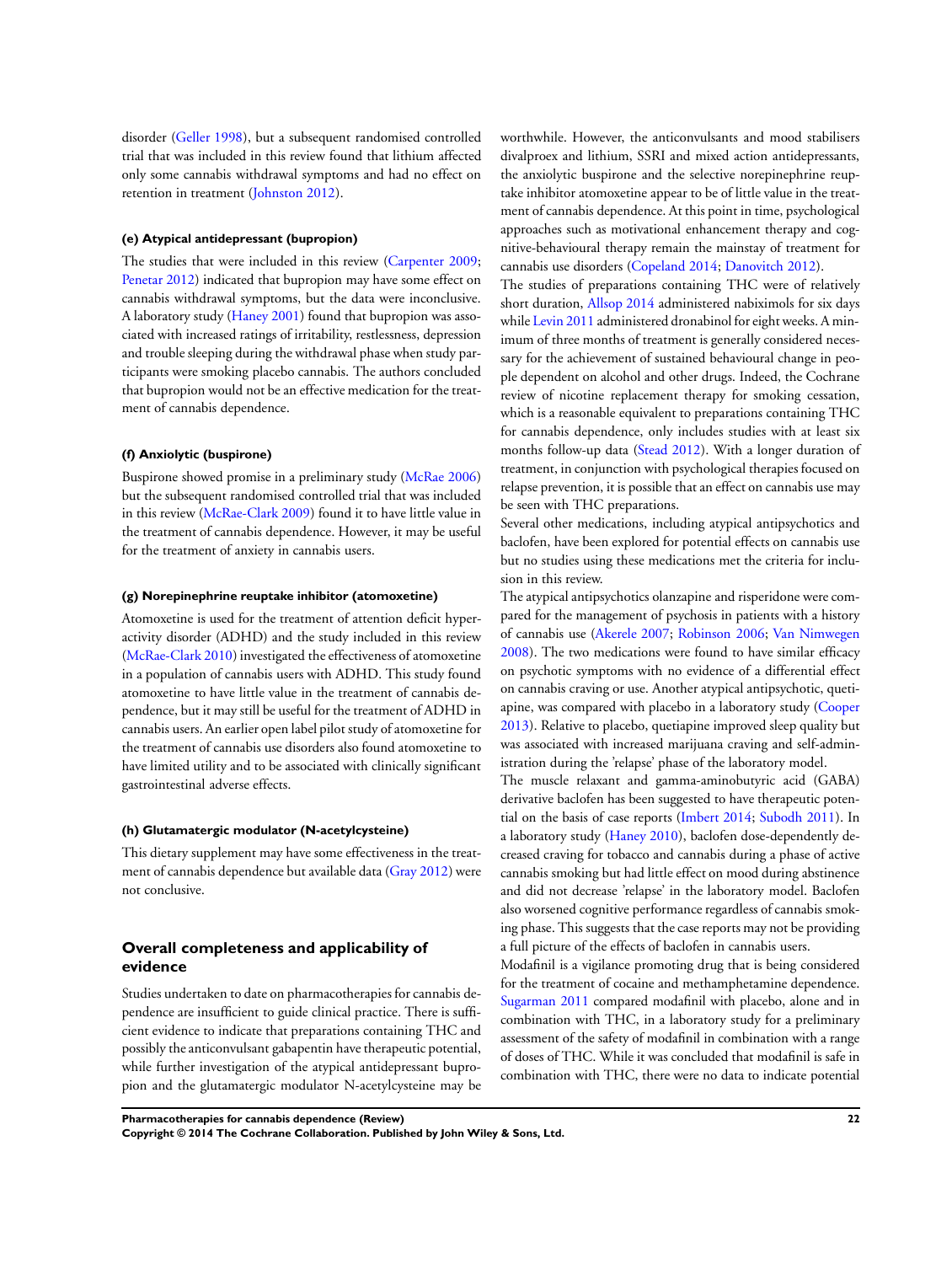effectiveness in the treatment of cannabis dependence.

# **Quality of the evidence**

The studies included in this review were small, the quality of evidence was assessed as generally low (see [Summary of findings](#page-5-0) [for the main comparison,](#page-5-0) [Summary of findings 2](#page-19-0), [Summary of](#page-20-0) [findings 3\)](#page-20-0) and the capacity for meta-analysis was limited. As a result, the conclusions of this review should be considered tentative at best. Nonetheless, the review provides an overview of the current status of evidence and points to future directions for research on the development of pharmacotherapies for cannabis dependence.

#### **Potential biases in the review process**

Pharmacological approaches to the management of cannabis withdrawal are still in an experimental phase with a diverse array of medications being explored many of which have shown limited effectiveness. Studies with negative or neutral findings are less likely to be published and we identified two studies for which only limited information was available ([Frewen 2007](#page-25-0); [Johnston 2012](#page-25-0)). It is possible that there are further such studies that we did not locate.

# **Agreements and disagreements with other studies or reviews**

We have identified five recently published reviews of treatments for cannabis dependence ([Benyamina 2008;](#page-25-0) [Copeland 2014;](#page-25-0) [Danovitch 2012;](#page-25-0) [Nordstrom 2007](#page-25-0); [Vandrey 2009\)](#page-25-0). All are in agreement that several pharmacotherapies, in particular preparations of THC, show promise for the treatment of cannabis dependence; but there is currently insufficient evidence to support their broad therapeutic use. These reviews also identify psychotherapies, such as motivational enhancement therapy and cognitive-behavioural therapy, as having demonstrated efficacy in decreasing cannabis use and cannabis related consequences. Hence these reviews support the conclusion that psychological approaches should continue to be the mainstay of treatment for cannabis use disorders, with pharmacotherapies continuing to be experimental.

for most of the outcomes and was limited for most of the pharmacotherapies investigated. The quality of evidence for many of the outcomes was downgraded due to small sample size, inconsistency and risk of attrition bias. The quantitative analyses that were possible, in combination with the general findings reported by the studies reviewed, indicate that SSRI antidepressants, mixed action antidepressants, atypical antidepressants (bupropion), anxiolytics (buspirone) and norepinephrine reuptake inhibitors (atomoxetine) are probably of little value in the treatment of cannabis dependence. There is moderate quality evidence that completion of treatment is more likely with preparations containing THC compared to placebo (RR 1.29, 95% CI 1.08 to 1.55; 2 studies,  $207$  participants,  $P = 0.006$ ), and there is some evidence that treatment with preparations containing THC is associated with reduced cannabis withdrawal symptoms and craving; but there are no data on the effectiveness of THC preparations in promoting abstinence or reduced cannabis use in people who are cannabis dependent. Hence it is concluded that preparations containing THC are of potential value but the limitations in the evidence are such that this application of THC preparations should be considered to still be experimental. The evidence base for the anticonvulsant gabapentin and the glutamatergic modulator N-acetylcysteine is weak and at this time it is not possible to quantitatively estimate their effectiveness.

#### **Implications for research**

Preparations containing THC should be investigated further for the treatment of cannabis dependence. The use of nicotine replacement therapies to promote cessation of tobacco smoking provides a parallel context on which to model further research. Further studies should compare the effectiveness of different preparations, doses and duration of treatment, adjunct medications and therapies.

Gabapentin and N-acetylcysteine are also worth further consideration to provide alternative medication approaches, but SSRI and mixed action antidepressants, the atypical antidepressant bupropion, the anxiolytic buspirone and the selective norepinephrine reuptake inhibitor atomoxetine appear to be of limited value in the treatment of cannabis dependence other than for the management of relevant concomitant conditions.

# **A U T H O R S ' C O N C L U S I O N S**

# **Implications for practice**

There is incomplete evidence for all of the pharmacotherapies investigated in this review. Quantitative analysis was not possible **A C K N O W L E D G E M E N T S**

None

**Pharmacotherapies for cannabis dependence (Review) 23 Copyright © 2014 The Cochrane Collaboration. Published by John Wiley & Sons, Ltd.**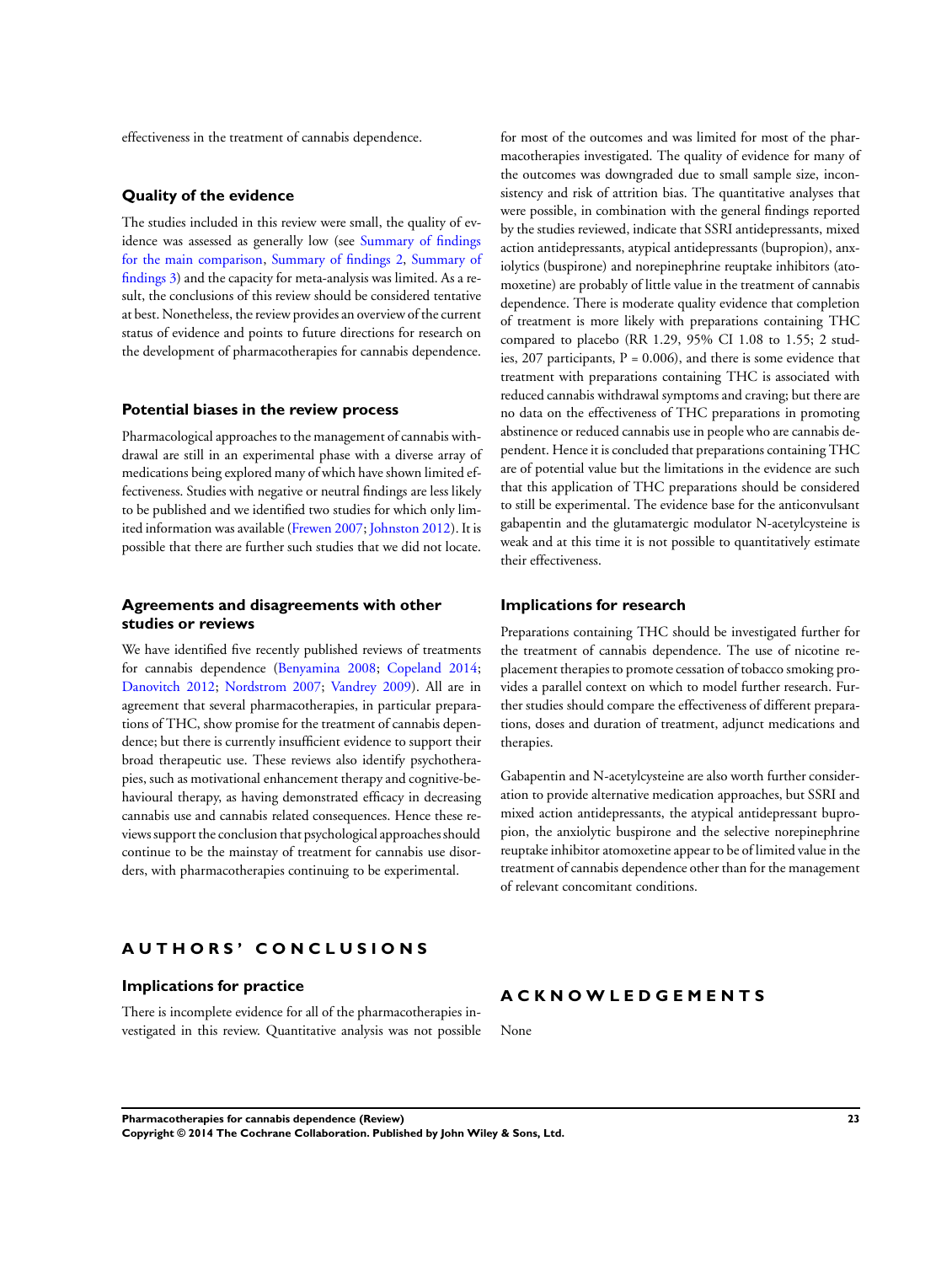#### <span id="page-25-0"></span>**References to studies included in this review**

#### **Allsop 2014** *{published data only}*

Allsop DJ, Copeland J, Lintzeris N, Dunlop AJ, Montebello M, et al. Nabiximols as an agonist replacement therapy during cannabis withdrawal: a randomized clinical trial. *JAMA Psychiatry* 2014;**71**(3):281–91. [DOI: 10.1001/ jamapsychiatry.2013.3947]

## **Carpenter 2009** *{published data only}*

Carpenter KM, McDowell D, Brooks DJ, Cheng WY, Levin FR. A preliminary trial: double-blind comparison of nefazodone, bupropion-SR, and placebo in the treatment of cannabis dependence. *American Journal on Addictions* 2009; **18**(1):53–64.

#### **Cornelius 2010** *{published data only}*

Cornelius JR, Bukstein OG, Douaihy AB, Clark DB, Chung TA, et al. Double-blind fluoxetine trial in comorbid MDD-CUD youth and young adults. *Drug and Alcohol Dependence* 2010;**112**(1-2):39–45. [: PsycINFO AN 2010–26726–005]

#### **Frewen 2007** *{published and unpublished data}*

Frewen A, Montebello ME, Baillie A, Rea F. Effects of mirtazapine on withdrawal from dependent cannabis use. Proceedings of the 69th Annual Scientific Meeting of the College on Problems of Drug Dependence; June 16-21; Quebec City, Canada 2007. 21. [MEDLINE: FREWEN2007]

<sup>∗</sup> Frewen AR. An examination of withdrawal symptoms and their relationship with outcomes in a combined behavioural and pharmacological intervention for dependent cannabis users. Thesis (Macquarie University) 2009.

#### **Gray 2012** *{published data only}*

Gray KM, Carpenter MJ, Baker NL, DeSantis SM, Kryway E, et al. A double-blind randomized controlled trial of Nacetylcysteine in cannabis-dependent adolescents. *American Journal of Psychiatry* 2012;**169**(8):805–12. [DOI: 10.1176/ appi.ajp.2012.12010055; EMBASE: AN 2012469181]

#### **Johnston 2012** *{published data only}*

∗ Johnston J, Lintzeris N, McGregor I, Allsop DJ, Helliwell D, Winstock A. A double blind, randomised, placebo controlled trial of lithium carbonate for the management of cannabis withdrawal [conference abstract]. *Drug and Alcohol Review* 2013;**32**:43.

Johnston J, Lintzeris N, McGregor I, Guastella A, Allsop D, Helliwell D, Winstock A. Preliminary findings from a double blind, randomised, placebo controlled trial of lithium carbonate for the management of cannabis withdrawal [conference abstract]. *Drug and Alcohol Review* 2012;**31**:45.

#### **Levin 2004** *{published data only}*

Levin FR, McDowell D, Evans SM, Nunes E, Akerele E, Donovan S, et al. Pharmacotherapy for marijuana dependence: a double-blind, placebo-controlled pilot study of divalproex sodium. *American Journal on Addictions* 2004; **13**:21–32. [MEDLINE: AN 14766435]

#### **Levin 2011** *{published data only}*

Levin FR, Mariani JJ, Brooks DJ, Pavlicova M, Cheng W, Nunes EV. Dronabinol for the treatment of cannabis dependence: A randomized, double-blind, placebocontrolled trial. *Drug and Alcohol Dependence* 2011; **116**:142–50. [DOI: 10.1016/j.drugalcdep.2010.12.010; MEDLINE: AN 21310551]

#### **Levin 2013** *{published data only}*

Levin FR, Mariani J, Brooks DJ, Pavlicova M, Nunes EV, et al. A randomized double-blind, placebo-controlled trial of venlafaxine-extended release for co-occurring cannabis dependence and depressive disorders. *Addiction* 2013;**108** (6):1084–94. [DOI: 10.1111/add.12108; MEDLINE: AN 23297841]

#### **Mason 2012** *{published data only}*

Mason BJ, Crean R, Goodell V, Light JM, Quello S, Shadan F, et al. A proof-of-concept randomized controlled study of gabapentin: effects on cannabis use, withdrawal and executive function deficits in cannabis-dependent adults. *Neuropsychopharmacology* 2012;**37**:1689–98. [DOI: 10.1038/npp.2012.14; MEDLINE: AN 22373942]

#### **McRae-Clark 2009** *{published data only}*

<sup>∗</sup> McRae-Clark AL, Carter RE, Killeen TK, Carpenter MJ, Wahlquist AE, Simpson SA, Brady KT. A placebocontrolled trial of buspirone for the treatment of marijuana dependence. *Drug and Alcohol Dependence* 2009;**105**: 132–8. [CENTRAL: CN–00729425; DOI: 10.1016/ j.drugalcdep.2009.06.022]

#### **McRae-Clark 2010** *{published data only}*

McRae-Clark AL, Carter RE, Killeen TK, Carpenter MJ, White KG, Brady KT. A placebo-controlled trial of atomoxetine in marijuana-dependent individuals with attention deficit hyperactivity disorder. *American Journal on Addictions* 2010;**19**(6):481–9.

#### **Penetar 2012** *{published data only}*

Penetar DM, Looby AR, Ryan ET, Maywalt MA, Lukas SE. Bupropion reduces some of the symptoms of marihuana withdrawal in chronic marihuana users: A pilot study. *Substance Abuse: Research and Treatment* 2012;**6**:63–71.

#### **Weinstein 2014** *{published data only}*

Weinstein AM, Miller H, Bluvstein I, Rapoport E, Schreiber S, et al. Treatment of cannabis dependence using escitalopram in combination with cognitive-behavior therapy: A double-blind placebo-controlled study. *American Journal of Drug and Alcohol Abuse* 2014;**40**(1):16–22. [DOI: 10.3109/00952990.2013.819362; EMBASE: AN 2013816531]

## **References to studies excluded from this review**

#### **Akerele 2007** *{published data only}*

Akerele E, Levin FR. Comparison of olanzapine to risperidone in substance-abusing individuals with

**Pharmacotherapies for cannabis dependence (Review) 24**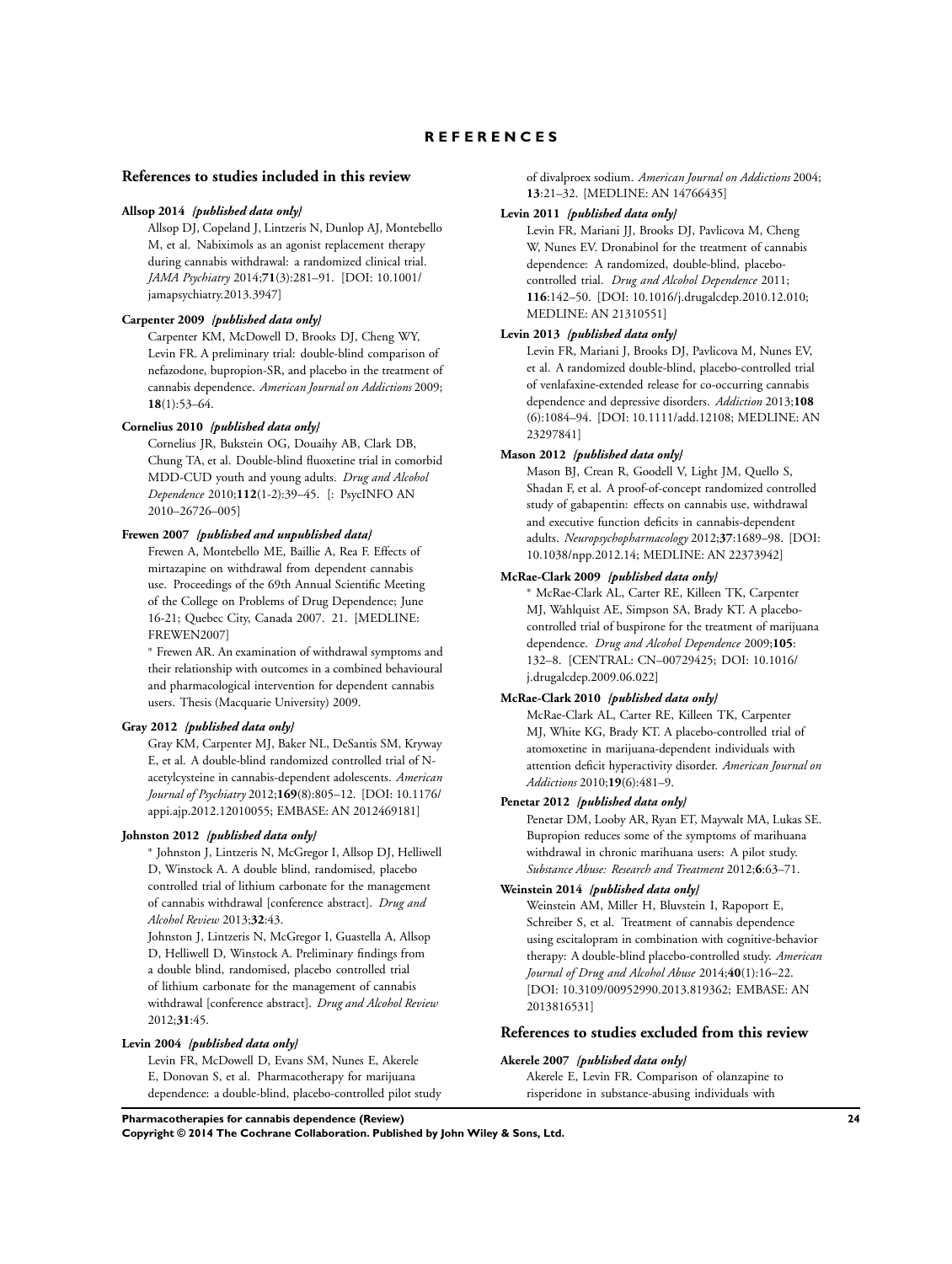schizophrenia. *American Journal on Addictions* 2007;**16**: 260–8. [DOI: 10.1080/10550490701389658]

#### **Brown 2013** *{published data only}*

Brown PC, Budney AJ, Thostenson JD, Stanger C. Initiation of abstinence in adolescents treated for marijuana use disorders. *Journal of Substance Abuse Treatment* 2013;**44** (4):384–90. [EMBASE: AN 2013109720]

#### **Budney 2007** *{published data only}*

Budney AJ, Higgins ST, Radonovich KJ, Novy PL. Oral delta-9-tetrahydrocannabinol suppresses cannabis withdrawal symptoms. *Drug and Alcohol Dependence* 2007; **86**(1):22–9. [CENTRAL: CN–00590656]

#### **Cooper 2013** *{published data only}*

Cooper ZD, Foltin RW, Hart CL, Vosburg SK, Comer SD, Haney M. A human laboratory study investigating the effects of quetiapine on marijuana withdrawal and relapse in daily marijuana smokers. *Addiction Biology* 2013;**18**(6): 993–1002. [EMBASE: AN 2013769387]

#### **Cornelius 1999** *{published data only}*

Cornelius JR, Salloum IM, Haskett RF, Ehler JG, Jarrett PJ, Thase ME, Perel JM. Fluoxetine versus placebo for the marijuana use of depressed alcoholics. *Addictive Behaviours* 1999;**24**(1):111–4.

#### **Cornelius 2008** *{published data only}*

Cornelius JR, Chung T, Martin C, Wood DS, Clark DB. Cannabis withdrawal is common among treatment-seeking adolescents with cannabis dependence and major depression, and is associated with rapid relapse to dependence. *Addictive Behaviors* 2008;**33**(11):1500–5. [DOI: 10.1016/ j.addbeh.2008.02.001; MEDLINE: 18313860]

#### **Daynes 1994** *{published data only}*

Daynes G, Gillman MA. Psychotropic analgesic nitrous oxide prevents craving after withdrawal for alcohol, cannabis and tobacco. *International Journal of Neuroscience* 1994;**76**: 13–6. [MEDLINE: 7960461]

#### **Findling 2009** *{published data only}*

<sup>∗</sup> Findling RL, Pagano ME, McNamara NK, Stansbrey RJ, Faber JE, Lingler J, et al. The short-term safety and efficacy of fluoxetine in depressed adolescents with alcohol and cannabis use disorders: a pilot randomized placebocontrolled trial. *Child and Adolescent Psychiatry and Mental Health* 2009;**3**:11. [CENTRAL: CN–00754249; DOI: 10.1186/1753-2000-3-11]

Hirschtritt ME, Pagano ME, Christian KM, McNamara NK, Stansbrey RJ, et al. Moderators of fluoxetine treatment response for children and adolescents with comorbid depression and substance use disorders. *Journal of Substance Abuse Treatment* 2012;**42**(4):366–72. [DOI: 10.1016/ j.jsat.2011.09.010; : PsycINFO AN 2011–27672–001]

#### **Geller 1998** *{published data only}*

<sup>∗</sup> Geller B, Cooper TB, Sun K, Zimermann B, Frazier J, et al. Double-blind and placebo-controlled study of lithium for adolescent bipolar disorders with secondary substance dependency. *Journal of the American Academy of Child and*

*Adolescent Psychiatry* 1998;**37**(2):171–8. [: PsycINFO AN 1997–39092–009]

Geller B, Cooper TB, Watts HE, Cosby CM, Fox LW. Early findings from a pharmacokinetically designed double-blind and placebo-controlled study of lithium for adolescents comorbid with bipolar and substance dependency disorders. *Progress in Neuro-Psychopharmacology and Biological Psychiatry* 1992;**16**(3):281–99. [EMBASE: AN 1992154297]

#### **Gillman 2006** *{published data only}*

Gillman MA, Harker N, Lichtigfeld FJ. Combined cannabis/methaqualone withdrawal treated with psychotropic analgesic nitrous oxide. *International Journal of Neuroscience* 2006;**116**:859–69. [CENTRAL: CN–00566721; DOI: 10.1080/00207450600753998]

#### **Gray 2010** *{published data only}*

Gray KM, Watson NL, Carpenter MJ, Larowe SD. N-Acetylcysteine (NAC) in young marijuana users: An openlabel pilot study. *American Journal on Addictions* 2010;**19** (2):187–9. [DOI: 10.1111/j.1521-0391.2009.00027.x; EMBASE: 2010123976]

#### **Haney 2001** *{published data only}*

Haney M, Ward AS, Comer SD, Hart CL, Foltin RW, Fischman MW. Bupropion SR worsens mood during marijuana withdrawal in humans. *Psychopharmacology* 2001;**155**(2):171–9.

#### **Haney 2003** *{published data only}*

Haney M, Bisaga A, Foltin RW. Interaction between naltrexone and oral THC in heavy marijuana smokers. *Psychopharmacology* 2003;**166**:77–85. [DOI: 10.1007/ s00213-002-1279-8]

#### **Haney 2003a** *{published data only}*

Haney M, Hart CL, Ward AS, Foltin RW. Nefazodone decreases anxiety during marijuana withdrawal in humans. *Psychopharmacology* 2003;**165**(2):157–65.

### **Haney 2004** *{published data only}*

Haney M, Hart CL, Vosburg SK, Nasser J, Bennett A, Zubaran C, Foltin RW. Marijuana withdrawal in humans: effects of oral THC or divalproex. *Neuropsychopharmacology* 2004;**29**:158–70.

#### **Haney 2008** *{published data only}*

Haney M, Hart CL, Vosburg SK, Comer SD, Reed SC, Foltin RW. Effects of THC and lofexidine in a human laboratory model of marijuana withdrawal and relapse. *Psychopharmacology* 2008;**197**(1):157–68.

#### **Haney 2010** *{published data only}*

Haney M, Hart CL, Vosburg SK, Comer SD, Reed SC, Cooper ZD, Foltin RW. Effects of baclofen and mirtazapine on a laboratory model of marijuana withdrawal and relapse. *Psychopharmacology* 2010;**211**(2):233–44. [CENTRAL: CN–00760900; DOI: 10.1007/s00213-010-1888-6]

#### **Haney 2013** *{published data only}*

Haney M, Bedi G, Cooper Z, Vosburg S, Comer S, Foltin R. Nabilone decreases marijuana withdrawal and relapse in the human laboratory. *Neuropsychopharmacology* 2011;**36**:

**Pharmacotherapies for cannabis dependence (Review) 25**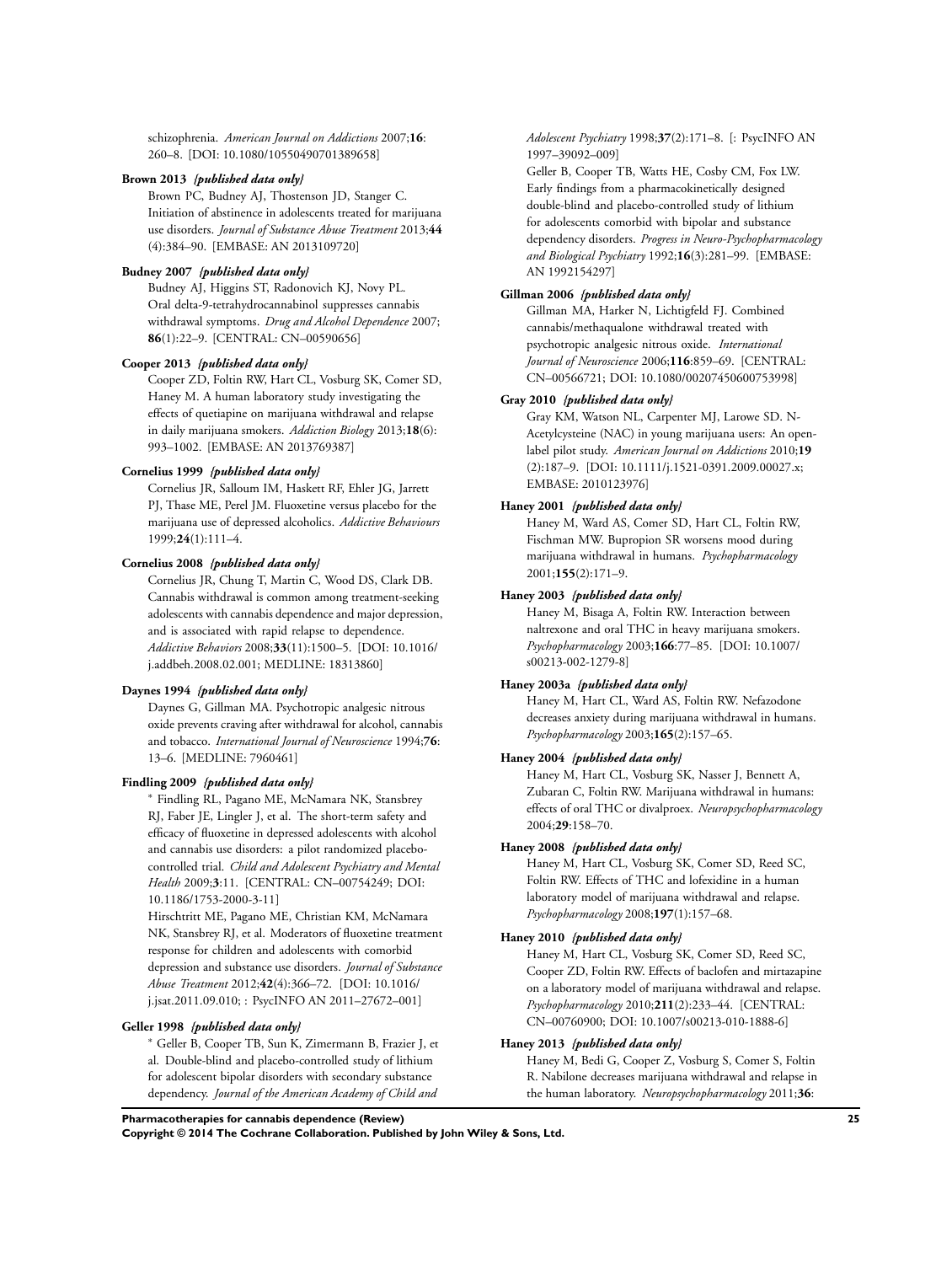S177–8. [DOI: 10.1038/npp.2011.291; EMBASE: AN 70607410]

<sup>∗</sup> Haney M, Cooper ZD, Bedi G, Vosburg SK, Comer SD, Foltin RW. Nabilone decreases marijuana withdrawal and a laboratory measure of marijuana relapse. *Neuropsychopharmacology* 2013;**38**(8):1557–65. [DOI: 10.1038/npp.2013.54; MEDLINE: AN 23443718]

#### **Haney 2013a** *{published data only}*

Haney M, Cooper Z, Bedi G, Reed SC, Ramesh D, Foltin RW. Marijuana withdrawal and relapse in the human laboratory: Effect of zolpidem alone and in combination with nabilone. *Neuropsychopharmacology* 2013;**38**:S508–9. [DOI: 10.1038/npp.2013.281; EMBASE: AN 71278673]

#### **Hart 2002** *{published data only}*

Hart CL, Haney M, Ward AS, Fischman MW, Foltin RW. Effects of oral THC maintenance on smoked marijuana self-administration. *Drug and Alcohol Dependence* 2002;**67** (3):301–9. [MEDLINE: AN 12127201]

#### **Imbert 2014** *{published data only}*

Imbert B, Labrune N, Lancon C, Simon N. Baclofen in the management of cannabis dependence syndrome. *Therapeutic Advances in Psychopharmacology* 2014;**4**(1): 50–2. [10.1177 / 2045125313512324]

#### **Levin 2008** *{published data only}*

Levin FR, Kleber HD. Use of dronabinol for cannabis dependence: two case reports and review. *American Journal on Addictions* 2008;**17**:161–4. [DOI: 10.1080/ 10550490701861177; MEDLINE: 18393061]

#### **McRae 2006** *{published data only}*

McRae AL, Brady KT, Carter RE. Buspirone for treatment of marijuana dependence: a pilot study. *American Journal on Addictions* 2006;**15**:404. [DOI: 10.1080/ 10550490600860635; MEDLINE: 16966201]

#### **Robinson 2006** *{published data only}*

Robinson DG, Woerner MG, Napolitano B, Patel RC, Sevy SM, et al. Randomized comparison of olanzapine versus risperidone for the treatment of first-episode schizophrenia: 4-month outcomes. *American Journal of Psychiatry* 2006; **163**(12):2096–102. [DOI: 10.1176/appi.ajp.163.12.2096] <sup>∗</sup> Sevy S, Robinson DG, Sunday S, Napolitano B, Miller R, et al. Olanzapine vs. risperidone in patients with firstepisode schizophrenia and a lifetime history of cannabis use disorders: 16-week clinical and substance use outcomes. *Psychiatry Research* 2011;**188**(3):310–4. [DOI: 10.1016/ j.psychres.2011.05.001]

### **Subodh 2011** *{published data only}*

Nanjayya SB, Shivappa M, Chand PK, Murthy P, Benegal V. Baclofen in cannabis dependence syndrome. *Biological Psychiatry* 2010;**68**:e9–e10. [DOI: 10.1016/ j.biopsych.2010.03.033; MEDLINE: 20494335] <sup>∗</sup> Subodh N, Chand P, Murthy P, Madhusudhan S, Benegal V. Baclofen in cannabis dependence syndrome - a openlabel study and a brief follow up. *European Psychiatry, Abstracts of the 19th European Congress of Psychiatry* 2011;**26 Suppl 1**:110. [DOI: 10.1016/S0924-9338(11)71821-1]

#### **Sugarman 2011** *{published data only}*

Sugarman DE, Poling J, Sofuoglu M. The safety of modafinil in combination with oral 9-tetrahydrocannabinol in humans. *Pharmacology, Biochemistry and Behavior* 2011; **98**(1):94–100. [DOI: 10.1016j.pbb.2010.12.013]

#### **Tirado 2008** *{published data only}*

Tirado CF, Goldman M, Lynch K, Kampman KM, Obrien CP. Atomoxetine for treatment of marijuana dependence: A report on the efficacy and high incidence of gastrointestinal adverse effects in a pilot study. *Drug and Alcohol Dependence* 2008;**94**:254–7. [DOI: 10.1016/ j.drugalcdep.2007.10.020]

#### **Vandrey 2011** *{published data only}*

Vandrey R, Smith MT, McCann UD, Budney AJ, Curran EM. Sleep disturbance and the effects of extendedrelease zolpidem during cannabis withdrawal. *Drug and Alcohol Dependence* 2011;**117**:38–44. [DOI: 10.1016/ j.drugalcdep.2011.01.003]

#### **Vandrey 2013** *{published data only}*

Vandrey R, Stitzer ML, Mintzer MZ, Huestis MA, Murray JA, Lee D. The dose effects of short-term dronabinol (oral THC) maintenance in daily cannabis users. *Drug and Alcohol Dependence* 2013;**128**(1-2):64–70. [DOI: 10.1016/ j.drugalcdep.2012.08.001; MEDLINE: AN 22921474]

#### **Van Nimwegen 2008** *{published data only}*

Van Nimwegen LJ, De Haan L, Van Beveren NJM, Van Der Helm M, Van Den Brink W, Linszen D. Effect of olanzapine and risperidone on subjective well-being and craving for cannabis in patients with schizophrenia or related disorders: A double-blind randomized controlled trial. *Canadian Journal of Psychiatry* 2008;**53**(6):400–5. [EMBASE: AN 2008305264]

#### **Winstock 2009** *{published data only}*

Winstock AR, Lea T, Copeland J. Lithium carbonate in the management of cannabis withdrawal in humans: an open-label study. *Journal of Psychopharmacology* 2009;**23** (1):84–93. [CENTRAL: CN–00714374; DOI: 10.1177/ 0269881108089584]

# **Additional references**

#### **Agrawal 2008**

Agrawal A, Pergadia ML, Lynskey MT. Is there evidence for symptoms of cannabis withdrawal in the National Epidemiologic Survey of Alcohol and Related Conditions? . American Journal on Addictions 2008; Vol. 17, issue 3: 199–208.

### **Beauvais 2004**

Beauvais F, Jumper-Thurman P, Helm H, Plested B, Burnside M. Surveillance of drug use among American Indian adolescents: patterns over 25 years. Journal of Adolescent Health 2004; Vol. 34, issue 6:493–500. [: 1054–139X]

### **Benyamina 2008**

Benyamina A, Lecacheux M, Blecha L, Reynaud M, Lukasiewcz M. Pharmacotherapy and psychotherapy in

**Pharmacotherapies for cannabis dependence (Review) 26**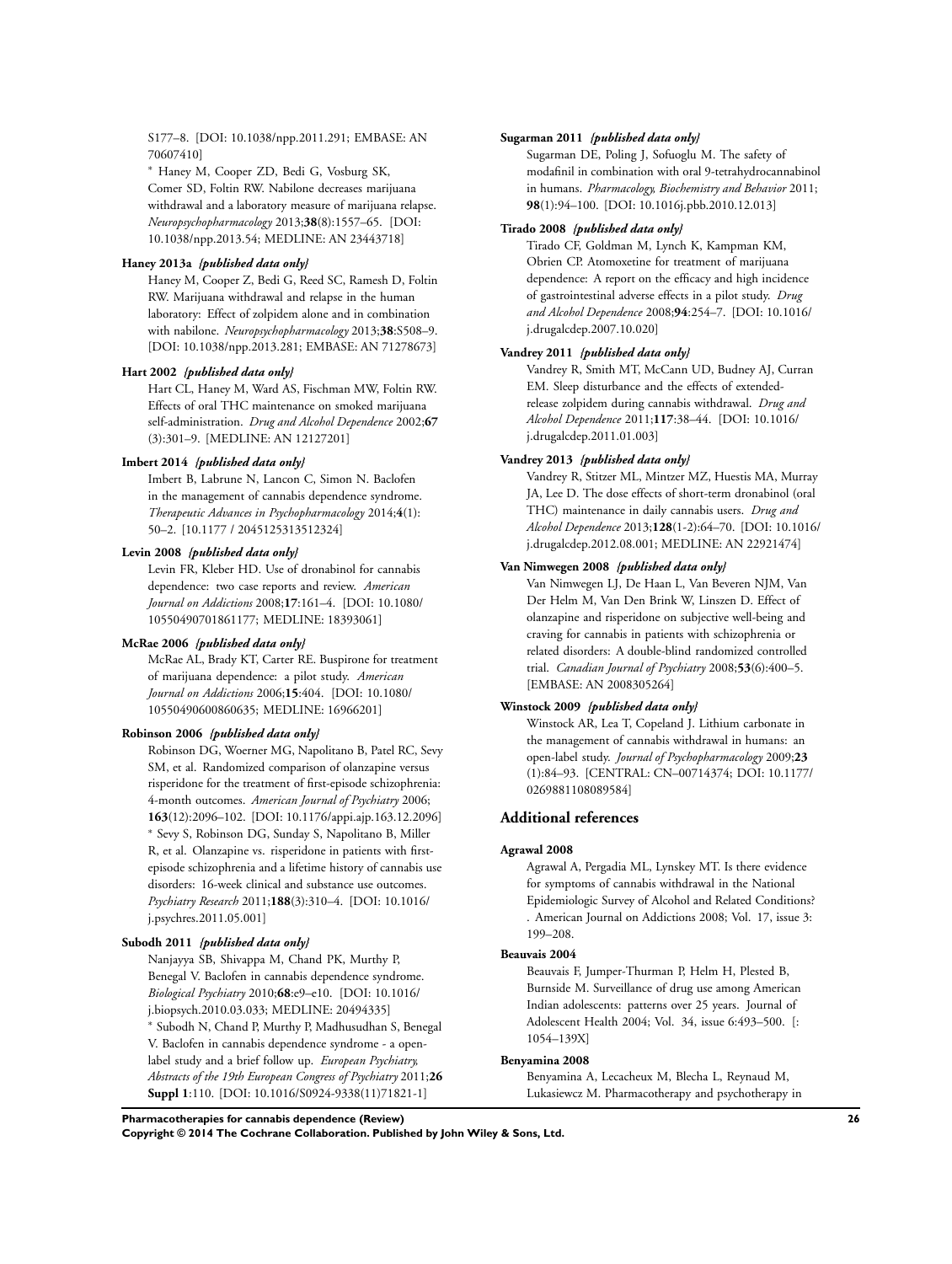cannabis withdrawal and dependence. *Expert Review of Neurotherapeutics* March 2008;**8**(3):479–91.

#### **Budney 2003**

Budney AJ, Moore BA, Vandrey RG, Hughes JR. The time course and significance of cannabis withdrawal. Journal of Abnormal Psychology 2003; Vol. 112, issue 3:393–402.

### **Budney 2006**

Budney AJ, Hughes JR. The cannabis withdrawal syndrome. Current Opinion in Psychiatry 2006; Vol. 19, issue 3: 233–8.

#### **Budney 2007a**

Budney AJ, Roffman R, Stephens RS, Walker D. Marijuana dependence and its treatment. Addiction Science & Clinical Practice 2007; Vol. 4, issue 1:4–16.

#### **Chung 2008**

Chung T, Martin CS, Cornelius JR, Clark DB. Cannabis withdrawal predicts severity of cannabis involvement at 1 year follow-up among treated adolescents. Addiction 2008; Vol. 103, issue 5:787–99.

### **Clough 2004**

Clough AR, D'Abbs P, Cairney S, Gray D, Maruff P, Parker R, et al. Emerging patterns of cannabis and other substance use in Aboriginal communities in Arnhem Land, Northern Territory: a study of two communities. Drug and Alcohol Review 2004; Vol. 23, issue 4:381–90.

### **Copeland 2001**

Copeland J, Swift W, Rees V. Clinical profile of participants in a brief intervention program for cannabis use disorder. Journal of Substance Abuse Treatment 2001; Vol. 20, issue 1:45–52.

#### **Copeland 2014**

Copeland J, Clement N, Swift W. Cannabis use, harms and the management of cannabis use disorder. *Neuropsychiatry* 2014;**4**(1):55–63. [DOI: 10.2217/npy.13.90]

#### **Copersino 2006**

Copersino ML, Boyd SJ, Tashkin DP, Huestis MA, Heishman SJ, Dermand JC, et al. Cannabis withdrawal among non-treatment-seeking adult cannabis users. American Journal on Addictions 2006; Vol. 15, issue 1: 8–14.

#### **Danovitch 2012**

Danovitch I, Gorelick DA. State of the art treatments for cannabis dependence. *Psychiatric Clinics of North America* 2012;**35**(2):309–26. [DOI: 10.1016/j.psc.2012.03.003]

#### **DSM-5**

American Psychiatric Association. Diagnostic and Statistical Manual of Mental Disorders, Fifth Edition. dsm.psychiatryonline.org 2013.

### **EMCDDA 2004**

European Monitoring Centre for Drugs and Drug Addiction. Cannabis problems in context: understanding the increase in European treatment demands. http:// www.emcdda.europa.eu/html.cfm/index34898EN.html November 2004, issue Selected Issue 2:81–92.

#### **EMCDDA Cannabis Drug Profile**

European Monitoring Centre for Drugs and Drug Addiction. Cannabis Drug Profile. http://www.emcdda.europa.eu/ publications/drug-profiles/cannabis Page last updated:19 July 2010.

#### **Gruber 2003**

Gruber AJ, Pope HG, Hudson JI, Yurgelun-Todd D. Attributes of long-term heavy cannabis users: a case-control study. Psychological Medicine 2003; Vol. 33, issue 8: 1415–22.

## **Hall 2001**

Hall W, Degenhardt L, Lynskey M. *The health and psychological effects of cannabis use*. 2nd Edition. Canberra, Australia: Commonwealth of Australia, 2001. [: National Drug Strategy Monograph No. 44]

#### **Hall 2009**

Hall W, Degenhardt L. Adverse health effects of nonmedical cannabis use. Lancet 2009; Vol. 374, issue 9698: 1383–91.

# **Hart 2005**

Hart CL. Increasing treatment options for cannabis dependence: A review of potential pharmacotherapies. Drug and Alcohol Dependence 2005; Vol. 80, issue 2: 147–59.

### **Hasin 2008**

Hasin DS, Keyes KM, Alderson D, Wang S, Aharonovich E, Grant BF. Cannabis withdrawal in the United States: Results from NESARC. Journal of Clinical Psychiatry 2008; Vol. 69, issue 9:1354–63.

### **Higgins 2011**

Higgins JPT, Green S (editors). Cochrane Handbook for Systematic Reviews of Interventions Version 5.1.0 [updated March 2011]. The Cochrane Collaboration 2011. www.cochrane-handbook.org.

#### **Large 2011**

Large M, Sharma S, Compton MT, Slade T, Nielssen O. Cannabis use and earlier onset of psychosis. *Archives of General Psychiatry* 2011;**68**(6):555–61.

#### **Lev-Ran 2013**

Lev-Ran S, Le Foll B, McKenzie K, George TP, Rehm J. Cannabis use and cannabis use disorders among individuals with mental illness. *Comprehensive Psychiatry* 2013;**54**: 589–98.

#### **Lev-Ran 2013a**

Lev-Ran S, Le Strat Y, Imtiaz S, Rehm J, Le Foll B. Gender differences in prevalence of substance use disorders among individuals with lifetime exposure to substances: Results from a large representative sample. *American Journal on Addictions* 2013;**22**:7–13.

#### **McClure 2012**

McClure EA, Stitzer ML, Vandrey R. Characterizing smoking topography of cannabis in heavy users. *Psychopharmacology* 2012;**220**:309–18.

#### **Milin 2008**

Milin R, Manion I, Dare G, Walker S. Prospective assessment of cannabis withdrawal in adolescents with

**Pharmacotherapies for cannabis dependence (Review) 27**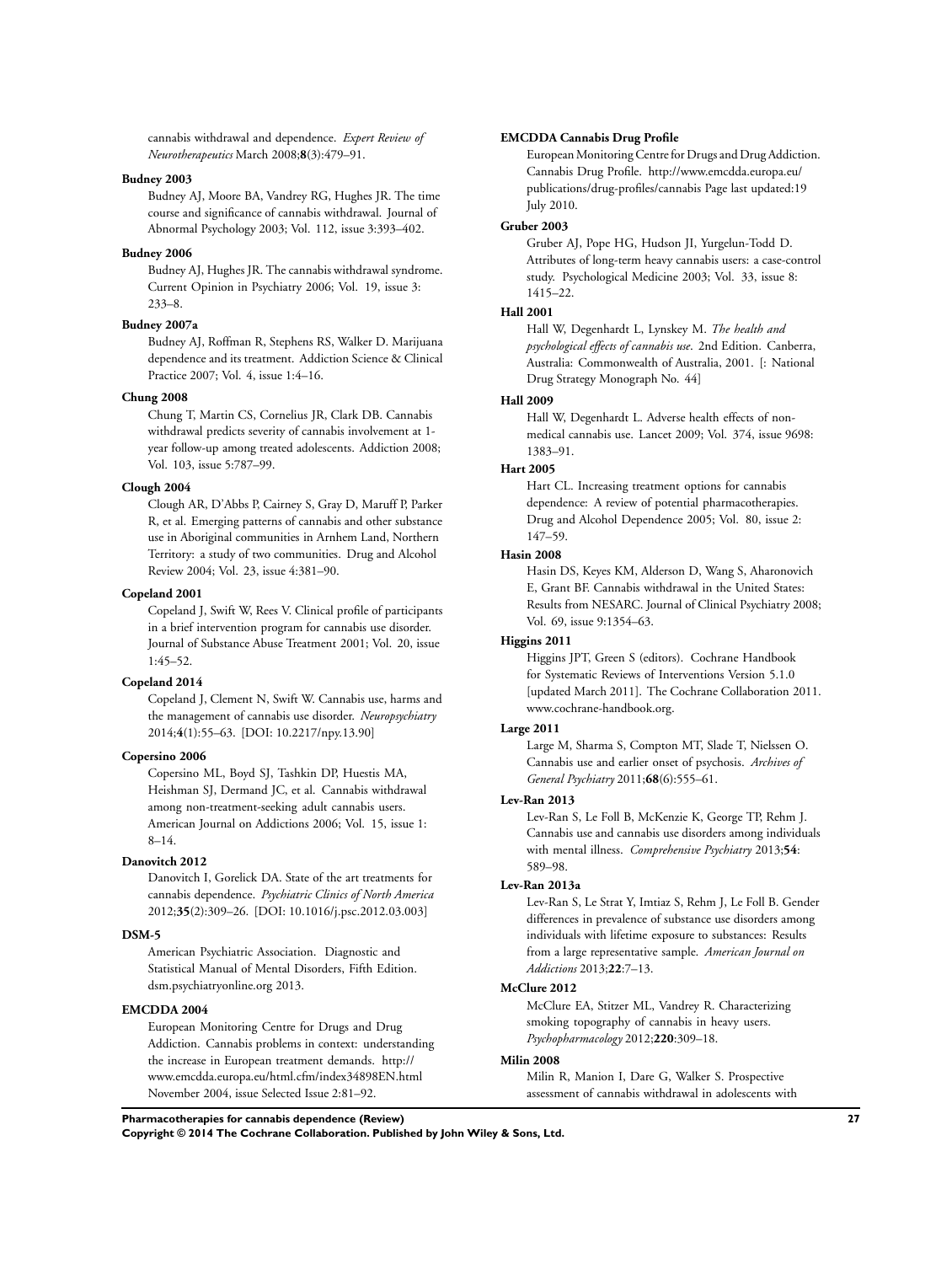cannabis dependence: A pilot study. Journal of the American Academy of Child & Adolescent Psychiatry 2008; Vol. 47, issue 2:174–9.

### **Minozzi 2010**

Minozzi S, Davoli M, Bargagli M, Amato L, Vecchi S, Perucci C. An overview of systematic reviews on cannabis and psychosis: Discussing apparently conflicting results. *Drug and Alcohol Review* May 2010;**29**(3):304–17.

#### **Nordstrom 2007**

Nordstrom BR, Levin FR. Treatment of cannabis use disorders: A review of the literature. American Journal on Addictions 2007; Vol. 16:331–42.

### **SAMHSA 2008**

Substance Abuse and Mental Health Services Administration, Office of Applied Studies. Treatment Episode Data Set (TEDS): 1996-2006. National Admissions to Substance Abuse Treatment Services. *www.oas.samhsa.gov/copies.cfm*. Rockville, MD, United States: Substance Abuse and Mental Health Services Administration, 2008. [: DASIS Series: S–43, DHHS Publication No. (SMA) 08–4347]

#### **Solowij 2008**

Solowij N, Battisti R. The chronic effects of cannabis on memory in humans: A review. *Current Drug Abuse Reviews* 2008;**1**(1):81–98.

#### **Stead 2012**

Stead LF, Perera R, Bullen C, Mant D, Hartmann-Boyce J, Cahill K, Lancaster T. Nicotine replacement therapy for smoking cessation. *Cochrane Database of Systematic Reviews* 2012, Issue 11. [DOI: 10.1002/ 14651858.CD000146.pub4]

#### **van der Pol 2014**

van der Pol P, Liebregts N, Brunt T, van Amsterdam J, de Graaf R, et al. Cross-sectional and prospective relation of cannabis potency, dosing and smoking behaviour with cannabis dependence: an ecological study. *Addiction* 2014; **109**:1101–9.

#### **Vandrey 2009**

Vandrey R, Haney M. Pharmacotherapy for cannabis dependence: How close are we?. CNS Drugs 2009; Vol. 23, issue 7:543–53.

#### **Volkow 2014**

Volkow ND, Baler RD, Compton WM, Weiss SRB. Adverse health effects of marijuana use. *New England Journal of Medicine* 2014;**370**:2219–27.

#### **Wagner 2002**

Wagner FA, Anthony JC. From first drug use to drug dependence; developmental periods of risk for dependence upon marijuana, cocaine, and alcohol. Neuropsychopharmacology 2002; Vol. 26, issue 4:479–88.

#### **World Drug Report 2013**

United Nations Office on Drugs and Crime. World Drug Report 2013. www.unodc.org.

∗ *Indicates the major publication for the study*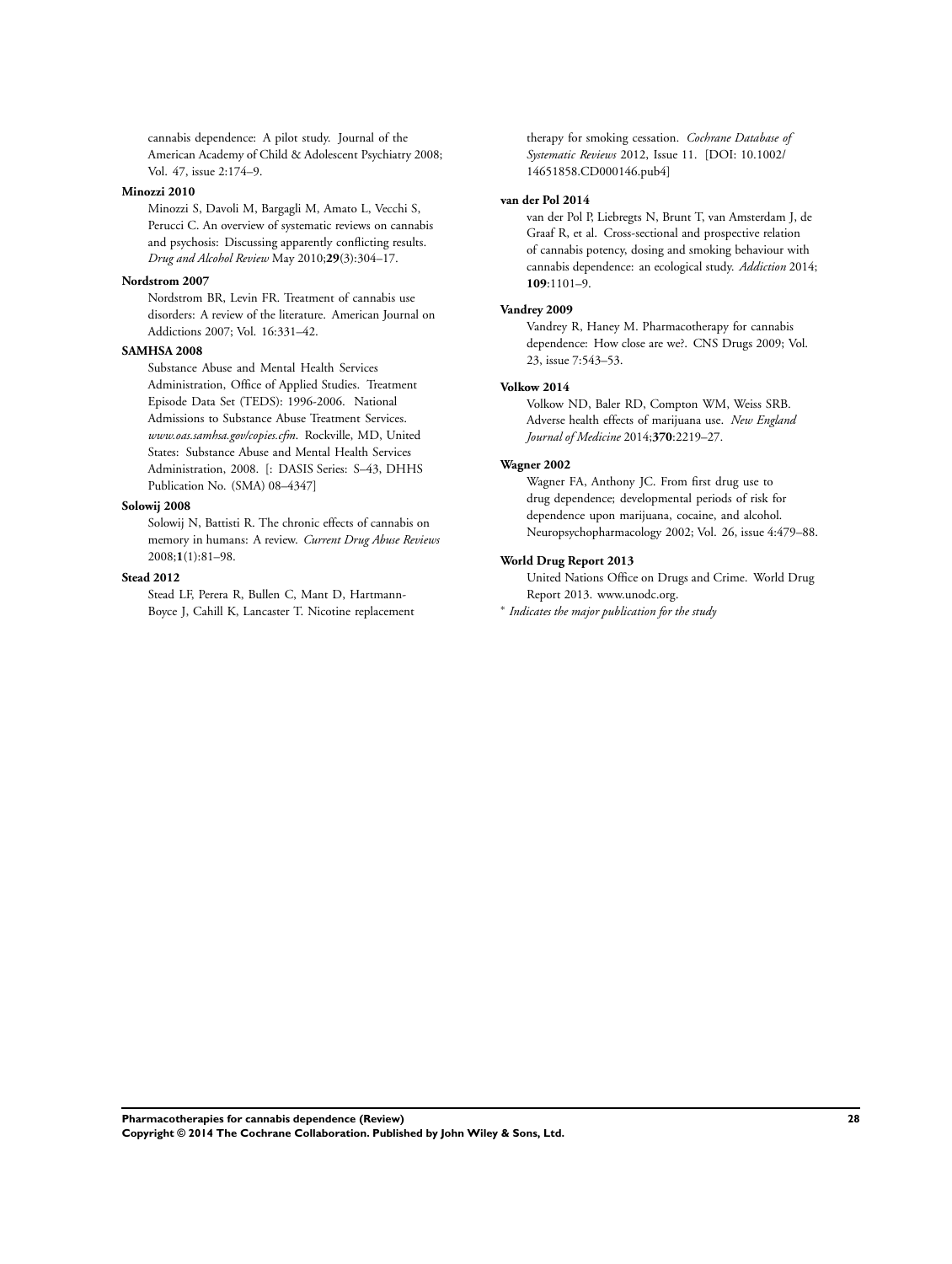# <span id="page-30-0"></span>**CHARACTERISTICS OF STUDIES**

# **Characteristics of included studies** *[ordered by study ID]*

# **Allsop 2014**

| Methods       | Double-blind, randomised, placebo-controlled trial. Setting: inpatient (two hospitals),<br>New South Wales, Australia. Funding: research grant (Australian National Health and<br>Medical Research Council), with study drugs provided by manufacturer (GW Pharma-<br>ceucticals, UK). Declaration of conflict of interest not published                                                                                                                                                                                              |
|---------------|---------------------------------------------------------------------------------------------------------------------------------------------------------------------------------------------------------------------------------------------------------------------------------------------------------------------------------------------------------------------------------------------------------------------------------------------------------------------------------------------------------------------------------------|
| Participants  | $N = 51$ adults seeking treatment for cannabis use, dependent by DSM-IV-TR. Average<br>age 35; 76% male; 53% unemployed; 25% married or in de facto relationship; on av-<br>erage using 23 g cannabis per day, average duration of use 20 years; 71% also nicotine<br>dependent. Dependence on alcohol or other drugs except nicotine or caffeine and un-<br>stable medical or psychiatric conditions were exclusion criteria. Groups well matched<br>apart from differences in baseline withdrawal score and disability scale scores |
| Interventions | (1) N = 27, nabiximols (cannabis extract, Sativex®), maximum dose 86.4 mg THC, 80<br>mg cannabidiol; 6 days medication, 3 days washout, or $(2)$ N = 24, placebo. Cognitive-<br>behavioural therapy tailored to inpatient cannabis withdrawal as adjunct intervention.<br>Total 9 days inpatient admission. Follow-up interview after 28 days. Participants com-<br>pensated AUD 40 for follow-up interviews                                                                                                                          |
| Outcomes      | Overall withdrawal score, irritability, craving, and depression reported as graphs and<br>results of statistical analyses with imputation for missing data. Number retained in treat-<br>ment at all time points, median days inpatient stay. Change in amount of cannabis use<br>from baseline to 28-day follow-up                                                                                                                                                                                                                   |
| <b>Notes</b>  | Withdrawal and craving assessed with Cannabis Withdrawal Scale (19 items on 11-point<br>Likert scale for the previous 24 hours). Drug use by modified timeline follow-back                                                                                                                                                                                                                                                                                                                                                            |

# *Risk of bias*

| <b>Bias</b>                                             | Authors' judgement | Support for judgement                                                                                                                                                                                    |
|---------------------------------------------------------|--------------------|----------------------------------------------------------------------------------------------------------------------------------------------------------------------------------------------------------|
| Random sequence generation (selection Low risk<br>bias) |                    | Quote: "An independent statistician gener-<br>ated a randomization list for each site using<br>random block sizes in Stata, version 11.1.<br>, 2<br>                                                     |
| Allocation concealment (selection bias)                 | Low risk           | Comment: Method of allocation conceal-<br>ment not reported, but generation of lists<br>by independent statistician and use of<br>matching placebos would be expected to<br>provide good control of bias |
| Blinding (subjective outcomes)<br>All outcomes          | Low risk           | Quote: "Patients, investigators, and out-<br>come assessors were blind to treatment al-                                                                                                                  |

**Pharmacotherapies for cannabis dependence (Review) 29**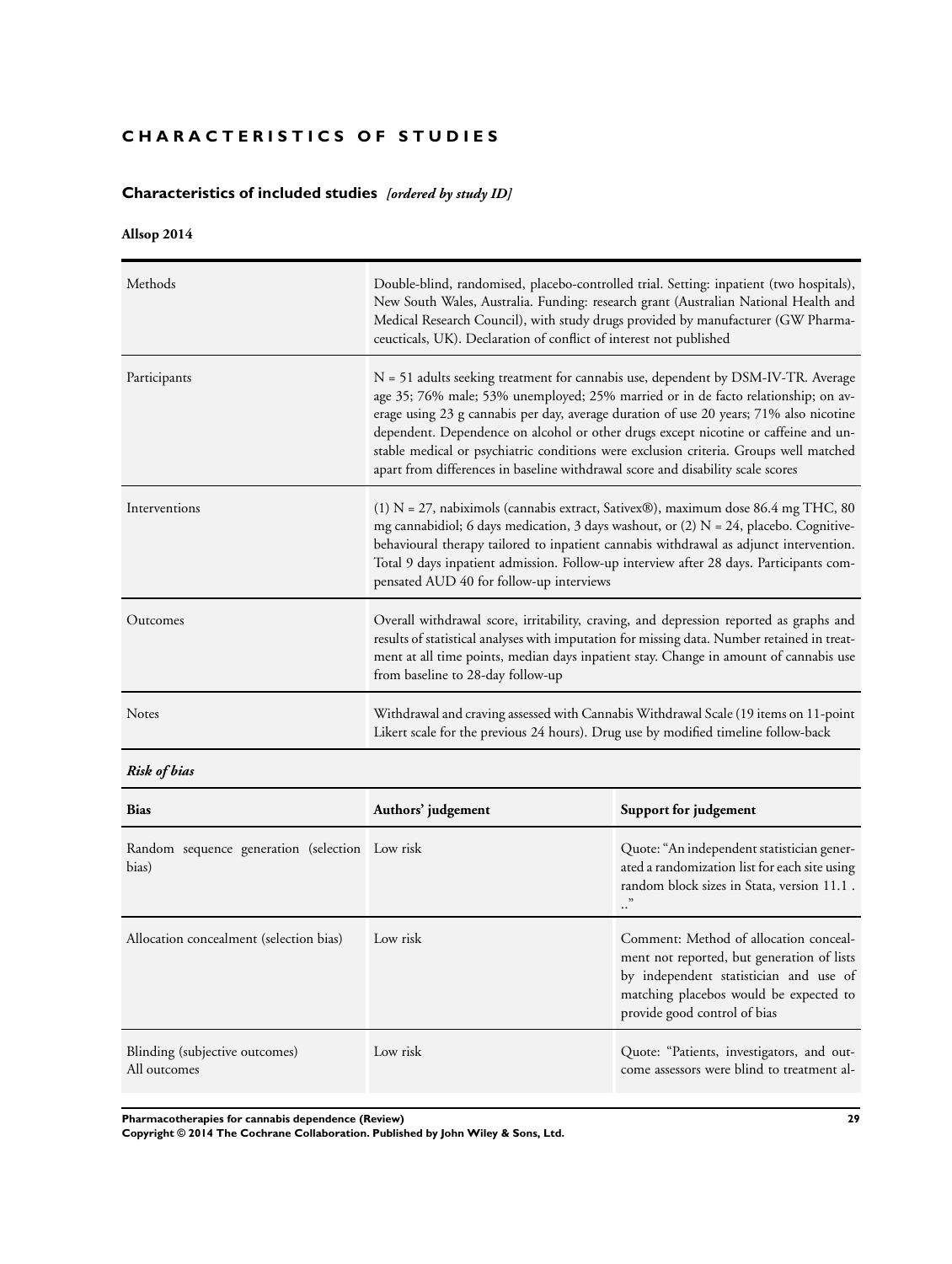# **Allsop 2014** (*Continued)*

|                                                          |                                                                                                                                                                                                                                                                                                                                                                                                                                                                                                                                                                                                            | location until all research procedures were<br>complete. Blinding was maintained by the<br>use of a matched placebo  The success of<br>patient blinding was formally assessed be-<br>fore hospital discharge."                                                                                            |  |
|----------------------------------------------------------|------------------------------------------------------------------------------------------------------------------------------------------------------------------------------------------------------------------------------------------------------------------------------------------------------------------------------------------------------------------------------------------------------------------------------------------------------------------------------------------------------------------------------------------------------------------------------------------------------------|-----------------------------------------------------------------------------------------------------------------------------------------------------------------------------------------------------------------------------------------------------------------------------------------------------------|--|
| Blinding (objective outcomes)<br>All outcomes            | Low risk                                                                                                                                                                                                                                                                                                                                                                                                                                                                                                                                                                                                   | Quote: "Patients, investigators, and out-<br>come assessors were blind to treatment al-<br>location until all research procedures were<br>complete. Blinding was maintained by the<br>use of a matched placebo  The success of<br>patient blinding was formally assessed be-<br>fore hospital discharge." |  |
| Incomplete outcome data (attrition bias)<br>All outcomes | Low risk                                                                                                                                                                                                                                                                                                                                                                                                                                                                                                                                                                                                   | Statistical methods used to impute missing<br>data and assess data as missing at random                                                                                                                                                                                                                   |  |
| Selective reporting (reporting bias)                     | Low risk                                                                                                                                                                                                                                                                                                                                                                                                                                                                                                                                                                                                   | None apparent                                                                                                                                                                                                                                                                                             |  |
| Other bias                                               | Low risk                                                                                                                                                                                                                                                                                                                                                                                                                                                                                                                                                                                                   | None apparent                                                                                                                                                                                                                                                                                             |  |
| Carpenter 2009                                           |                                                                                                                                                                                                                                                                                                                                                                                                                                                                                                                                                                                                            |                                                                                                                                                                                                                                                                                                           |  |
| Methods                                                  | with pharmaceutical companies                                                                                                                                                                                                                                                                                                                                                                                                                                                                                                                                                                              | Double-blind, randomised, placebo-controlled trial. Setting: outpatient clinic, New<br>York, USA. Funding from research grant (NIDA). One author declared past associations                                                                                                                               |  |
| Participants                                             | $N = 106$ participants seeking treatment for problems related to cannabis use, cannabis<br>dependent by DSM-IV and smoking at least 5 cannabis joints per week. Average age 32;<br>76% male (63% in bupropion group); 34% Caucasian, 28% Hispanic, 27% African-<br>American; 91% employed. Exclusion criteria for the trial included "significant and un-<br>stable psychiatric condition", "chronic organic mental disorder" and "DSM-IV depen-<br>dence criteria for another substance"                                                                                                                  |                                                                                                                                                                                                                                                                                                           |  |
| Interventions                                            | Placebo for 1 week then (1) $N = 36$ , oral nefazodone, 150 mg/day to maximum 600 mg/<br>day (2) $N = 40$ , oral bupropion-SR 150 mg to maximum of 300 mg/day, or (3) $N = 30$ ,<br>oral placebo for 10 weeks. Riboflavin added to medication to monitor adherence. All<br>participants received placebo for 2 weeks after medication phase. Participants attended<br>treatment clinic twice weekly (paid USD 5 for transport costs at each visit); medications<br>dispensed weekly. Weekly individual psychosocial intervention based on coping skills as<br>adjunct therapy. Scheduled duration 13 weeks |                                                                                                                                                                                                                                                                                                           |  |
| Outcomes                                                 |                                                                                                                                                                                                                                                                                                                                                                                                                                                                                                                                                                                                            | Number completing 13 weeks of study, number abstinent at week 10, dependence sever-<br>ity at baseline and week 10 (and improvement), withdrawal symptoms, sleep, HAM-A<br>at baseline and week 10. Total side effects during study                                                                       |  |

**Pharmacotherapies for cannabis dependence (Review) 30**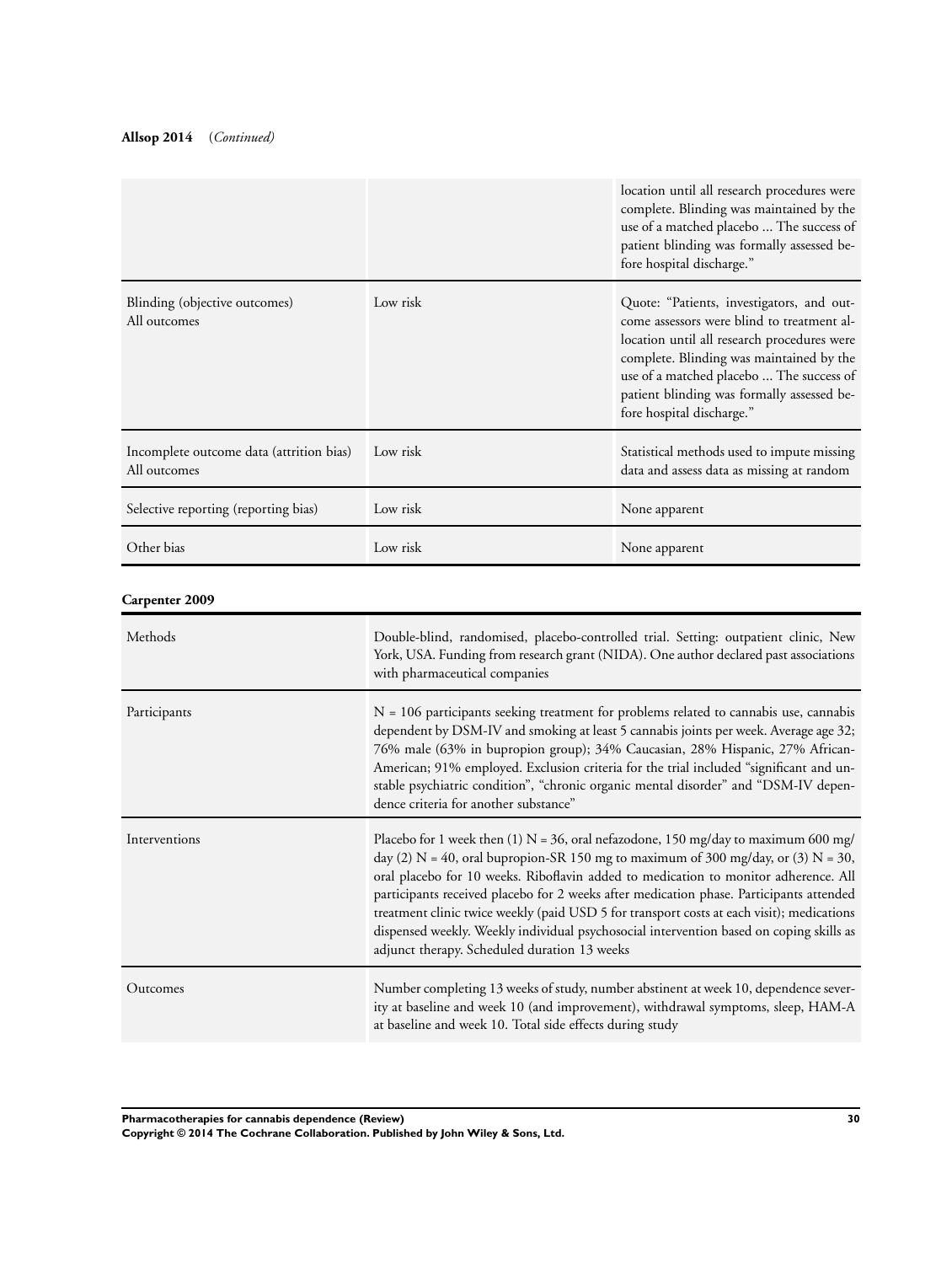# **Carpenter 2009** (*Continued)*

| at each clinic visit, with a cut-off of 100 ng/ml (rather than usual 50 ng/ml) to minimise<br>false positives. Severity of dependence symptoms assessed by Clinical Global Impression<br>(scores from $1 =$ no pathology, to $7 =$ extreme pathology). Sleep quality self-reported<br>once a week using the St Mary's Hospital Sleep Questionnaire. Irritability self-reported<br>every other week with the Snaith Irritability Scale (4 items each rated 0 to 3). Hamilton<br>anxiety scale (14 items each rated 0 to 4) administered by clinician every other week. If<br>either urine or self-report data were missing for a given week, it was considered a non-<br>abstinent week |
|----------------------------------------------------------------------------------------------------------------------------------------------------------------------------------------------------------------------------------------------------------------------------------------------------------------------------------------------------------------------------------------------------------------------------------------------------------------------------------------------------------------------------------------------------------------------------------------------------------------------------------------------------------------------------------------|
|----------------------------------------------------------------------------------------------------------------------------------------------------------------------------------------------------------------------------------------------------------------------------------------------------------------------------------------------------------------------------------------------------------------------------------------------------------------------------------------------------------------------------------------------------------------------------------------------------------------------------------------------------------------------------------------|

# *Risk of bias*

| <b>Bias</b>                                             | Authors' judgement | Support for judgement                                                                                                                                                                                                                                                                                                                                                                                                                                                                                             |
|---------------------------------------------------------|--------------------|-------------------------------------------------------------------------------------------------------------------------------------------------------------------------------------------------------------------------------------------------------------------------------------------------------------------------------------------------------------------------------------------------------------------------------------------------------------------------------------------------------------------|
| Random sequence generation (selection Low risk<br>bias) |                    | Quote: "A research pharmacist who was in-<br>dependent of the research team, conducted<br>the randomization"<br>Comment: Method of sequence generation<br>not reported, but the involvement of an in-<br>dependent pharmacist would be expected<br>to protect against bias                                                                                                                                                                                                                                        |
| Allocation concealment (selection bias)                 | Low risk           | Quote: "All capsules were prepared at the<br>research pharmacy and looked identical for<br>all three treatment conditions"<br>Comment: although not specifically stated,<br>treatment allocation was likely to have been<br>through medication provided by the re-<br>search pharmacist making it unlikely that<br>participants or investigators could foresee<br>intervention assignment. Characteristics of<br>participants in three groups similar, except<br>significantly more females in bupropion<br>group |
| Blinding (subjective outcomes)<br>All outcomes          | Low risk           | Study stated to have been conducted<br>double-blind, without specification as to<br>whether participants, observers and treat-<br>ing personnel were all blinded to group al-<br>location. However, the provision of active<br>and placebo medications in identical cap-<br>sules, and the use of urine screening to sup-<br>port self-report data would be expected to<br>be associated with a low risk of bias                                                                                                  |
| Blinding (objective outcomes)<br>All outcomes           | Low risk           | Study conducted double-blind and these<br>outcomes less likely to be affected by<br>knowledge of treatment allocation. The use<br>of riboflavin to confirm medication adher-                                                                                                                                                                                                                                                                                                                                      |

**Pharmacotherapies for cannabis dependence (Review) 31**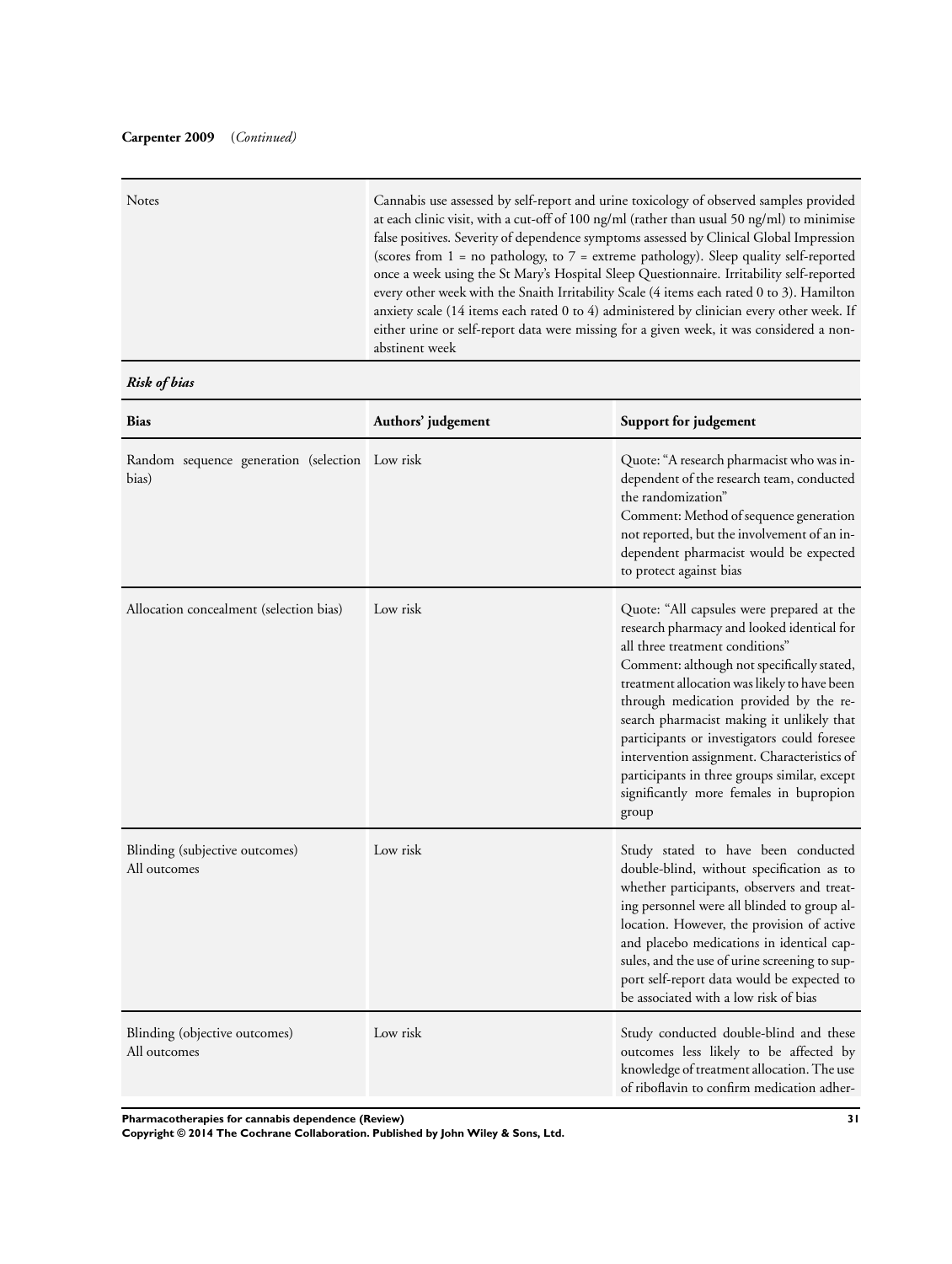# **Carpenter 2009** (*Continued)*

|                                                          |                                                                                                                                                                                                                                                                                                                                                                                                                                                                                                                            | ence would help to reduce the risk of bias                                                                                                                                                                                                                                                                                                                                                                                                                                                                                                                                                                                                                   |  |
|----------------------------------------------------------|----------------------------------------------------------------------------------------------------------------------------------------------------------------------------------------------------------------------------------------------------------------------------------------------------------------------------------------------------------------------------------------------------------------------------------------------------------------------------------------------------------------------------|--------------------------------------------------------------------------------------------------------------------------------------------------------------------------------------------------------------------------------------------------------------------------------------------------------------------------------------------------------------------------------------------------------------------------------------------------------------------------------------------------------------------------------------------------------------------------------------------------------------------------------------------------------------|--|
| Incomplete outcome data (attrition bias)<br>All outcomes | Low risk                                                                                                                                                                                                                                                                                                                                                                                                                                                                                                                   | There was substantial dropout from all<br>three groups, with only 52 of 106 (49%)<br>participants randomised completing the<br>10-week medication phase and 43% com-<br>pleting the full 13-week trial. Quote: "Sur-<br>vival analysis revealed no statistically signif-<br>icant group differences on treatment reten-<br>tion there were no differences between<br>those participants who completed the trial<br>and those who did not on demographic in-<br>dices or baseline substance use measures."<br>Comment: Missing data on cannabis use<br>regarded as indicative of "non-abstinence";<br>statistical methods used to allow for miss-<br>ing data |  |
| Selective reporting (reporting bias)                     | Low risk                                                                                                                                                                                                                                                                                                                                                                                                                                                                                                                   | None apparent                                                                                                                                                                                                                                                                                                                                                                                                                                                                                                                                                                                                                                                |  |
| Other bias                                               | Low risk                                                                                                                                                                                                                                                                                                                                                                                                                                                                                                                   | None apparent                                                                                                                                                                                                                                                                                                                                                                                                                                                                                                                                                                                                                                                |  |
| Cornelius 2010                                           |                                                                                                                                                                                                                                                                                                                                                                                                                                                                                                                            |                                                                                                                                                                                                                                                                                                                                                                                                                                                                                                                                                                                                                                                              |  |
| Methods                                                  | Double-blind, randomised, placebo-controlled trial. One physician remained non-<br>no conflict of interest                                                                                                                                                                                                                                                                                                                                                                                                                 | blinded to handle any potential problems. Setting: outpatient clinic, Pittsburgh, USA.<br>Funding from research grants (NIDA, NIAAA, Veterans Affairs). All authors declared                                                                                                                                                                                                                                                                                                                                                                                                                                                                                 |  |
| Participants                                             | $N = 70$ adolescents and young adults (aged 14 to 25 at baseline) with comorbid major<br>depression and cannabis use disorder by DSM-IV criteria. Average age 21.1; 61% male;<br>56% Caucasian, 37% African-American; 94% cannabis dependent, using on average of<br>76% of days in prior month; 28.6% also alcohol dependent. Bipolar disorder, schizoaf-<br>fective disorder, schizophrenia, substance abuse or dependence other than alcohol, nico-<br>tine or cannabis, history of IV drug use were exclusion criteria |                                                                                                                                                                                                                                                                                                                                                                                                                                                                                                                                                                                                                                                              |  |
| Interventions                                            | (1) N = 34, fluoxetine, 10 mg increasing to 20 mg/day after 2 weeks (2) N = 36, placebo.<br>Nine sessions (delivered at each clinic visit) of manual-based cognitive-behavioural ther-<br>apy for depression and cannabis use and motivation enhancement therapy for cannabis<br>use as adjunct intervention. Scheduled duration 12 weeks                                                                                                                                                                                  |                                                                                                                                                                                                                                                                                                                                                                                                                                                                                                                                                                                                                                                              |  |
| Outcomes                                                 | completing treatment                                                                                                                                                                                                                                                                                                                                                                                                                                                                                                       | Severity of abuse or dependence (criteria count), days cannabis used in past week, number                                                                                                                                                                                                                                                                                                                                                                                                                                                                                                                                                                    |  |
| Notes                                                    | timeline follow-back method                                                                                                                                                                                                                                                                                                                                                                                                                                                                                                | Depressive symptoms rated by observer with Hamilton Rating Scale for Depression and<br>by participants with Beck Depression Inventory. Cannabis use behaviours assessed by                                                                                                                                                                                                                                                                                                                                                                                                                                                                                   |  |

**Pharmacotherapies for cannabis dependence (Review) 32**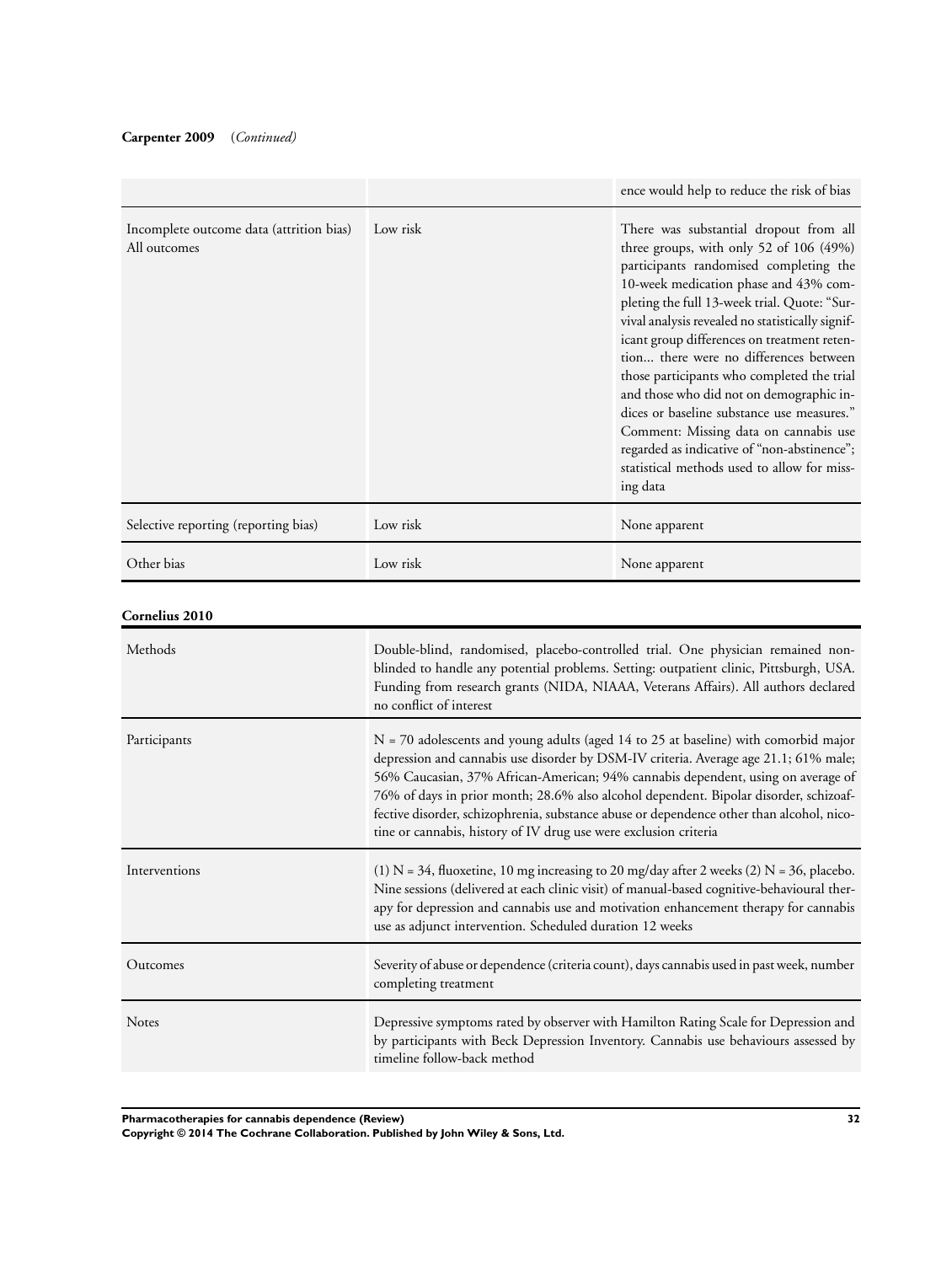# *Risk of bias*

| <b>Bias</b>                                              | Authors' judgement | Support for judgement                                                                                                                                                                                                                                                                                   |
|----------------------------------------------------------|--------------------|---------------------------------------------------------------------------------------------------------------------------------------------------------------------------------------------------------------------------------------------------------------------------------------------------------|
| Random sequence generation (selection Low risk<br>bias)  |                    | "Patient randomization was conducted by<br>urn randomization stratified by gender"                                                                                                                                                                                                                      |
| Allocation concealment (selection bias)                  | Low risk           | "Active medication and matching placebo<br>were prepared by the research pharmacy"                                                                                                                                                                                                                      |
| Blinding (subjective outcomes)<br>All outcomes           | Low risk           | Quote: "The study was conducted in a dou-<br>ble-blind fashion, though [one] physician.<br>remained non-blinded in order to handle<br>any problems which may have arisen." This<br>suggests it is likely that participants, treat-<br>ing personnel and observers were all blind<br>to group allocation |
| Blinding (objective outcomes)<br>All outcomes            | Low risk           | Study conducted double-blind, as indi-<br>cated above                                                                                                                                                                                                                                                   |
| Incomplete outcome data (attrition bias)<br>All outcomes | Low risk           | Authors note "low percentage of missing<br>data". Missing data handled by carrying<br>forward last observation                                                                                                                                                                                          |
| Selective reporting (reporting bias)                     | Low risk           | None apparent                                                                                                                                                                                                                                                                                           |
| Other bias                                               | Low risk           | None apparent                                                                                                                                                                                                                                                                                           |

# **Frewen 2007**

| Methods       | Double-blind, randomised, placebo-controlled trial. Setting: outpatient, Sydney, Aus-<br>tralia. Funding: not reported. No declaration of conflict of interest made                                                                                                                                                                                                                                                                                                                                                                                                           |
|---------------|-------------------------------------------------------------------------------------------------------------------------------------------------------------------------------------------------------------------------------------------------------------------------------------------------------------------------------------------------------------------------------------------------------------------------------------------------------------------------------------------------------------------------------------------------------------------------------|
| Participants  | $N = 81$ adults, seeking treatment for cannabis use, used cannabis in 72 hours prior to<br>assessment interview, dependent by DSM-IV-TR in previous 3 months. Average age 31.<br>4; 81% male; 78% Australian-born; 64% employed; 92% living in stable accommoda-<br>tion; 63% not in a relationship. Average of 12 years cannabis use; 97% daily smokers;<br>63% daily tobacco smokers. Psychiatric or medical instability were exclusion criteria.<br>Characteristics of participants similar to characteristics of general population seeking<br>treatment for cannabis use |
| Interventions | 1) Oral mirtazapine 30 mg/day or 2) placebo<br>Weekly individual cognitive-behavioural therapy as adjunct intervention<br>Reimbursement of AUD 30 for expenses at the day 56 interview<br>Scheduled 4 weeks medication, with follow-up 28 days later                                                                                                                                                                                                                                                                                                                          |

**Pharmacotherapies for cannabis dependence (Review) 33**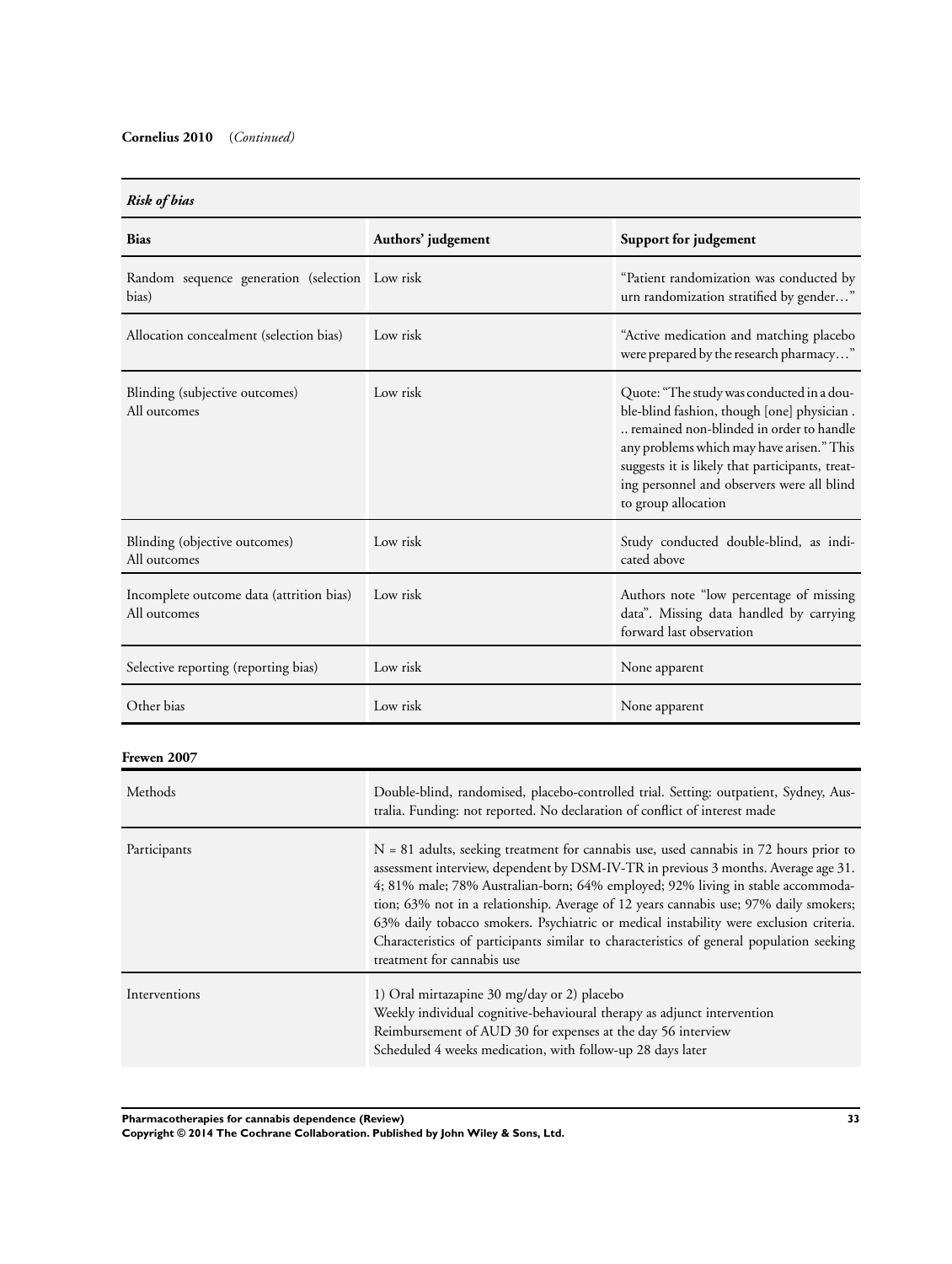# **Frewen 2007** (*Continued)*

| Outcomes     | Withdrawal symptoms in first seven days related to subsequent cannabis use for groups<br>combined (effect of medication not considered in this analysis). Measures of sleep quality<br>and disruption                                                                                                                                                                                                                                                                                                 |
|--------------|-------------------------------------------------------------------------------------------------------------------------------------------------------------------------------------------------------------------------------------------------------------------------------------------------------------------------------------------------------------------------------------------------------------------------------------------------------------------------------------------------------|
| <b>Notes</b> | Withdrawal symptoms measured daily for 14 days with the Marijuana Withdrawal Scale<br>$(32 \text{ items}, \text{ rated from } 0 = \text{"none" to } 3 = \text{``severe").}$<br>Cannabis use assessed with the drug scale from the Opiate Treatment Index<br>Sleep problems recorded with the Karolinksa Sleep Questionnaire for 7 days, and the<br>Pittsburgh Sleep Quality Index (24 items, global score 0 to 21, with higher scores in-<br>dicative of poorer sleep) at baseline and days 28 and 56 |

# *Risk of bias*

| <b>Bias</b>                                              | Authors' judgement | Support for judgement                                                                                                                                                                                                                                                                                                                                                                      |
|----------------------------------------------------------|--------------------|--------------------------------------------------------------------------------------------------------------------------------------------------------------------------------------------------------------------------------------------------------------------------------------------------------------------------------------------------------------------------------------------|
| Random sequence generation (selection Low risk<br>bias)  |                    | Quote: "Participants were randomized<br>using permuted block randomisation."                                                                                                                                                                                                                                                                                                               |
| Allocation concealment (selection bias)                  | Low risk           | Quote: "Randomisation was indepen-<br>dently assigned by pharmacy staff offsite."<br>"  the placebo was identically matched in<br>colour, shape, size and taste to the medica-<br>tion."<br>Comment: As independent pharmacy staff<br>controlled the randomization process, it is<br>likely to have prevented investigators and<br>participants from foreseeing allocation as-<br>signment |
| Blinding (subjective outcomes)<br>All outcomes           | Low risk           | Quote: "All treating physicians, psycholo-<br>gists and research staff were blind to the<br>randomisation until all participants had<br>completed the final research interview."                                                                                                                                                                                                           |
| Blinding (objective outcomes)<br>All outcomes            | Low risk           | Quote: "All treating physicians, psycholo-<br>gists and research staff were blind to the<br>randomisation until all participants had<br>completed the final research interview."                                                                                                                                                                                                           |
| Incomplete outcome data (attrition bias)<br>All outcomes | Unclear risk       | Insufficient information available to form<br>a view                                                                                                                                                                                                                                                                                                                                       |
| Selective reporting (reporting bias)                     | Unclear risk       | Limited study results available                                                                                                                                                                                                                                                                                                                                                            |
| Other bias                                               | Low risk           | None apparent                                                                                                                                                                                                                                                                                                                                                                              |

**Pharmacotherapies for cannabis dependence (Review) 34**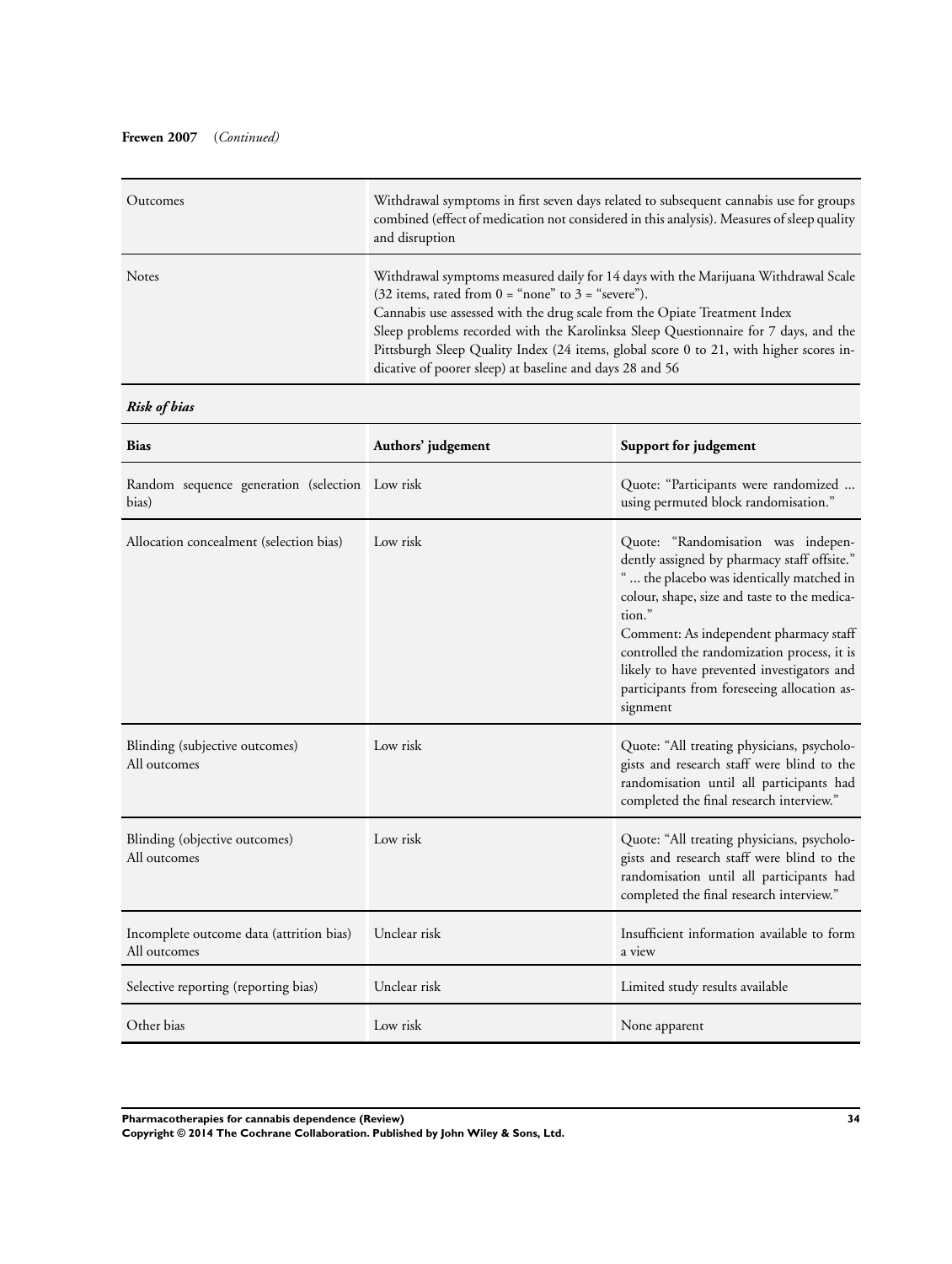**Gray 2012**

| Methods       | Double-blind, randomised, placebo-controlled trial. Setting: outpatient, university<br>clinic, South Carolina, USA. Funding: research grants (NIDA, National Center for Re-<br>search Resources). Authors declared "no competing interests"                                                                                                                                                                                                                                                              |
|---------------|----------------------------------------------------------------------------------------------------------------------------------------------------------------------------------------------------------------------------------------------------------------------------------------------------------------------------------------------------------------------------------------------------------------------------------------------------------------------------------------------------------|
| Participants  | $N = 116$ adolescents (age 13 to 21), cannabis-dependent and using cannabis regularly.<br>Average age 18.9 years; 73% male; 83.5% Caucasian; 73.9% enrolled in school. Average<br>22.6 days with cannabis use in 30 days prior to baseline; 57% smoked tobacco; 13.8%<br>had a psychiatric comorbidity. Dependence on other substances (except nicotine) and<br>unstable psychiatric or medical illness were exclusion criteria                                                                          |
| Interventions | (1) $N = 58$ , N-acetylcysteine 1200 mg twice daily or (2) $N = 58$ , placebo. Twice-weekly<br>contingency management and weekly brief (10 minute) individual cessation counselling<br>as adjunct therapies. Initial contingent reward USD 5 (cash) for both adherence and<br>abstinence with amount increased by USD 2 for each successive visit; reward reset to<br>baseline if conditions not met. Seen in clinic weekly. Follow-up 4 weeks after treatment<br>conclusion. Scheduled duration 8 weeks |
| Outcomes      | Likelihood of negative urine test reported as odds ratio and 95% confidence interval.<br>Occurrence of adverse events (number of events and number of participants). Proportion<br>of medication doses consumed, discontinuation of medication due to adverse effects.<br>Number completing treatment, median days in treatment, contingency rewards earned                                                                                                                                              |
| <b>Notes</b>  | Urine cannabinoid testing at all visits. Self-reported cannabis use by timeline follow-back.<br>Medication diaries and weekly pill counts used to determine adherence. Participants lost<br>to follow-up or absent for visits were coded as having a positive urine test                                                                                                                                                                                                                                 |

*Risk of bias*

| <b>Bias</b>                                             | Authors' judgement | Support for judgement                                                                                                                                                                          |
|---------------------------------------------------------|--------------------|------------------------------------------------------------------------------------------------------------------------------------------------------------------------------------------------|
| Random sequence generation (selection Low risk<br>bias) |                    | Randomised in 1:1 parallel group alloca-<br>tion stratified by age and baseline cannabis<br>use. No significant group differences at<br>baseline suggesting appropriate sequence<br>generation |
| Allocation concealment (selection bias)                 | Low risk           | Quote: "university investigational drug ser-<br>vice oversaw randomization, encased med-<br>ication in identical-appearing capsules, and<br>dispensed them in weekly blister packs"            |
| Blinding (subjective outcomes)<br>All outcomes          | Low risk           | Quote: "Participants, investigators and<br>clinical staff remained blind to treatment<br>assignment throughout the study."                                                                     |
| Blinding (objective outcomes)<br>All outcomes           | Low risk           | Quote: "Participants, investigators and<br>clinical staff remained blind to treatment<br>assignment throughout the study."                                                                     |

**Pharmacotherapies for cannabis dependence (Review) 35**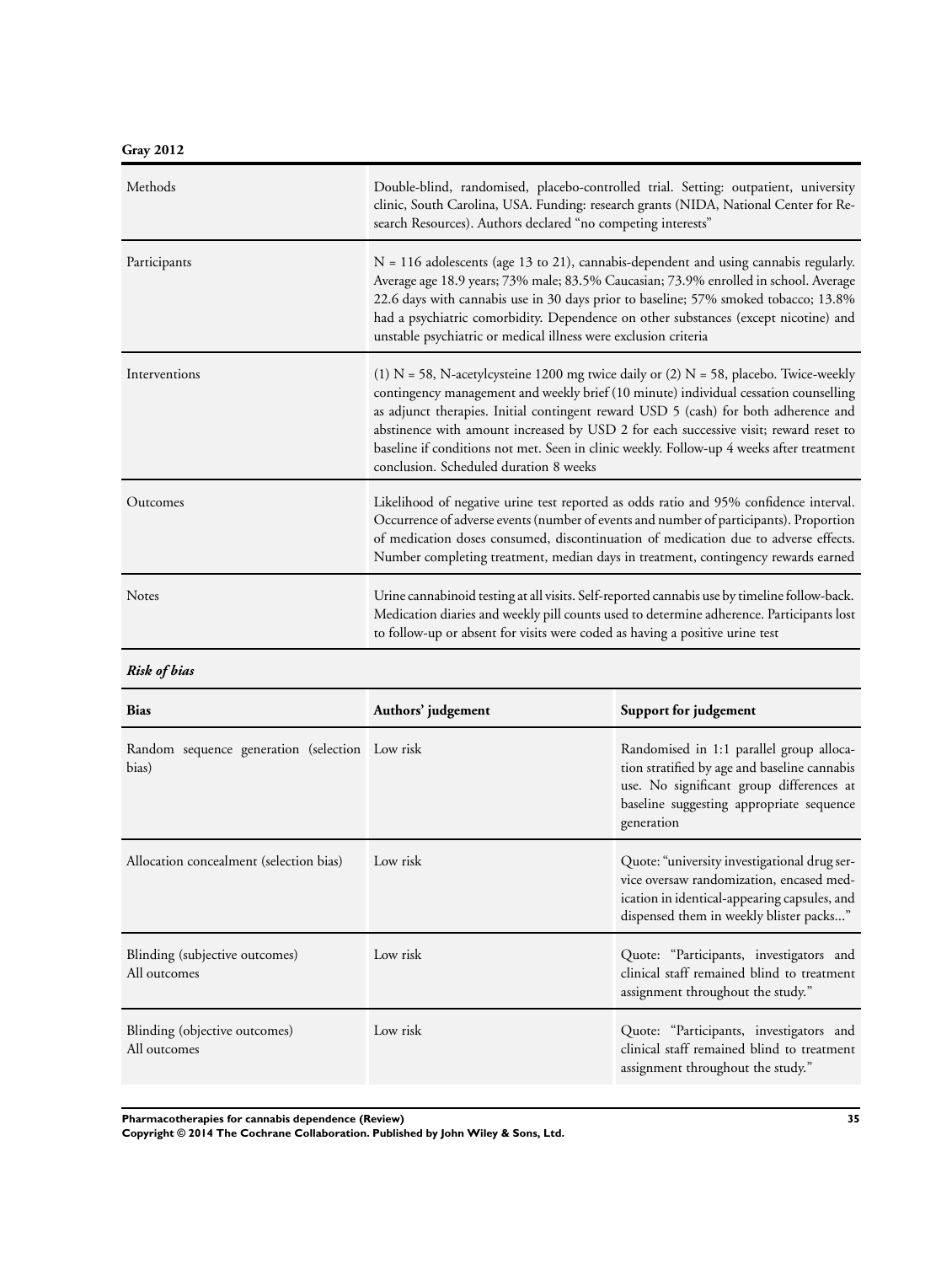# **Gray 2012** (*Continued)*

| Incomplete outcome data (attrition bias)<br>All outcomes    | Low risk                                                                                                                                                                                  | Missing data and non-attendance regarded<br>as indicating non-abstinence                                                 |
|-------------------------------------------------------------|-------------------------------------------------------------------------------------------------------------------------------------------------------------------------------------------|--------------------------------------------------------------------------------------------------------------------------|
| Selective reporting (reporting bias)                        | Low risk                                                                                                                                                                                  | None apparent                                                                                                            |
| Other bias                                                  | Low risk                                                                                                                                                                                  | None apparent                                                                                                            |
| Johnston 2012                                               |                                                                                                                                                                                           |                                                                                                                          |
| Methods                                                     | Double-blind, randomised, placebo-controlled trial. Setting: inpatient withdrawal unit;<br>Sydney, Australia. Funding source not reported. No declaration of conflict of interest<br>made |                                                                                                                          |
| Participants                                                | $N = 38$ cannabis dependent adults. No other participant characteristics reported                                                                                                         |                                                                                                                          |
| Interventions                                               | (1) $N = 19$ , lithium carbonate, 500 mg bd or (2) $N = 19$ , placebo. Scheduled 7 days<br>inpatient treatment. Follow-up at 14, 30 and 90-days post-discharge                            |                                                                                                                          |
| Outcomes                                                    | Withdrawal severity by Cannabis Withdrawal Scale; retention; number and severity of<br>adverse effects                                                                                    |                                                                                                                          |
| Notes                                                       | Conference abstracts only - limited data                                                                                                                                                  |                                                                                                                          |
| <b>Risk of bias</b>                                         |                                                                                                                                                                                           |                                                                                                                          |
|                                                             |                                                                                                                                                                                           |                                                                                                                          |
| <b>Bias</b>                                                 | Authors' judgement                                                                                                                                                                        | Support for judgement                                                                                                    |
| Random sequence generation (selection Unclear risk<br>bias) |                                                                                                                                                                                           | Random allocation stated; method of se-<br>quence generation not reported                                                |
| Allocation concealment (selection bias)                     | Unclear risk                                                                                                                                                                              | Random allocation stated; method of allo-<br>cation concealment not reported                                             |
| Blinding (subjective outcomes)<br>All outcomes              | Unclear risk                                                                                                                                                                              | Double-blind stated, but adequacy of con-<br>trol for assessment of subjective outcomes<br>(withdrawal severity) unclear |
| Blinding (objective outcomes)<br>All outcomes               | Low risk                                                                                                                                                                                  | Double-blind stated and these outcomes<br>unlikely to be affected by awareness of<br>group allocation                    |
| Incomplete outcome data (attrition bias)<br>All outcomes    | Unclear risk                                                                                                                                                                              | Insufficient information reported to assess<br>risk                                                                      |

**Pharmacotherapies for cannabis dependence (Review) 36**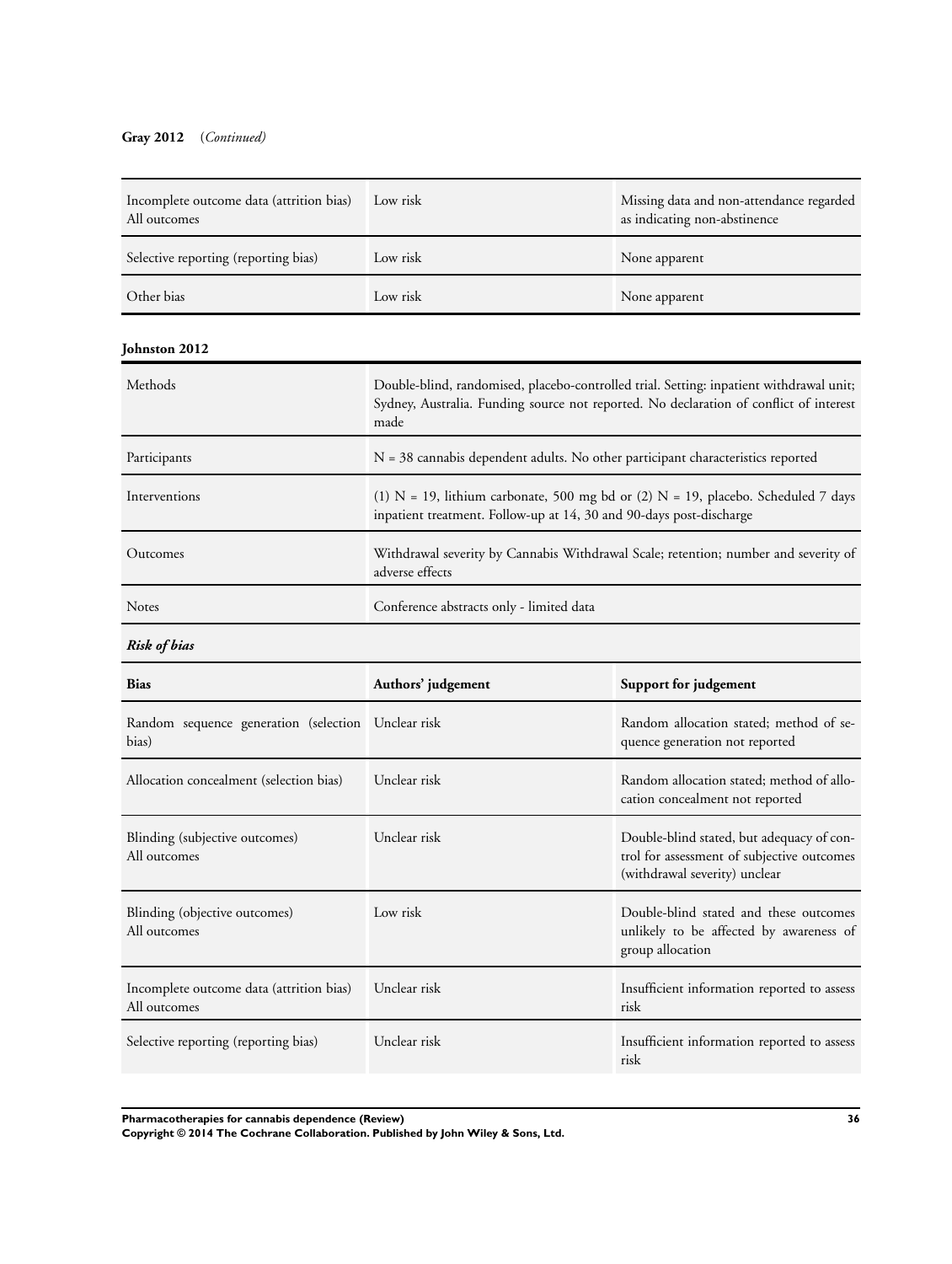| Other bias    | Unclear risk                                                                                                                                                                                                                                                                                                                                                                                                                                                                                                                       | Insufficient information reported to assess<br>risk |
|---------------|------------------------------------------------------------------------------------------------------------------------------------------------------------------------------------------------------------------------------------------------------------------------------------------------------------------------------------------------------------------------------------------------------------------------------------------------------------------------------------------------------------------------------------|-----------------------------------------------------|
| Levin 2004    |                                                                                                                                                                                                                                                                                                                                                                                                                                                                                                                                    |                                                     |
| Methods       | Double-blind, randomised, placebo-controlled trial. Study included a cross-over phase<br>which was not included in this review due to substantial dropout $($ > 30%) in the first<br>2 weeks. Setting: outpatient with two clinic visits per week; New York, USA. Funding:<br>Research grants (NIDA). Declaration of conflict of interest not published                                                                                                                                                                            |                                                     |
| Participants  | $N = 27$ enrolled, $N = 25$ randomized; cannabis dependent by DSM-IV, using daily.<br>Average age 32; 92% male; 56% Caucasian, 20% Hispanic, 24% African American;<br>average ( $\pm$ SD) joints smoked per week at baseline (1) 28.3 $\pm$ 23.2 (2) 19.4 $\pm$ 16.4.<br>Dependence on other substances, except caffeine and nicotine, and psychiatric disorder<br>requiring medical intervention were exclusion criteria                                                                                                          |                                                     |
| Interventions | Two-week single-blind placebo lead-in phase, then $(1)$ N = 13, oral divalproex sodium<br>commenced at 500 mg/day, increasing to maximum of 2 g/day, depending on response,<br>or $(2)$ N = 12, placebo. Medication in 2 doses per day. Weekly individual cognitive-<br>behavioural relapse prevention therapy as adjunct. Scheduled duration 8 weeks (plus<br>subsequent cross-over phase that was excluded from this review)                                                                                                     |                                                     |
| Outcomes      | Outcomes reported for $N = 19$ who completed 8 weeks of study: frequency and amount<br>of cannabis use and craving score at baseline and weeks 7 and 8; number completing<br>scheduled treatment; number with 2 or more weeks of assumed abstinence                                                                                                                                                                                                                                                                                |                                                     |
| <b>Notes</b>  | Urine samples collected and analysed at each visit. Participants reported cannabis use<br>and completed a visual analogue scale of intensity and desire for cannabis each week.<br>Clinician-rated global impression assessment for cannabis use completed weekly. "Strict<br>abstinence" defined as at least one negative urine sample and no self-reported cannabis<br>use for that week. "Assumed abstinence" if patient reported no cannabis use and urine<br>samples had THC-COOH levels at least 50% below the previous week |                                                     |

# *Risk of bias*

| <b>Bias</b>                                                 | Authors' judgement | Support for judgement                                                                                                                                                |
|-------------------------------------------------------------|--------------------|----------------------------------------------------------------------------------------------------------------------------------------------------------------------|
| Random sequence generation (selection Unclear risk<br>bias) |                    | Quote: "Twenty-seven participants were<br>enrolled and 25 were randomized." Com-<br>ment: method of sequence generation not<br>reported                              |
| Allocation concealment (selection bias)                     | Unclear risk       | Quote: [participants] "were randomly as-<br>signed to receive either divalproex or a<br>matching placebo." Comment: method of<br>allocation concealment not reported |

**Pharmacotherapies for cannabis dependence (Review) 37**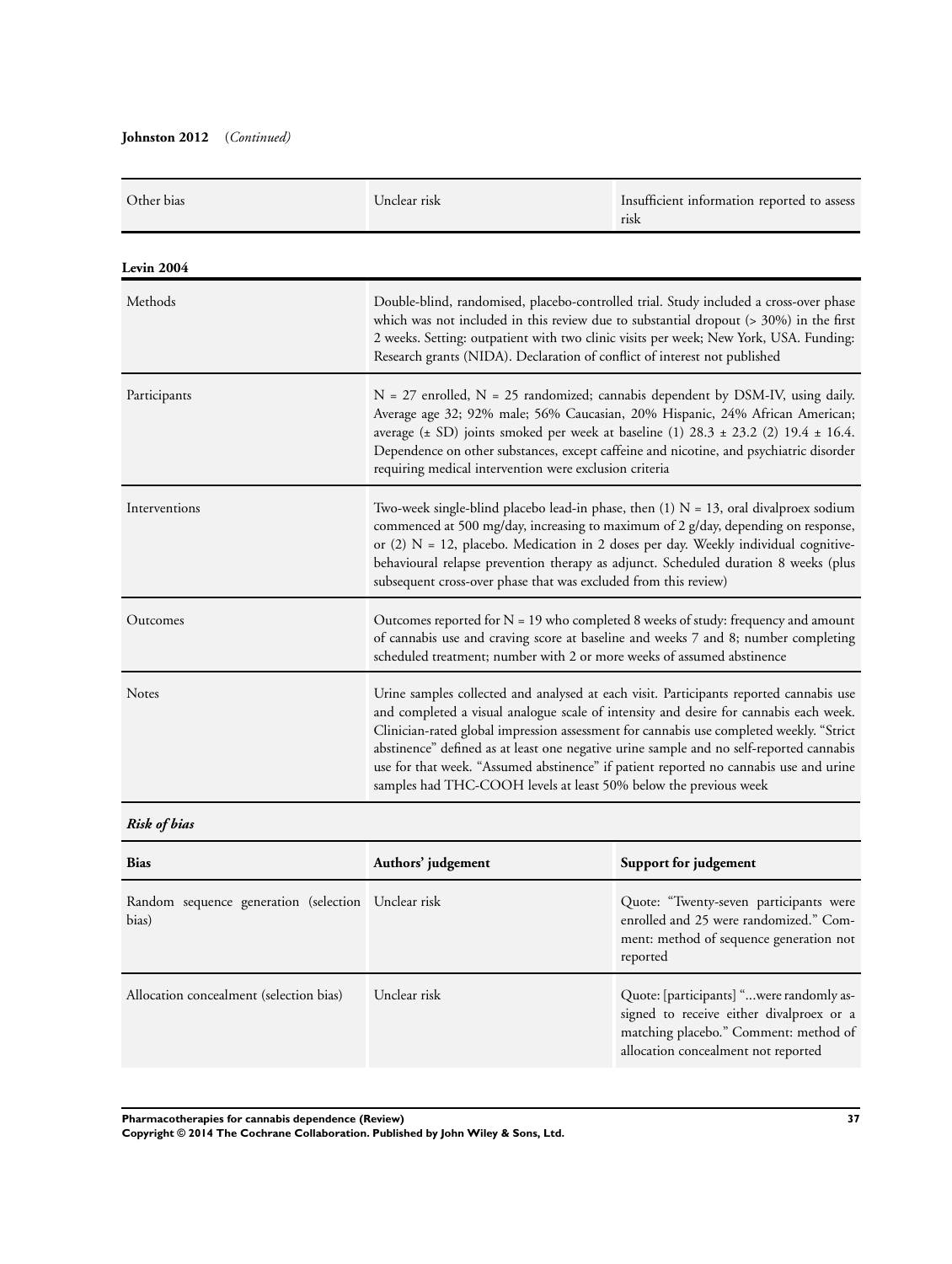| Blinding (subjective outcomes)<br>All outcomes           | Low risk  | Quote: "Following randomization, pa-<br>tients receivedeither divalproex sodium<br>or a placebo using a double-blind design"<br>Comment: use of urine screening to sup-<br>port determination of "abstinence" would<br>be expected to help reduce bias in these out-<br>comes |
|----------------------------------------------------------|-----------|-------------------------------------------------------------------------------------------------------------------------------------------------------------------------------------------------------------------------------------------------------------------------------|
| Blinding (objective outcomes)<br>All outcomes            | Low risk  | Quote: "Following randomization, pa-<br>tients receivedeither divalproex sodium<br>or a placebo using a double-blind design"<br>Comment: these outcomes considered un-<br>likely to be affected by knowledge of group<br>allocation                                           |
| Incomplete outcome data (attrition bias)<br>All outcomes | High risk | Rates of dropout were similar in the two<br>groups, but there was no discussion of<br>possible differences between those retained<br>and those who dropped out of the study.<br>Cannabis use outcomes were reported only<br>for those who completed treatment                 |
| Selective reporting (reporting bias)                     | Low risk  | None apparent                                                                                                                                                                                                                                                                 |
| Other bias                                               | Low risk  | The cross-over phase of the trial was ex-<br>cluded from analyses and this review due to<br>high rates of dropout in the first two weeks                                                                                                                                      |

# **Levin 2011**

| Methods       | Randomised, double-blind, placebo-controlled, trial. Randomisation after 1-week<br>placebo lead-in phase. Those who used cannabis less than twice a week during the<br>placebo lead-in phase were not randomised. Setting: outpatient with clinic attendance<br>twice weekly, New York, USA. Funding: research grant (NIDA). One author declared<br>prior associations with pharmaceutical companies                                                                       |
|---------------|----------------------------------------------------------------------------------------------------------------------------------------------------------------------------------------------------------------------------------------------------------------------------------------------------------------------------------------------------------------------------------------------------------------------------------------------------------------------------|
| Participants  | $N = 156$ adults seeking outpatient treatment for problems related to cannabis use, de-<br>pendent by DSM-IV-TR, using cannabis at least 5 days a week in prior 28 days. Average<br>age 38; 82% male; 60% employed full-time, 13% part-time; 31% married. Significant<br>psychiatric condition and dependence on other substances except nicotine were exclu-<br>sion criteria. No significant group differences in demographic or clinical characteristics<br>at baseline |
| Interventions | Placebo for 1 week, then 1) $N = 79$ , oral dronabinol, commenced at 10 mg/day, titrated<br>to 20 mg twice a day or the maximum tolerated, or 2) $N = 77$ , placebo. Medication<br>maintained to end of week 8 then tapered over 2 weeks. Weekly individual therapy<br>based on coping skills plus motivational enhancement therapy as adjunct intervention.<br>Participants earned vouchers with value increased by USD 1.50 for each consecutive                         |

**Pharmacotherapies for cannabis dependence (Review) 38**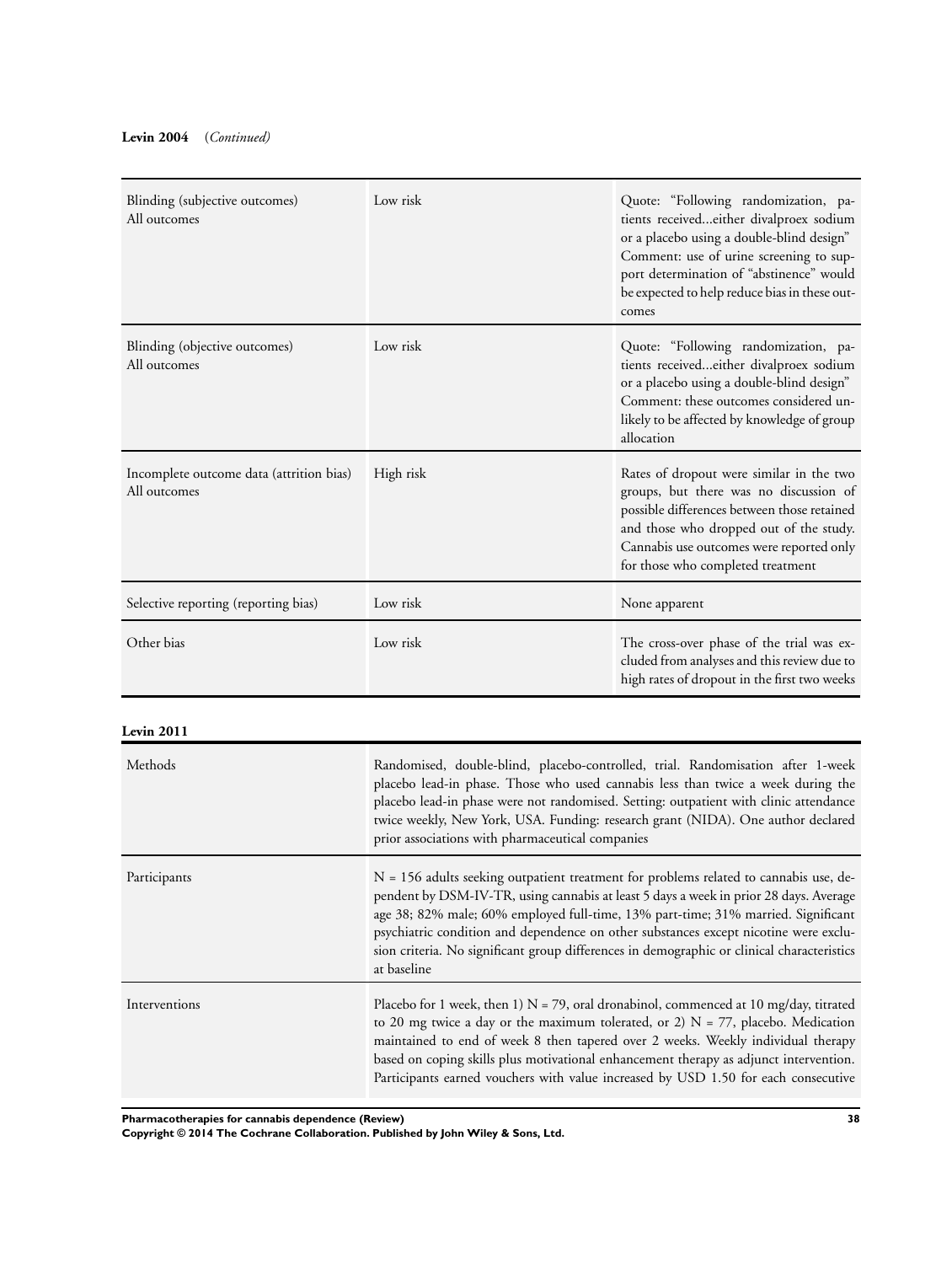|              | visit, with value reset for non-attendance, and USD 10 for returning their pill bottle and<br>remaining medication. Maximum possible earnings were USD 570. Cash payments of<br>USD 5 to 20 were made at each visit for transport costs                                                                                                                                                                                                                                                                                                                |
|--------------|--------------------------------------------------------------------------------------------------------------------------------------------------------------------------------------------------------------------------------------------------------------------------------------------------------------------------------------------------------------------------------------------------------------------------------------------------------------------------------------------------------------------------------------------------------|
| Outcomes     | Number achieving 2 weeks abstinence in weeks 7 and 8 and median maximum consec-<br>utive days abstinence; number retained in study to week 8; average number of therapy<br>sessions attended; number experiencing any adverse effects, requiring dose reduction,<br>serious adverse events and number withdrawn due to adverse events; withdrawal scores<br>reported as graph and results of statistical modelling; medication compliance                                                                                                              |
| <b>Notes</b> | Cannabis use assessed by timeline follow-back. Urine samples tested at each clinic visit<br>for confirmation of self-report. Withdrawal symptoms assessed twice a week using the<br>Withdrawal Discomfort Score (10 items, scores 0-30). Craving by Marijuana Craving<br>Questionnaire with the 47-item version completed once a month, and the 12-item ver-<br>sion weekly. Side effects assessed twice a week using the Modified Systematic Assessment<br>for Treatment and Emergent Events (SAFTEE). Hamilton Anxiety and Depression scales<br>used |

*Risk of bias*

| <b>Bias</b>                                             | Authors' judgement | Support for judgement                                                                                                                                                                                                                                                                                                                                                                                                         |
|---------------------------------------------------------|--------------------|-------------------------------------------------------------------------------------------------------------------------------------------------------------------------------------------------------------------------------------------------------------------------------------------------------------------------------------------------------------------------------------------------------------------------------|
| Random sequence generation (selection Low risk<br>bias) |                    | Quote: "participants were randomized<br>using a fixed block size of 4, stratified by<br>joints used per weekand whether or not<br>they were receiving a psychotropic medica-<br>tion."                                                                                                                                                                                                                                        |
| Allocation concealment (selection bias)                 | Low risk           | Quote: "A research pharmacist, who was in-<br>dependent of the research team, conducted<br>the randomization."                                                                                                                                                                                                                                                                                                                |
| Blinding (subjective outcomes)<br>All outcomes          | Low risk           | Quote: "Donabinolor matching placebo.<br>was prepared by the pharmacypackaged<br>in matching gelatin capsules with lactose<br>filler and an equal amount of riboflavin. All<br>capsules looked identical"<br>Comment: double-blind stated. Partici-<br>pants may have been able to distinguish<br>the effects of dronabinol, but use of urine<br>screening to support self-report would be<br>expected to reduce risk of bias |
| Blinding (objective outcomes)<br>All outcomes           | Low risk           | Double-blind stated. Packaging of medica-<br>tion in identical capsules as above. Objec-<br>tive outcomes less likely to be influenced<br>by awareness of group allocation                                                                                                                                                                                                                                                    |

**Pharmacotherapies for cannabis dependence (Review) 39 Copyright © 2014 The Cochrane Collaboration. Published by John Wiley & Sons, Ltd.**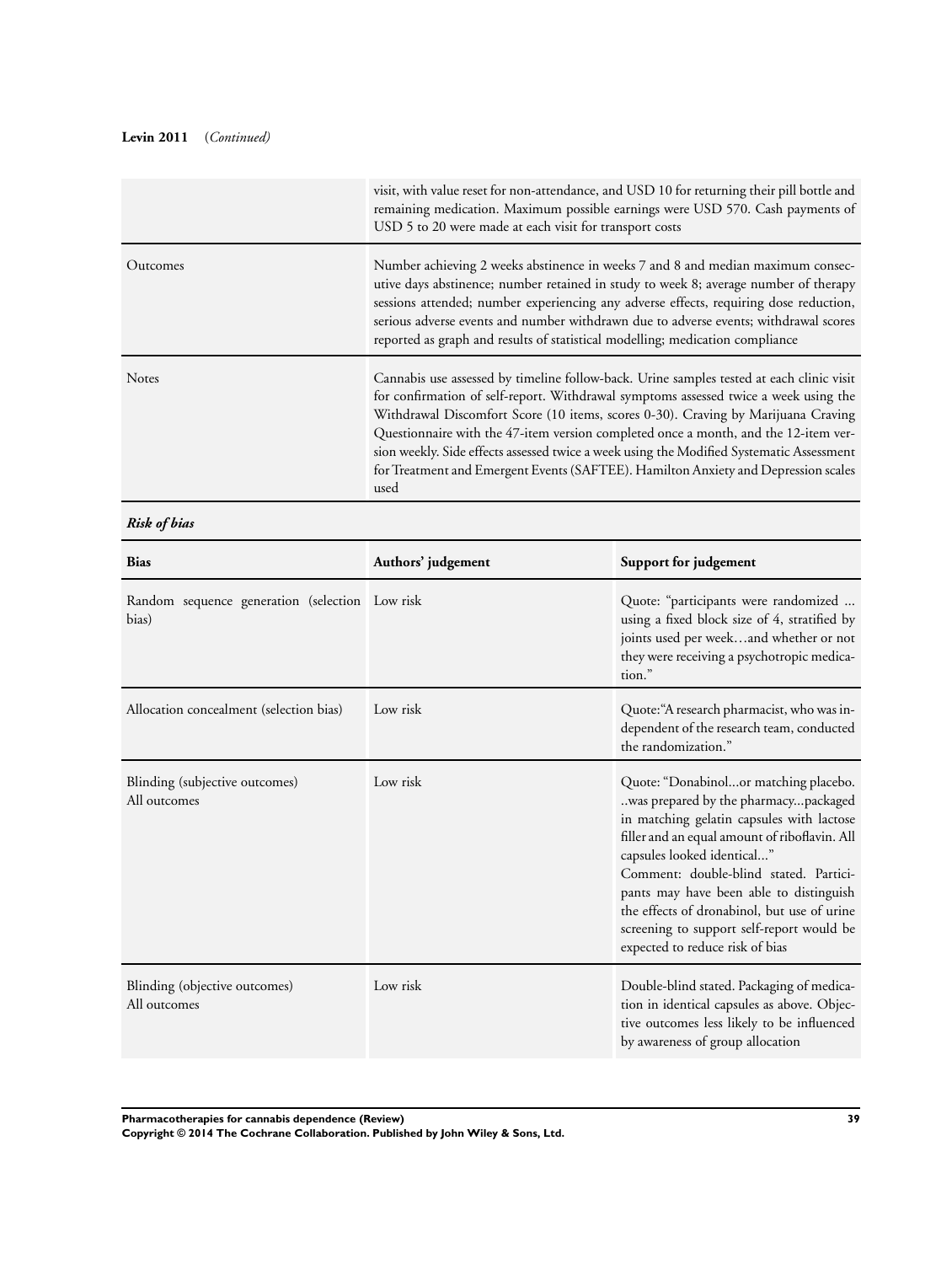| Incomplete outcome data (attrition bias)<br>All outcomes | Low risk                                                                                                                                                                                                                                                                                                                                                                                                                                                                                                                                                                                                                        | Quote: "All analyses were conducted on<br>the intent-to-treat population." "missing<br>data in weeks 7 and 8 were scored as indi-<br>cating cannabis use" |
|----------------------------------------------------------|---------------------------------------------------------------------------------------------------------------------------------------------------------------------------------------------------------------------------------------------------------------------------------------------------------------------------------------------------------------------------------------------------------------------------------------------------------------------------------------------------------------------------------------------------------------------------------------------------------------------------------|-----------------------------------------------------------------------------------------------------------------------------------------------------------|
| Selective reporting (reporting bias)                     | Low risk                                                                                                                                                                                                                                                                                                                                                                                                                                                                                                                                                                                                                        | None apparent                                                                                                                                             |
| Other bias                                               | Low risk                                                                                                                                                                                                                                                                                                                                                                                                                                                                                                                                                                                                                        | None apparent                                                                                                                                             |
| Levin 2013                                               |                                                                                                                                                                                                                                                                                                                                                                                                                                                                                                                                                                                                                                 |                                                                                                                                                           |
| Methods                                                  | Randomised, double-blind, placebo-controlled trial. Outpatient setting with twice<br>weekly clinic attendance, New York, USA. Funding: research grants (NIDA). Two au-<br>thors declared prior associations with pharmaceutical companies                                                                                                                                                                                                                                                                                                                                                                                       |                                                                                                                                                           |
| Participants                                             | $N = 103$ seeking treatment for problems related to cannabis use, cannabis dependence<br>and major depressive disorder or dysthymia by DSM-IV. Average age 35; 74% male;<br>40% working full-time; 18% currently married; average 27.4 days of use in month prior<br>to baseline. No significant group differences on demographic or clinical characteristics<br>at baseline. Physical dependence on substances other than cannabis or nicotine was an<br>exclusion criterion                                                                                                                                                   |                                                                                                                                                           |
| Interventions                                            | One-week placebo lead-in phase - those who improved as assessed by Clinical Global<br>Impression rating were not randomised. (1) $N = 51$ , venlafaxine-extended release, up to<br>375 mg on a fixed-flexible schedule or (2) N = 52, placebo. Medication dose titrated over<br>3 weeks, then maintained for 8 weeks. Weekly individual cognitive behavioural therapy<br>that primarily targeted cannabis use as adjunct intervention. Participants received USD<br>5 to 20 per visit for transport costs, and USD 10 per week if they returned their pill<br>bottles and any remaining medication. Scheduled duration 12 weeks |                                                                                                                                                           |
| Outcomes                                                 | Abstinence defined by 2 or more consecutive urine-confirmed abstinent weeks. Improve-<br>ment in depressive symptoms by Hamilton Depression Rating Scale                                                                                                                                                                                                                                                                                                                                                                                                                                                                        |                                                                                                                                                           |
| Notes                                                    | Cannabis use assessed by timeline follow-back. Urine THC levels tested at each visit, with<br>cut-off of 100 ng/ml to decrease the probability of false positives. Side effects assessed<br>weekly using the Modified Systematic Assessment for Treatment and Emergent Events                                                                                                                                                                                                                                                                                                                                                   |                                                                                                                                                           |

# *Risk of bias*

| <b>Bias</b>                                             | Authors' judgement | Support for judgement                                                                                                                                                                                                                                                   |
|---------------------------------------------------------|--------------------|-------------------------------------------------------------------------------------------------------------------------------------------------------------------------------------------------------------------------------------------------------------------------|
| Random sequence generation (selection Low risk<br>bias) |                    | Quote: "randomized at the end of the<br>[placebo] lead-in phase using a computer-<br>generated fixed-block size of 4, with a 1:<br>1 allocation ratio, and stratified by joints<br>used per weekand severity of depression"<br>Comment: similarities of groups at base- |

**Pharmacotherapies for cannabis dependence (Review) 40**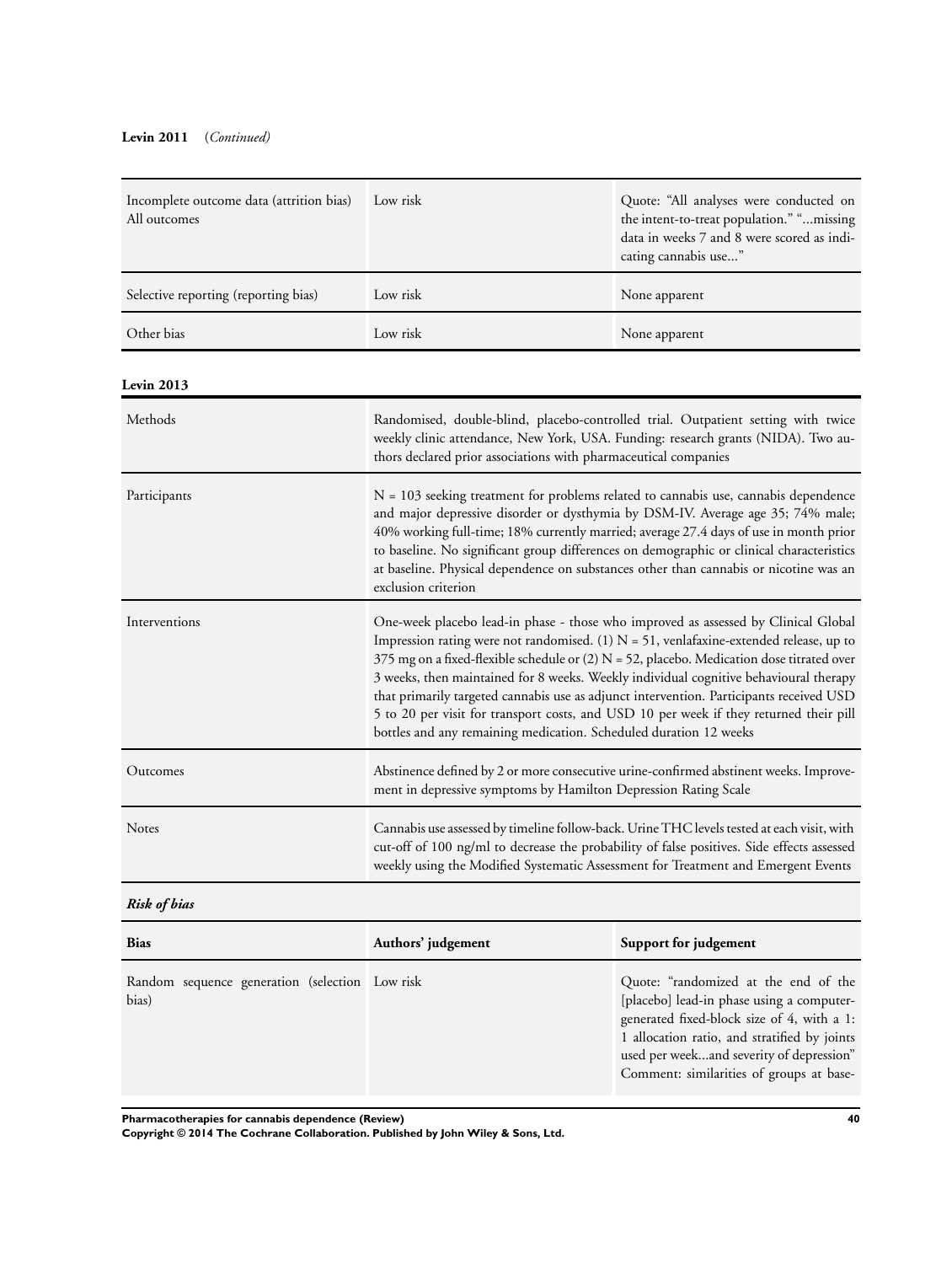|                                                          |                                                                                                                                                                                                                                                                                                                                                                                                                                                                                                                                        | line suggest adequate method of sequence<br>generation                                                                                                                                                                                                                                                                                                                                                                               |
|----------------------------------------------------------|----------------------------------------------------------------------------------------------------------------------------------------------------------------------------------------------------------------------------------------------------------------------------------------------------------------------------------------------------------------------------------------------------------------------------------------------------------------------------------------------------------------------------------------|--------------------------------------------------------------------------------------------------------------------------------------------------------------------------------------------------------------------------------------------------------------------------------------------------------------------------------------------------------------------------------------------------------------------------------------|
| Allocation concealment (selection bias)                  | Low risk                                                                                                                                                                                                                                                                                                                                                                                                                                                                                                                               | Quote: "A research pharmacist, who was<br>independent of the research team, con-<br>ducted the randomization and maintained<br>the allocation sequence." Venlafaxine or<br>placebo "was prepared by the pharmacy<br>packaged in matching gelatin capsules with<br>lactose filler."<br>Comment: allocation by pharmacy and<br>identical appearance of medication and<br>placebo would support adequate conceal-<br>ment of allocation |
| Blinding (subjective outcomes)<br>All outcomes           | Low risk                                                                                                                                                                                                                                                                                                                                                                                                                                                                                                                               | Quote: "Participants, care providers and<br>outcome assessors were kept blinded to the<br>allocation."                                                                                                                                                                                                                                                                                                                               |
| Blinding (objective outcomes)<br>All outcomes            | Low risk                                                                                                                                                                                                                                                                                                                                                                                                                                                                                                                               | Quote: "Participants, care providers and<br>outcome assessors were kept blinded to the<br>allocation."                                                                                                                                                                                                                                                                                                                               |
| Incomplete outcome data (attrition bias)<br>All outcomes | Low risk                                                                                                                                                                                                                                                                                                                                                                                                                                                                                                                               | Patients who dropped out were signifi-<br>cantly younger and less likely to be mar-<br>ried, but rates of dropout were similar in the<br>two arms. Those who dropped out without<br>achieving 2 continuous weeks of abstinence<br>were classified as not abstinent                                                                                                                                                                   |
| Selective reporting (reporting bias)                     | Low risk                                                                                                                                                                                                                                                                                                                                                                                                                                                                                                                               | None apparent                                                                                                                                                                                                                                                                                                                                                                                                                        |
| Other bias                                               | Low risk                                                                                                                                                                                                                                                                                                                                                                                                                                                                                                                               | None apparent                                                                                                                                                                                                                                                                                                                                                                                                                        |
| <b>Mason 2012</b>                                        |                                                                                                                                                                                                                                                                                                                                                                                                                                                                                                                                        |                                                                                                                                                                                                                                                                                                                                                                                                                                      |
| Methods                                                  | Randomised, double-blind, placebo controlled trial. Setting: outpatient with weekly<br>clinic visits, California, USA. Funding: research grants (NIDA). One author declared<br>past associations with pharmaceutical companies                                                                                                                                                                                                                                                                                                         |                                                                                                                                                                                                                                                                                                                                                                                                                                      |
| Participants                                             | $N = 50$ treatment-seeking volunteers with current cannabis dependence by DSM-IV,<br>smoked cannabis at least once in week prior to randomisation. Average age 33.9 years,<br>88% male, average 11.6 years of daily cannabis use, smoking an average of 11.0 g/week;<br>62% employed full-time; 40% married. Abuse or dependence on substances other than<br>cannabis or nicotine, and significant psychiatric disorders were exclusion criteria. No<br>significant group differences on demographic or clinical variables at baseline |                                                                                                                                                                                                                                                                                                                                                                                                                                      |

**Pharmacotherapies for cannabis dependence (Review) 41**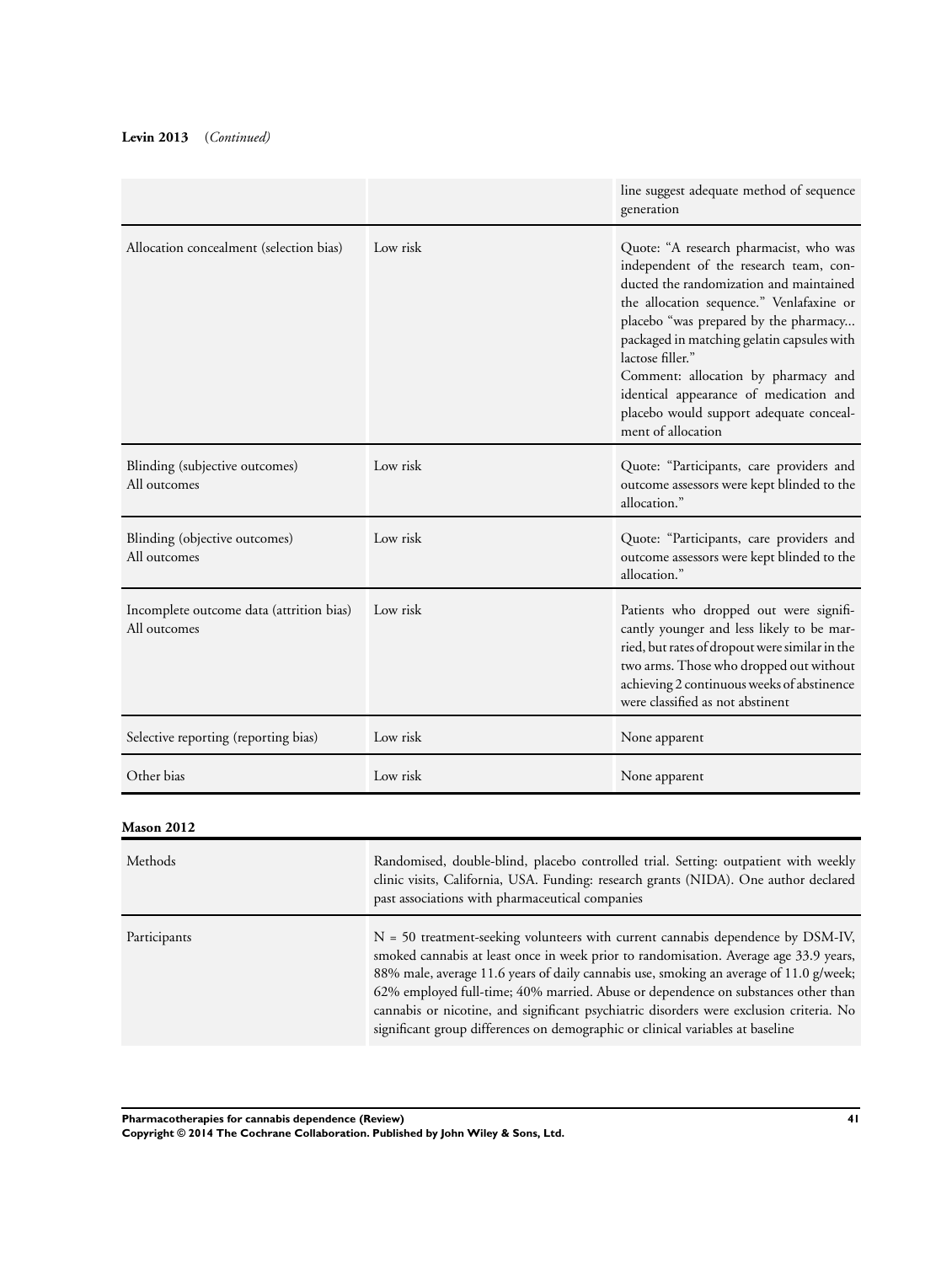# **Mason 2012** (*Continued)*

| Interventions | 1) N = 25, oral gabapentin 300 mg, increasing to 1200 mg/day, or 2) N = 25, matched<br>placebo. Abstinence-oriented individual counselling weekly. Scheduled duration 12<br>weeks                                                       |
|---------------|-----------------------------------------------------------------------------------------------------------------------------------------------------------------------------------------------------------------------------------------|
| Outcomes      | Change in amount of cannabis use, frequency of use and withdrawal symptoms, as graphs<br>and results of statistical tests. Number completing treatment                                                                                  |
| <b>Notes</b>  | Cannabis use by weekly urine toxicology and self-report by timeline follow-back inter-<br>view. Withdrawal symptoms by Marijuana Withdrawal Checklist. Marijuana Problems<br>Scale completed at baseline and end of treatment (week 12) |

*Risk of bias*

| <b>Bias</b>                                              | Authors' judgement | Support for judgement                                                                                                                                                                                                                                                                                                                              |
|----------------------------------------------------------|--------------------|----------------------------------------------------------------------------------------------------------------------------------------------------------------------------------------------------------------------------------------------------------------------------------------------------------------------------------------------------|
| Random sequence generation (selection Low risk<br>bias)  |                    | Quote: "subjects were randomly assigned<br>in a 1:1 ratio, on the basis of a computer-<br>generated randomization code."                                                                                                                                                                                                                           |
| Allocation concealment (selection bias)                  | Low risk           | Quote: "The randomization code was kept<br>by the study pharmacist, who provided sub-<br>jects with a 1-week supply of medication in<br>a blister card package at each weekly study<br>$visit$ "<br>Comment: allocation by pharmacy and<br>identical appearance of medication and<br>placebo would support adequate conceal-<br>ment of allocation |
| Blinding (subjective outcomes)<br>All outcomes           | Low risk           | Quote: "Subjects, care providers, and those<br>assessing outcomes were blinded to the<br>identity of drug assignment. Gabapentin<br>was purchased and over-encapsulated to<br>match placebo capsules."                                                                                                                                             |
| Blinding (objective outcomes)<br>All outcomes            | Low risk           | Quote: "Subjects, care providers, and those<br>assessing outcomes were blinded to the<br>identity of drug assignment. Gabapentin<br>was purchased and over-encapsulated to<br>match placebo capsules."                                                                                                                                             |
| Incomplete outcome data (attrition bias)<br>All outcomes | Unclear risk       | High rate of dropout. Extent of missing<br>data, and adjustments for missing data un-<br>clear                                                                                                                                                                                                                                                     |
| Selective reporting (reporting bias)                     | Low risk           | None apparent                                                                                                                                                                                                                                                                                                                                      |
| Other bias                                               | Low risk           | None apparent                                                                                                                                                                                                                                                                                                                                      |

**Pharmacotherapies for cannabis dependence (Review) 42**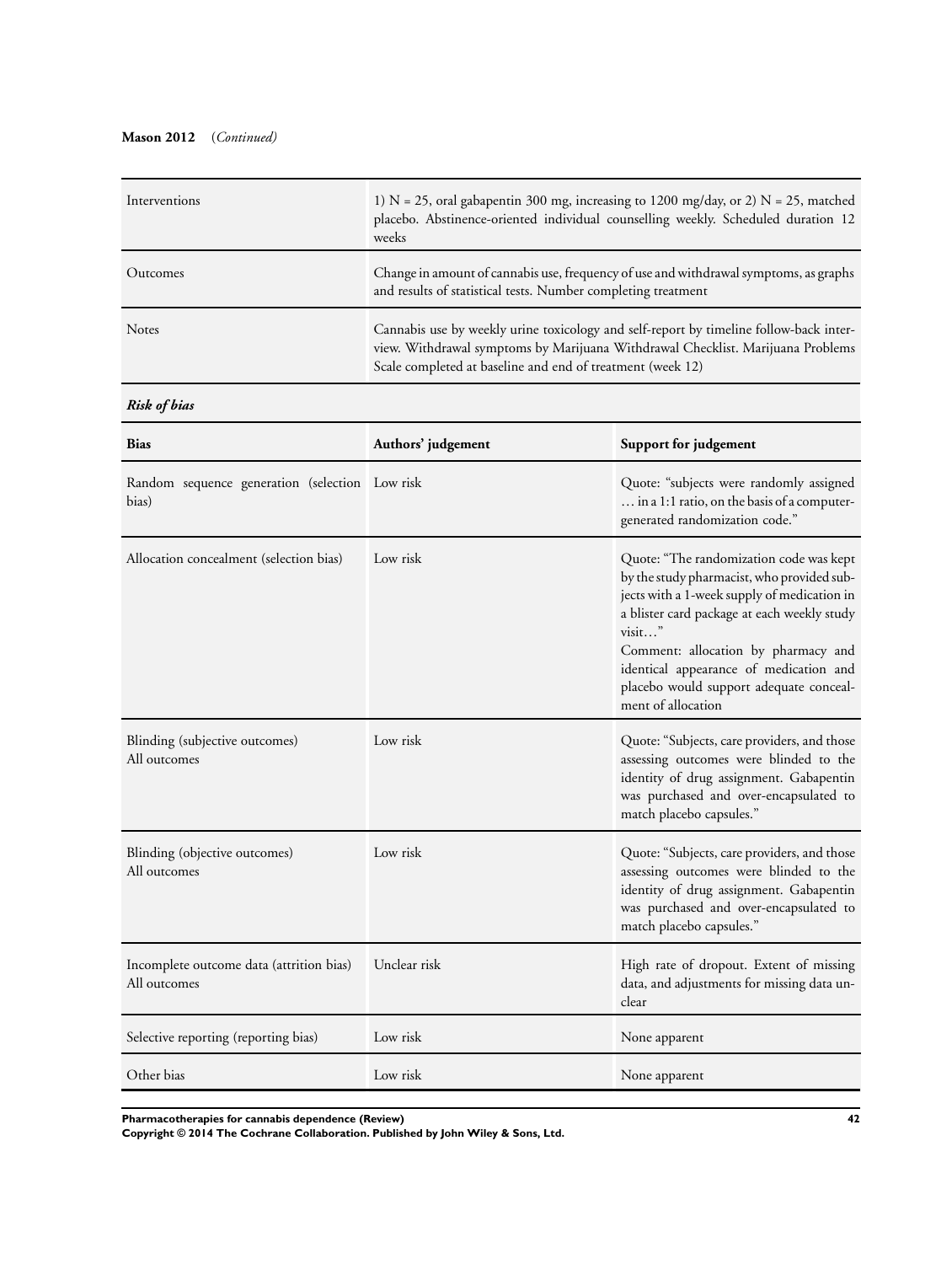| Methods       | Randomised, double-blind, placebo-controlled trial. $N = 93$ randomised; $N = 34$ did<br>not receive study drug (21 failed to return for second baseline visit); analysis based on<br>those randomised who received study drug and completed at least one post-baseline visit.<br>Setting: outpatient with clinic visits 1 to 2 times per week, South Carolina, USA. Funding:<br>research grant (NIDA). Two authors declared past associations with pharmaceutical<br>companies |
|---------------|---------------------------------------------------------------------------------------------------------------------------------------------------------------------------------------------------------------------------------------------------------------------------------------------------------------------------------------------------------------------------------------------------------------------------------------------------------------------------------|
| Participants  | N = 50 with current cannabis dependence by DSM-IV. Average age 31.6; 90% male;<br>86% Caucasian; on average used cannabis on 89% of days prior to study entry, using<br>average 3.8 g/day. Dependence on other substances except caffeine or nicotine, history of<br>psychotic disorder, current major depression were exclusion criteria. Treatment groups<br>similar on baseline characteristics                                                                              |
| Interventions | (1) $N = 23$ , oral buspirone, initiated at 5 mg twice a day, increased 5 to 10 mg every 3<br>to 4 days as tolerated to maximum 60 mg per day or (2) $N = 27$ , placebo. Motivational<br>interviewing (3 sessions) as adjunct intervention for first four weeks. Subjects received<br>USD 10 for time and travel associated with study visits. Scheduled duration 12 weeks                                                                                                      |
| Outcomes      | Urinalysis data reported as per cent of screens that were negative, not participants with<br>negative screens. Mean change in withdrawal score. Number experiencing any adverse<br>effect. Number completing treatment. Change in reported cannabis use per using day,<br>% days abstinent during study                                                                                                                                                                         |
| <b>Notes</b>  | Cannabis use by timeline follow-back for 90 days prior to study entry, and weekly<br>throughout the study. Craving by Marijuana Craving Questionnaire, withdrawal, by<br>Marijuana Withdrawal Checklist. Urine drug screens at baseline and weekly during study.<br>Side effects evaluated weekly with open-ended questions. Adjustment for missing data<br>by last observation carried forward                                                                                 |

# *Risk of bias*

| <b>Bias</b>                                              | Authors' judgement | Support for judgement                                                                                                                                                                                |
|----------------------------------------------------------|--------------------|------------------------------------------------------------------------------------------------------------------------------------------------------------------------------------------------------|
| Random sequence generation (selection Low risk)<br>bias) |                    | Quote: "Urn randomization was used to<br>determine treatment assignment. Urn vari-<br>ables used were age  gender, and [anxiety]<br>score"                                                           |
| Allocation concealment (selection bias)                  | Low risk           | Quote: [participants] "Randomized at cen-<br>tral pharmacy" "Buspirone and placebo<br>tablets were packaged in identical opaque<br>gelatin capsules with cornstarch."                                |
| Blinding (subjective outcomes)<br>All outcomes           | Low risk           | Double-blind stated. Urinalysis to support<br>self-report data would be expected to re-<br>duce bias, although authors noted some in-<br>consistencies between urine screen and self-<br>report data |

**Pharmacotherapies for cannabis dependence (Review) 43**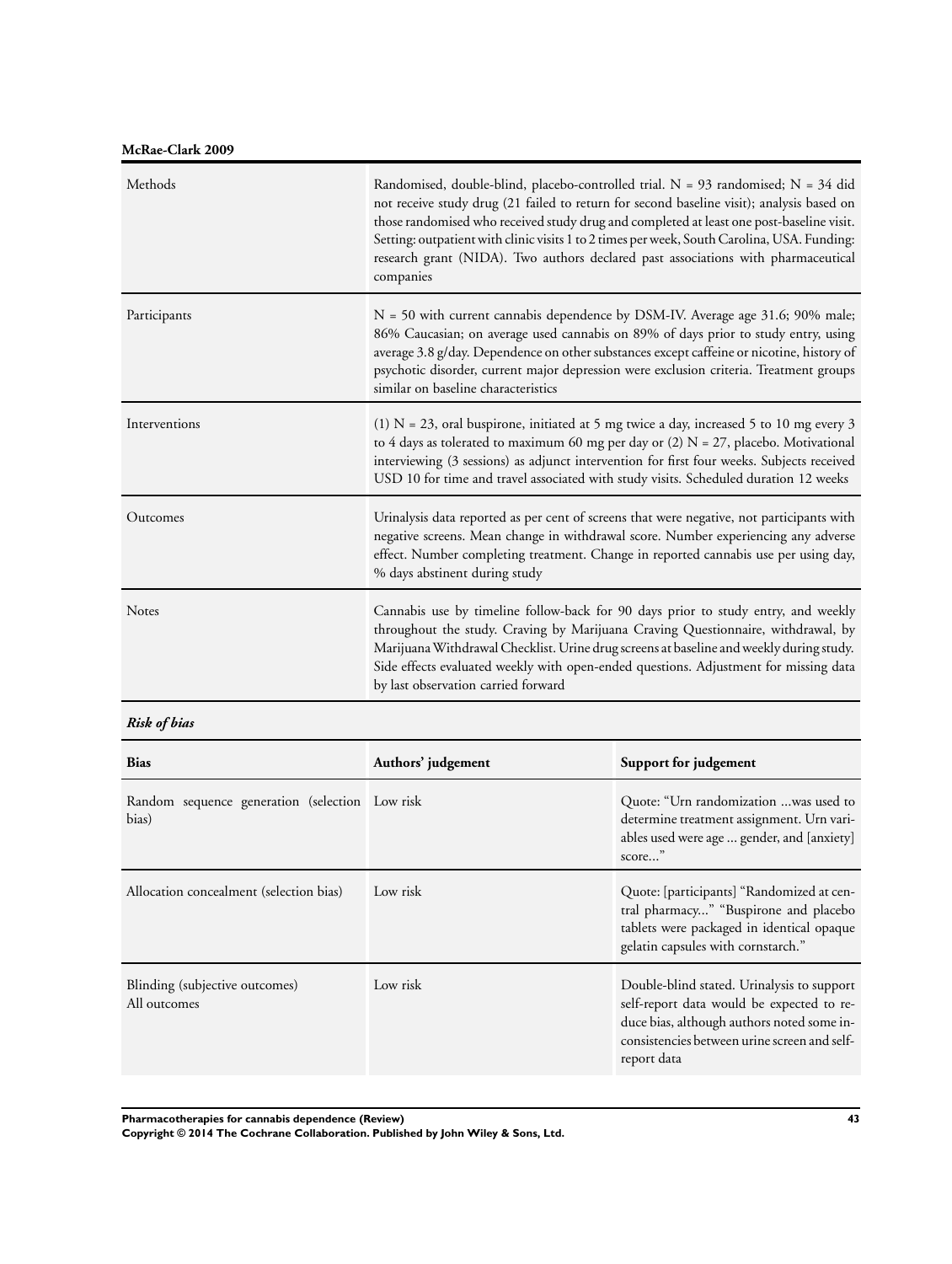# **McRae-Clark 2009** (*Continued)*

| Blinding (objective outcomes)<br>All outcomes            | Low risk                                                                                                                                                                                                                                                                                                                                                                                                                                                                               | Double-blind stated and these outcomes<br>considered unlikely to be affected by aware-<br>ness of group allocation                             |
|----------------------------------------------------------|----------------------------------------------------------------------------------------------------------------------------------------------------------------------------------------------------------------------------------------------------------------------------------------------------------------------------------------------------------------------------------------------------------------------------------------------------------------------------------------|------------------------------------------------------------------------------------------------------------------------------------------------|
| Incomplete outcome data (attrition bias)<br>All outcomes | Low risk                                                                                                                                                                                                                                                                                                                                                                                                                                                                               | High rate of dropout but statistical meth-<br>ods used to adjust for missing data (GEE<br>modelling and last observation carried for-<br>ward) |
| Selective reporting (reporting bias)                     | Low risk                                                                                                                                                                                                                                                                                                                                                                                                                                                                               | None apparent                                                                                                                                  |
| Other bias                                               | Low risk                                                                                                                                                                                                                                                                                                                                                                                                                                                                               | None apparent                                                                                                                                  |
| <b>McRae-Clark 2010</b>                                  |                                                                                                                                                                                                                                                                                                                                                                                                                                                                                        |                                                                                                                                                |
| Methods                                                  | Randomised, double-blind, placebo-controlled trial; 78 participants were randomised<br>but only 46 received study medication and only 38 returned for at least one post-baseline<br>assessment. Analyses based on this group. Setting: outpatient, South Carolina, USA.<br>Funding: research grants (NIDA), with medication and placebo provided by manufac-<br>turer (Eli Lilly and Company). Two authors declared past associations with pharmaceu-<br>tical companies               |                                                                                                                                                |
| Participants                                             | $N = 38$ adults, cannabis dependence and attention deficit hyperactivity disorder (with<br>age of onset before 12 years of age) by DSM-IV. Average age 29.9 years; 76% male; 92%<br>Caucasian; used cannabis on average 87% of days prior to baseline, using average of 4.<br>1 times per day. Dependence on other substances except caffeine or nicotine, and other<br>psychiatric disorders were exclusion criteria. No significant group differences on baseline<br>characteristics |                                                                                                                                                |
| Interventions                                            | (1) $N = 19$ , oral atomoxetine started at 25 mg, increased to 40 mg in week 2, and to 80<br>mg in week 3 as tolerated, with further increase to 100 mg/day in week 4 if required,<br>or $(2)$ N = 19, matching placebo. Motivational interviewing (3 sessions) as adjunct<br>intervention. Nominal monetary reimbursement for completion of study assessments.<br>Scheduled duration 12 weeks                                                                                         |                                                                                                                                                |
| Outcomes                                                 | Self-reported cannabis use during week 12 (last observation carried forward for partici-<br>pants who did not complete the trial). Number completing treatment. Change in craving<br>scores. Number experiencing adverse effects and type of adverse effects                                                                                                                                                                                                                           |                                                                                                                                                |
| Notes                                                    | Cannabis use self-reported by timeline follow-back weekly and assessed by Clinical<br>Global Impression of Severity and Improvement Scales. Urine drug screens at baseline<br>and then weekly. Medication side effects weekly by standard checklist. Craving by Mar-<br>ijuana Craving Questionnaire. Compliance assessed by patient report and pill count                                                                                                                             |                                                                                                                                                |
| <b>Risk of bias</b>                                      |                                                                                                                                                                                                                                                                                                                                                                                                                                                                                        |                                                                                                                                                |
| Bias                                                     | Authors' judgement                                                                                                                                                                                                                                                                                                                                                                                                                                                                     | Support for judgement                                                                                                                          |

**Pharmacotherapies for cannabis dependence (Review) 44**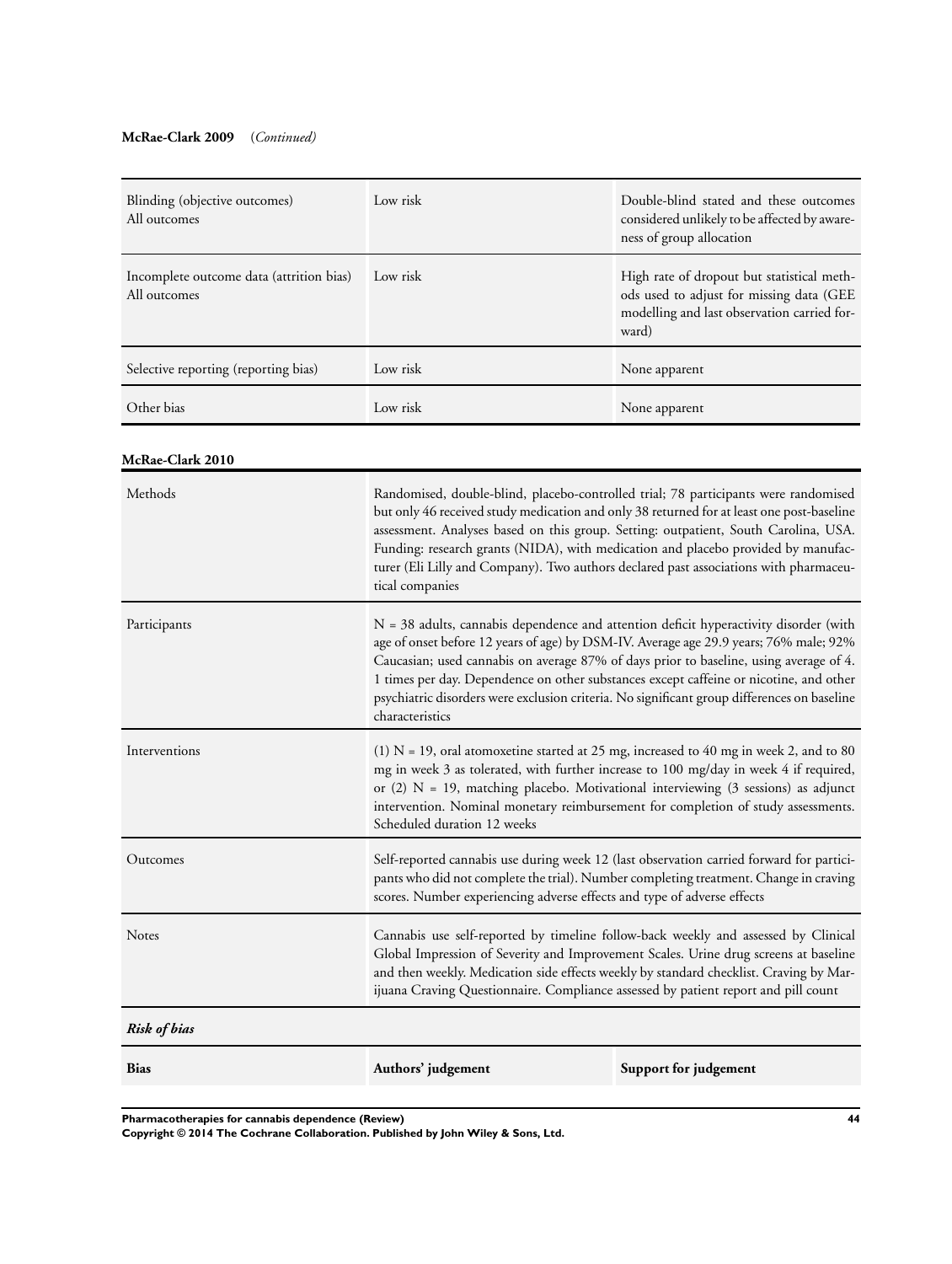# **McRae-Clark 2010** (*Continued)*

| Random sequence generation (selection Low risk<br>bias)  |          | Quote: "Simple randomization was used to<br>assign treatments to participants using a 1:<br>1 allocation ratio."                                                |
|----------------------------------------------------------|----------|-----------------------------------------------------------------------------------------------------------------------------------------------------------------|
| Allocation concealment (selection bias)                  | Low risk | Quote: "participants were randomized at<br>the central pharmacy"                                                                                                |
| Blinding (subjective outcomes)<br>All outcomes           | Low risk | Double-blind stated. Use of matching cap-<br>sules along with urine screening to validate<br>self-report data would be expected to re-<br>duce the risk of bias |
| Blinding (objective outcomes)<br>All outcomes            | Low risk | Double-blind stated and these outcomes<br>unlikely to be affected by awareness of<br>group allocation                                                           |
| Incomplete outcome data (attrition bias)<br>All outcomes | Low risk | High rates of dropout in both groups. Last<br>observation carried forward and statistical<br>techniques used to allow for missing data                          |
| Selective reporting (reporting bias)                     | Low risk | None apparent                                                                                                                                                   |
| Other bias                                               | Low risk | None apparent                                                                                                                                                   |

# **Penetar 2012**

| Methods       | Randomised, double-blind, placebo-controlled trial. Setting: outpatient with daily clinic<br>attendance Monday to Friday, Harvard Medical School, USA. Funding: research grant<br>(NIDA). Disclosures of interests according to ICMJE criteria were a requirement of<br>publication                                                                                                                                                                                                           |
|---------------|-----------------------------------------------------------------------------------------------------------------------------------------------------------------------------------------------------------------------------------------------------------------------------------------------------------------------------------------------------------------------------------------------------------------------------------------------------------------------------------------------|
| Participants  | $N = 22$ treatment seeking, with cannabis abuse or dependence by DSM-IV, with at least<br>3 years of heavy use (smoking on 5 or more days a week or more than 25 times per<br>month) and with 2 or more negative symptoms in previous quit attempts. Demographic<br>data were provided only for $N = 9$ who completed the study (5 male, average age 31.2)<br>years, 7 met criteria for dependence). Abuse or dependence on any other drug (including<br>nicotine) was an exclusion criterion |
| Interventions | Participants used cannabis as usual for 7 days then commenced 1) $N = 10$ , oral bupropion-<br>SR (sustained release) 150 mg/day for days 1 to 3, then 150 mg twice a day or 2) $N = 12$ ,<br>placebo. Cannabis use stopped on day 8 (Quit Day). Tobacco and caffeine continued<br>throughout the study. Weekly individual motivational enhancement therapy (3 sessions)<br>as adjunct intervention. Scheduled duration 21 days                                                               |
| Outcomes      | Data reported as graphs and results of statistical tests. Relevant outcomes reported were<br>completion of study, change in withdrawal discomfort and change in craving                                                                                                                                                                                                                                                                                                                       |

**Pharmacotherapies for cannabis dependence (Review) 45**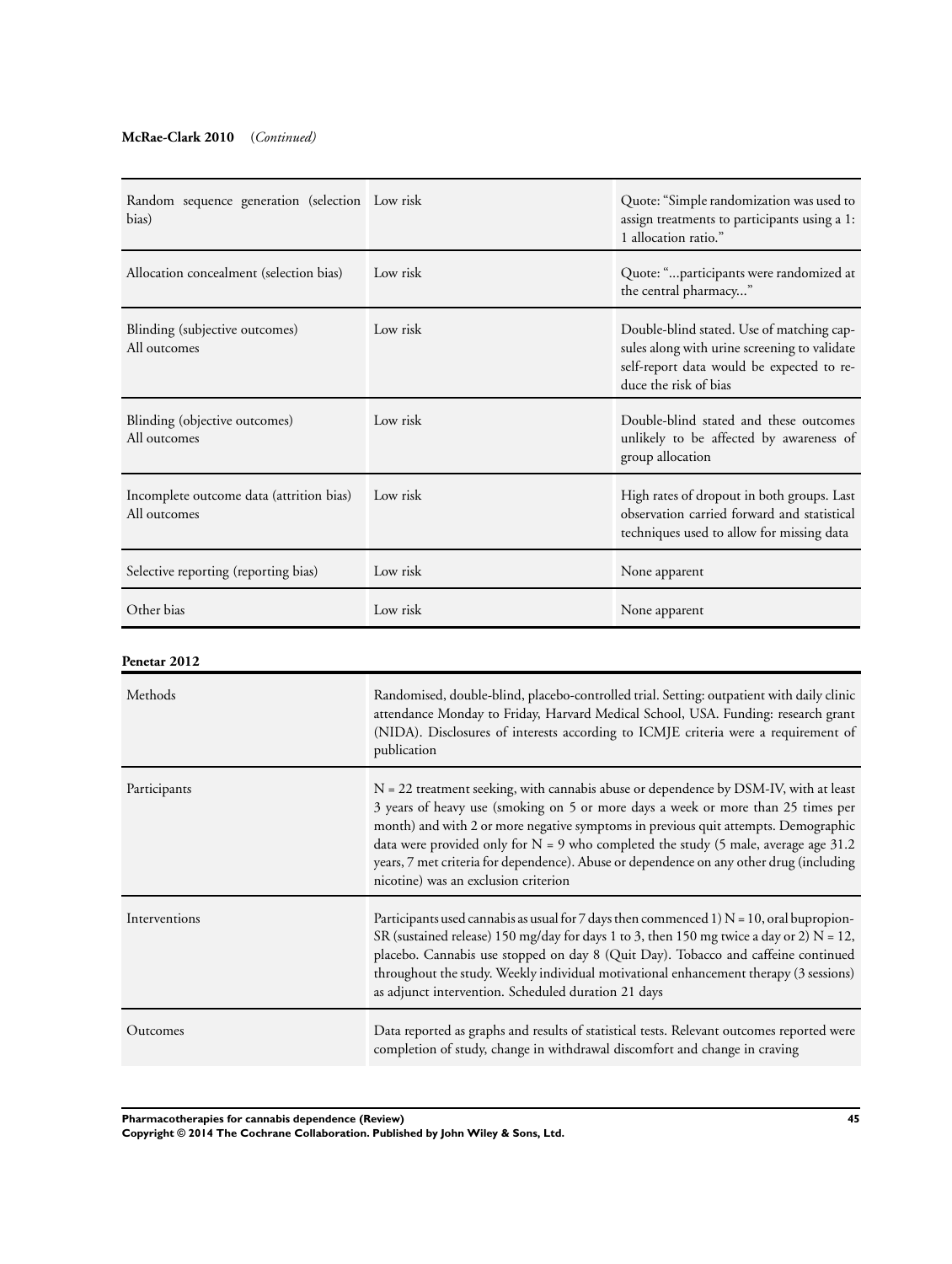# **Penetar 2012** (*Continued)*

| <b>Notes</b> | Withdrawal by Marijuana Withdrawal Checklist (29 items each rated 0-3). Withdrawal        |
|--------------|-------------------------------------------------------------------------------------------|
|              | discomfort score calculated from 10 items (max score 30). Drug use, sleep and withdrawal  |
|              | recorded by participants in daily diary. With each medication administration participants |
|              | consumed identical appearing capsule that contained riboflavin to measure compliance.     |
|              | Urine testing to confirm drug use                                                         |
|              |                                                                                           |

# *Risk of bias*

| <b>Bias</b>                                                 | Authors' judgement | Support for judgement                                                                                                                                                                                                                                                 |
|-------------------------------------------------------------|--------------------|-----------------------------------------------------------------------------------------------------------------------------------------------------------------------------------------------------------------------------------------------------------------------|
| Random sequence generation (selection Unclear risk<br>bias) |                    | Random allocation to treatment group<br>stated, but method of sequence generation<br>not reported                                                                                                                                                                     |
| Allocation concealment (selection bias)                     | Unclear risk       | Method of allocation concealment not re-<br>ported                                                                                                                                                                                                                    |
| Blinding (subjective outcomes)<br>All outcomes              | Low risk           | Double-blind stated and "Bupropion<br>tablets were repackaged into gelatin cap-<br>sulesPlacebo consisted of identical ap-<br>pearing gelatin capsules". Use of urine<br>screening to verify self-report expected to<br>reduce risk of bias                           |
| Blinding (objective outcomes)<br>All outcomes               | Low risk           | Double-blind stated, placebo used, and<br>these outcomes less likely to be affected by<br>awareness of group allocation                                                                                                                                               |
| Incomplete outcome data (attrition bias)<br>All outcomes    | High risk          | High rate of dropout and demographics re-<br>ported only for those who completed treat-<br>ment. Unclear whether there were differ-<br>ences between the groups, or between those<br>who did and did not complete the study.<br>Unclear how missing data were handled |
| Selective reporting (reporting bias)                        | Unclear risk       | Data on adverse effects not reported                                                                                                                                                                                                                                  |
| Other bias                                                  | Low risk           | None apparent                                                                                                                                                                                                                                                         |

### **Weinstein 2014**

| Methods      | Randomised, double-blind, placebo-controlled trial. Setting: outpatient, Tel Aviv, Israel.<br>Funding: research grant (Israeli anti-drug authority). Authors declared no conflict of<br>interest |
|--------------|--------------------------------------------------------------------------------------------------------------------------------------------------------------------------------------------------|
| Participants | N = 52, regular cannabis users, dependent by DSM-IV. Average age 32.7, 75% male.<br>Dependence on other drugs or alcohol and significant psychiatric disorders were exclusion<br>criteria        |

**Pharmacotherapies for cannabis dependence (Review) 46**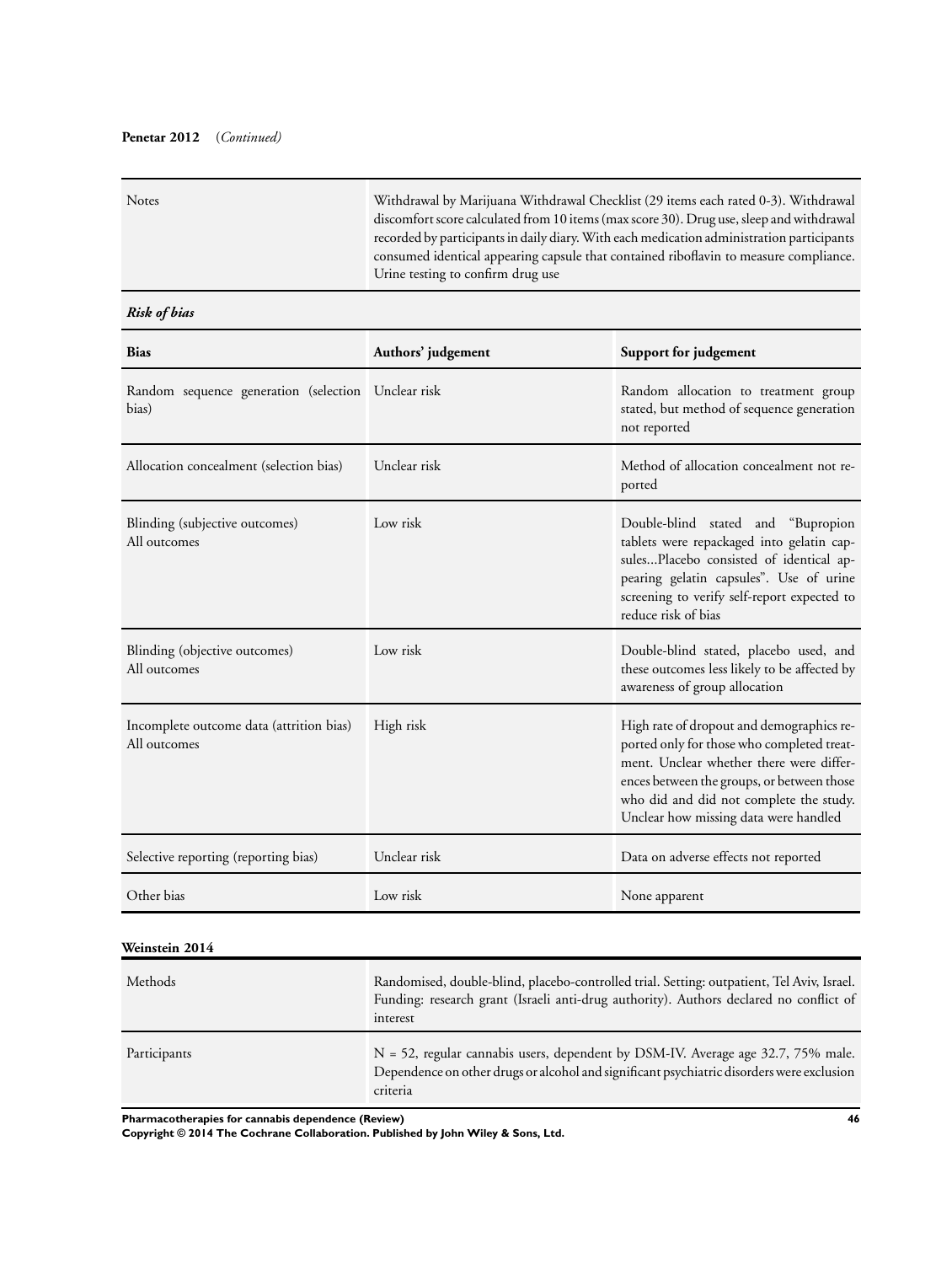# **Weinstein 2014** (*Continued)*

| Interventions | One week "induction" with placebo, then (1) $N = 26$ , escital optianal 10 mg/day, or<br>(2) $N = 26$ placebo. Medication for 9 weeks, follow-up sessions for further 14 weeks.<br>Blinding broken after 9 weeks; participants able to continue open-label escitalopram<br>use. Participants instructed to stop cannabis use after 4 weeks of medication. Weekly (9<br>sessions) cognitive-behaviour (relapse prevention) and motivation enhancement therapy<br>in combination with medication. Scheduled duration 9 weeks |  |  |  |
|---------------|----------------------------------------------------------------------------------------------------------------------------------------------------------------------------------------------------------------------------------------------------------------------------------------------------------------------------------------------------------------------------------------------------------------------------------------------------------------------------------------------------------------------------|--|--|--|
| Outcomes      | Number completing treatment, number abstinent, number reporting not taking medi-<br>cation, results of statistical analyses of withdrawal scores                                                                                                                                                                                                                                                                                                                                                                           |  |  |  |
| <b>Notes</b>  | Urine samples collected every second week. Questionnaires administered to assess anx-<br>iety and depression. Revised Clinical Institute Withdrawal Assessment Scale (CIWA)<br>adapted for assessment of cannabis withdrawal (score of 10 or more indicated significant<br>withdrawal)                                                                                                                                                                                                                                     |  |  |  |

*Risk of bias*

| <b>Bias</b>                                                 | Authors' judgement | Support for judgement                                                                                                                                                                                                          |
|-------------------------------------------------------------|--------------------|--------------------------------------------------------------------------------------------------------------------------------------------------------------------------------------------------------------------------------|
| Random sequence generation (selection Unclear risk<br>bias) |                    | Quote: "participants were blindly random-<br>ized" Method of sequence generation not<br>reported                                                                                                                               |
| Allocation concealment (selection bias)                     | Unclear risk       | Quote: "participants were blindly random-<br>ized" Method of allocation concealment<br>not reported                                                                                                                            |
| Blinding (subjective outcomes)<br>All outcomes              | Low risk           | Double-blind stated. Subjective outcomes<br>not reported                                                                                                                                                                       |
| Blinding (objective outcomes)<br>All outcomes               | Low risk           | Double-blind stated and these outcomes<br>unlikely to be affected by awareness of<br>group allocation                                                                                                                          |
| Incomplete outcome data (attrition bias)<br>All outcomes    | High risk          | High (50%) rate of dropout. Those who<br>did not complete study were younger,<br>and more likely to be daily alcohol<br>drinkers. Non-completers marginally more<br>depressed, but difference not statistically<br>significant |
| Selective reporting (reporting bias)                        | Low risk           | None apparent                                                                                                                                                                                                                  |
| Other bias                                                  | Low risk           | None apparent                                                                                                                                                                                                                  |

**Pharmacotherapies for cannabis dependence (Review) 47**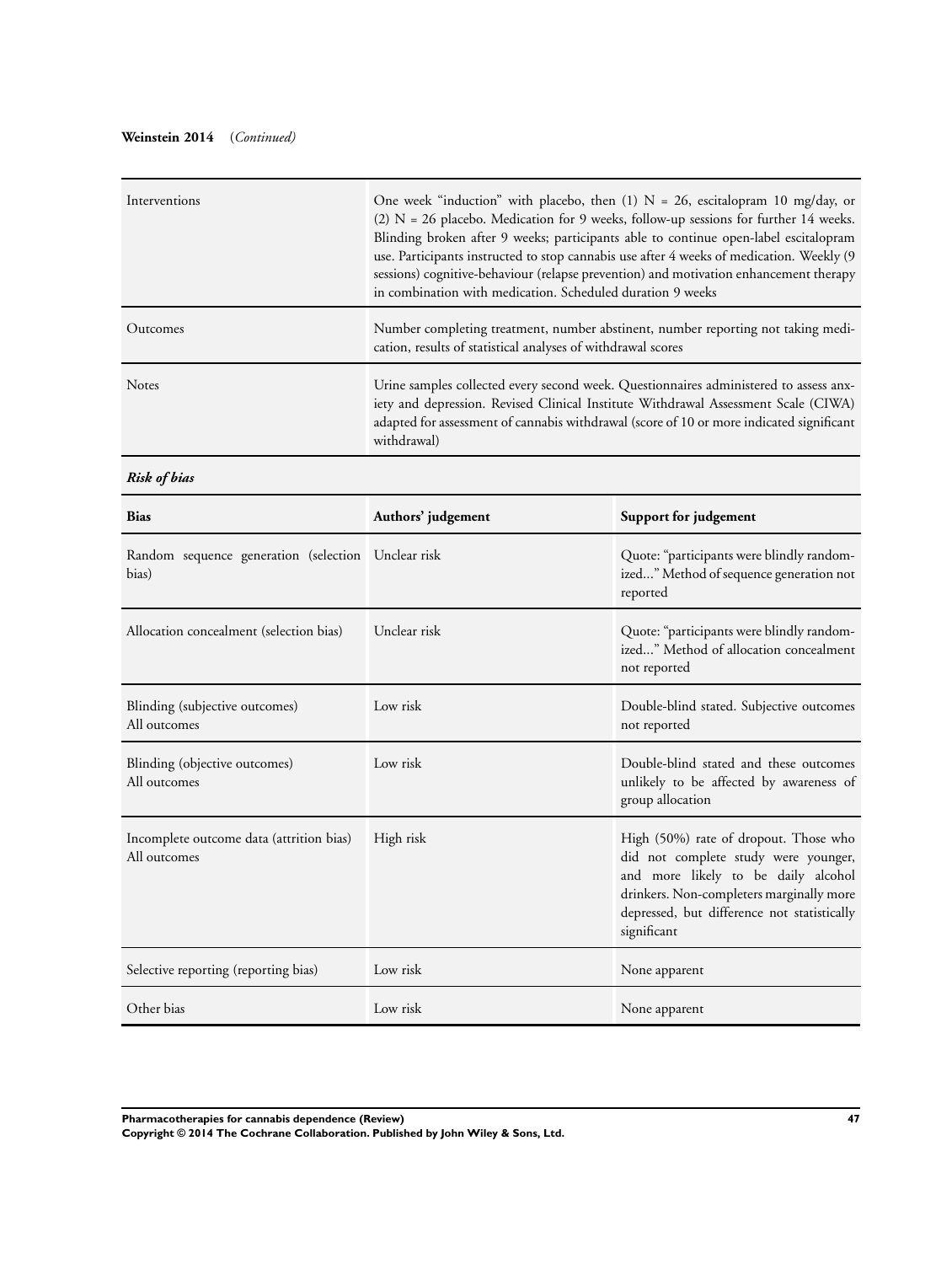# <span id="page-49-0"></span>**Characteristics of excluded studies** *[ordered by study ID]*

| Study            | Reason for exclusion                                                                                                                                                                                                                                                                                                                                                                      |
|------------------|-------------------------------------------------------------------------------------------------------------------------------------------------------------------------------------------------------------------------------------------------------------------------------------------------------------------------------------------------------------------------------------------|
| Akerele 2007     | Participants were diagnosed with abuse or dependence on marijuana or cocaine. Data was reported separately<br>for cocaine and marijuana use, but it was not possible to extract data just for those dependent on marijuana.<br>All participants were diagnosed with schizophrenia; the management of substance use in the context of<br>schizophrenia was the main focus of the study     |
| Brown 2013       | Secondary analysis of data from a randomised controlled trial comparing two behavioural interventions. No<br>use of medications                                                                                                                                                                                                                                                           |
| Budney 2007      | Laboratory study involving non-treatment seeking cannabis users. Not all users were cannabis dependent,<br>and participants were not trying to reduce their cannabis use                                                                                                                                                                                                                  |
| Cooper 2013      | Laboratory study involving marijuana smokers who were not seeking treatment. Investigation of research<br>model of withdrawal and relapse rather than treatment intervention                                                                                                                                                                                                              |
| Cornelius 1999   | Randomised controlled trial comparing fluoxetine and placebo for treatment of alcohol dependence with<br>comorbid major depression. Effect on subgroup with diagnosed marijuana abuse considered as secondary<br>analysis                                                                                                                                                                 |
| Cornelius 2008   | Reports cannabis withdrawal symptoms in participants entering two separate trials of fluoxetine. No treatment<br>intervention for cannabis dependence                                                                                                                                                                                                                                     |
| Daynes 1994      | No treatment comparison. Unclear if participants are cannabis dependent. Insufficient information on par-<br>ticipants and treatment regimes                                                                                                                                                                                                                                              |
| Findling 2009    | Randomised controlled trial comparing fluoxetine and placebo for treatment of depressive symptoms in<br>adolescents with comorbid substance use disorder. Cannabis use reported by 88.2% of participants (41.2%<br>dependent). The emphasis of this study is on the amelioration of depression. Outcome data not reported<br>separately for the subset of cannabis-dependent participants |
| Geller 1998      | Randomised controlled trial comparing lithium and placebo for treatment of adolescents with bipolar disorder<br>and comorbid substance use disorder. Majority of participants were polydrug users - 2 of 25 were dependent<br>on cannabis only                                                                                                                                            |
| Gillman 2006     | Reports the use of nitrous oxide for treatment of withdrawal associated with the smoking of methaqualone<br>combined with cannabis. Unclear how many participants were cannabis dependent. All participants received<br>placebo then analgesic nitrous oxide. Effectiveness assessed only in terms of improvement in withdrawal<br>symptoms                                               |
| <b>Gray 2010</b> | Open-label single group study investigating the effectiveness of N-Acetylcysteine in promoting cessation of<br>cannabis use. No treatment comparison                                                                                                                                                                                                                                      |
| Haney 2001       | Comparison of bupropion and placebo in terms of effect on mood when administered in conjunction with<br>active or placebo cannabis cigarettes. Laboratory study which aimed to assess the therapeutic potential of<br>buproprion, but not a treatment intervention                                                                                                                        |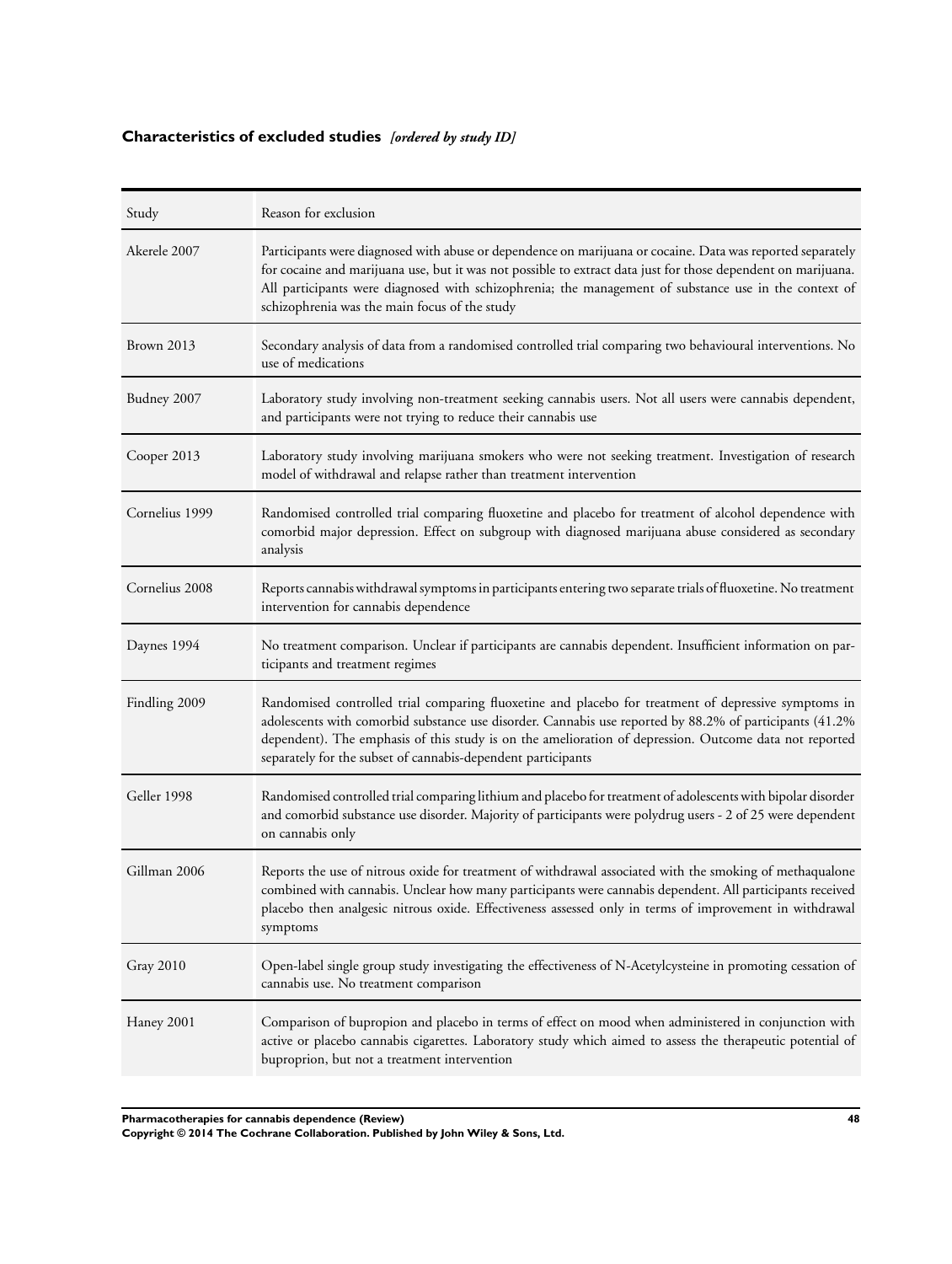| Haney 2003    | Investigation of mechanism of effects of cannabis through comparison of naltrexone and methadone, admin-<br>istered prior to oral THC, and different doses of oral THC administered in combination with naltrexone or<br>placebo. No treatment intervention                                                                                           |
|---------------|-------------------------------------------------------------------------------------------------------------------------------------------------------------------------------------------------------------------------------------------------------------------------------------------------------------------------------------------------------|
| Haney 2003a   | Laboratory study comparing the effect of nefazodone (450mg/day) and placebo on the acute effects of<br>cannabis, and on cannabis withdrawal symptoms. The study aimed to assess the therapeutic potential of<br>nefazodone in cannabis withdrawal but was not a treatment intervention                                                                |
| Haney 2004    | Two separate laboratory-based studies, one assessing THC and the other divalproex, compared to placebo,<br>in terms of effects on cannabis withdrawal. Studies aimed to assess the therapeutic potential of THC and<br>divalproex but were not treatment interventions                                                                                |
| Haney 2008    | Laboratory study investigating the effect of lofexidine and THC (separately and in combination) compared<br>with placebo on cannabis withdrawal symptoms and a model of cannabis relapse. The study aimed to test<br>the therapeutic potential of lofexidine in cannabis withdrawal but was not a treatment intervention                              |
| Haney 2010    | Controlled laboratory study investigating the effects of baclofen or mirtazapine on cannabis smoking, craving<br>and withdrawal. Exploratory study of the potential therapeutic value of baclofen and mirtazapine, but not a<br>treatment intervention                                                                                                |
| Haney 2013    | Laboratory study with aim of assessing effect of nabilone on marijuana withdrawal symptoms, and laboratory<br>measure of relapse. The study aimed to test the therapeutic potential of nabilone but was not a treatment<br>intervention                                                                                                               |
| Haney 2013a   | Laboratory study investigating the effect of zolpidem and nabilone (separately and in combination) compared<br>with placebo on marijuana withdrawal symptoms and a model of marijuana relapse. The study aimed to test<br>the therapeutic potential of zolpidem in marijuana smokers but was not a treatment intervention                             |
| Hart 2002     | Laboratory study assessing the effect of oral THC or placebo on smoking of marijuana. Aim of study was to<br>explore therapeutic potential of THC, but not a treatment intervention                                                                                                                                                                   |
| Imbert 2014   | Reports single case involving the use of baclofen to manage cannabis dependence. No treatment comparison                                                                                                                                                                                                                                              |
| Levin 2008    | Not a controlled study. Two case studies and a review of the use of dronabinol for cannabis dependence                                                                                                                                                                                                                                                |
| McRae 2006    | Open label study of buspirone for treatment of cannabis dependence. No treatment comparison                                                                                                                                                                                                                                                           |
| Robinson 2006 | Randomised controlled trial comparing olanzapine and risperidone for treatment of schizophrenia in people<br>with a history of cannabis use disorders. Primary goal of treatment was management of schizophrenia.<br>Comparison of substance use outcomes was secondary. Data on substance use was reported only for those<br>who completed treatment |
| Subodh 2011   | An open label study investigating the use of baclofen for the treatment of cannabis dependence. No treatment<br>comparison                                                                                                                                                                                                                            |
| Sugarman 2011 | Controlled study assessing the safety of modafinil in combination with THC. While the study contributes<br>to assessment of the therapeutic potential of modafinil, this study did not involve a treatment intervention.<br>Participants were occasional cannabis users (people who were heavy users or dependent were excluded)                      |

**Pharmacotherapies for cannabis dependence (Review) 49**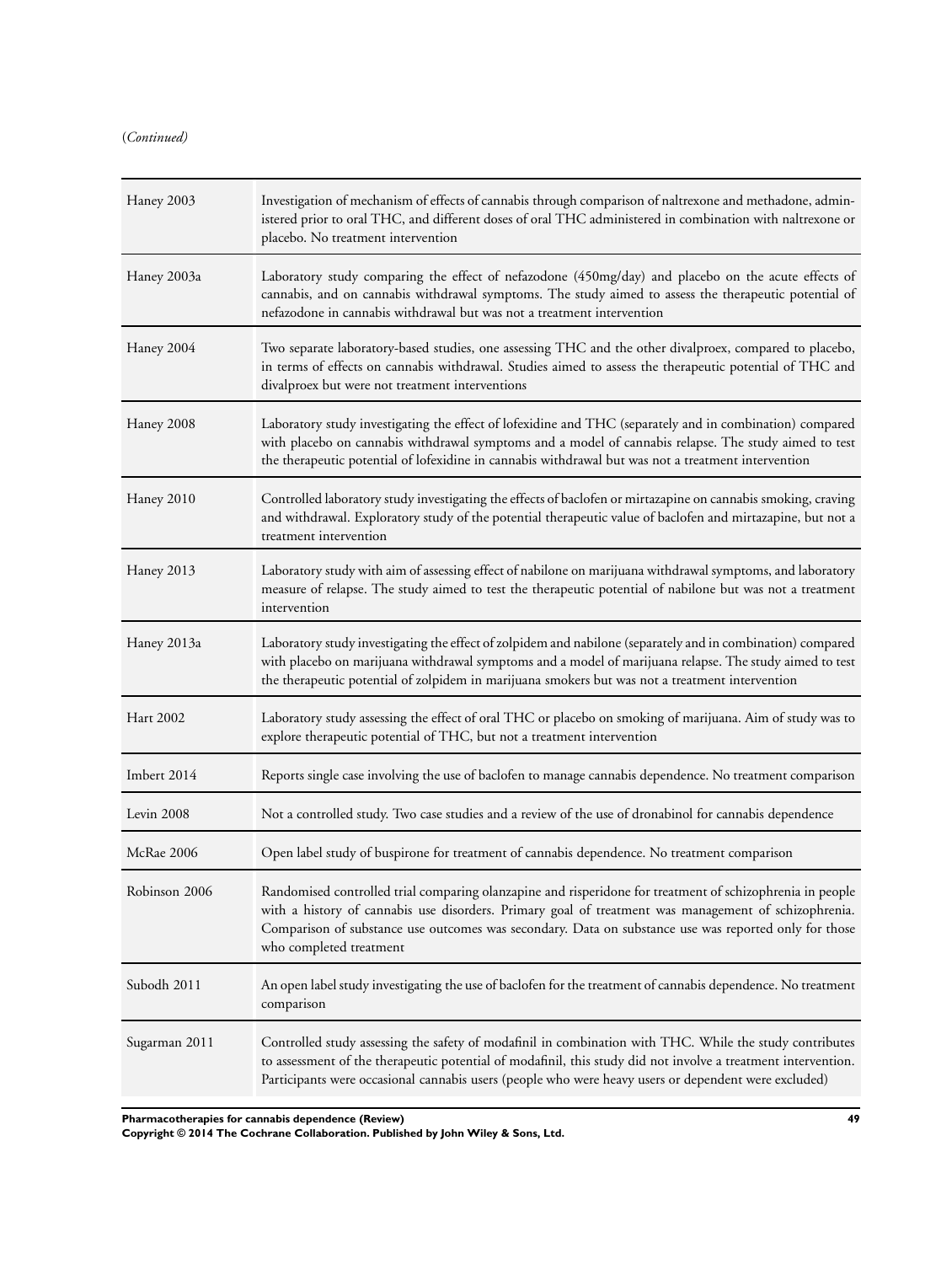| Tirado 2008       | An open label study investigating the use / effect of atomoxetine for the treatment of marijuana dependence.<br>No treatment comparison                                                             |
|-------------------|-----------------------------------------------------------------------------------------------------------------------------------------------------------------------------------------------------|
| Van Nimwegen 2008 | Randomised controlled trial comparing olanzapine and risperidone for treatment of schizophrenia. Majority<br>of participants were not using cannabis and cannabis dependence was not assessed       |
| Vandrey 2011      | Cross-over study comparing zolpidem and placebo during short (3-day) periods of abstinence from cannabis<br>in terms of sleep parameters. Not a full treatment intervention for cannabis dependence |
| Vandrey 2013      | Comparison of dronabinol and placebo in terms of effect on cannabis withdrawal and subjective effects of<br>smoked cannabis, but without providing a treatment intervention for cannabis dependence |
| Winstock 2009     | An open label study investigating the use of lithium carbonate for the management of cannabis withdrawal.<br>No treatment comparison                                                                |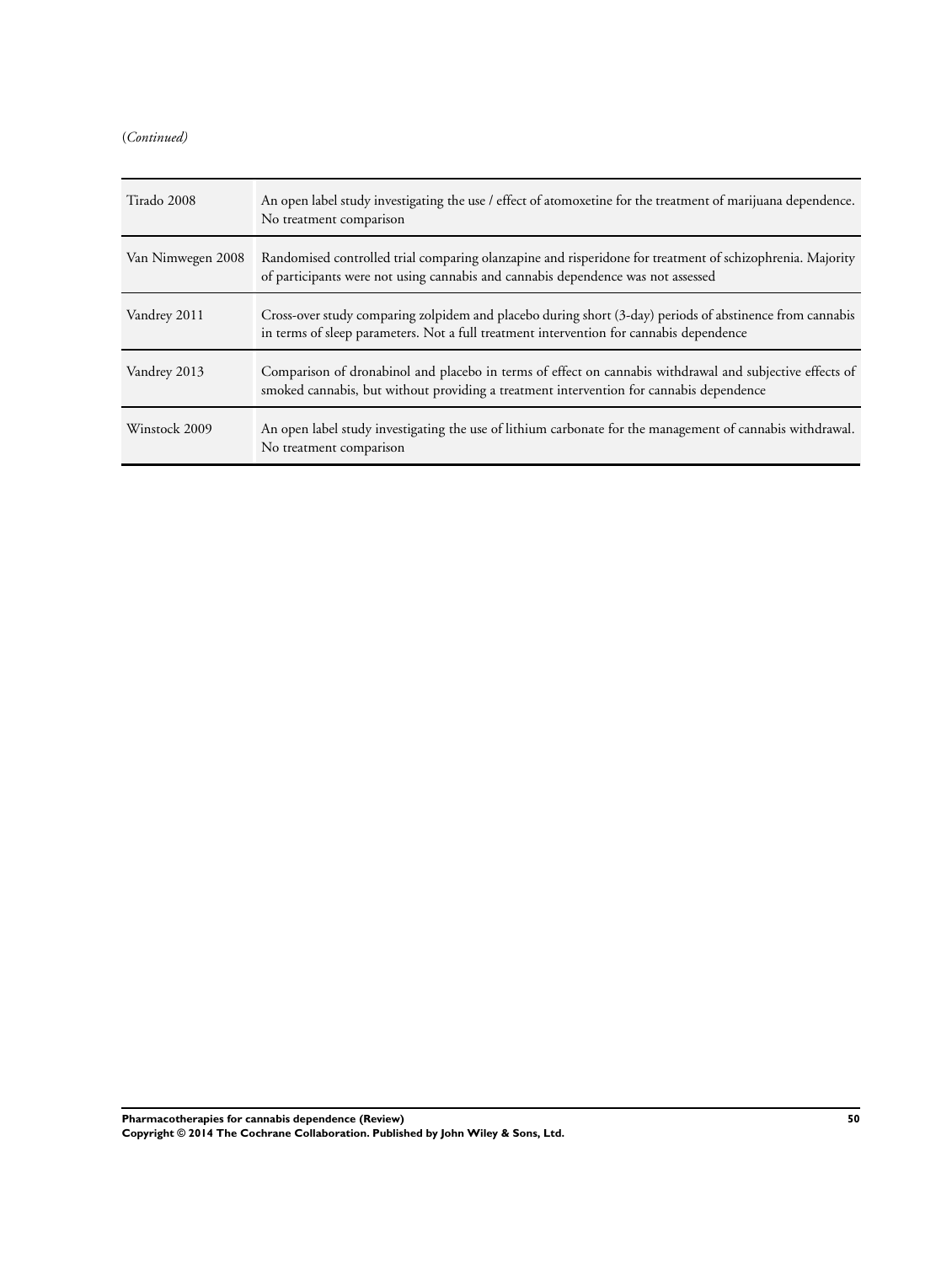# **D A T A A N D A N A L Y S E S**

# **Comparison 1. Active medication versus placebo**

| Outcome or subgroup title                 | No. of<br>studies       | No. of<br>participants | <b>Statistical method</b>        | <b>Effect</b> size  |
|-------------------------------------------|-------------------------|------------------------|----------------------------------|---------------------|
| 1 Number abstinent at end of              | 5                       |                        | Risk Ratio (M-H, Random, 95% CI) | Subtotals only      |
| treatment                                 |                         |                        |                                  |                     |
| 1.1 THC preparations                      | $\mathbf{1}$            | 156                    | Risk Ratio (M-H, Random, 95% CI) | 1.14 [0.56, 2.30]   |
| 1.2 Mixed action                          | $\overline{2}$          | 179                    | Risk Ratio (M-H, Random, 95% CI) | $0.82$ [0.12, 5.41] |
| antidepressants                           |                         |                        |                                  |                     |
| 1.3 SSRI antidepressants                  | $\mathbf{1}$            | 52                     | Risk Ratio (M-H, Random, 95% CI) | $2.33$ [0.68, 8.05] |
| 1.4 Anticonvulsant and mood               | $\mathbf{1}$            | 19                     | Risk Ratio (M-H, Random, 95% CI) | 1.08 [0.50, 2.34]   |
| stabiliser                                |                         |                        |                                  |                     |
| 1.5 Buspirone                             | $\boldsymbol{0}$        | $\boldsymbol{0}$       | Risk Ratio (M-H, Random, 95% CI) | 0.0 [0.0, 0.0]      |
| 1.6 Atomoxetine                           | $\mathbf{0}$            | $\boldsymbol{0}$       | Risk Ratio (M-H, Random, 95% CI) | 0.0 [0.0, 0.0]      |
| 1.7 N-acetylcysteine                      | $\boldsymbol{0}$        | $\boldsymbol{0}$       | Risk Ratio (M-H, Random, 95% CI) | 0.0 [0.0, 0.0]      |
| 2 Number experiencing adverse<br>effects  | 5                       |                        | Risk Ratio (M-H, Random, 95% CI) | Subtotals only      |
| 2.1 THC preparations                      | $\mathbf{1}$            | 156                    | Risk Ratio (M-H, Random, 95% CI) | $1.15$ [0.90, 1.46] |
| 2.2 Mixed action                          | $\mathbf{1}$            | 76                     | Risk Ratio (M-H, Random, 95% CI) | $0.93$ [0.55, 1.55] |
| antidepressants                           |                         |                        |                                  |                     |
| 2.3 SSRI antidepressants                  | $\boldsymbol{0}$        | $\boldsymbol{0}$       | Risk Ratio (M-H, Random, 95% CI) | 0.0 [0.0, 0.0]      |
| 2.4 Anticonvulsant and mood               | $\boldsymbol{0}$        | $\boldsymbol{0}$       | Risk Ratio (M-H, Random, 95% CI) | 0.0 [0.0, 0.0]      |
| stabiliser                                |                         |                        |                                  |                     |
| 2.5 Buspirone                             | $\mathbf{1}$            | 50                     | Risk Ratio (M-H, Random, 95% CI) | $1.23$ [0.99, 1.53] |
| 2.6 Atomoxetine                           | $\mathbf{1}$            | 38                     | Risk Ratio (M-H, Random, 95% CI) | 1.18 [0.95, 1.46]   |
| 2.7 N-acetylcysteine                      | $\mathbf{1}$            | 116                    | Risk Ratio (M-H, Random, 95% CI) | 0.89 [0.59, 1.34]   |
| 3 Number withdrawn due to                 | 7                       |                        | Risk Ratio (M-H, Random, 95% CI) | Subtotals only      |
| adverse effects                           |                         |                        |                                  |                     |
| 3.1 THC preparations                      | $\mathbf{1}$            | 156                    | Risk Ratio (M-H, Random, 95% CI) | 0.97 [0.06, 15.31]  |
| 3.2 Mixed action                          | 2                       | 179                    | Risk Ratio (M-H, Random, 95% CI) | 1.44 [0.11, 18.90]  |
| antidepressants                           |                         |                        |                                  |                     |
| 3.3 SSRI antidepressants                  | $\boldsymbol{0}$        | $\boldsymbol{0}$       | Risk Ratio (M-H, Random, 95% CI) | 0.0 [0.0, 0.0]      |
| 3.4 Anticonvulsant and mood<br>stabiliser | $\mathbf{1}$            | 50                     | Risk Ratio (M-H, Random, 95% CI) | $1.0$ [0.07, 15.12] |
| 3.5 Buspirone                             | 1                       | 50                     | Risk Ratio (M-H, Random, 95% CI) | 1.17 [0.08, 17.74]  |
| 3.6 Atomoxetine                           | $\mathbf{1}$            | 38                     | Risk Ratio (M-H, Random, 95% CI) | 3.0 [0.13, 69.31]   |
| 3.7 N-acetylcysteine                      | $\mathbf{1}$            | 116                    | Risk Ratio (M-H, Random, 95% CI) | 3.0 [0.12, 72.15]   |
| 4 Completion of treatment                 | 12                      |                        | Risk Ratio (M-H, Random, 95% CI) | Subtotals only      |
| 4.1 THC preparations                      | $\mathfrak{2}$          | 207                    | Risk Ratio (M-H, Random, 95% CI) | 1.29 [1.08, 1.55]   |
| 4.2 Mixed action                          | 2                       | 169                    | Risk Ratio (M-H, Random, 95% CI) | $0.93$ [0.71, 1.21] |
| antidepressants                           |                         |                        |                                  |                     |
| 4.3 SSRI antidepressants                  | $\overline{\mathbf{c}}$ | 122                    | Risk Ratio (M-H, Random, 95% CI) | $0.82$ [0.44, 1.53] |
| 4.4 Anticonvulsant and mood               | $\mathfrak{2}$          | 75                     | Risk Ratio (M-H, Random, 95% CI) | $0.78$ [0.42, 1.46] |
| stabiliser                                |                         |                        |                                  |                     |
| 4.5 Buspirone                             | $\mathbf{1}$            | 50                     | Risk Ratio (M-H, Random, 95% CI) | 0.99 [0.56, 1.77]   |
| 4.6 Atomoxetine                           | $\mathbf{1}$            | 38                     | Risk Ratio (M-H, Random, 95% CI) | 1.29 [0.60, 2.74]   |
| 4.7 N-acetylcysteine                      | $\mathbf{1}$            | 116                    | Risk Ratio (M-H, Random, 95% CI) | 1.12 [0.83, 1.51]   |

**Pharmacotherapies for cannabis dependence (Review) 51**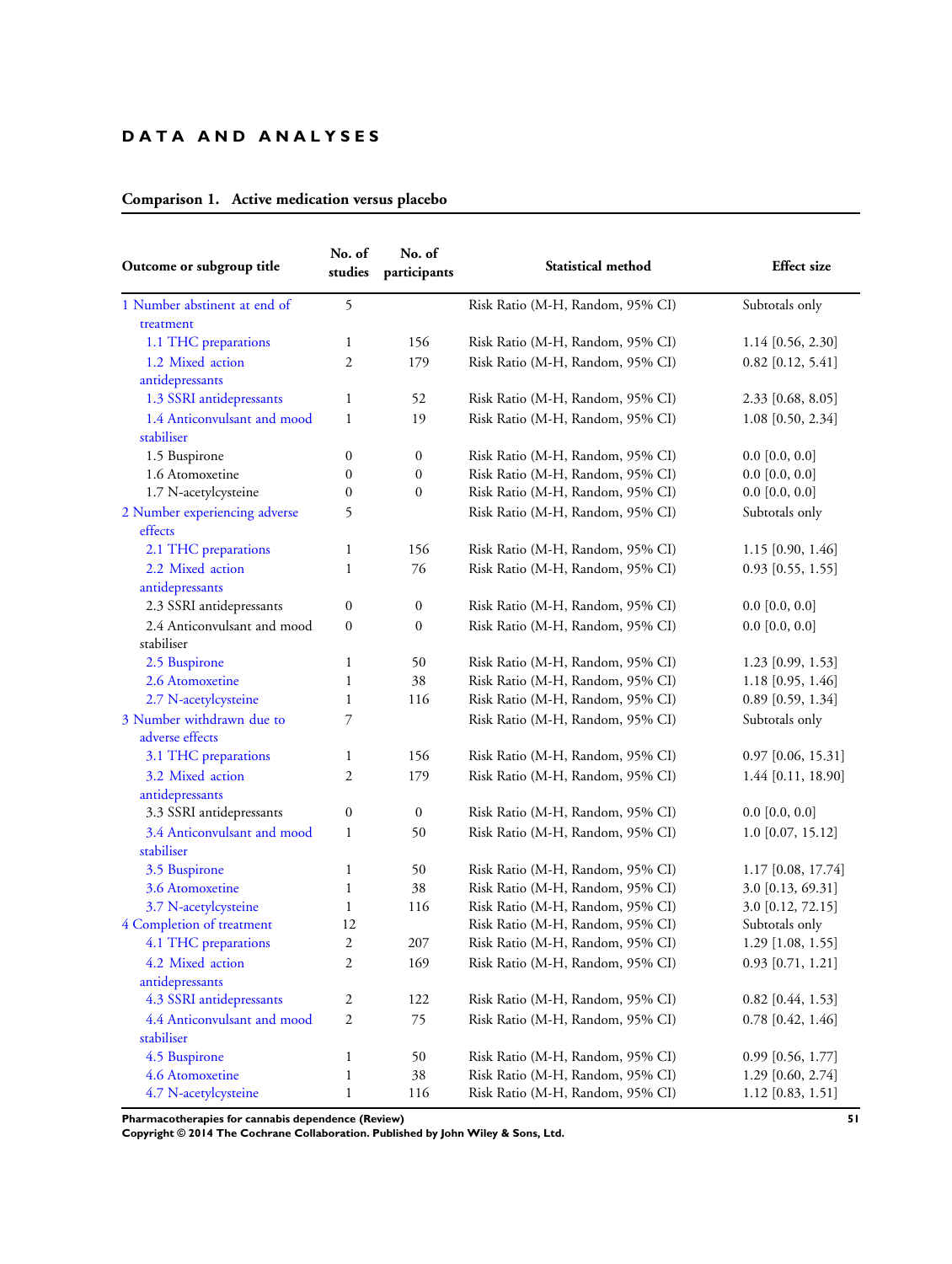# **Analysis 1.1. Comparison 1 Active medication versus placebo, Outcome 1 Number abstinent at end of treatment.**

Review: Pharmacotherapies for cannabis dependence

Comparison: 1 Active medication versus placebo

Outcome: 1 Number abstinent at end of treatment

| Study or subgroup                                                                              | Medication | Placebo  | <b>Risk Ratio</b><br>M-               | Weight  | <b>Risk Ratio</b><br>$M -$ |
|------------------------------------------------------------------------------------------------|------------|----------|---------------------------------------|---------|----------------------------|
|                                                                                                | n/N        | n/N      | H,Random,95%<br>CI                    |         | H,Random,95%<br>CI.        |
| I THC preparations                                                                             |            |          |                                       |         |                            |
| Levin 2011                                                                                     | 14/79      | 12/77    |                                       | 100.0%  | $1.14$ [ 0.56, 2.30 ]      |
| Subtotal (95% CI)                                                                              | 79         | 77       |                                       | 100.0%  | $1.14$ [ 0.56, 2.30 ]      |
| Total events: 14 (Medication), 12 (Placebo)                                                    |            |          |                                       |         |                            |
| Heterogeneity: not applicable                                                                  |            |          |                                       |         |                            |
| Test for overall effect: $Z = 0.36$ (P = 0.72)                                                 |            |          |                                       |         |                            |
| 2 Mixed action antidepressants                                                                 |            |          |                                       |         |                            |
| Carpenter 2009                                                                                 | 8/36       | 4/40     |                                       | 48.1%   | 2.22 [ 0.73, 6.76 ]        |
| Levin 2013                                                                                     | 6/51       | 19/52    |                                       | 51.9%   | $0.32$ $[0.14, 0.74]$      |
| Subtotal (95% CI)                                                                              | 87         | 92       |                                       | 100.0%  | $0.82$ [ 0.12, 5.41 ]      |
| Total events: 14 (Medication), 23 (Placebo)                                                    |            |          |                                       |         |                            |
| Heterogeneity: Tau <sup>2</sup> = 1.61; Chi <sup>2</sup> = 7.42, df = 1 (P = 0.01); $1^2$ =87% |            |          |                                       |         |                            |
| Test for overall effect: $Z = 0.21$ (P = 0.83)                                                 |            |          |                                       |         |                            |
| 3 SSRI antidepressants                                                                         |            |          |                                       |         |                            |
| Weinstein 2014                                                                                 | 7/26       | 3/26     |                                       | 100.0%  | 2.33 [ 0.68, 8.05 ]        |
| Subtotal (95% CI)                                                                              | 26         | 26       |                                       | 100.0%  | 2.33 [0.68, 8.05]          |
| Total events: 7 (Medication), 3 (Placebo)                                                      |            |          |                                       |         |                            |
| Heterogeneity: not applicable                                                                  |            |          |                                       |         |                            |
| Test for overall effect: $Z = 1.34$ (P = 0.18)                                                 |            |          |                                       |         |                            |
| 4 Anticonvulsant and mood stabiliser                                                           | 6/10       | 5/9      |                                       |         |                            |
| Levin 2004                                                                                     |            |          |                                       | 100.0 % | 1.08 [ 0.50, 2.34 ]        |
| Subtotal (95% CI)                                                                              | 10         | 9        |                                       | 100.0%  | $1.08$ [ 0.50, 2.34 ]      |
| Total events: 6 (Medication), 5 (Placebo)                                                      |            |          |                                       |         |                            |
| Heterogeneity: not applicable                                                                  |            |          |                                       |         |                            |
| Test for overall effect: $Z = 0.20$ (P = 0.85)<br>5 Buspirone                                  |            |          |                                       |         |                            |
| Subtotal (95% CI)                                                                              | $\bf{0}$   | $\bf{0}$ |                                       |         | Not estimable              |
| Total events: 0 (Medication), 0 (Placebo)                                                      |            |          |                                       |         |                            |
| Heterogeneity: not applicable                                                                  |            |          |                                       |         |                            |
|                                                                                                |            |          |                                       |         |                            |
|                                                                                                |            |          | 0.1<br>100<br>0.01<br>$ 0\rangle$     |         |                            |
|                                                                                                |            |          | Favours medication<br>Favours placebo |         |                            |
|                                                                                                |            |          |                                       |         | $\sim$ $\sim$ $\sim$       |

(*Continued* ... )

**Pharmacotherapies for cannabis dependence (Review) 52**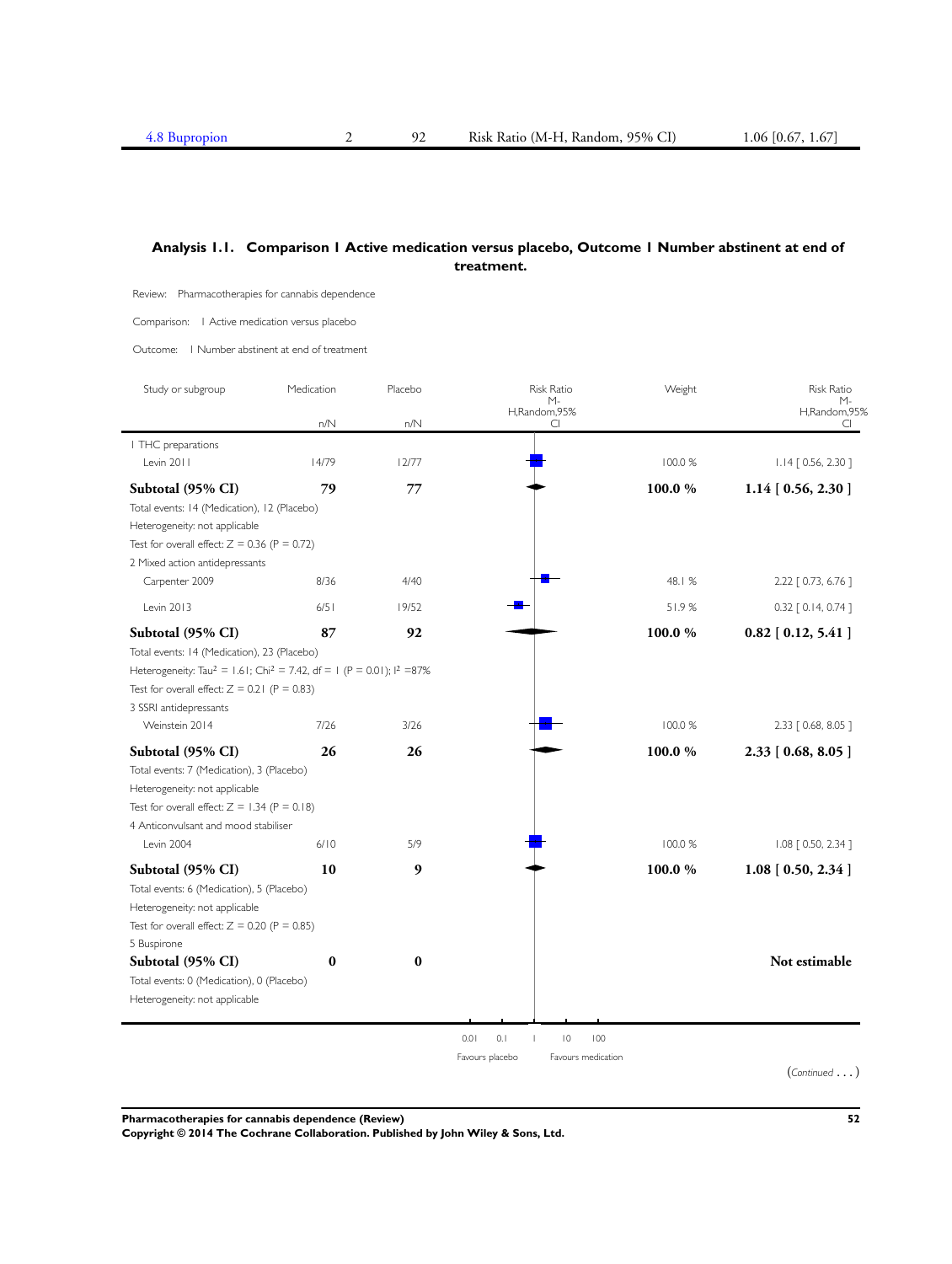<span id="page-54-0"></span>

|                                                                                         |            |          |                       |        | $(\ldots$ Continued)  |
|-----------------------------------------------------------------------------------------|------------|----------|-----------------------|--------|-----------------------|
| Study or subgroup                                                                       | Medication | Placebo  | <b>Risk Ratio</b>     | Weight | <b>Risk Ratio</b>     |
|                                                                                         |            |          | $M -$<br>H,Random,95% |        | $M -$<br>H,Random,95% |
|                                                                                         | n/N        | n/N      | C                     |        | C.                    |
| Test for overall effect: not applicable                                                 |            |          |                       |        |                       |
| 6 Atomoxetine                                                                           |            |          |                       |        |                       |
| Subtotal (95% CI)                                                                       | 0          | 0        |                       |        | Not estimable         |
| Total events: 0 (Medication), 0 (Placebo)                                               |            |          |                       |        |                       |
| Heterogeneity: not applicable                                                           |            |          |                       |        |                       |
| Test for overall effect: not applicable                                                 |            |          |                       |        |                       |
| 7 N-acetylcysteine                                                                      |            |          |                       |        |                       |
| Subtotal (95% CI)                                                                       | 0          | $\bf{0}$ |                       |        | Not estimable         |
| Total events: 0 (Medication), 0 (Placebo)                                               |            |          |                       |        |                       |
| Heterogeneity: not applicable                                                           |            |          |                       |        |                       |
| Test for overall effect: not applicable                                                 |            |          |                       |        |                       |
| Test for subgroup differences: Chi <sup>2</sup> = 1.36, df = 3 (P = 0.71), $1^2$ = 0.0% |            |          |                       |        |                       |
|                                                                                         |            |          |                       |        |                       |
|                                                                                         |            |          |                       |        |                       |

 $0.01$  0.1 1  $10$  100

Favours placebo Favours medication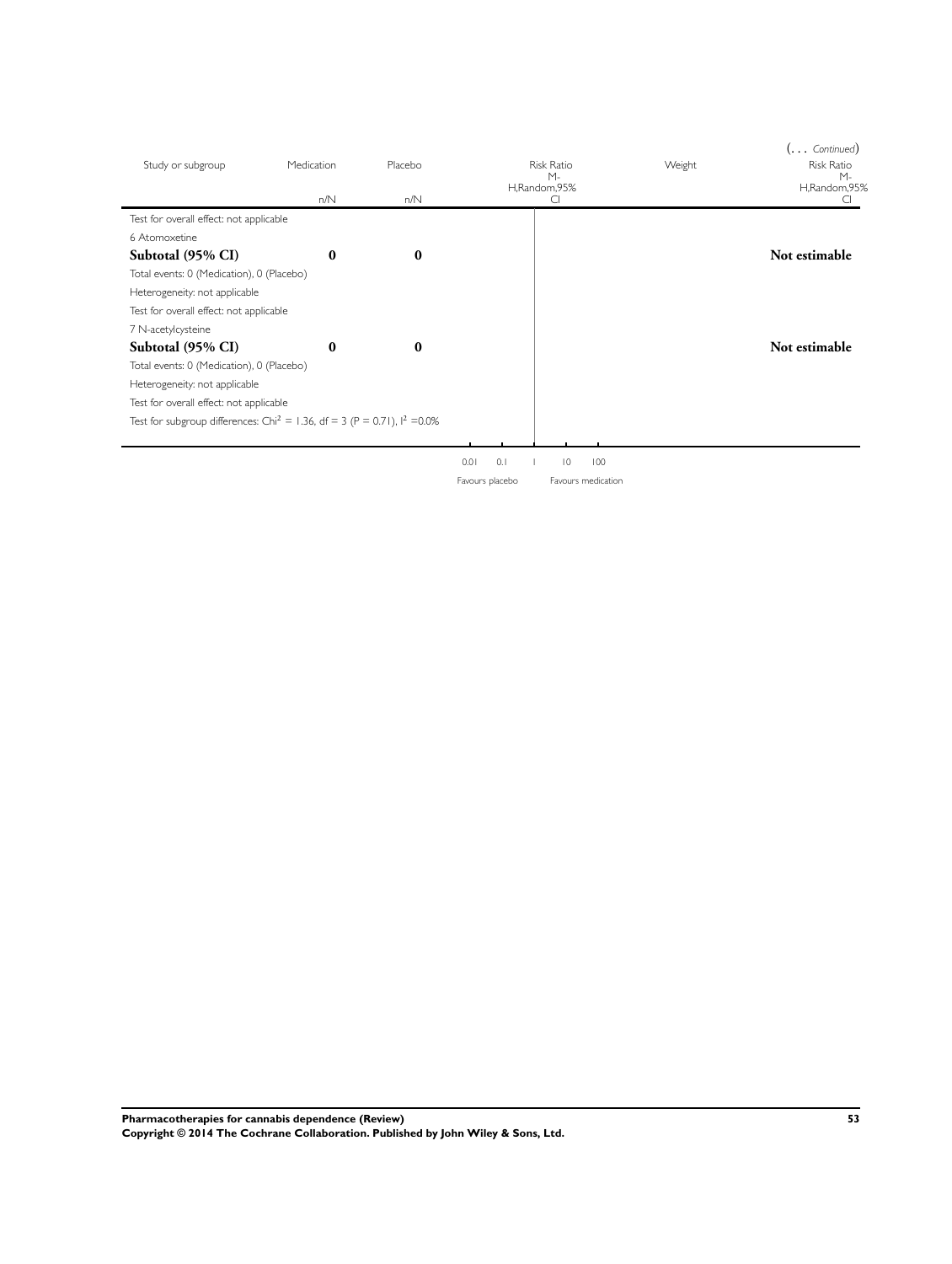# <span id="page-55-0"></span>**Analysis 1.2. Comparison 1 Active medication versus placebo, Outcome 2 Number experiencing adverse effects.**

Review: Pharmacotherapies for cannabis dependence

Comparison: 1 Active medication versus placebo

Outcome: 2 Number experiencing adverse effects

| Study or subgroup                                      | Medication | Placebo  | <b>Risk Ratio</b><br>$M -$                          | Weight  | <b>Risk Ratio</b><br>$M -$ |
|--------------------------------------------------------|------------|----------|-----------------------------------------------------|---------|----------------------------|
|                                                        | n/N        | n/N      | H,Random,95%<br>CI                                  |         | H,Random,95%<br>CI         |
| I THC preparations                                     |            |          |                                                     |         |                            |
| Levin 2011                                             | 53/79      | 45/77    |                                                     | 100.0%  | $1.15$ [ 0.90, 1.46 ]      |
| Subtotal (95% CI)                                      | 79         | 77       |                                                     | 100.0%  | $1.15$ [ 0.90, 1.46 ]      |
| Total events: 53 (Medication), 45 (Placebo)            |            |          |                                                     |         |                            |
| Heterogeneity: not applicable                          |            |          |                                                     |         |                            |
| Test for overall effect: $Z = 1.11$ (P = 0.27)         |            |          |                                                     |         |                            |
| 2 Mixed action antidepressants                         |            |          |                                                     |         |                            |
| Carpenter 2009                                         | 15/36      | 18/40    |                                                     | 100.0 % | $0.93$ $[0.55, 1.55]$      |
| Subtotal (95% CI)                                      | 36         | 40       |                                                     | 100.0%  | $0.93$ [ 0.55, 1.55 ]      |
| Total events: 15 (Medication), 18 (Placebo)            |            |          |                                                     |         |                            |
| Heterogeneity: not applicable                          |            |          |                                                     |         |                            |
| Test for overall effect: $Z = 0.29$ (P = 0.77)         |            |          |                                                     |         |                            |
| 3 SSRI antidepressants                                 |            |          |                                                     |         |                            |
| Subtotal (95% CI)                                      | $\bf{0}$   | $\bf{0}$ |                                                     |         | Not estimable              |
| Total events: 0 (Medication), 0 (Placebo)              |            |          |                                                     |         |                            |
| Heterogeneity: not applicable                          |            |          |                                                     |         |                            |
| Test for overall effect: not applicable                |            |          |                                                     |         |                            |
| 4 Anticonvulsant and mood stabiliser                   |            |          |                                                     |         |                            |
| Subtotal (95% CI)                                      | $\bf{0}$   | $\bf{0}$ |                                                     |         | Not estimable              |
| Total events: 0 (Medication), 0 (Placebo)              |            |          |                                                     |         |                            |
| Heterogeneity: not applicable                          |            |          |                                                     |         |                            |
| Test for overall effect: not applicable<br>5 Buspirone |            |          |                                                     |         |                            |
| McRae-Clark 2009                                       | 22/23      | 21/27    |                                                     | 100.0 % | $1.23$ $[0.99, 1.53]$      |
|                                                        |            |          |                                                     |         |                            |
| Subtotal (95% CI)                                      | 23         | 27       |                                                     | 100.0%  | $1.23$ [ 0.99, 1.53 ]      |
| Total events: 22 (Medication), 21 (Placebo)            |            |          |                                                     |         |                            |
| Heterogeneity: not applicable                          |            |          |                                                     |         |                            |
| Test for overall effect: $Z = 1.85$ (P = 0.065)        |            |          |                                                     |         |                            |
| 6 Atomoxetine<br>McRae-Clark 2010                      | 19/19      | 16/19    |                                                     | 100.0 % |                            |
|                                                        |            |          |                                                     |         | $1.18$ [ 0.95, 1.46 ]      |
| Subtotal (95% CI)                                      | 19         | 19       |                                                     | 100.0%  | $1.18$ [ 0.95, 1.46 ]      |
| Total events: 19 (Medication), 16 (Placebo)            |            |          |                                                     |         |                            |
| Heterogeneity: not applicable                          |            |          |                                                     |         |                            |
|                                                        |            |          | 0.7<br>1.5<br>$\overline{2}$<br>0.5<br>$\mathbf{I}$ |         |                            |
|                                                        |            |          | Favours medication<br>Favours placebo               |         |                            |
|                                                        |            |          |                                                     |         | $(Continued \dots)$        |

**Pharmacotherapies for cannabis dependence (Review) 54 Copyright © 2014 The Cochrane Collaboration. Published by John Wiley & Sons, Ltd.**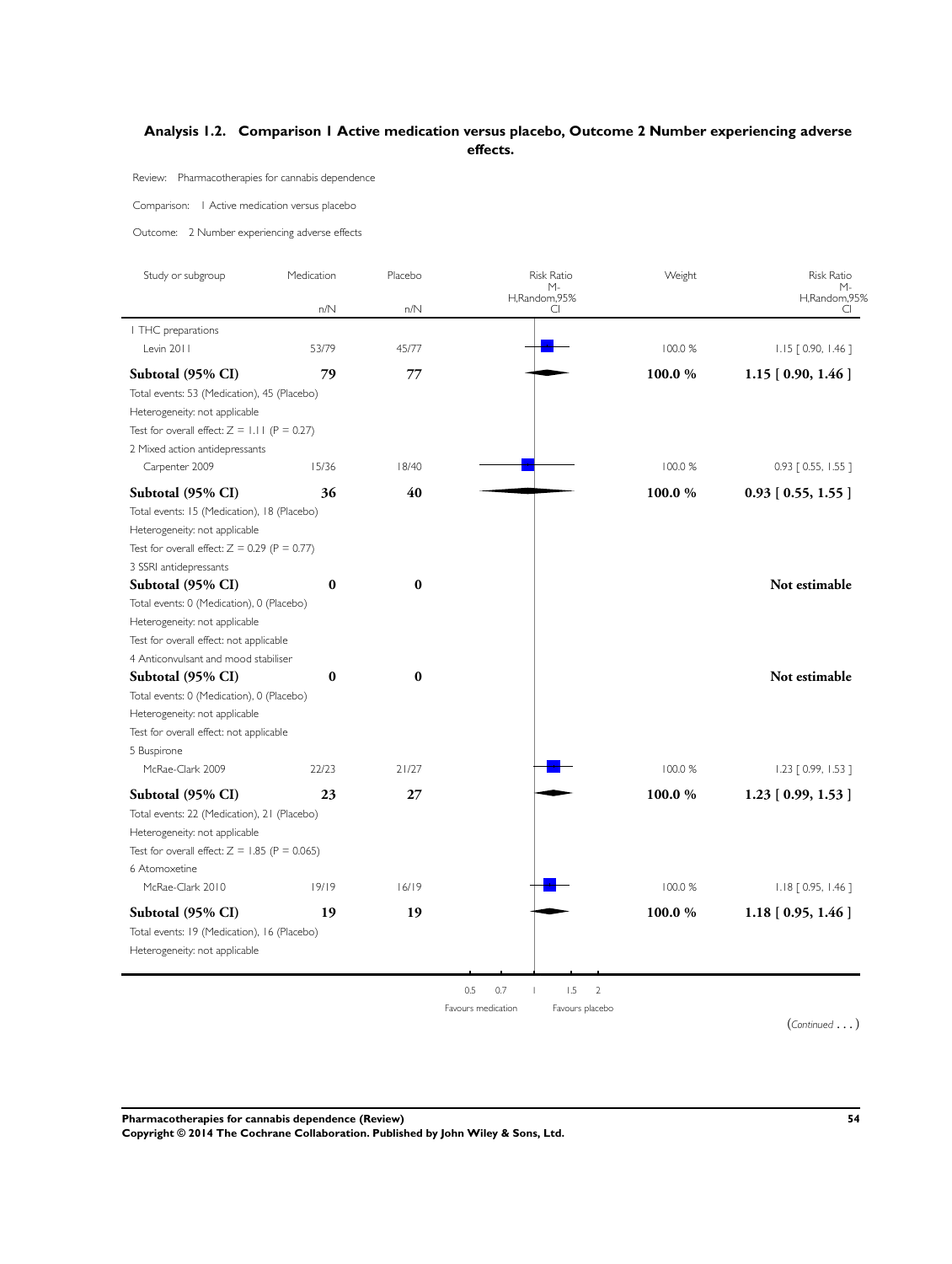

# **Analysis 1.3. Comparison 1 Active medication versus placebo, Outcome 3 Number withdrawn due to adverse effects.**

| Review:                                        | Pharmacotherapies for cannabis dependence |         |                                       |        |                                                  |
|------------------------------------------------|-------------------------------------------|---------|---------------------------------------|--------|--------------------------------------------------|
| Comparison:   Active medication versus placebo |                                           |         |                                       |        |                                                  |
| Outcome:                                       | 3 Number withdrawn due to adverse effects |         |                                       |        |                                                  |
| Study or subgroup                              | Medication                                | Placebo | <b>Risk Ratio</b><br>$M -$            | Weight | <b>Risk Ratio</b><br>$M -$<br>H,Random,95%<br>CI |
|                                                | n/N                                       | n/N     | H,Random,95%<br>CI                    |        |                                                  |
| I THC preparations                             |                                           |         |                                       |        |                                                  |
| Levin 2011                                     | 1/79                                      | 1/77    |                                       | 100.0% | $0.97$ $[0.06, 15.31]$                           |
| Subtotal (95% CI)                              | 79                                        | 77      |                                       | 100.0% | $0.97$ [ 0.06, 15.31 ]                           |
| Total events: I (Medication), I (Placebo)      |                                           |         |                                       |        |                                                  |
| Heterogeneity: not applicable                  |                                           |         |                                       |        |                                                  |
| Test for overall effect: $Z = 0.02$ (P = 0.99) |                                           |         |                                       |        |                                                  |
| 2 Mixed action antidepressants                 |                                           |         |                                       |        |                                                  |
| Carpenter 2009                                 | 0/36                                      | 1/40    |                                       | 48.2 % | 0.37 [0.02, 8.79]                                |
| Levin 2013                                     | 2/5                                       | 0/52    |                                       | 51.8%  | 5.10 [0.25, 103.61]                              |
| Subtotal (95% CI)                              | 87                                        | 92      |                                       | 100.0% | $1.44$ [ 0.11, 18.90 ]                           |
| Total events: 2 (Medication), I (Placebo)      |                                           |         |                                       |        |                                                  |
|                                                |                                           |         |                                       |        |                                                  |
|                                                |                                           |         | 0.1<br>$ 0\rangle$<br>200<br>0.005    |        |                                                  |
|                                                |                                           |         | Favours medication<br>Favours placebo |        |                                                  |

(*Continued* ... )

**Pharmacotherapies for cannabis dependence (Review) 55**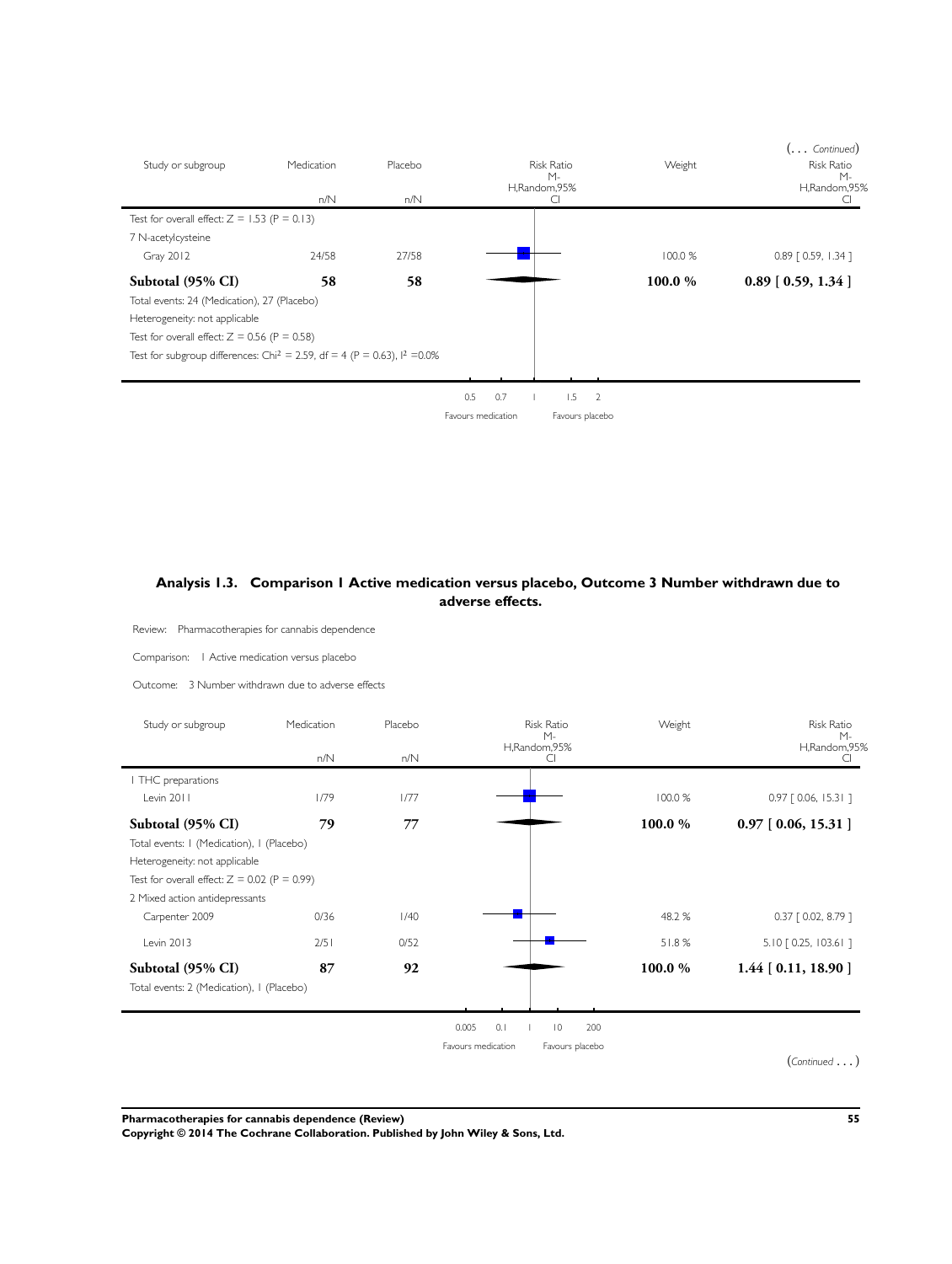<span id="page-57-0"></span>

|                                                                                                          |            |          |                                       |         | $(\ldots$ Continued)    |
|----------------------------------------------------------------------------------------------------------|------------|----------|---------------------------------------|---------|-------------------------|
| Study or subgroup                                                                                        | Medication | Placebo  | <b>Risk Ratio</b><br>$M -$            | Weight  | <b>Risk Ratio</b><br>м. |
|                                                                                                          | n/N        | n/N      | H,Random,95%<br>CI                    |         | H,Random,95%<br>CI      |
| Heterogeneity: Tau <sup>2</sup> = 0.97; Chi <sup>2</sup> = 1.39, df = 1 (P = 0.24); l <sup>2</sup> = 28% |            |          |                                       |         |                         |
| Test for overall effect: $Z = 0.28$ (P = 0.78)                                                           |            |          |                                       |         |                         |
| 3 SSRI antidepressants                                                                                   |            |          |                                       |         |                         |
| Subtotal (95% CI)                                                                                        | $\bf{0}$   | $\bf{0}$ |                                       |         | Not estimable           |
| Total events: 0 (Medication), 0 (Placebo)                                                                |            |          |                                       |         |                         |
| Heterogeneity: not applicable                                                                            |            |          |                                       |         |                         |
| Test for overall effect: not applicable                                                                  |            |          |                                       |         |                         |
| 4 Anticonvulsant and mood stabiliser<br>Mason 2012                                                       | 1/25       | 1/25     |                                       | 100.0 % | $1.00$ $[0.07, 15.12]$  |
|                                                                                                          |            |          |                                       |         |                         |
| Subtotal (95% CI)                                                                                        | 25         | 25       |                                       | 100.0%  | $1.00$ [ 0.07, 15.12 ]  |
| Total events: I (Medication), I (Placebo)                                                                |            |          |                                       |         |                         |
| Heterogeneity: not applicable                                                                            |            |          |                                       |         |                         |
| Test for overall effect: $Z = 0.0$ (P = 1.0)                                                             |            |          |                                       |         |                         |
| 5 Buspirone<br>McRae-Clark 2009                                                                          |            | 1/27     |                                       |         |                         |
|                                                                                                          | 1/23       |          |                                       | 100.0 % | $1.17$ [ 0.08, 17.74 ]  |
| Subtotal (95% CI)                                                                                        | 23         | 27       |                                       | 100.0%  | 1.17 [0.08, 17.74]      |
| Total events: I (Medication), I (Placebo)                                                                |            |          |                                       |         |                         |
| Heterogeneity: not applicable                                                                            |            |          |                                       |         |                         |
| Test for overall effect: $Z = 0.12$ (P = 0.91)                                                           |            |          |                                       |         |                         |
| 6 Atomoxetine                                                                                            |            |          |                                       |         |                         |
| McRae-Clark 2010                                                                                         | 1/19       | 0/19     |                                       | 100.0 % | 3.00 [ 0.13, 69.31 ]    |
| Subtotal (95% CI)                                                                                        | 19         | 19       |                                       | 100.0%  | 3.00 [0.13, 69.31]      |
| Total events: I (Medication), 0 (Placebo)                                                                |            |          |                                       |         |                         |
| Heterogeneity: not applicable                                                                            |            |          |                                       |         |                         |
| Test for overall effect: $Z = 0.69$ (P = 0.49)                                                           |            |          |                                       |         |                         |
| 7 N-acetylcysteine                                                                                       |            |          |                                       |         |                         |
| <b>Gray 2012</b>                                                                                         | 1/58       | 0/58     |                                       | 100.0 % | 3.00 [ 0.12, 72.15 ]    |
| Subtotal (95% CI)                                                                                        | 58         | 58       |                                       | 100.0%  | 3.00 [0.12, 72.15]      |
| Total events: I (Medication), 0 (Placebo)                                                                |            |          |                                       |         |                         |
| Heterogeneity: not applicable                                                                            |            |          |                                       |         |                         |
| Test for overall effect: $Z = 0.68$ (P = 0.50)                                                           |            |          |                                       |         |                         |
| Test for subgroup differences: Chi <sup>2</sup> = 0.58, df = 5 (P = 0.99), l <sup>2</sup> = 0.0%         |            |          |                                       |         |                         |
|                                                                                                          |            |          |                                       |         |                         |
|                                                                                                          |            |          | 0.1<br>$ 0\rangle$<br>200<br>0.005    |         |                         |
|                                                                                                          |            |          | Favours medication<br>Favours placebo |         |                         |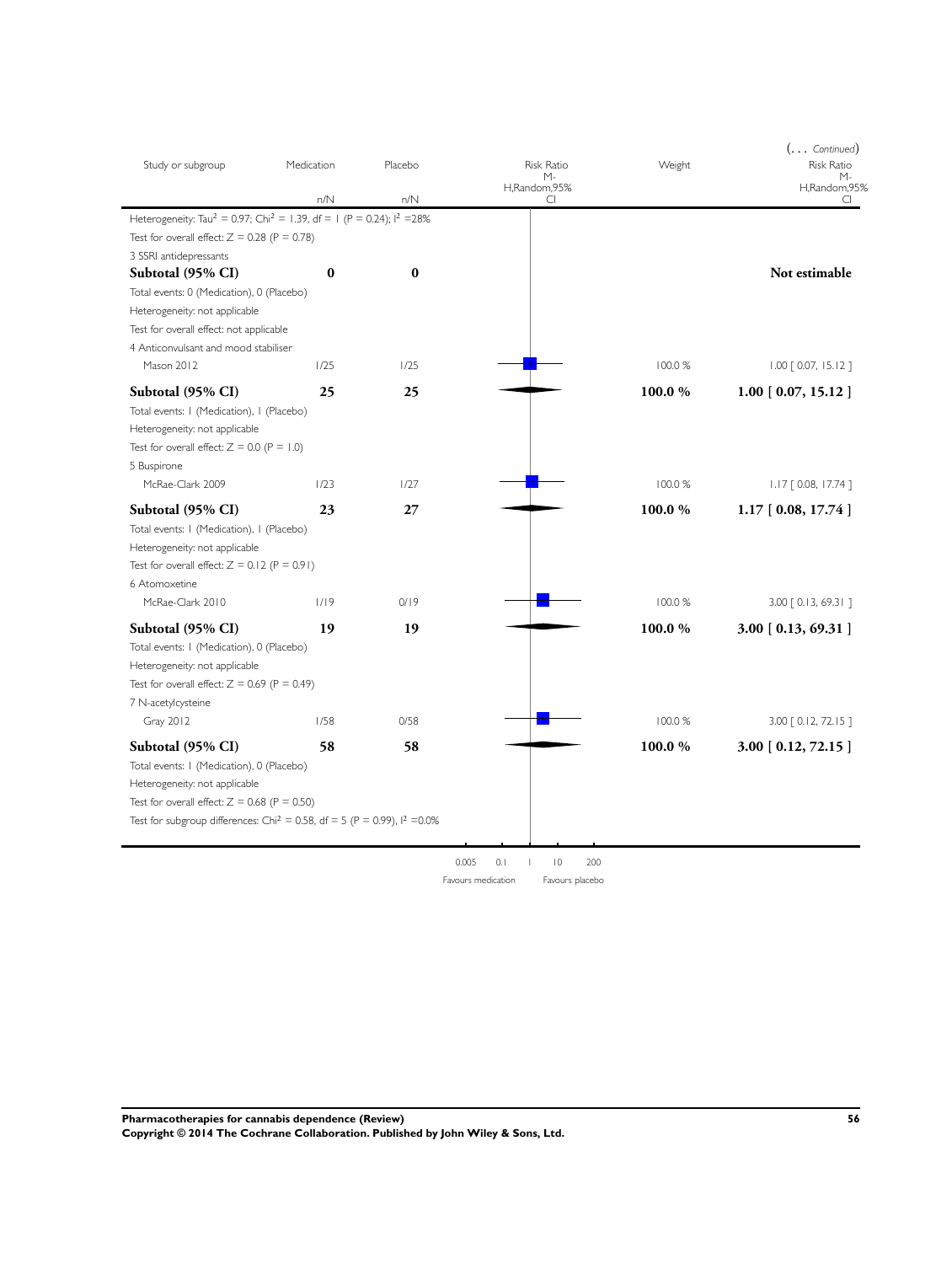# **Analysis 1.4. Comparison 1 Active medication versus placebo, Outcome 4 Completion of treatment.**

Review: Pharmacotherapies for cannabis dependence

Comparison: 1 Active medication versus placebo

Outcome: 4 Completion of treatment

| Study or subgroup                                                                                        | Medication | Placebo | <b>Risk Ratio</b><br>$M -$                                                | Weight  | <b>Risk Ratio</b><br>$M -$ |
|----------------------------------------------------------------------------------------------------------|------------|---------|---------------------------------------------------------------------------|---------|----------------------------|
|                                                                                                          | n/N        | n/N     | H,Random,95%<br>CI                                                        |         | H,Random,95%<br>CI         |
| I THC preparations                                                                                       |            |         |                                                                           |         |                            |
| Allsop 2014                                                                                              | 23/27      | 15/24   |                                                                           | 27.7%   | $1.36$ [ 0.96, 1.93 ]      |
| Levin 2011                                                                                               | 61/79      | 47/77   |                                                                           | 72.3 %  | $1.27$ [ $1.02$ , $1.57$ ] |
| Subtotal (95% CI)                                                                                        | 106        | 101     |                                                                           | 100.0%  | $1.29$ [ 1.08, 1.55 ]      |
| Total events: 84 (Medication), 62 (Placebo)                                                              |            |         |                                                                           |         |                            |
| Heterogeneity: Tau <sup>2</sup> = 0.0; Chi <sup>2</sup> = 0.13, df = 1 (P = 0.72); $1^2$ = 0.0%          |            |         |                                                                           |         |                            |
| Test for overall effect: $Z = 2.74$ (P = 0.0061)                                                         |            |         |                                                                           |         |                            |
| 2 Mixed action antidepressants                                                                           | 14/36      |         |                                                                           |         |                            |
| Carpenter 2009                                                                                           |            | 14/30   |                                                                           | 22.5 %  | $0.83$ $[0.48, 1.46]$      |
| Levin 2013                                                                                               | 31/51      | 33/52   |                                                                           | 77.5 %  | $0.96$ [ 0.71, 1.30 ]      |
| Subtotal (95% CI)                                                                                        | 87         | 82      |                                                                           | 100.0%  | $0.93$ [ $0.71$ , 1.21 ]   |
| Total events: 45 (Medication), 47 (Placebo)                                                              |            |         |                                                                           |         |                            |
| Heterogeneity: Tau <sup>2</sup> = 0.0; Chi <sup>2</sup> = 0.19, df = 1 (P = 0.66); $1^2$ = 0.0%          |            |         |                                                                           |         |                            |
| Test for overall effect: $Z = 0.55$ (P = 0.58)                                                           |            |         |                                                                           |         |                            |
| 3 SSRI antidepressants                                                                                   |            |         |                                                                           |         |                            |
| Cornelius 2010                                                                                           | 31/34      | 33/36   |                                                                           | 59.7%   | $0.99$ $[0.86, 1.15]$      |
| Weinstein 2014                                                                                           | 10/26      | 16/26   |                                                                           | 40.3 %  | $0.63$ [ 0.35, 1.11 ]      |
| Subtotal (95% CI)                                                                                        | 60         | 62      |                                                                           | 100.0%  | $0.82$ [ $0.44$ , $1.53$ ] |
| Total events: 41 (Medication), 49 (Placebo)                                                              |            |         |                                                                           |         |                            |
| Heterogeneity: Tau <sup>2</sup> = 0.16; Chi <sup>2</sup> = 4.54, df = 1 (P = 0.03); l <sup>2</sup> =78%  |            |         |                                                                           |         |                            |
| Test for overall effect: $Z = 0.61$ (P = 0.54)                                                           |            |         |                                                                           |         |                            |
| 4 Anticonvulsant and mood stabiliser                                                                     |            |         |                                                                           |         |                            |
| Levin 2004                                                                                               | 5/13       | 4/12    |                                                                           | 34.7%   | $1.15$ $[0.40, 3.31]$      |
| Mason 2012                                                                                               | 7/25       | 11/25   |                                                                           | 65.3%   | $0.64$ $[ 0.30, 1.37 ]$    |
| Subtotal (95% CI)                                                                                        | 38         | 37      |                                                                           | 100.0%  | $0.78$ [ $0.42$ , 1.46 ]   |
| Total events: 12 (Medication), 15 (Placebo)                                                              |            |         |                                                                           |         |                            |
| Heterogeneity: Tau <sup>2</sup> = 0.0; Chi <sup>2</sup> = 0.80, df = 1 (P = 0.37); l <sup>2</sup> = 0.0% |            |         |                                                                           |         |                            |
| Test for overall effect: $Z = 0.78$ (P = 0.44)                                                           |            |         |                                                                           |         |                            |
| 5 Buspirone                                                                                              |            |         |                                                                           |         |                            |
| McRae-Clark 2009                                                                                         | 11/23      | 13/27   |                                                                           | 100.0%  | 0.99 [ 0.56, 1.77 ]        |
| Subtotal (95% CI)                                                                                        | 23         | 27      |                                                                           | 100.0 % | $0.99$ [ $0.56$ , $1.77$ ] |
|                                                                                                          |            |         |                                                                           |         |                            |
|                                                                                                          |            |         | 5<br>0.2<br>0.5<br>$\mathcal{D}$<br>Favours placebo<br>Favours medication |         |                            |
|                                                                                                          |            |         |                                                                           |         |                            |

(*Continued* ... )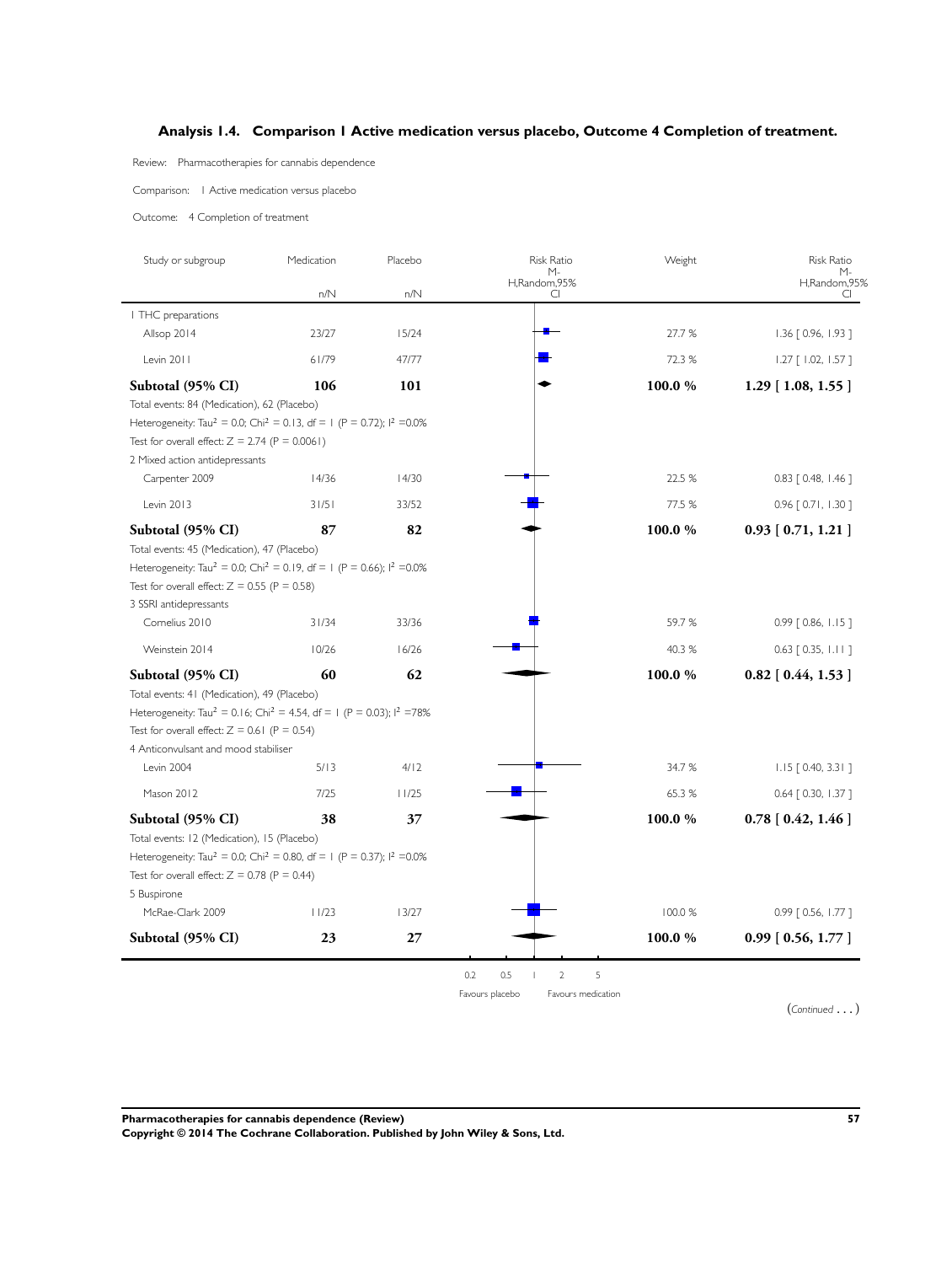| Weight  | <b>Risk Ratio</b> | Placebo      | Medication | Study or subgroup                                                                                                                                                                          |
|---------|-------------------|--------------|------------|--------------------------------------------------------------------------------------------------------------------------------------------------------------------------------------------|
|         | $M -$             |              |            |                                                                                                                                                                                            |
|         | C.                | n/N          | n/N        |                                                                                                                                                                                            |
|         |                   |              |            | Total events: 11 (Medication), 13 (Placebo)                                                                                                                                                |
|         |                   |              |            | Heterogeneity: not applicable                                                                                                                                                              |
|         |                   |              |            | Test for overall effect: $Z = 0.02$ (P = 0.98)                                                                                                                                             |
|         |                   |              |            | 6 Atomoxetine                                                                                                                                                                              |
| 100.0 % |                   | 7/19         | 9/19       | McRae-Clark 2010                                                                                                                                                                           |
| 100.0 % |                   | 19           | 19         | Subtotal (95% CI)                                                                                                                                                                          |
|         |                   |              |            | Total events: 9 (Medication), 7 (Placebo)                                                                                                                                                  |
|         |                   |              |            | Heterogeneity: not applicable                                                                                                                                                              |
|         |                   |              |            | Test for overall effect: $Z = 0.65$ (P = 0.51)                                                                                                                                             |
|         |                   |              |            | 7 N-acetylcysteine                                                                                                                                                                         |
| 100.0 % |                   | 33/58        | 37/58      | <b>Gray 2012</b>                                                                                                                                                                           |
| 100.0 % |                   | 58           | 58         | Subtotal (95% CI)                                                                                                                                                                          |
|         |                   |              |            | Total events: 37 (Medication), 33 (Placebo)                                                                                                                                                |
|         |                   |              |            | Heterogeneity: not applicable                                                                                                                                                              |
|         |                   |              |            | Test for overall effect: $Z = 0.76$ (P = 0.45)                                                                                                                                             |
|         |                   |              |            | 8 Bupropion                                                                                                                                                                                |
| 79.5 %  |                   | 14/30        | 18/40      | Carpenter 2009                                                                                                                                                                             |
| 20.5 %  |                   | 4/12         | 5/10       | Penetar 2012                                                                                                                                                                               |
| 100.0%  |                   | 42           | 50         | Subtotal (95% CI)                                                                                                                                                                          |
|         |                   |              |            | Total events: 23 (Medication), 18 (Placebo)                                                                                                                                                |
|         |                   |              |            |                                                                                                                                                                                            |
|         |                   |              |            | Test for overall effect: $Z = 0.23$ (P = 0.82)                                                                                                                                             |
|         |                   |              |            |                                                                                                                                                                                            |
|         |                   |              |            |                                                                                                                                                                                            |
|         |                   | H,Random,95% |            | Heterogeneity: Tau <sup>2</sup> = 0.0; Chi <sup>2</sup> = 0.58, df = 1 (P = 0.45); $1^2$ = 0.0%<br>Test for subgroup differences: Chi <sup>2</sup> = 6.82, df = 7 (P = 0.45), $1^2$ = 0.0% |

Favours placebo Favours medication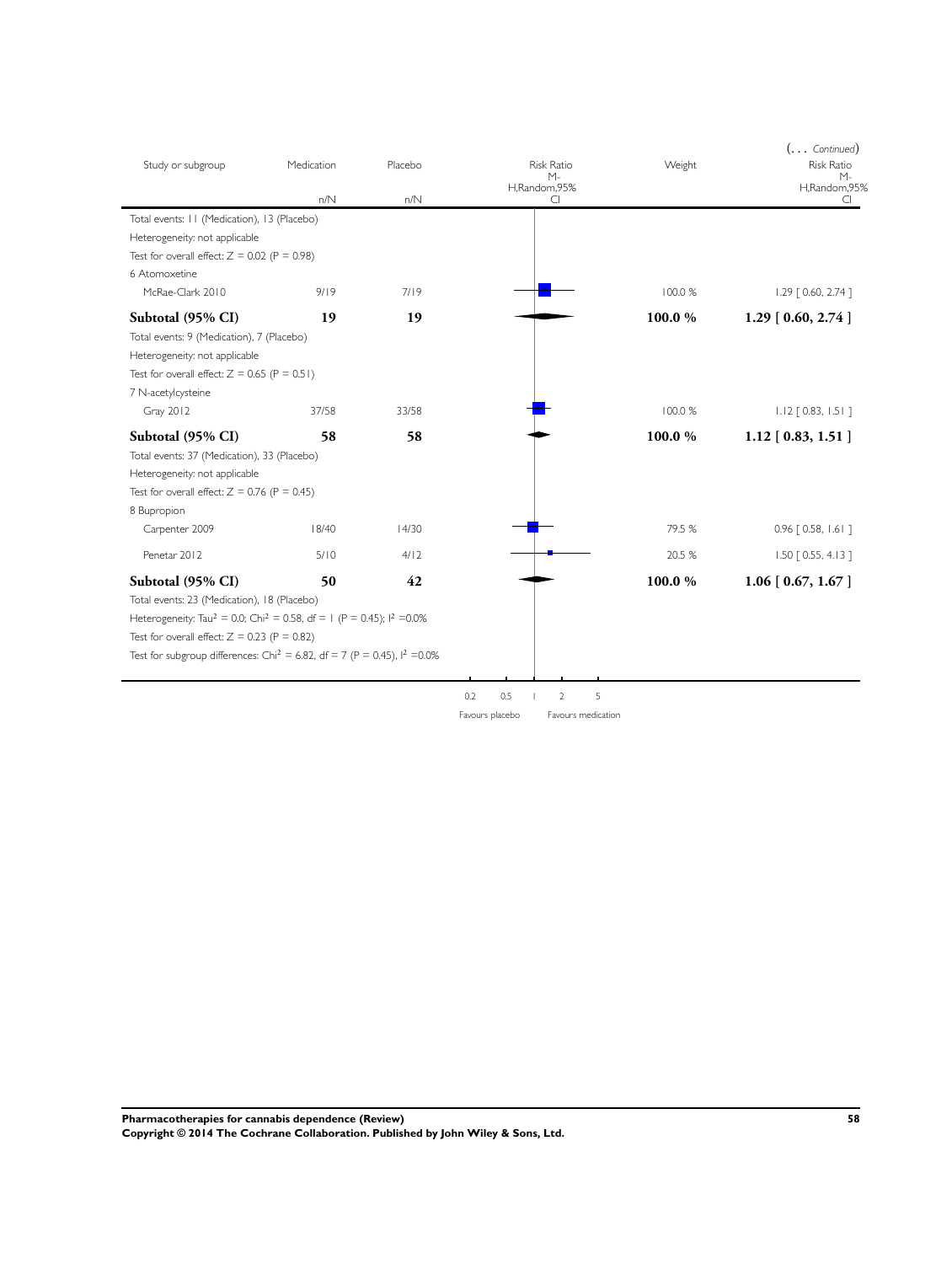# <span id="page-60-0"></span>**A P P E N D I C E S**

### **Appendix 1. Search strategy for CENTRAL via The Cochrane Library online**

- 1. (cannabis or marihuana or marijuana) near/2 (abuse or addiction or smoking or dependence):ti,ab,kw
- 2. MeSH descriptor: [Marijuana Abuse] explode all trees
- 3. MeSH descriptor: [Marijuana Smoking] explode all trees
- 4. MeSH descriptor: [Substance Withdrawal Syndrome] explode all trees
- 5. MeSH descriptor: [Metabolic Detoxication, Drug] explode all trees
- 6. MeSH descriptor: [Drug Therapy] explode all trees
- 7. detoxification or detoxication or withdrawal:ti,ab,kw
- 8. #1 or #2 or #3
- 9. #4 or #5 or #6 or #7
- 10. #8 and #9

# **Appendix 2. Search strategy for MEDLINE via Ovid Online**

- 1. (cannabis or mari#uana).mp.
- 2. exp cannabis/
- 3. exp marijuana abuse/
- 4. exp marijuana smoking/
- 5. withdrawal.mp.
- 6. exp substance withdrawal syndrome/
- 7. (detoxifi\$ or desintoxi\$ or disintoxi\$ or disintossi\$).mp.
- 8. exp Metabolic Detoxication, Drug/
- 9. exp Drug Therapy
- 10. 1 or 2 or 3 or 4
- 11. 5 or 6 or 7 or 8 or 9
- 12. 10 and 11
- 13. randomized controlled trial.pt
- 14. controlled clinical trial.pt
- 15. randomized.ab
- 16. placebo.ab
- 17. randomly.ab
- 18. trial.ab
- 19. groups.ab
- 20. 13 or 14 or 15 or 16 or 17 or 18 or 19
- 21. (animals not (humans and animals)).sh.
- 22. 20 not 21
- 23. 12 and 22

# **Appendix 3. Search strategy for EMBASE via Ovid Online**

- 1. (cannabis or mari#uana).mp.
- 2. cannabis addiction/
- 3. drug withdrawal/
- 4. withdrawal syndrome/
- 5. drug detoxification/ or detoxification/
- 6. (detoxifi\$ or desintoxi\$ or disintoxi\$ or disintossi\$).mp.
- 7. drug therapy/
- 8. 1 or 2
- 9. 3 or 4 or 5 or 6 or 7

**Pharmacotherapies for cannabis dependence (Review) 59 Copyright © 2014 The Cochrane Collaboration. Published by John Wiley & Sons, Ltd.**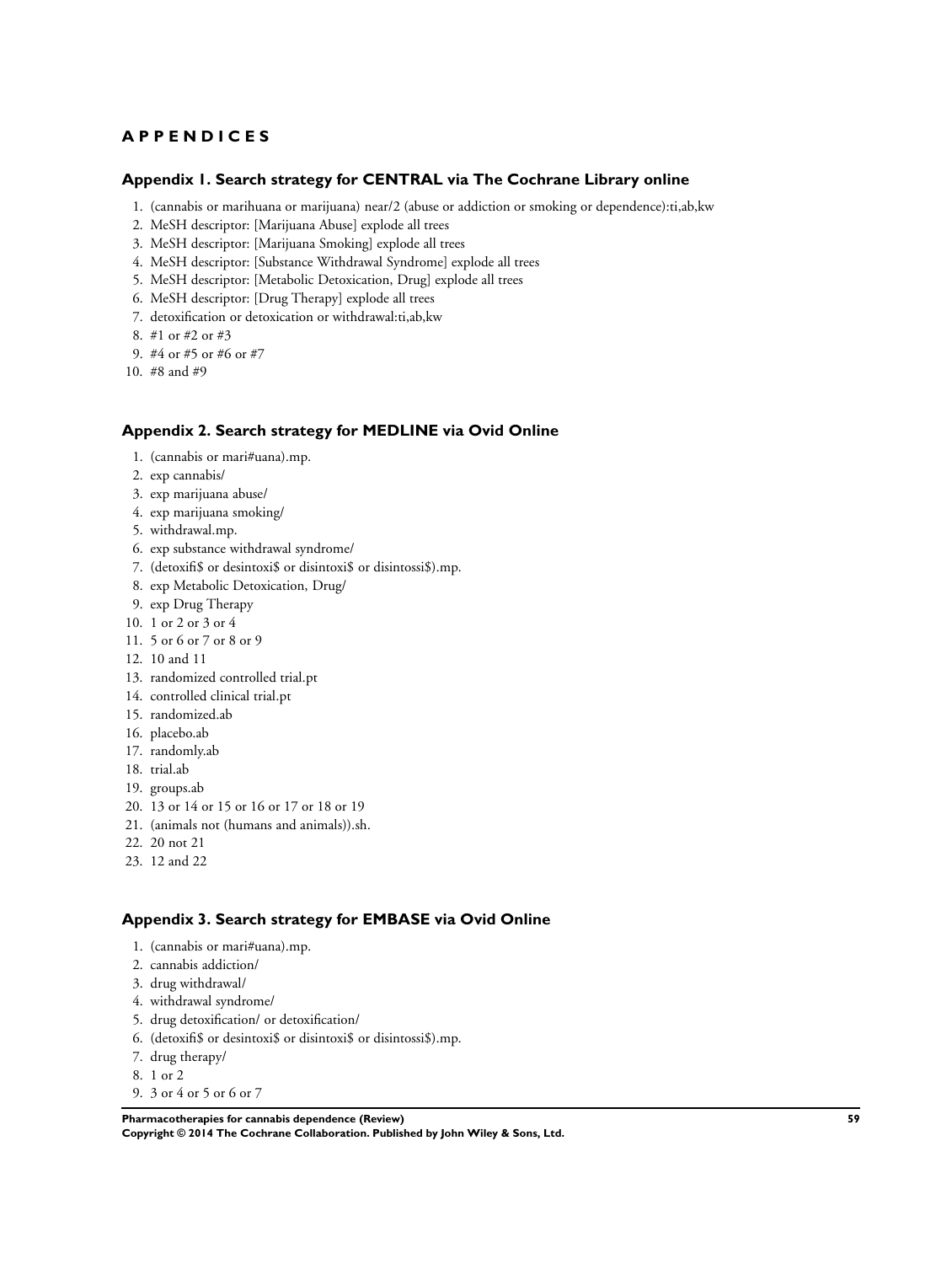- <span id="page-61-0"></span>10. randomized controlled trial/
- 11. controlled clinical trial/
- 12. randomized.ab.
- 13. placebo.ab.
- 14. randomly.ab.
- 15. trial.ab.
- 16. groups.ab.
- 17. 10 or 11 or 12 or 13 or 14 or 15 or 16
- 18. 8 and 9
- 19. 17 and 18
- 20. limit 19 to human

# **Appendix 4. Search strategy for PsycINFO via Ovid Online**

- 1. exp cannabis/
- 2. marijuana usage/
- 3. (cannabis or mari#uana) .mp.
- 4. exp Drug Dependency/
- 5. exp. Drug Abuse/
- 6. 4 or 5
- 7. 1 or 2 or 3
- 8. 6 and 7
- 9. exp Drug Withdrawal/
- 10. exp. Detoxification/
- 11. exp Drug Therapy/
- 12. (detoxifi\$ or desintoxi\$ or disintoxi\$ or disintossi\$).mp.
- 13. 9 or 10 or 11 or 12
- 14. 8 and 13
- 15. limit 14 to human

# **Appendix 5. Criteria for risk of bias assessment**

| Item                                                        | Judgment     | Description                                                                                                                                                                                                                                                                                                                     |
|-------------------------------------------------------------|--------------|---------------------------------------------------------------------------------------------------------------------------------------------------------------------------------------------------------------------------------------------------------------------------------------------------------------------------------|
| 1. Random sequence generation (selection Low risk)<br>bias) |              | The investigators describe a random component in the sequence gener-<br>ation process such as: random number table; computer random num-<br>ber generator; coin tossing; shuffling cards or envelopes; throwing dice;<br>drawing of lots; minimization                                                                          |
|                                                             | High risk    | The investigators describe a non-random component in the sequence<br>generation process such as: odd or even date of birth; date (or day) of<br>admission; hospital or clinic record number; alternation; judgement of<br>the clinician; results of a laboratory test or a series of tests; availability of<br>the intervention |
|                                                             | Unclear risk | Insufficient information about the sequence generation process to permit<br>judgement of low or high risk                                                                                                                                                                                                                       |

**Pharmacotherapies for cannabis dependence (Review) 60**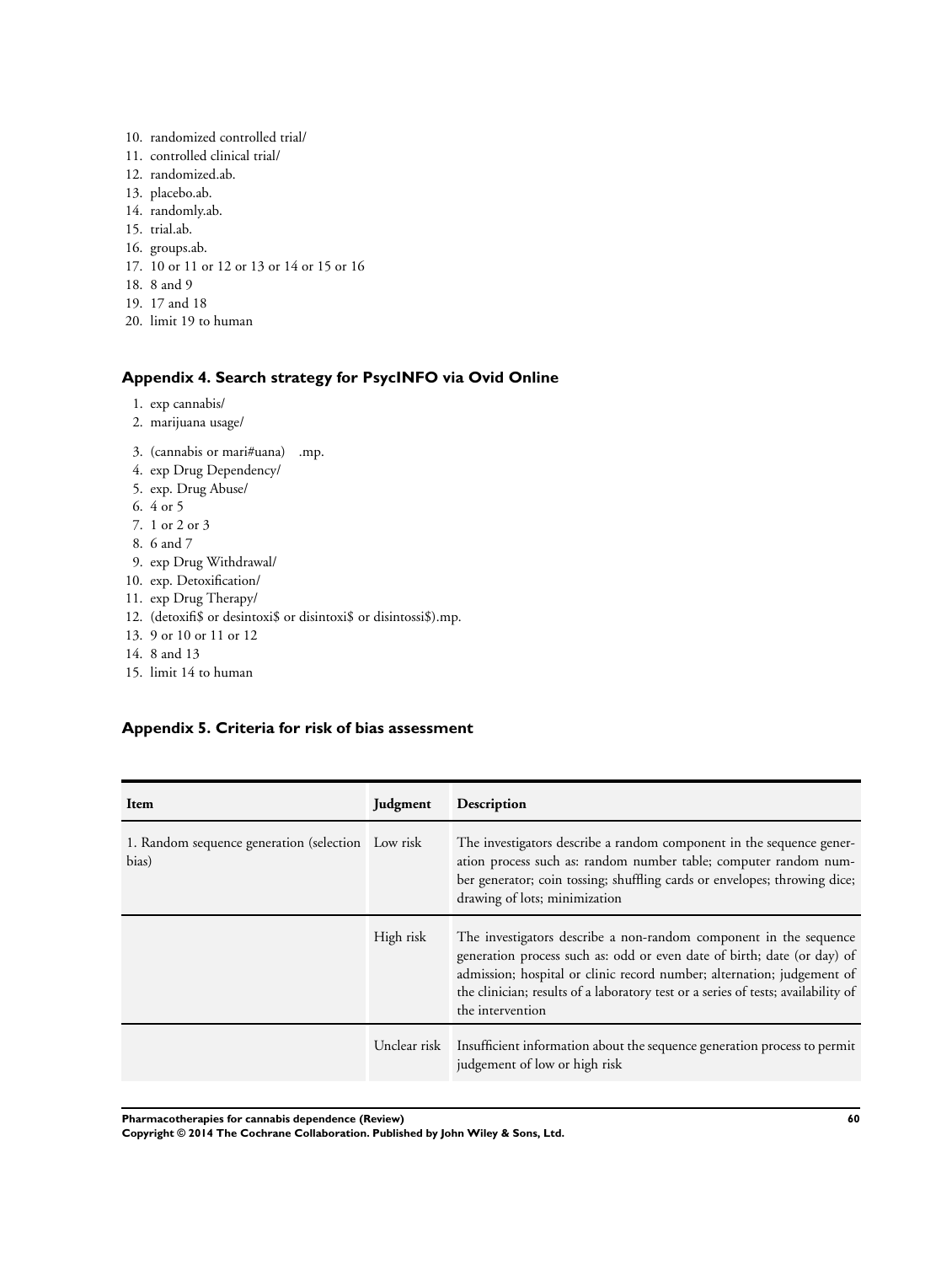| 2. Allocation concealment (selection bias) Low risk                                                                                  |              | Investigators enrolling participants could not foresee assignment because<br>one of the following, or an equivalent method, was used to conceal alloca-<br>tion: central allocation (including telephone, web-based, and pharmacy-<br>controlled, randomisation); sequentially numbered drug containers of<br>identical appearance; sequentially numbered, opaque, sealed envelopes                                                           |
|--------------------------------------------------------------------------------------------------------------------------------------|--------------|-----------------------------------------------------------------------------------------------------------------------------------------------------------------------------------------------------------------------------------------------------------------------------------------------------------------------------------------------------------------------------------------------------------------------------------------------|
|                                                                                                                                      | High risk    | Investigators enrolling participants could possibly foresee assignments<br>because one of the following method was used: open random allocation<br>schedule (e.g. a list of random numbers); assignment envelopes without<br>appropriate safeguards (e.g. if envelopes were unsealed or nonopaque or<br>not sequentially numbered); alternation or rotation; date of birth; case<br>record number; any other explicitly unconcealed procedure |
|                                                                                                                                      | Unclear risk | Insufficient information to permit judgement of low or high risk This<br>is usually the case if the method of concealment is not described or not<br>described in sufficient detail to allow a definite judgement                                                                                                                                                                                                                             |
| 3. Blinding of participants, providers and Low risk<br>outcome assessor (performance and detec-<br>tion bias)<br>Objective outcomes  |              | No blinding or incomplete blinding, but the review authors judge that<br>the outcome is not likely to be influenced by lack of blinding;<br>Blinding of participants, providers and outcome assessor and unlikely<br>that the blinding could have been broken                                                                                                                                                                                 |
|                                                                                                                                      | High risk    | No blinding or incomplete blinding, and the outcome is likely to be<br>influenced by lack of blinding;<br>Blinding of key study participants providers and outcome assessor at-<br>tempted, but likely that the blinding could have been broken, and the<br>outcome is likely to be influenced by lack of blinding                                                                                                                            |
|                                                                                                                                      |              | Unclear risk Insufficient information to permit judgement of low or high risk;                                                                                                                                                                                                                                                                                                                                                                |
| 4. Blinding of participants, providers and Low risk<br>outcome assessor (performance and detec-<br>tion bias)<br>Subjective outcomes |              | Blinding of participants, providers and outcome assessor and unlikely<br>that the blinding could have been broken;                                                                                                                                                                                                                                                                                                                            |
|                                                                                                                                      | High risk    | No blinding or incomplete blinding, and the outcome is likely to be<br>influenced by lack of blinding;<br>Blinding of key study participants, providers and outcome assessor at-<br>tempted, but likely that the blinding could have been broken, and the<br>outcome is likely to be influenced by lack of blinding                                                                                                                           |
|                                                                                                                                      | Unclear risk | Insufficient information to permit judgement of low or high risk;                                                                                                                                                                                                                                                                                                                                                                             |
| 5. Incomplete outcome data (attrition bias) Low risk<br>For all outcomes except retention in treat-<br>ment or drop out              |              | No missing outcome data;<br>Reasons for missing outcome data unlikely to be related to true outcome<br>(for survival data, censoring unlikely to be introducing bias);<br>Missing outcome data balanced in numbers across intervention groups,<br>with similar reasons for missing data across groups;                                                                                                                                        |

**Pharmacotherapies for cannabis dependence (Review) 61**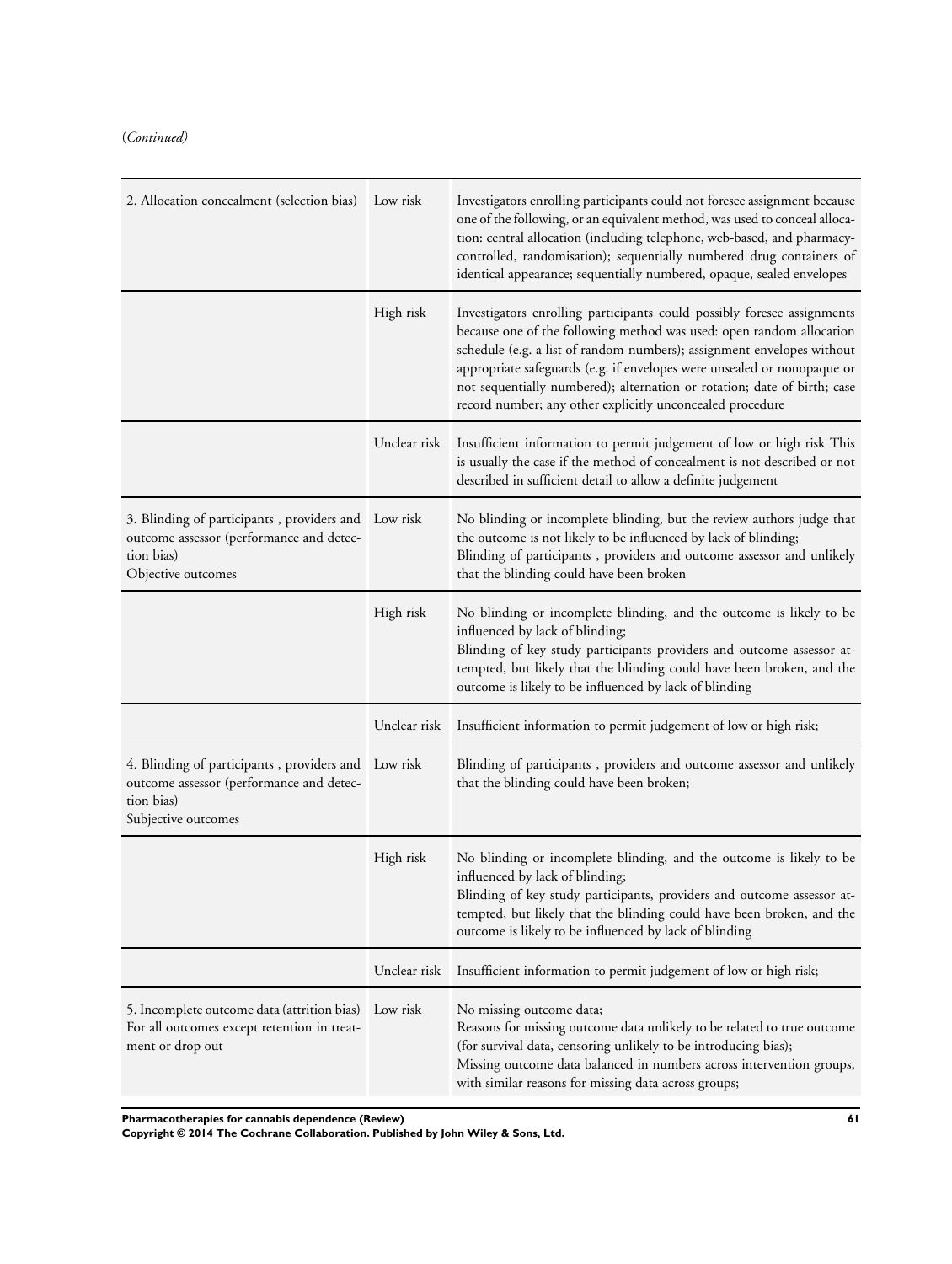|                                        |              | For dichotomous outcome data, the proportion of missing outcomes<br>compared with observed event risk not enough to have a clinically relevant<br>impact on the intervention effect estimate;<br>For continuous outcome data, plausible effect size (difference in means or<br>standardized difference in means) among missing outcomes not enough<br>to have a clinically relevant impact on observed effect size;<br>Missing data have been imputed using appropriate methods<br>All randomised patients are reported/analysed in the group they were<br>allocated to by randomisation irrespective of non-compliance and co-<br>interventions (intention to treat)                                       |
|----------------------------------------|--------------|-------------------------------------------------------------------------------------------------------------------------------------------------------------------------------------------------------------------------------------------------------------------------------------------------------------------------------------------------------------------------------------------------------------------------------------------------------------------------------------------------------------------------------------------------------------------------------------------------------------------------------------------------------------------------------------------------------------|
|                                        | High risk    | Reason for missing outcome data likely to be related to true outcome,<br>with either imbalance in numbers or reasons for missing data across in-<br>tervention groups;<br>For dichotomous outcome data, the proportion of missing outcomes<br>compared with observed event risk enough to induce clinically relevant<br>bias in intervention effect estimate;<br>For continuous outcome data, plausible effect size (difference in means<br>or standardized difference in means) among missing outcomes enough<br>to induce clinically relevant bias in observed effect size;<br>'As-treated' analysis done with substantial departure of the intervention<br>received from that assigned at randomisation; |
|                                        | Unclear risk | Insufficient information to permit judgement of low or high risk (e.g.<br>number randomised not stated, no reasons for missing data provided;<br>number of drop out not reported for each group);                                                                                                                                                                                                                                                                                                                                                                                                                                                                                                           |
| 6 Selective reporting (reporting bias) | Low risk     | The study protocol is available and all of the study's pre-specified (primary<br>and secondary) outcomes that are of interest in the review have been<br>reported in the pre-specified way;<br>The study protocol is not available but it is clear that the published reports<br>include all expected outcomes, including those that were pre-specified<br>(convincing text of this nature may be uncommon)                                                                                                                                                                                                                                                                                                 |
|                                        | High risk    | Not all of the study's pre-specified primary outcomes have been reported;<br>One or more primary outcomes is reported using measurements, analysis<br>methods or subsets of the data (e.g. subscales) that were not pre-specified;<br>One or more reported primary outcomes were not pre-specified (unless<br>clear justification for their reporting is provided, such as an unexpected<br>adverse effect);<br>One or more outcomes of interest in the review are reported incompletely<br>so that they cannot be entered in a meta-analysis;<br>The study report fails to include results for a key outcome that would be<br>expected to have been reported for such a study                              |
|                                        | Unclear risk | Insufficient information to permit judgement of low or high risk                                                                                                                                                                                                                                                                                                                                                                                                                                                                                                                                                                                                                                            |

**Pharmacotherapies for cannabis dependence (Review) 62**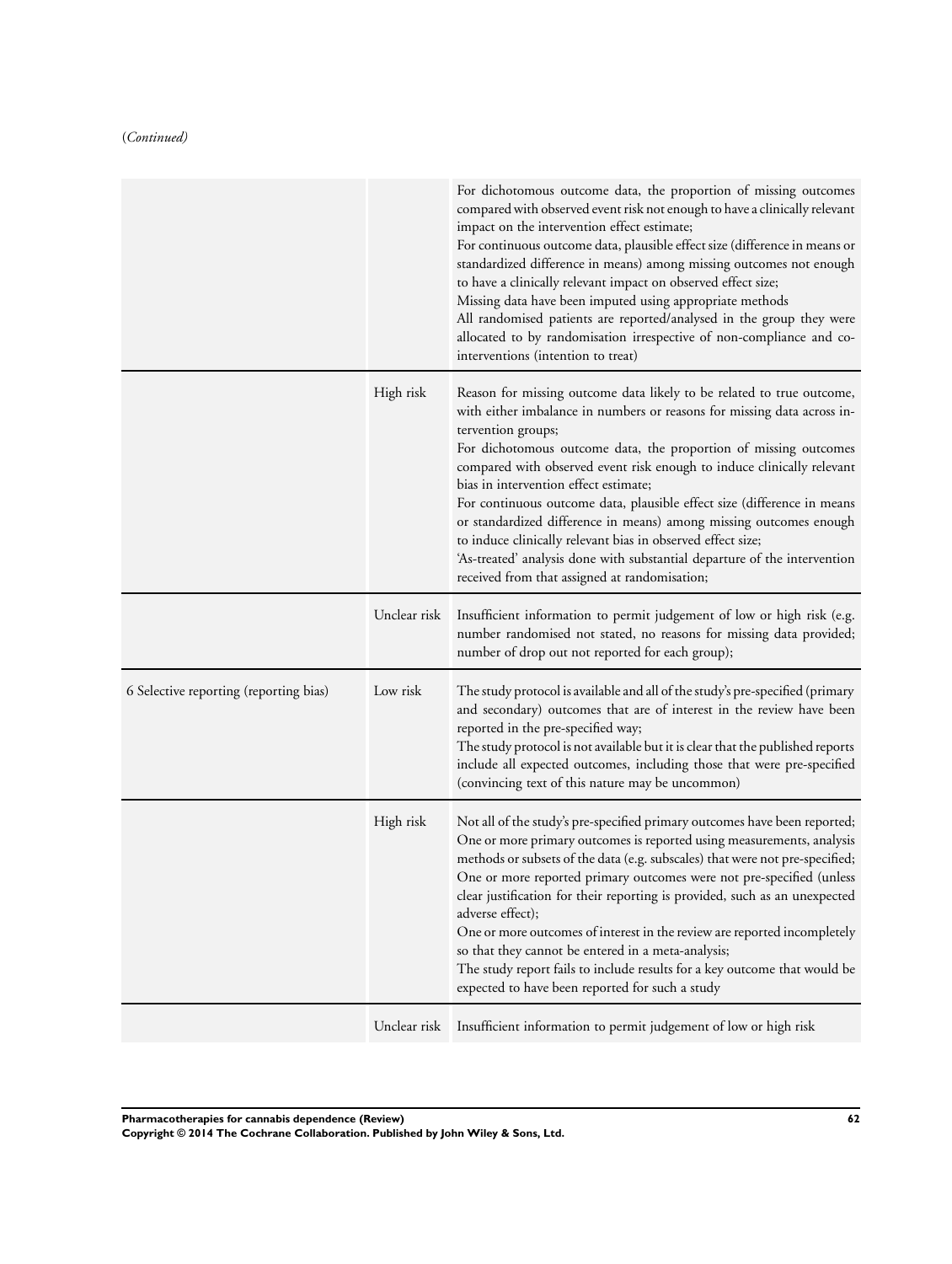| 7. Other bias | Low risk     | Potential confounding factors identified but evenly distributed between<br>groups<br>Study ceased early but with no indications of selection bias<br>Interventions delivered consistently.            |
|---------------|--------------|-------------------------------------------------------------------------------------------------------------------------------------------------------------------------------------------------------|
|               | High risk    | Potential confounding factors unequally distributed between groups<br>Study ceased early with risk of selection bias.<br>Differences in aspects of delivery of interventions.<br>Mandatory treatment. |
|               | Unclear risk | Confounding possible but not able to be assessed.<br>Study ceased early and unable to determine possible bias.<br>Unclear if delivery of interventions was equivalent.                                |

# **C O N T R I B U T I O N S O F A U T H O R S**

All authors contributed to the review concept and design. Kushani Marshall and Linda Gowing undertook literature searches, assessed studies for inclusion, and wrote a first draft of the text. Bernard Le Foll and Robert Ali provided comments at all stages of the review.

# **D E C L A R A T I O N S O F I N T E R E S T**

Dr Le Foll is performing clinical research evaluating the utility of nabiximols for cannabis dependence treatment using drug supplies donated by GW Pharma. The research is supported by the Centre for Addiction and Mental Health, the Canadian Institute of Health Research (CSU 115548) and the National Institute On Drug Abuse of the National Institutes of Health (R21DA031906).

# **S O U R C E S O F S U P P O R T**

# **Internal sources**

• DASSA-WHO Collaborating Centre in the Treatment of Drug and Alcohol Problems, Australia.

# **External sources**

• No sources of support supplied